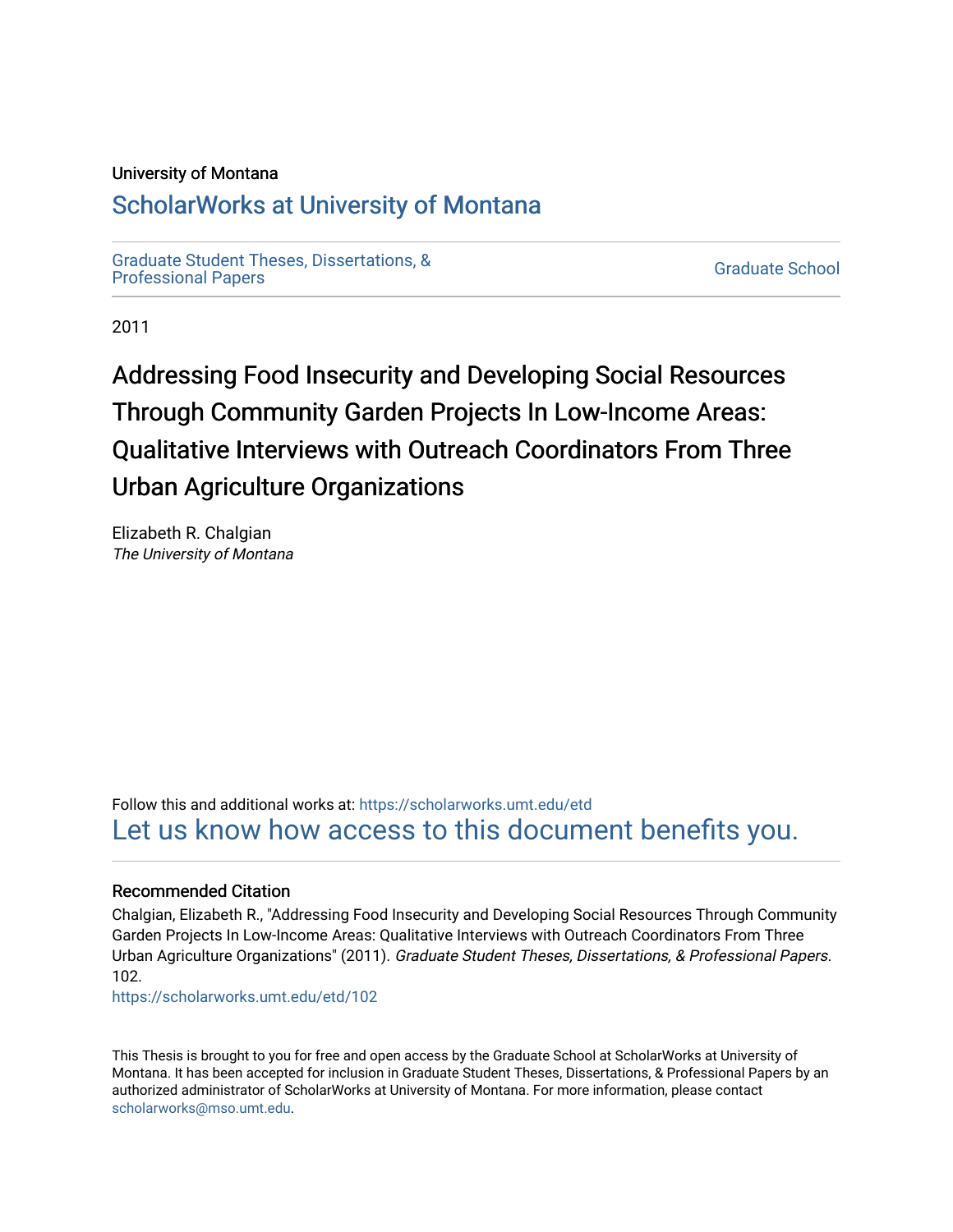Addressing Food Insecurity and Developing Social Resources Through Community

Garden Projects In Low-Income Areas: Qualitative Interviews with Outreach

Coordinators From Three Urban Agriculture Organizations

By

Elizabeth Ruth Chalgian

B.S. Anthropology, Michigan State University, East Lansing, Michigan, 2005

Thesis

presented in partial fulfillment of the requirements for the degree of

> Master of Arts In Anthropology

The University of Montana Missoula, MT

May 2011

Approved by:

Perry Brown, Associate Provost for Graduate Education Graduate School

> Dr. Gregory R. Campbell, Chair Anthropology

Dr. Richard Sattler, Committee Member Anthropology

Dr. Blakely D. Brown, Committee Member Health & Human Performance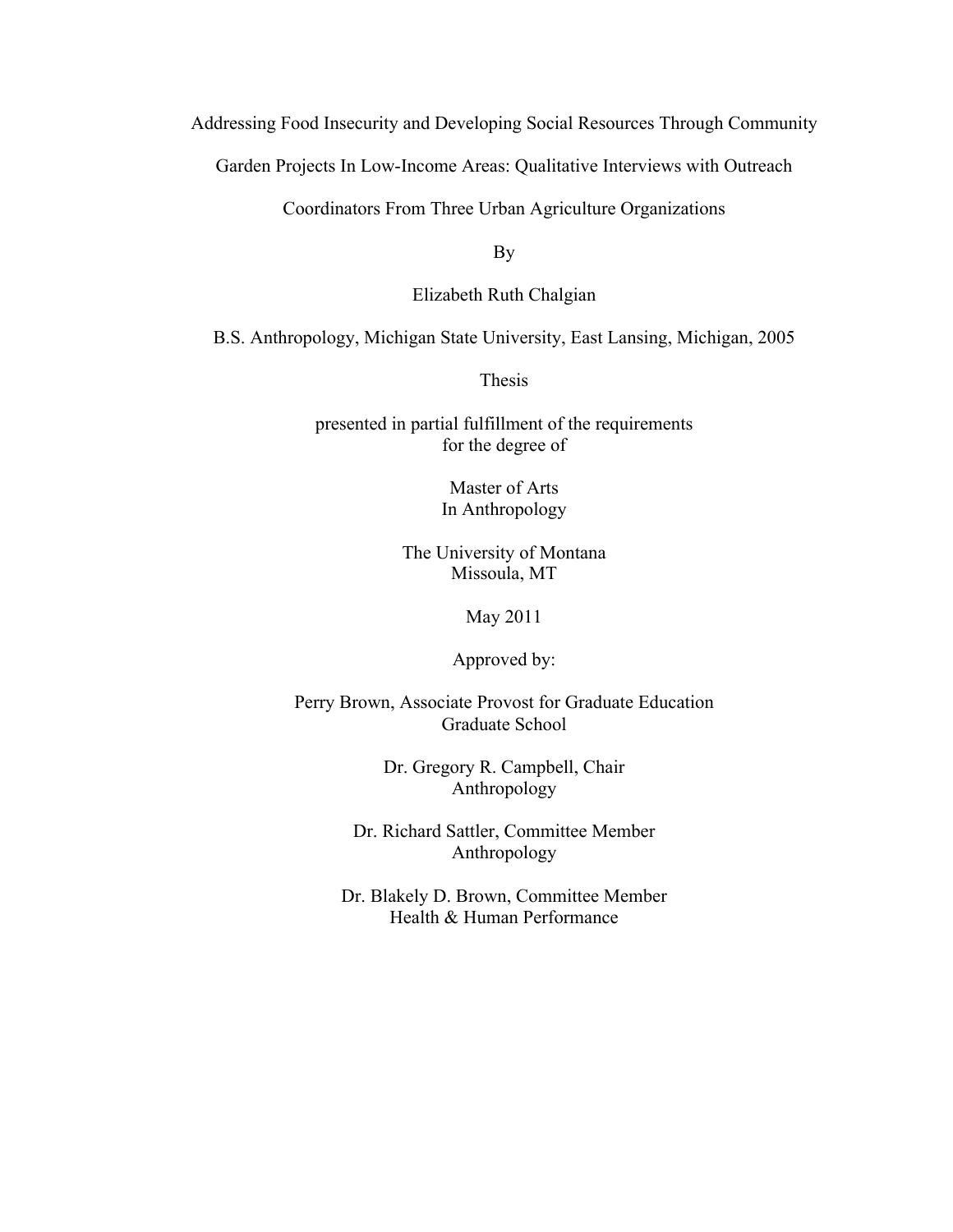Chalgian, Elizabeth, M.A., May 2011 Anthropology

Addressing Food Insecurity and Developing Social Resources Through Community Garden Projects In Low-Income Areas: Qualitative Interviews with Outreach Coordinators From Three Urban Agriculture Organizations

Dr. Gregory R. Campbell, Chair

#### Abstract

As urban agriculture organizations become increasingly popular, it is important to understand the impact they have on low-income urban communities. Food security and political power are greatly lacking in these areas. Agriculture endeavors, such as community gardens and urban farms, have a significant potential to decrease these deficits. First, this thesis will address how social inequalities, which are products of structural power, prevent the poor from being properly fed and discuss how urban agriculture programs, specifically community gardens, can reduce food insecurity and build a community's social resources. Later, the discussion will focus on how lowincome populations become involved in community agriculture projects. This latter discussion will be based on ethnographic interviews done with urban agriculture organization outreach coordinators who work with low-income communities.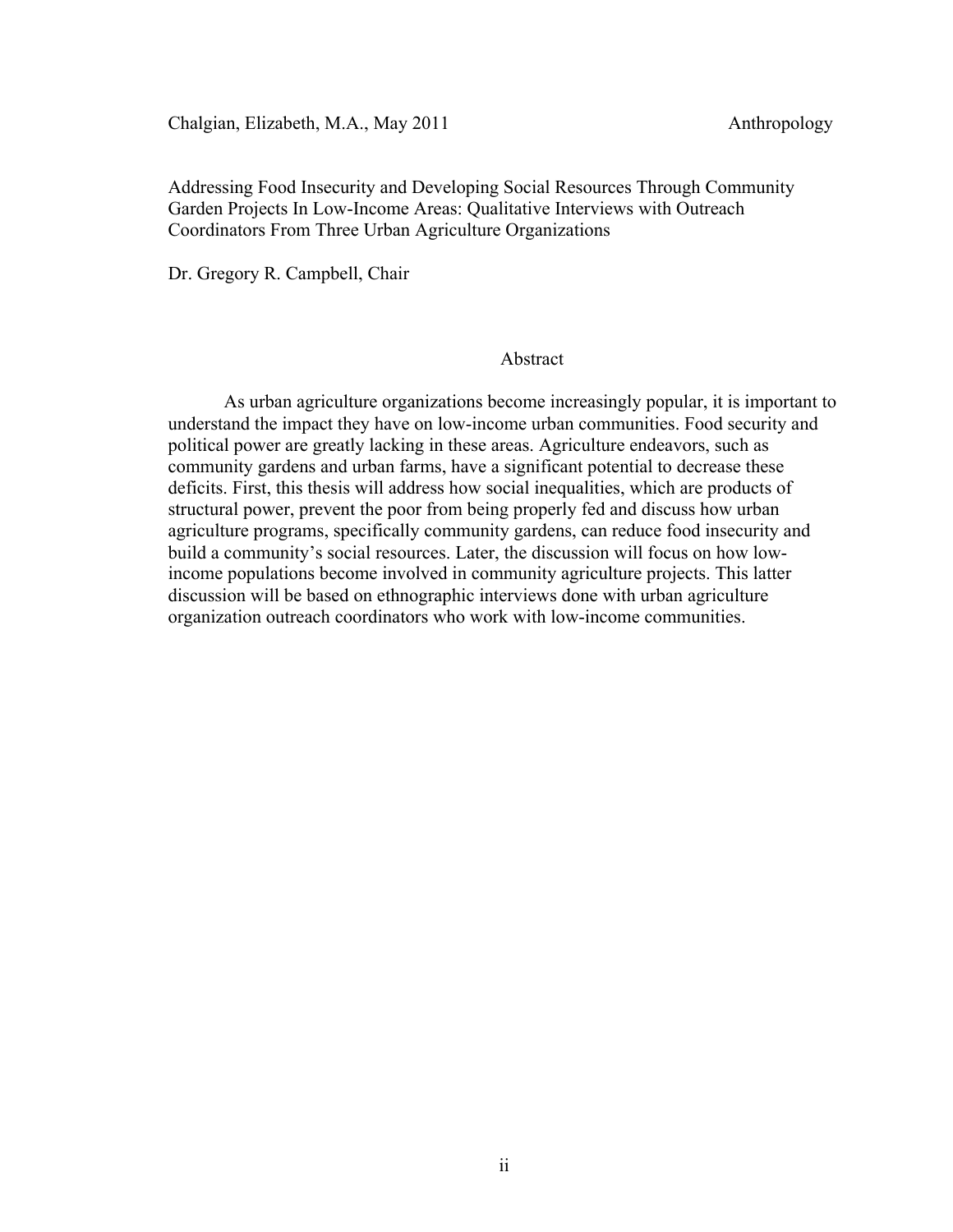## **Table of Contents**

| 2.4 Community Development and Social Resource Building23              |  |
|-----------------------------------------------------------------------|--|
|                                                                       |  |
|                                                                       |  |
| 4.1 Descriptions of the Urban Agriculture Organizations34             |  |
|                                                                       |  |
|                                                                       |  |
| 4.22 Outreach Methods for Encouraging and Maintaining Involvement of  |  |
|                                                                       |  |
|                                                                       |  |
|                                                                       |  |
| 4.5 Enhancers for Low-Income Populations Who Participate in Community |  |
| Gardens                                                               |  |
|                                                                       |  |
|                                                                       |  |
|                                                                       |  |
|                                                                       |  |
|                                                                       |  |
|                                                                       |  |

## **List of Figures**

## **Appendices**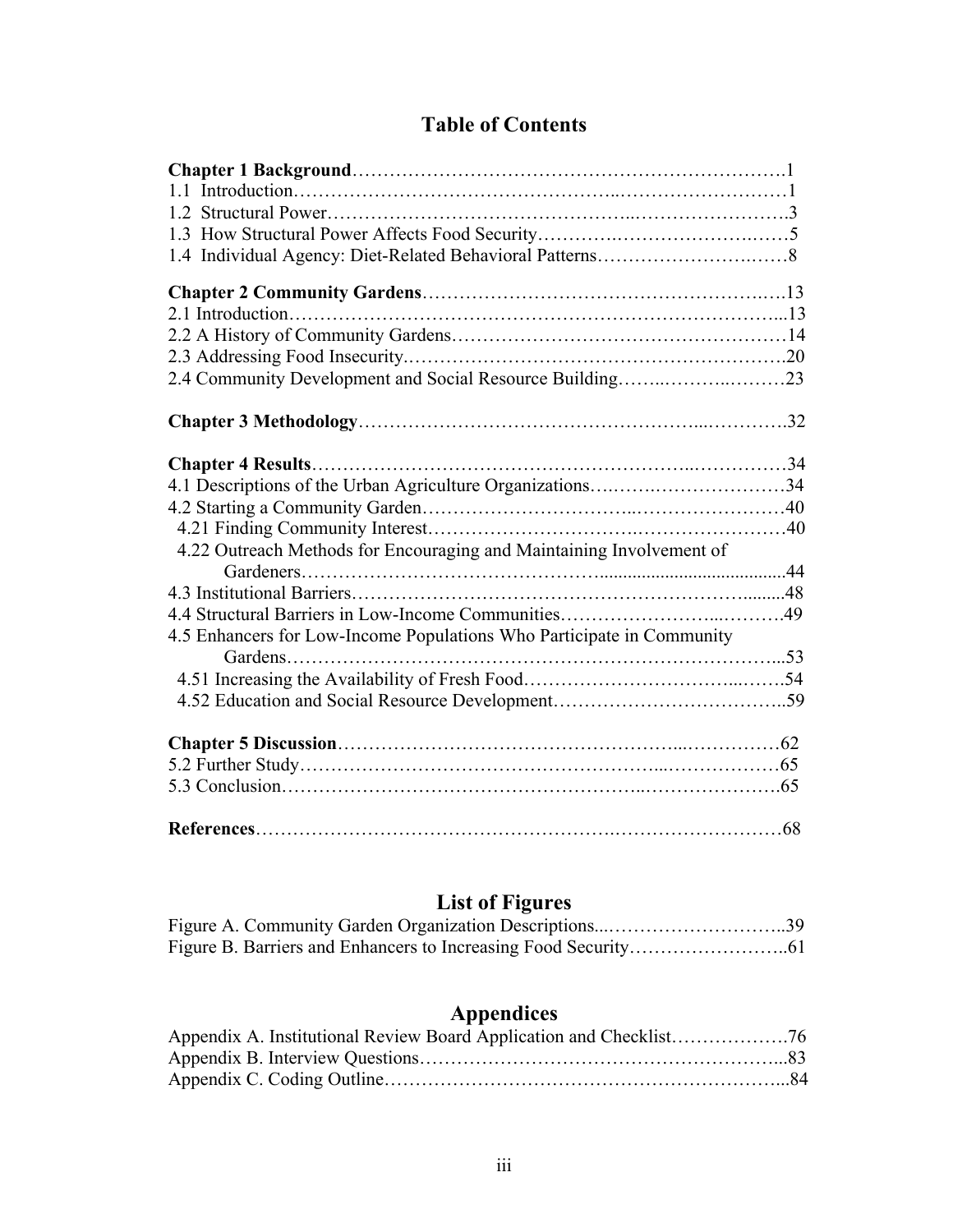Acknowledgements

Thank you to everyone, especially my family and my Bee.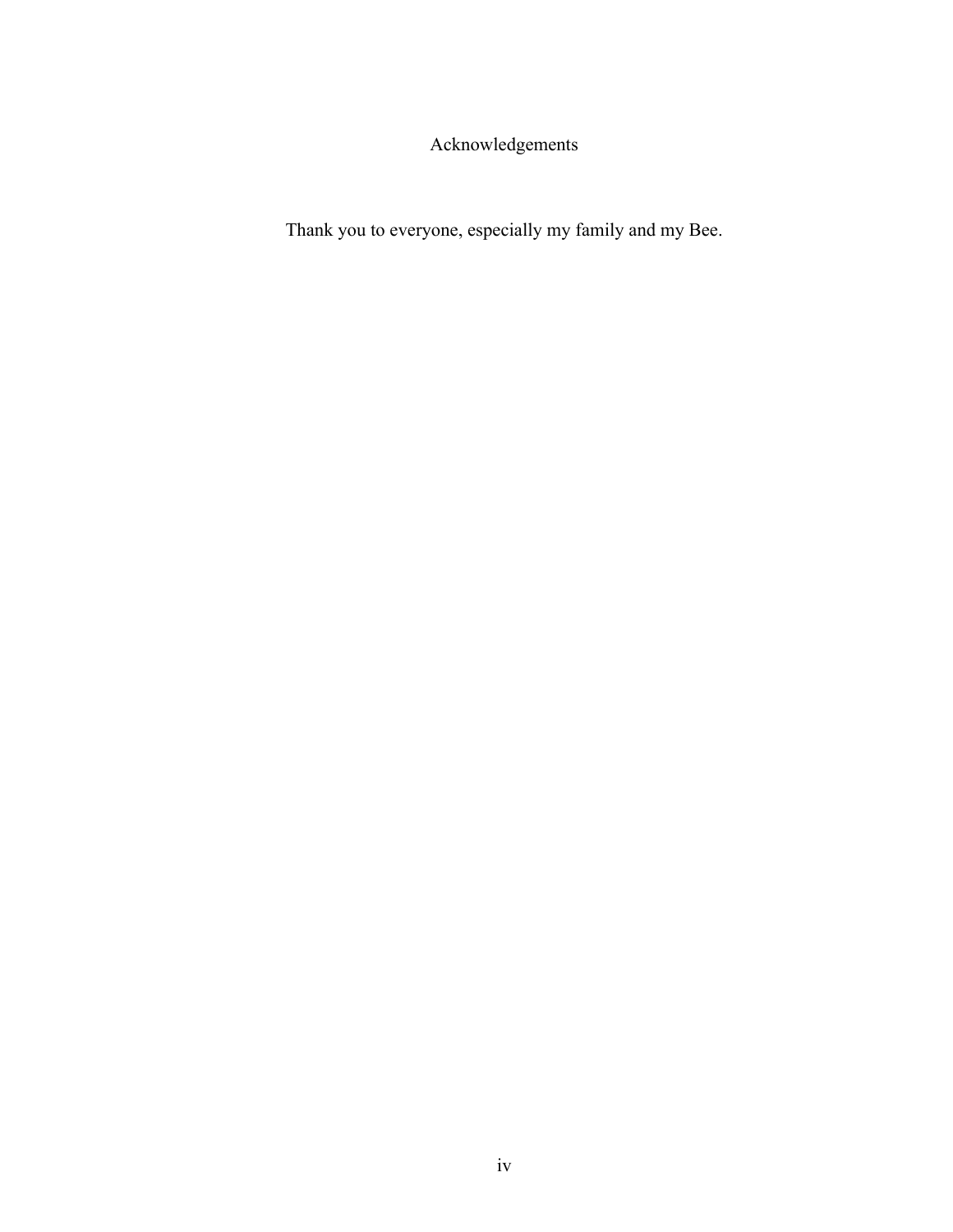### **Chapter 1 Background**

#### **1.1 Introduction**

Despite its vast wealth, poverty exists in the United States at alarmingly high rates. In 2009, 14.3 percent, almost forty-four million, of the people in this country lived in poverty. This percentage is the highest it has been since 1994. The number of people in poverty has risen for the last three years and is the highest number of people in poverty in the fifty-one years that poverty estimates have been published. Between 2008 and 2009, the poverty rate of children under age eighteen increased almost two percent (National Poverty Center March 2011; U.S. Census Bureau March 2011). Most notable, at the turn of the century, the United States has the highest rate of relative poverty compared to twenty of the world's wealthier nations (Smeeding 2008).

While living below the poverty line is not indicative of nutritional deficiencies or food insecurity, it is well understood that people with lower incomes are more likely to experience these social inequalities (Alaimo et al. 2001; Cook et al. 2004; Casey et al. 2001; Algert et al. 2006; Hendrickson et al. 2006; Morland et al. 2001; Moore and Diez Roux 2006; Larson et al. 2009). Food security for a household is defined as all members having access at all times to enough food to support an active, healthy lifestyle and that the food is readily available, nutritious and can be acquired in socially acceptable ways. In the United States, food security differs severely between the economic classes. There are varying levels of food insecurity, the lower levels resulting in persistent hunger. Hunger is a potential consequence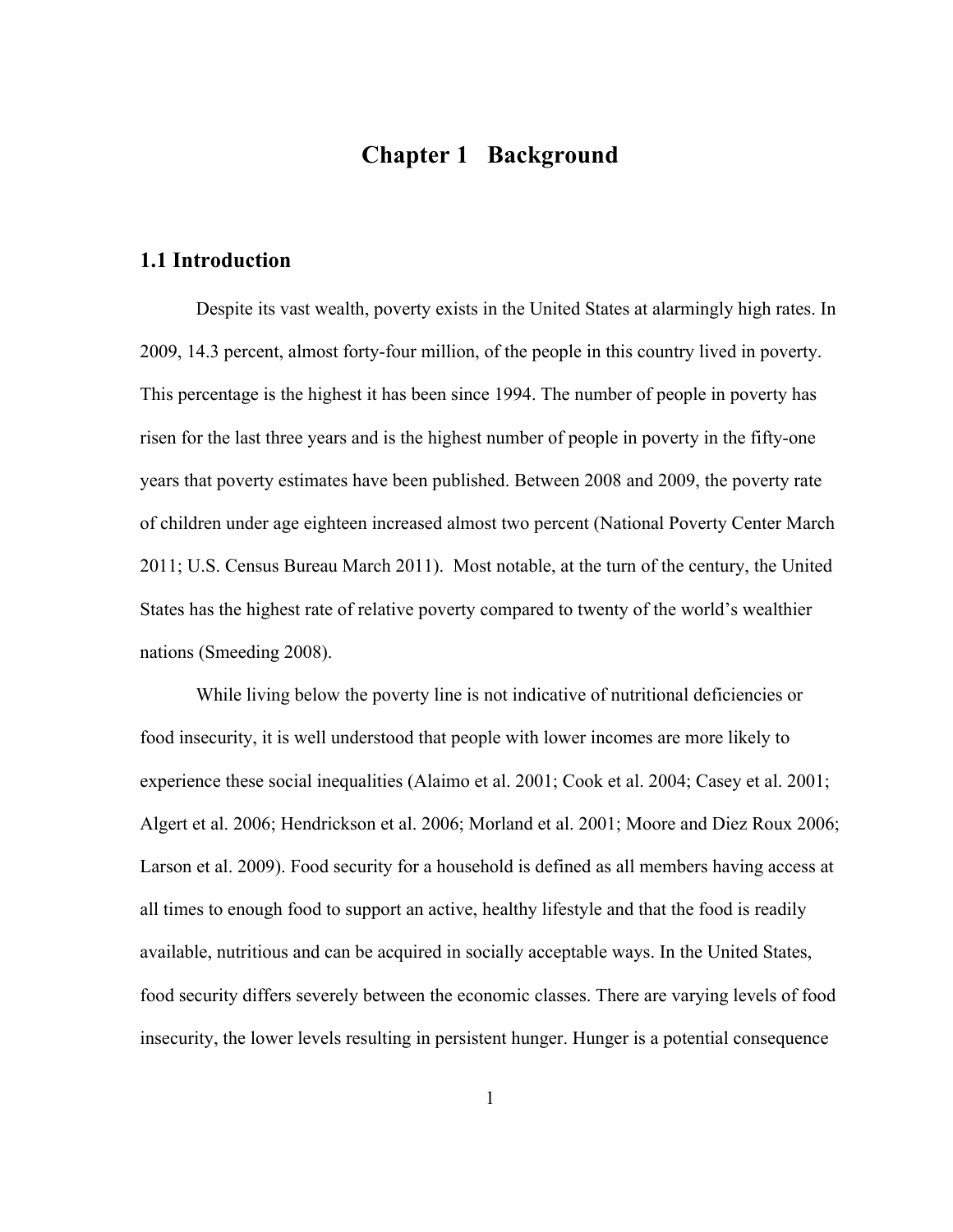of food insecurity that, because of prolonged, involuntary lack of food, results in discomfort, illness, weakness, or pain that goes beyond the usual uneasy feeling (United States Department of Agriculture September 2010). Hunger creates serious barriers for people, who are struggling economically, such as: increased risk of disease, fatigue, and decreased concentration, all of which could contribute to a loss of school or work (Brown and Jameton 2000). While food insecurity is a household-level economic and social condition of limited access to food, hunger is an individual-level physiological condition that may result from food insecurity. In 2009, 14.7 percent of United States households were food insecure at some point during the year, 5.7 percent of those people were at the lowest level of food insecurity that is associated with experiences of hunger (United States Department of Agriculture September 2010). Two directly observable reasons for these disparities are the inadequate distribution of food and the poor quality of the food distributed, while an unobservable cause is the lack of political power among the low-income populations (Lappé et al. [1986]1998; Larson et al. 2009; Mintz 1996).

Urban agriculture programs, with effective leadership and community participation, can assist in ameliorating the inegalitarian nature of the dominant social structure by initiating resource growth in low-income communities, which will eventually increase the political power they hold. The social problem that urban agriculture means to improve is food insecurity and, the more extreme circumstance, hunger. The most direct cause of these social crises is the inadequate distribution of food of poor quality, which is heavily influenced by economic inequalities. The often unacknowledged cause of food insecurity and

2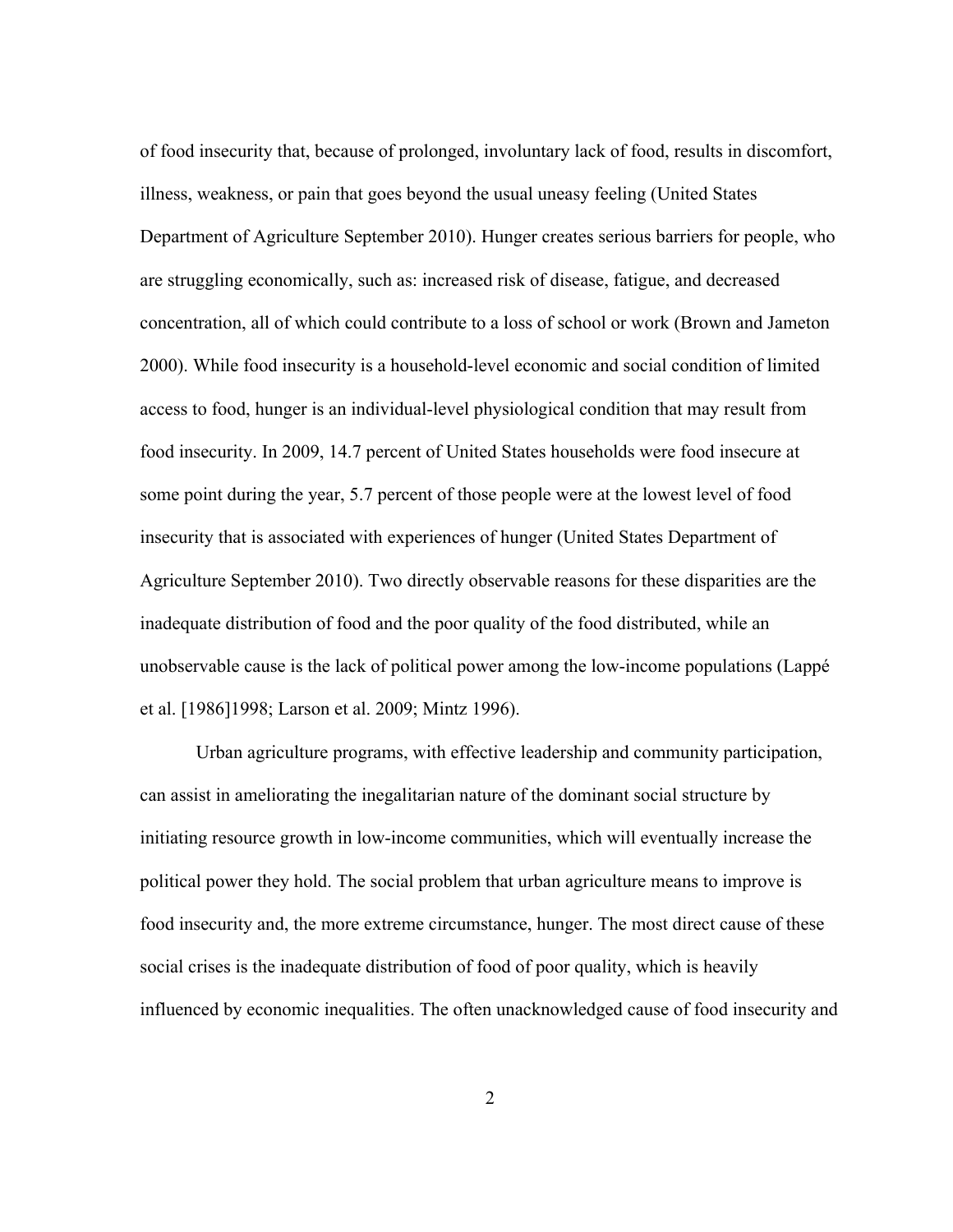hunger is social inequality: specifically the lack of political power in poor populations and the social and cultural weakening of communities who live in poverty.

#### **1.2 Structural Power**

As the human population has increased, social structures have evolved to be more intricate and hierarchal (Townsend 2009). These social structures have come to influence all people to varying degrees and one consequence is social inequality. Anthropologist Eric Wolf (2001:384) defined these social forces as structural power. He describes structural power as a power that determines the structural setting while simultaneously working within it and likens it to the power of capital used to control labor power that Marx proposes. People always exist within a realm of structural power. According to Foucault (1980:133), power is not possessed or used by individuals but results from the relationships between individuals. As Sahlins (1972:37) notes, "Poverty is not a certain small amount of goods, nor is it just a relation between means and ends; above all it is a relation between people." The variation of social forces among different populations creates these relationships of poverty as well as wealth.

Valuable natural resources, such as productive land, are recognized as politically powerful. The people that have access to these types of resources do so because they have wealth, social status, and a greater access to politically powerful social resources such as positive community identities and strong social networks. Therefore, structural forces have less affect on their environment and behavior than they have on the poor. The poor do not have politically appropriate social resources or economic influence and this severely limits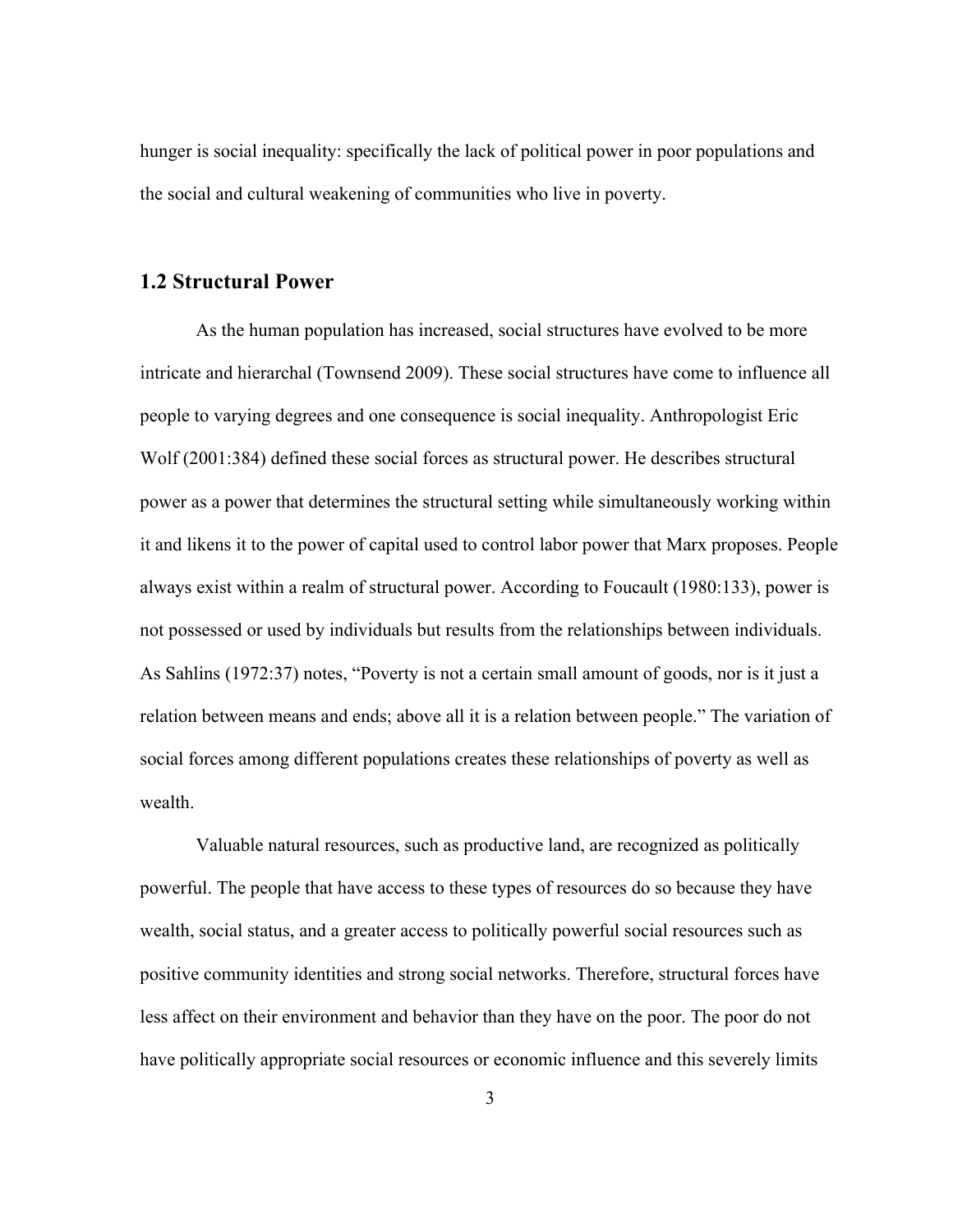their power. Because of this, social structures define the behaviors and environment of the poor more than any other economic class. This weakens community empowerment, which disables poor populations from breaking out of the poverty cycle. Wolf (2001:385) states, "Structural power shapes the social field of action in such a way as to render some kinds of behavior possible, while making others less possible or impossible." It is the access to valuable social resources that separates the rich from the poor, those that can change their environment and those that cannot.

Structural power is unevenly distributed across the human population and most heavily shapes those with less access to resources. Human agency is the concept that people are never fully determined by their environment and can act intentionally according to their own thoughts and understandings (Finn 2008). The structural power that oppresses the human agency of those with fewer financial assets, affecting an individual's behavior, is known as structural violence. Poor individual physical health due to the inability to access existing health care services, limited to nonexistent options for education on healthy food, and low standards for labor conditions is a prime example of how social structural forces shape human behaviors. Referring to those who bear the burden of the disparities in health across the population, medical anthropologist Paul Farmer (1999:79) argues, "Their sickness is a result of structural violence: neither culture nor pure individual will is at fault; rather, historically given (and often economically driven) processes and forces conspire to constrain individual agency. Structural violence is visited upon all those whose social status denies them access to the fruits of scientific and social progress." Health inequalities expose the underlying social structures that cause the variations in disease prevalence and distribution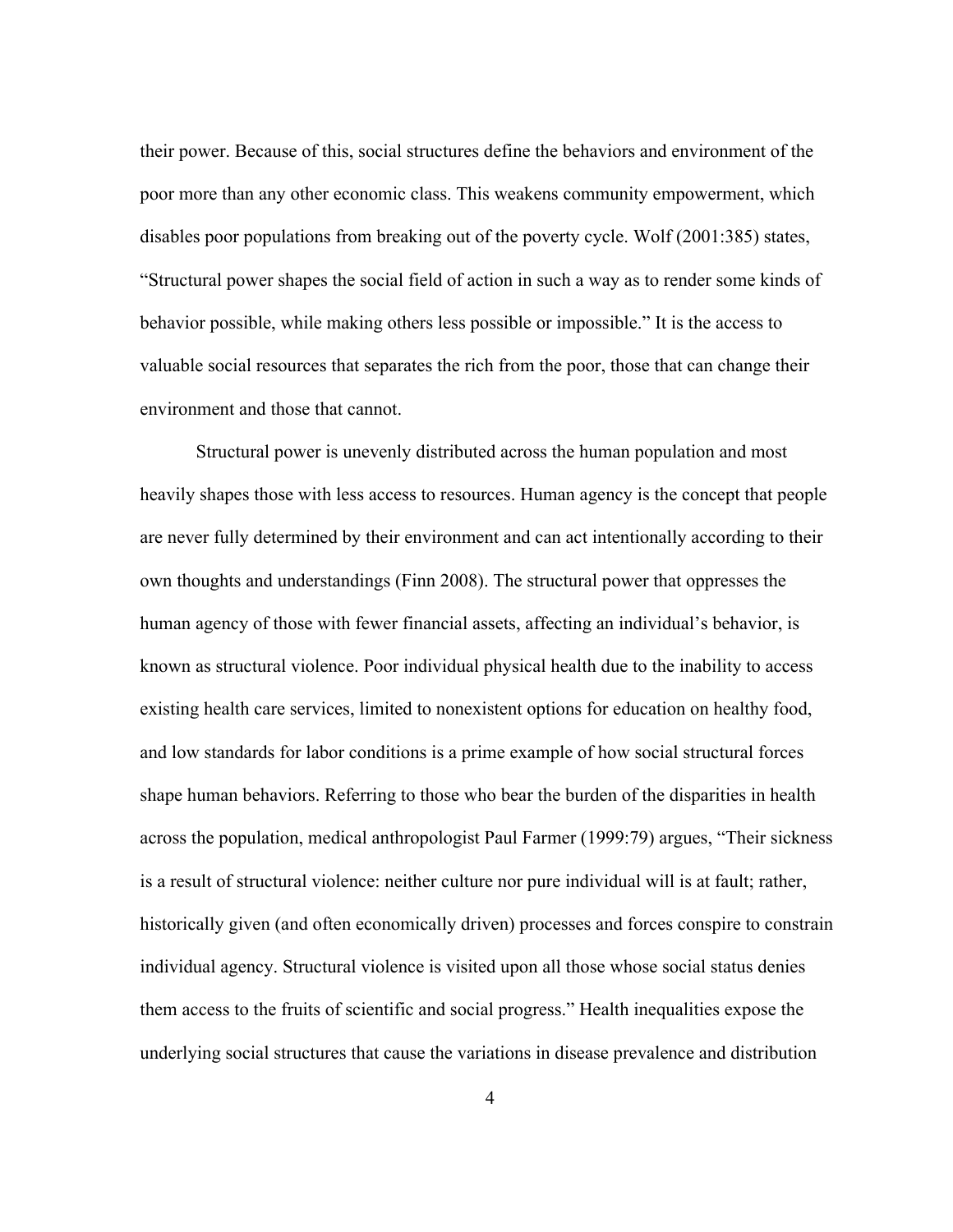(Singer and Baer 2007:151-180). It is the environment created by the social structure and the hierarchy within it that impedes the ability of a person and not a lack of individual human agency. To understand structural violence is to recognize that poverty, racism, sexism, ageism, exploitation, unemployment, health disparities, and environmental degradation are global forces as opposed to global results.

#### **1.3 How Structural Power Affects Food Security**

It is common to hear of the need to increase crop yields as if the cause of hunger is food scarcity, however it is the unequal distribution of access to healthy food that is at the root of food insecurity (Lappé et al. [1986] 1998). It is less surprising to learn of extreme poverty and hunger in 'Third World' countries than it is to learn of it in the United States, a highly industrialized nation. As Patricia Allen (1999:118) aptly points out, "While some countries may be unable to meet the nutrient needs of its population in an aggregate sense, this is not the case in the United States, where the sufficiency of the food supply is not in question." The unequal distribution of food is a social injustice and is one of many examples of unevenly distributed resources by those who have the power to distribute them.

In the market economy of advanced capitalism today, food is considered a commodity and not a necessity of life. Because of this, the production and distribution of food is focused on profit and not on nutritional value, cultural importance, or equal access. Highlighting this point, sociologist Graham Riches (1999:206) observes, "Food is understood less and less as a social and cultural good. …As a result, individuals, families, and communities have become disempowered and deskilled in their capacity to produce their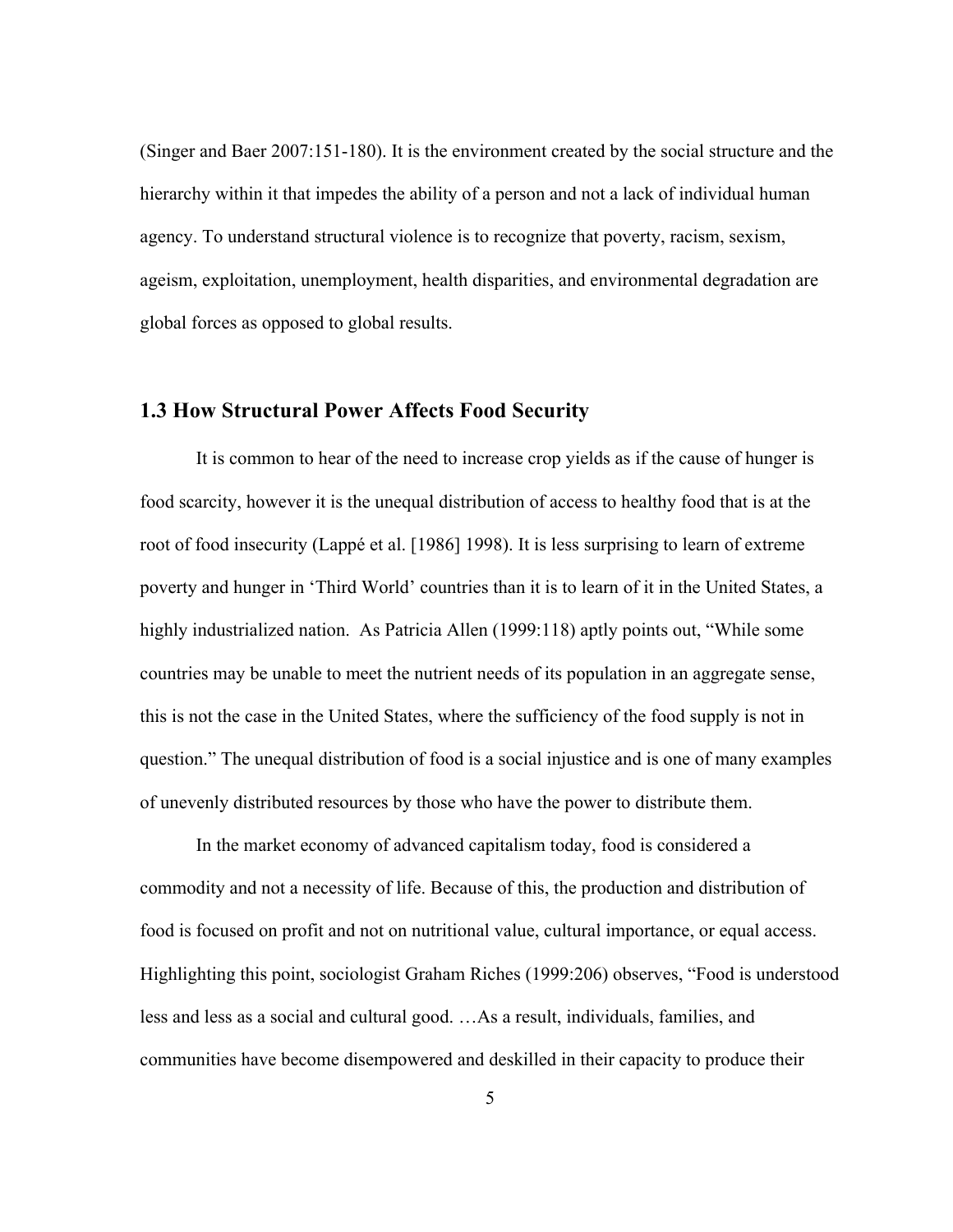own food, make sound choices when they purchase food, and feed themselves nutritional and well-balanced diets." The industrialized food system, while it has increased the amount of food available, has lowered the standards for the nutritional quality of food.

The class structure of American society, driven by commodities and profit, also significantly contributes to the loss of culture and knowledge. Kloppenburg Jr. et al. argue that it is the lack of connection to and knowledge of the production and distribution of food that immobilizes people from changing their food environment. They state:

If we do not know, we do not act. And even if we do know, the physical and social distancing characteristic of the global food system may constrain our willingness to act when the locus of the needed action is distant or when we have no real sense of connection to the land or those on whose behalf we ought to act. Ultimately, distancing disempowers. Control passes to those who can act and are accustomed to act at a distance... [1996:41]

An absence of cultural knowledge renders any community susceptible to weak individual behavior patterns, but especially those communities who have fewer resources than others.

Social inequalities, conflict, and forms of social and cultural disintegration are representative of societies where maladaptation occurs and where the ecological system is no longer a closed feedback but a positive feedback system (Watts and Peet 2004). Watt and Peet (2004:3) note, "Globalization is dangerously polarizing the "haves" and "have-nots" with little in the way of regulatory structures to counter its risks and threats." The urban poor environment is intimately linked with the interconnected global environment and is effected

6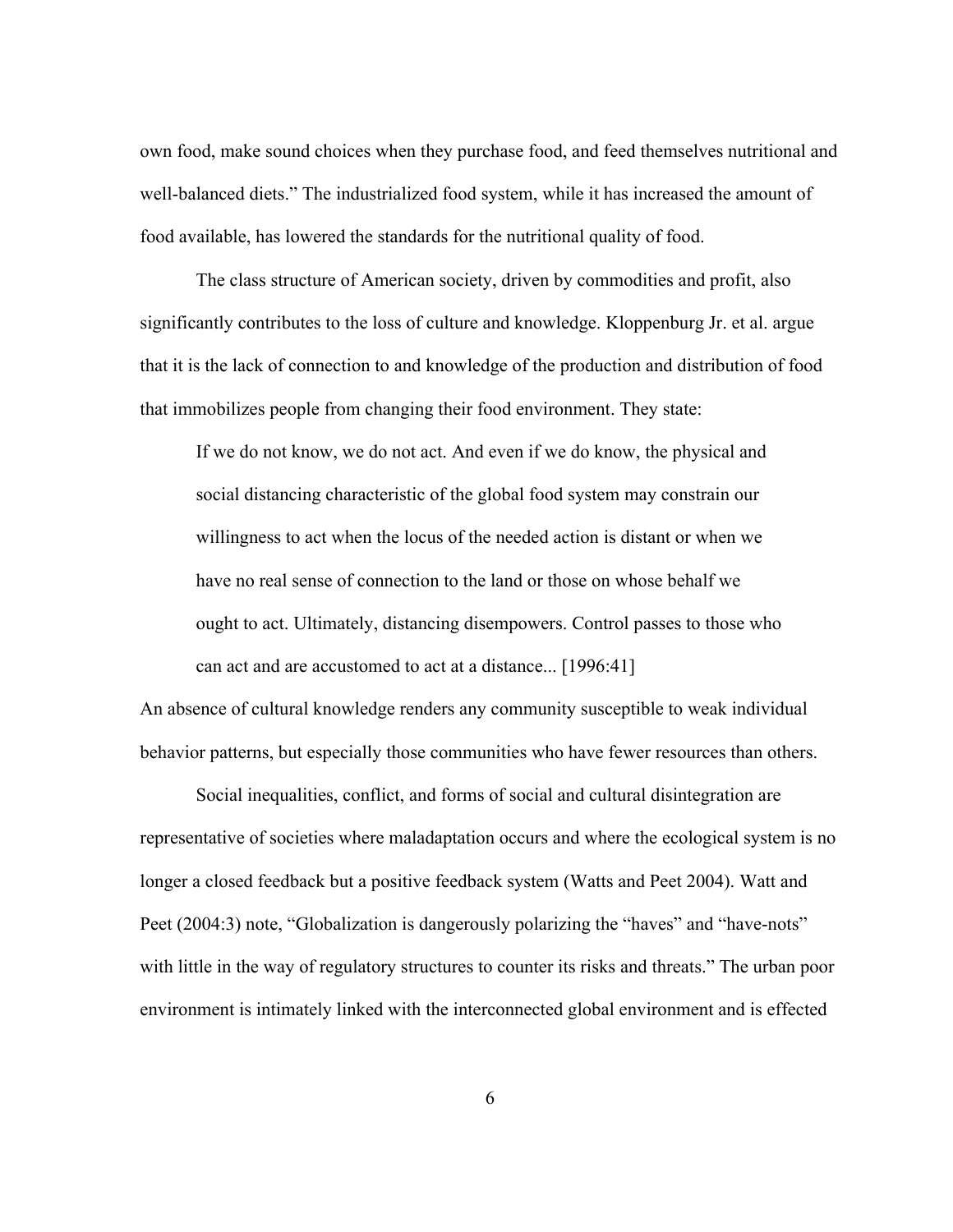by the same structural powers. The ecosystem takes into account, along with biophysical attributes, other societies as part of the environment.

Most food is produced and distributed by few corporations. While it is not a detriment if corporations control the manufacturing and distribution of commodities such as microwaves or soccer balls, it is a serious concern when they control a substance that is vital to life (Shiva 2010). Consumers, especially those of low-income status, have little control over the origin and ingredients of their food. As Anthropologist Sidney Mintz (1996:29) proposes, structural power sets the terms for how people get their food.

 Political power provides the people of a community access to having a say in the way their food is produced and distributed. The urban poor have very limited access to political power. Connections and relationships with community organizations, institutions and leaders assist individuals and groups in having a political voice. The poor in the United States often struggle to assert their political voice because they do not have the access to the politically appropriate resources such as social networking. Lappé et al. ([1986] 1998:4) argue that it is not food that is lacking in this world but democratic structures that allow people to have a say in the decisions that affect their lives and that hold leaders accountable for their actions. Environmental Studies scholar Neva Hassanein describes food democracy as the power of people to make decisions about their food policies and practices at all levels of scale. Dr. Hassanein (2003:79) notes, "At the core of food democracy is the idea that people can and should be actively participating in shaping the food system, rather than remaining passive spectators on the sidelines." Food democracy has the potential to be the first step toward other democratic social structures in low-income areas.

7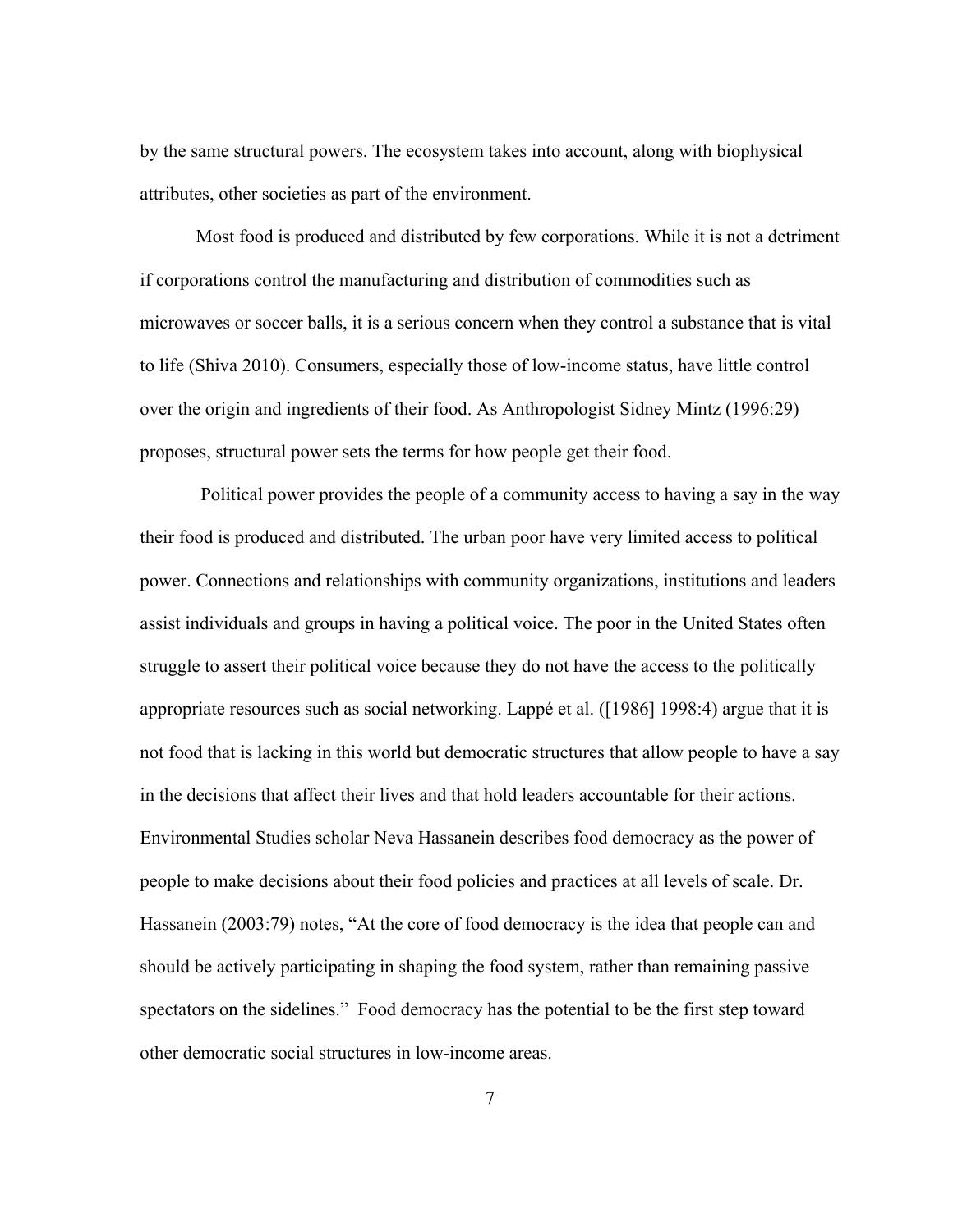A similar concept, known as the local food movement, is meant, "…to counteract trends of economic concentration, social disempowerment, and environmental degradation in the food and agricultural landscape." (Hinrichs 2003) The modern local food movement is actually two movements. These two movements, under the guise of one untied front, are separated by income level. The movement of the middle and upper income levels is driven by the desire to have control over their foods' origin and production. Alternatively, the movement based in low-income level populations is founded on addressing food security and community development. Communities that build strong social networks, individual and community empowerment, and a positive communal identity can increase political power in low-income areas.

#### **1.4 Individual Agency: Diet-Related Behavior Patterns**

In many low-income areas, the only food options that are financially available are those of poor nutritional quality, meaning that they are high in fats and sugars (Drewnowski and Specter 2004). Fresh, healthy foods are generally difficult to find in these areas. There are less supermarkets and more convenient stores in poor and minority areas than there are in middle or high-income areas (Algert et al. 2006; Morland et al. 2001; Moore and Diez Roux 2006; Larson et al. 2009). Supermarkets generally offer a wider selection of affordable healthy foods than convenient stores, leaving low-income areas with fewer dietary choices than higher income areas. Instead of supermarkets, fast food restaurants splatter the landscape of low-income communities (Block et al. 2004). Referring to the invasive fast food market, local food movement advocate and author Mark Winne (2008:111) states, "While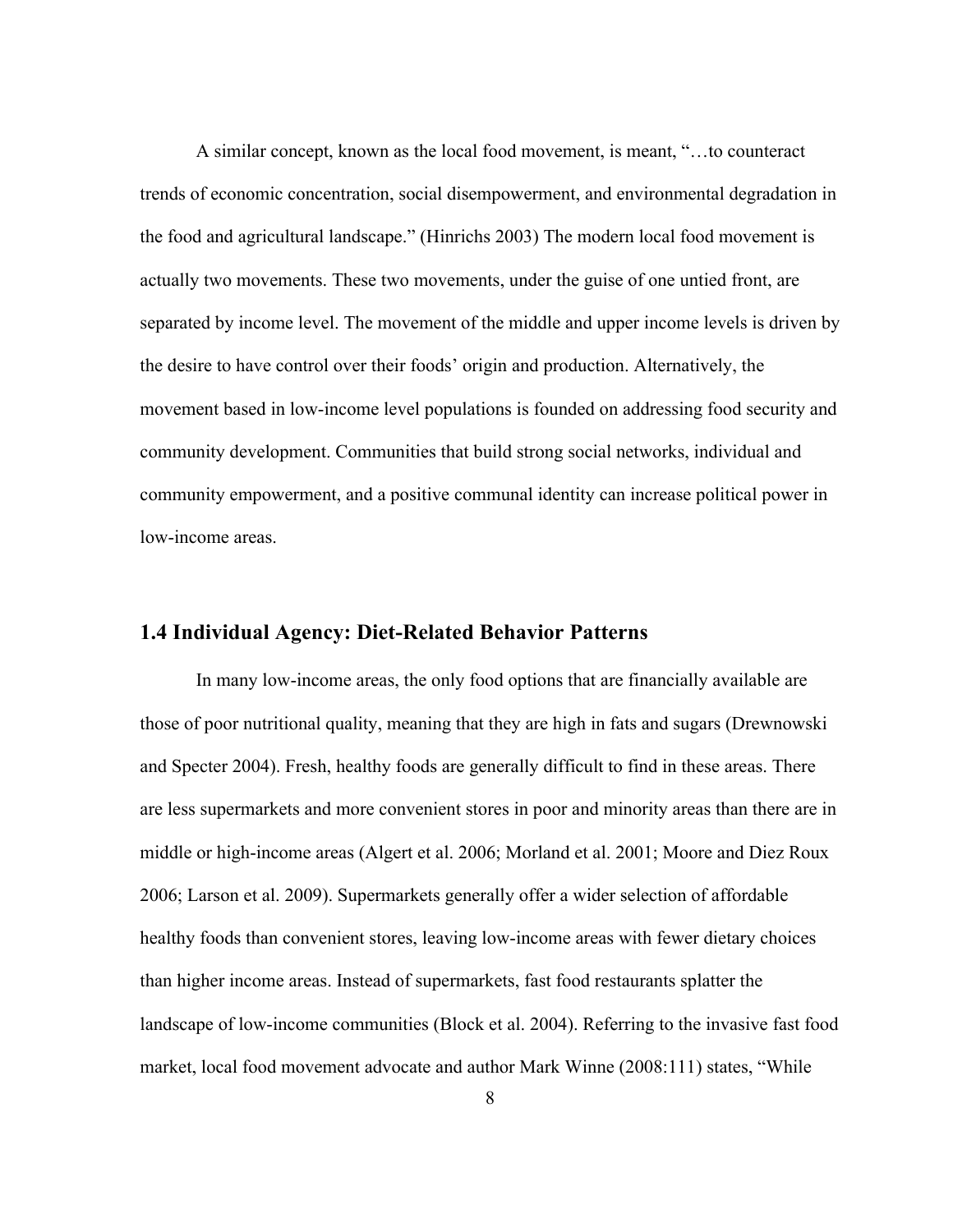they presumably serve a community's need for calories, they actually prey upon those who are weakened by insufficient money, choices, and knowledge." The lack of healthy food in a specific area is not a cultural or individual choice; it is a result of a population that naively consumes the surplus of cheap foods.

Structural forces have created physical and social obstacles that hinder an individual's ability to choose a healthy lifestyle. Mintz (1996:120) uses the example of how job settings determine when people can eat and for how long. This influences what the employee eats, with whom they eat it, and where they eat it. Speaking of all consumers, he states, "While individual customers choose freely what they eat, they must do so in terms of what the food service offers. Eating out reduces the individual's ability to choose the ingredients in her food, even though it may increase the length of the menu from which she can choose." These 'situational boundaries' are the result of the structural power that is a prominent and unavoidable feature of complex societies (Mintz 1996). Inevitably, situational boundaries manipulate the behavioral patterns of people and create long-term food habituation.

Eating behaviors are the result of a multitude of environmental influences across a variety of contexts. Story et al. observe (2008:255), "The physical settings within the community influence which foods are available to eat and impact barriers and opportunities that facilitate or hinder healthy eating." Unhealthy eating behaviors can result from a lack of food choices. Studies on the access to fresh produce in low-income areas have shown that fruits and vegetables are available in limited number and type (Algert et al. 2006; Hendrickson et al. 2006). In addition, emergency food programs, such as soup kitchens and food banks, give out foods that have high fats, salts and sugars because that is what is often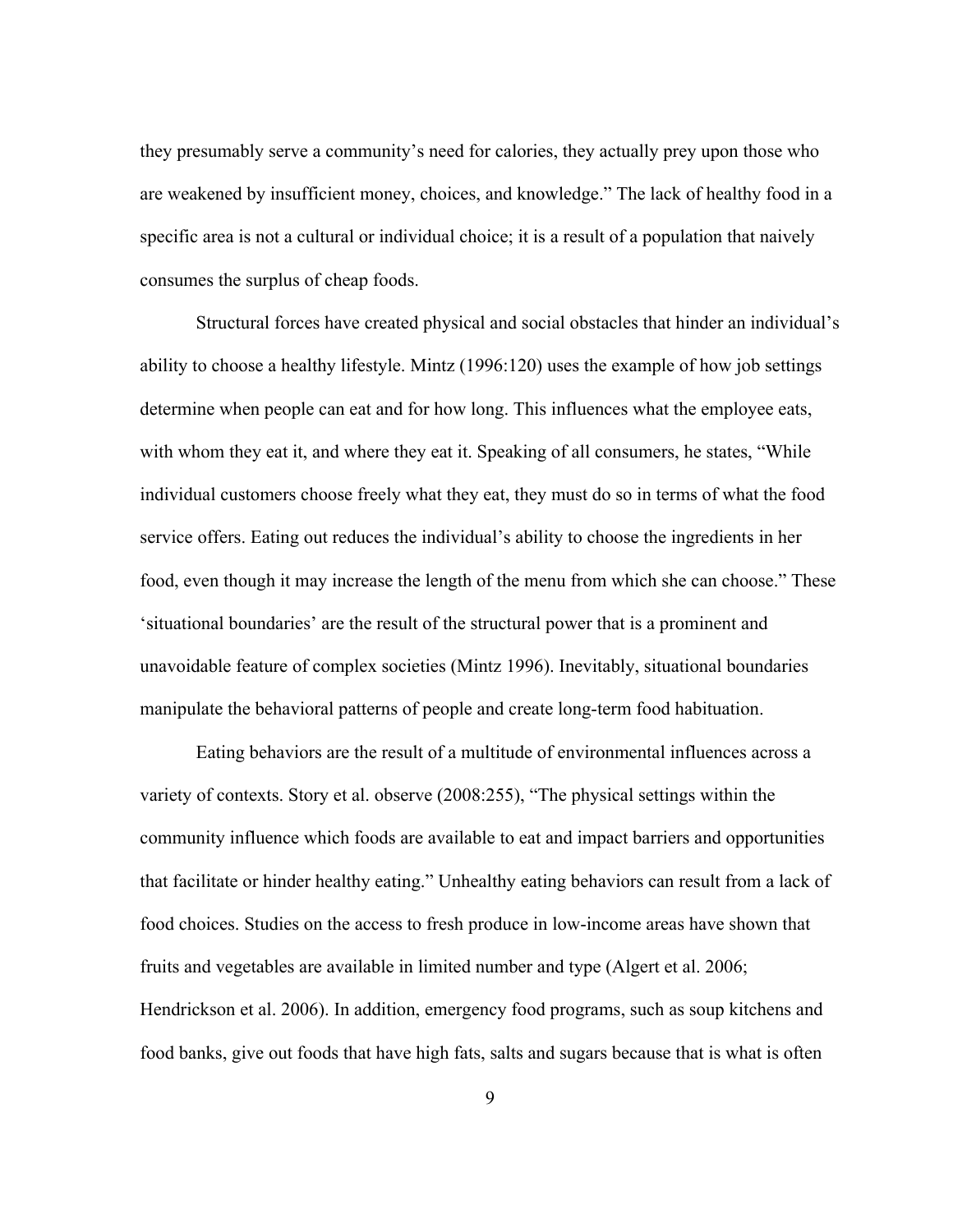donated to them (Berg 2008). A lack of healthy food is a physical limitation that can affect the choices of low-income consumers.

An individual's choice of food inevitably may affect their health. Morland et al. (2002) suggest that the local food environment is associated with residents' recommended dietary intake. Therefore, a lack of healthy foods would inherently affect the physical health of a community (Larson et al. 2009; Story, et. al. 2008). A study comparing community-level grocery store environments and individual dietary practices, found statistically significant correlations at both the community and the zip code levels between the availability of healthy products in the stores and the reported healthfulness of individual diets (Cheadle et al. 1991). There is much evidence that the addition of fresh, quality produce to an individual's diet would improve their physical health (He et al. 2004; Hung et al. 2004). Moore and Diez Roux (2006:330) state, "The infrastructure of the local food environment is yet-another feature of the built environment that varies substantially across neighborhoods and may contribute to disparities and social inequalities of health." Poor health further disables lowincome people.

Income also plays a significant role in the food purchasing capabilities of an individual, which directly affects their personal health. James et al. (1997:1551) report that risk factors due to a lower socioeconomic status include, among others, a poor quality diet. Limited options of food choices due to a low income can affect the health of the individual (Kennedy et al. 1998). Low-income children are found to be significantly more likely than high-income children to be reported in fair or poor health (Alaimo et al. 2001). Food insecurity among low-income children, who generally have a higher rate of poverty than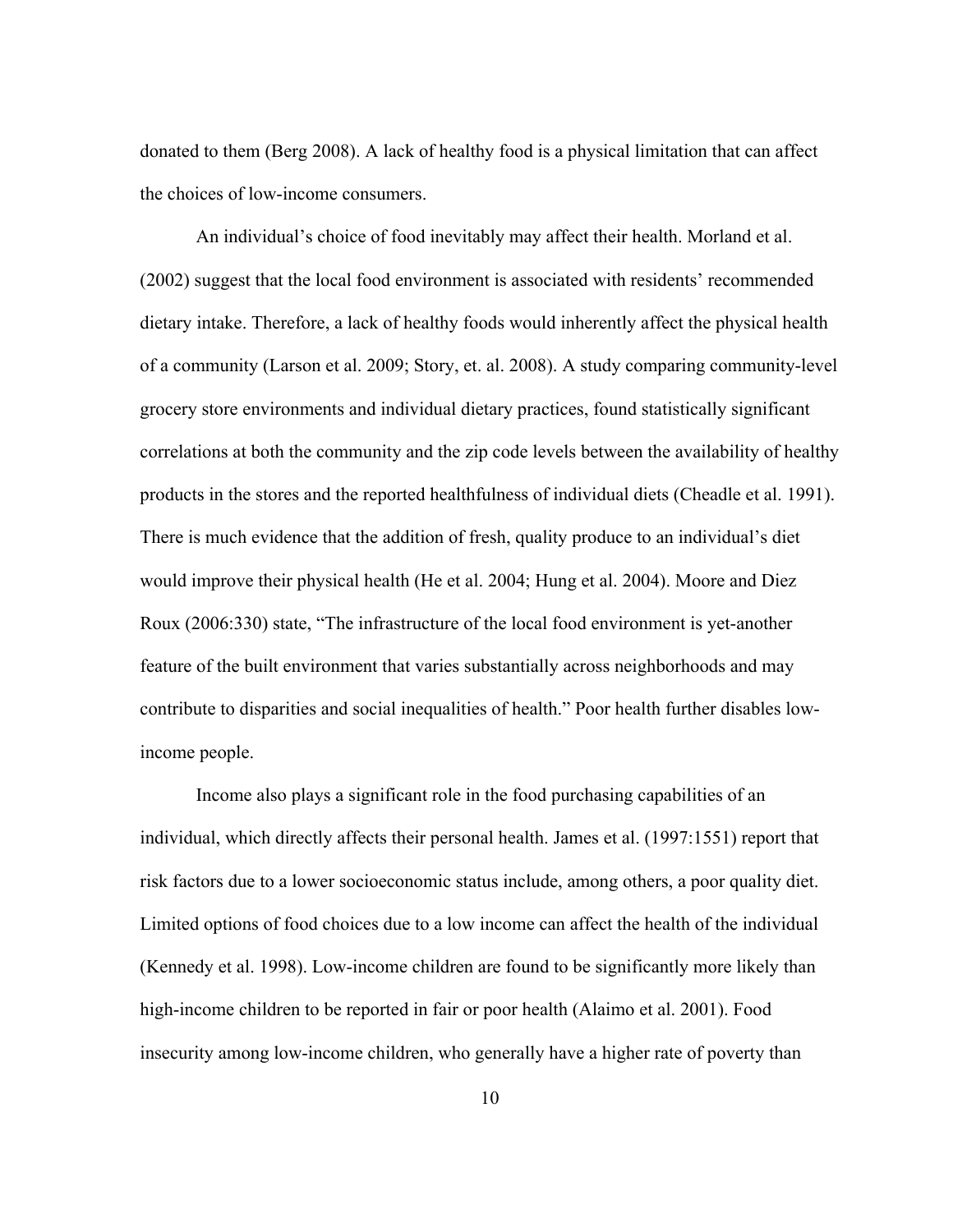other age groups, is often linked to more health problems when compared to children of food secure households (Cook et al. 2004; Casey et al. 2001; National Poverty Center March 2011). Mental health problems, such as behavioral and emotional, have been found to be more prevalent with children who are defined as hungry or severely hungry than children who are not (Kleinman et al. 1998; Weinreb et al. 2002). The health of the elderly is also significantly impacted by a lack of nutritional foods (Lee and Frongillo, Jr. 2001). It is often the case that the poor can only afford or only have access to low quality foods.

Macro-level environmental factors play a significant role as an influence on a person's eating behavior. Other examples of these factors, besides the production and distribution systems of food, that exist within the social environment are product marketing, social norms, federal and state agricultural policies and economic price structures (Story et al. 2008). Through this understanding, Story et al (2008:254) conclude, "Individual behavior to make healthy choices can occur only in a supportive environment with accessible and affordable healthy food choices." Achieving greater accessibility and affordability of healthy food is imperative for the health of low-income populations.

Regarding low-income populations, maladaptive cultural behaviors are often the best or only option. By maladaptive, it is assumed that these behaviors are non-beneficial to the species however, if there are no better options, the 'mal' adaptation may be the most beneficial option. Maladaptive behaviors are often confused in the larger population with individual human agency and thus are used to blame the poor for being poor, also known as victim blaming. For example, poor health might be mistaken as an individual dietary choice without considering structural barriers such as low paying jobs, lack of convenient private or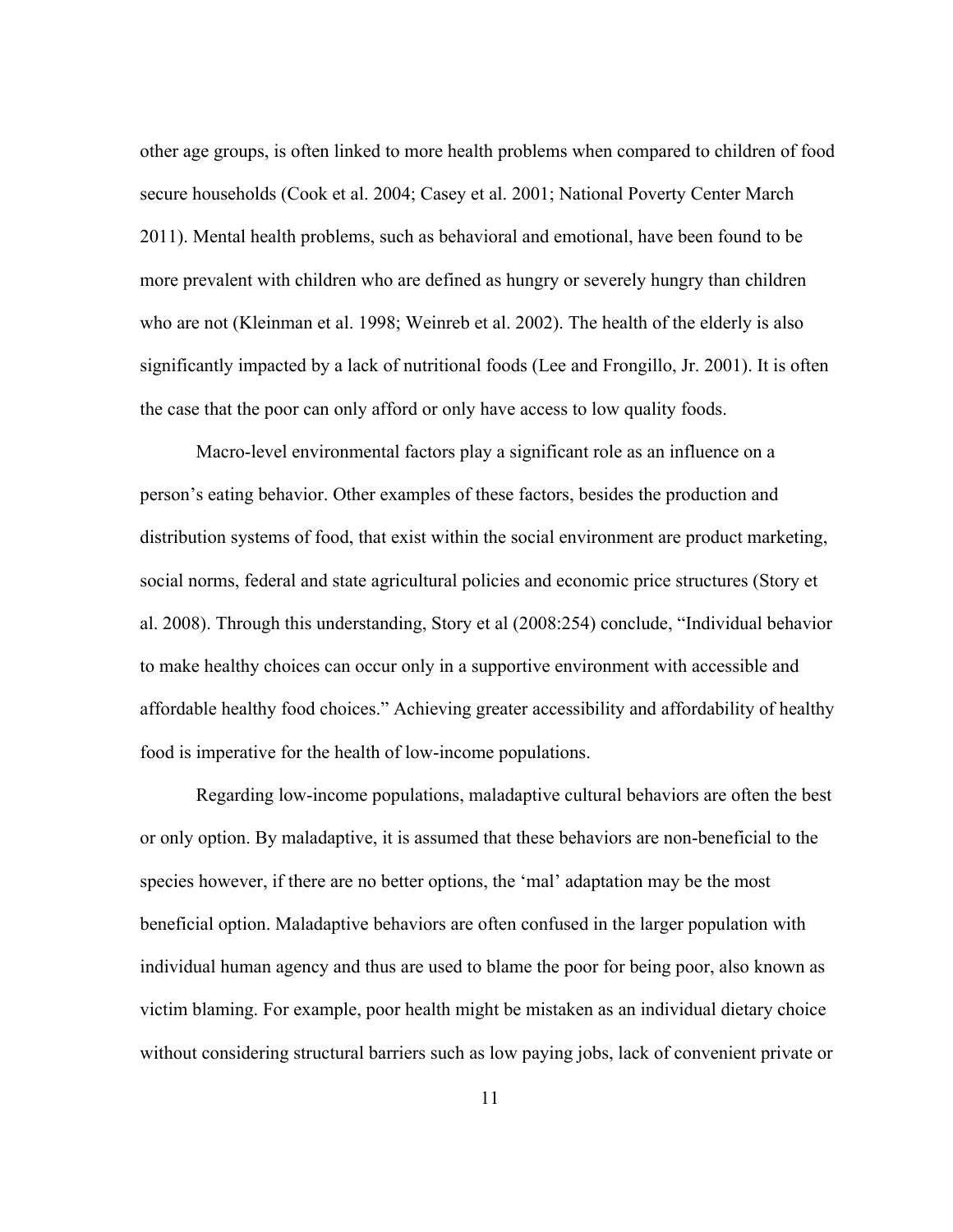public transportation, and high costs of living as factors that disrupt a person's ability to maintain a healthy diet.

The diet-related behavioral patterns that low-income individuals have adapted, due to the unavailability of nutritious foods, have invariably weakened other aspects of the community. It would be hard to miss the fact that high rates of crime, unemployment, and poverty exist in low-income urban and rural areas across the United States (Kawachi 1999). Cultural and social qualities are degraded by structural forces, which disproportionately affect those populations who have little political power. It is not the individual consumers, but structural power that disables community food security, which is vital to individual and community health, and therefore vital to community development.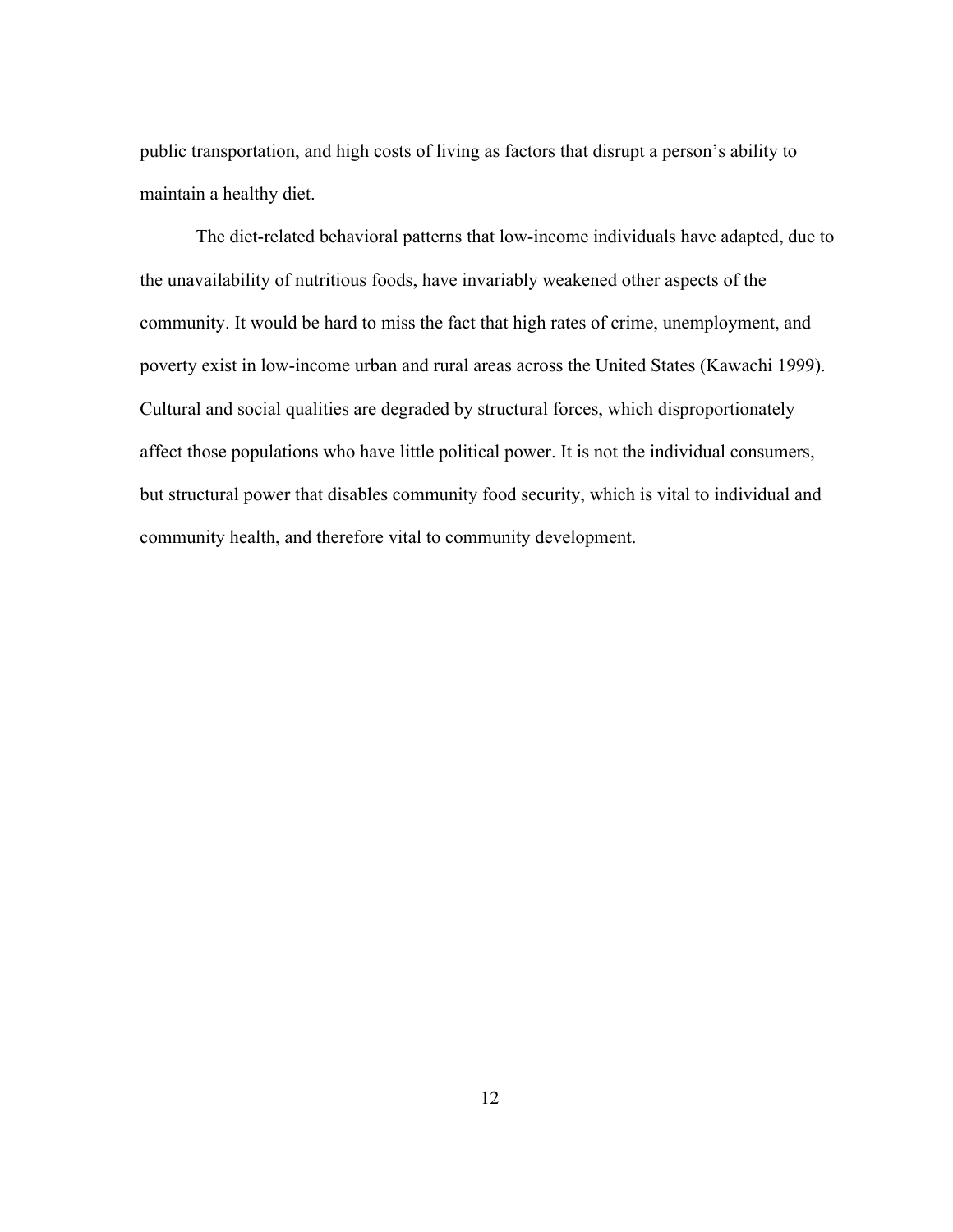### **Chapter 2 Community Gardens**

#### **2.1 Introduction**

The concept of structural power within society and the disturbing realities of structural violence can be difficult to comprehend without an observable model. Sadly, for the inhabitants of Detroit, Michigan, examples of structural violence are all but unusual. Since the 1950s peak of two million residents, the population of Detroit has decreased to just under 714,000 people (Seelye 2010). Many of those that left urban Detroit were middle and upper income level residents who relocated to the suburbs, leaving a population of lowincome residents within city limits. For a city that has grabbed national attention with its high crime, unemployment, and poverty rates, it is not surprising that this population decline has been occurring (United States Department of Labor 2011; United States Census Bureau 2011). In addition, Detroit suffers from a limited number of grocery stores, an excess of convenience and fast food stores, and a lack of reliable transportation: more commonly known as a food desert (Mari Gallagher Research and Consulting Group 2007).

However, as the typical urban employment options have lessened, entrepreneurial agricultural organizations and businesses have risen in its place. Non-profit organizations such as the Greening of Detroit, Detroit Agriculture Network, EarthWorks Urban Farms/Capuchin Soup Kitchen, and the Detroit Black Community Food Security Network, exist to increase food security, mainly by promoting urban agriculture in its many forms (Garden Resource Program 2011; Detroit Black Community Food Security Network 2011).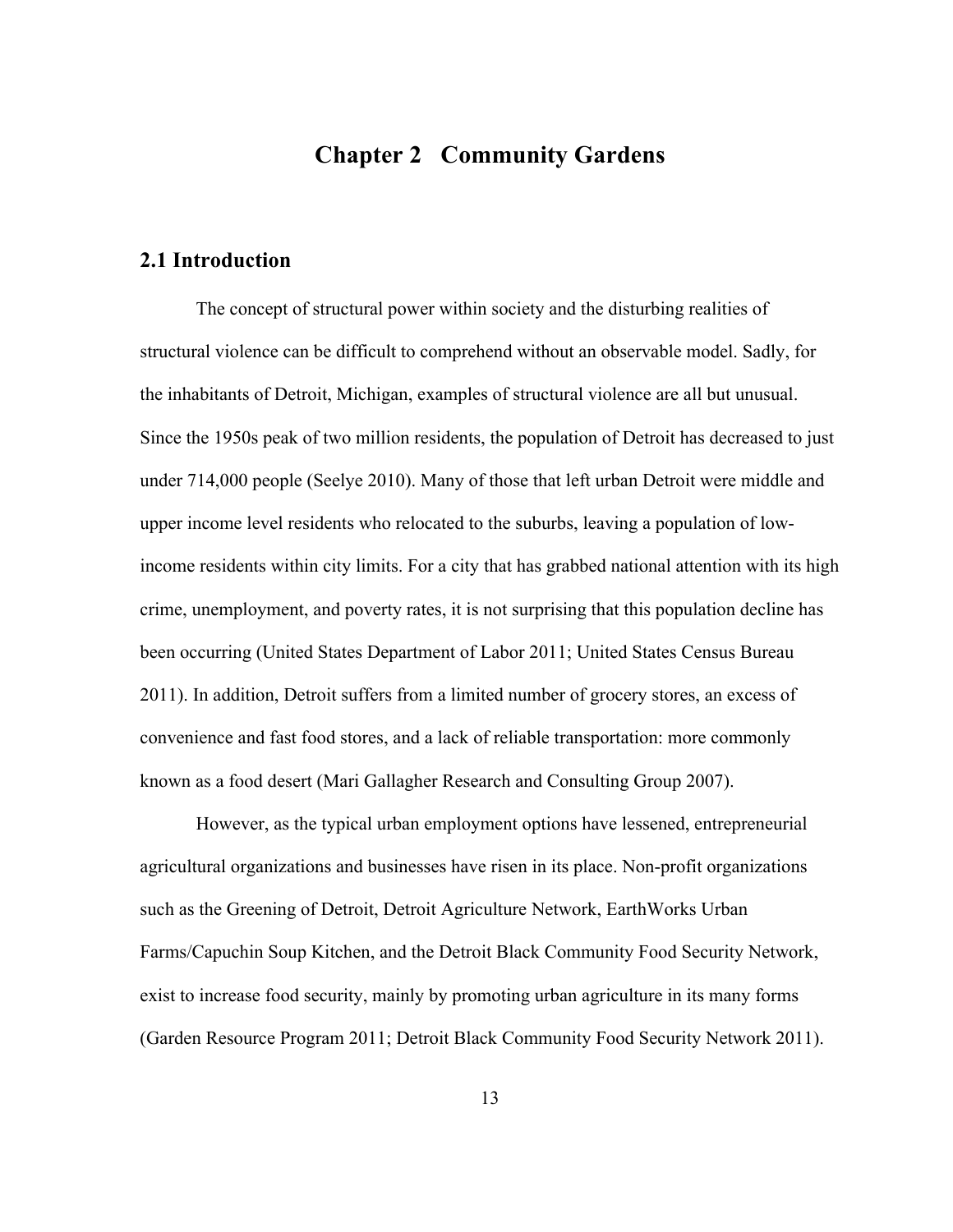Hundreds of urban market farms, school and community garden projects, and family plots have received educational and material assistance from these organizations. Some of these organizations hope to influence public policy in order to increase the city's agriculture production and business possibilities by erasing the political barriers that obstruct it. It is estimated that the city of Detroit could potentially produce seventy-five percent of their vegetables and forty percent of their fruit (Colasanti and Hamm 2010). The agricultural businesses, projects, and organizations that are rapidly budding across the city, have the potential to rejuvenate Detroit and many other cities that follow in their footsteps.

#### **2.2 A History of Community Gardens**

Community gardens are one example of how agriculture can be incorporated into an urban setting. A community garden is described as a place where a group of people garden together (American Community Garden Association November 2010). They provide greater access to affordable, healthy foods. Some community gardens are a part of a larger urban agriculture organization, while others exist as a solitary garden made up of neighboring residents. The history of community gardens in the United States is predictably patterned: when unemployment is high and food is expensive or in limited supply, community gardens rise in popularity (Lawson 2005; Lautenschlager and Smith 2007; Saldivar-Tanaka and Krasny 2004).

Ironically, Detroit has been the birthplace of the two major urban agriculture movements in U.S. history. In 1894, the Mayor of Detroit, Hazen Pingree, started the first recognized community garden program in the United States, known as vacant-lot cultivation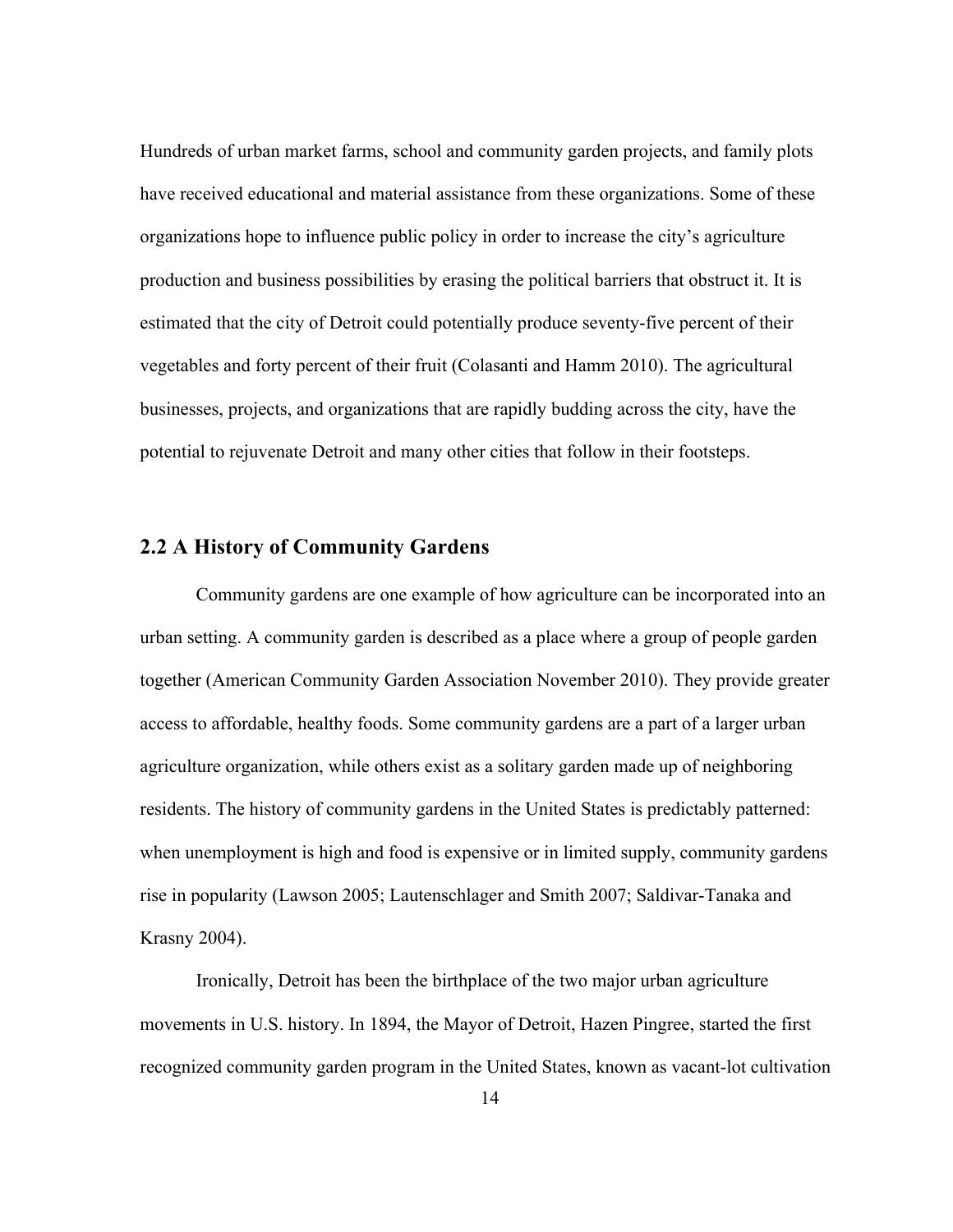or, the more charismatic anonym, Pingree's Potato Patches. Environmental determinism, which means that changes in the physical environment produce changes in people's behavior, was a newly accepted concept in the 1890s due mainly to the scientific discovery of germs. Similar to today, people living at the turn of the century made the connection between the ecological settings of the city and the health of its population. As urban areas became more crowded, increasing the risk of disease, those who could leave the city for suburbs, did. This exodus left many city lots abandoned; lots that the Mayor used for the community garden program. Mayor Pingree strongly believed that providing garden space for the poor would solve more than one social problem. By supplying land, tools, and technical assistance, unemployed laborers and their families would have increased access to nutritious foods and the opportunity for income, thereby creating potential for economic stimulus. Mayor Pingree's community garden program was such a success that the program was eventually reproduced in several major U.S. cities. During this time, school gardens were growing in popularity. Eventually, these educational gardens were established as worthy of an office in the Bureau of Education. (Lawson 2005)

The creation of the Food Administration in 1917 began government regulation of the food system. Starting from this point, most resources and technologies that were involved in the production and distribution of food were now supplied by the government and, therefore, politically controlled (Lawson 2005). Today, the centralization of agricultural resources continues; however large agri-technology corporations, such as Monsanto and ConAgra, control more of the food production and distribution systems than the government.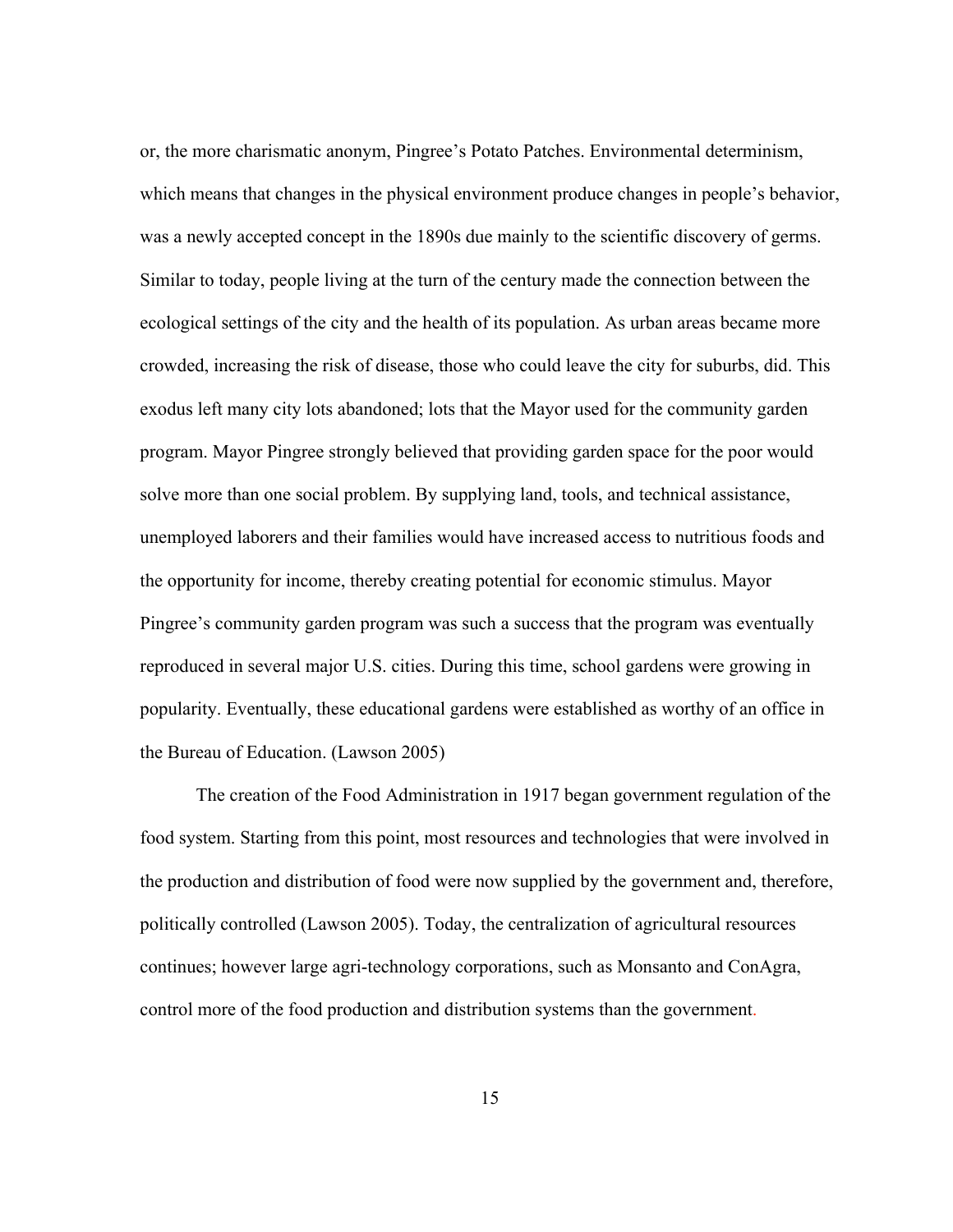Gardening was publicly promoted again at the start of World War I. With the knowledge of Europe's dwindling food supply, the United States began to look at their own food production capabilities. Americans were encouraged to grow food at home or in community gardens so that more food could be sent overseas. Similarly, World War II brought a new wave of support by the government for community gardens. The 'Victory Garden Campaign', of the early 1940s, promoted gardens for the purposes of personal consumption, increasing morale, and community or personal activity. (Lawson 2005; Brown and Jameton 2000)

The 1970s brought about a regeneration of interest in community gardens, however this time in a new light. The movement was driven by a growing interest in environmental stewardship and ecological balance. Also at this time, social unrest grew as jobs and money left urban centers. Low-income populations were unable to leave these otherwise abandoned cities because of remnant segregation policies and the central location of public services. Increasingly, community gardens came to signify community self-reliance. An important difference between later twentieth century community gardens and earlier ones is that the planning and maintenance of each project was placed in the hands of the local residents. The financial support continued to come from larger, outside institutions. Lawson (2005:229) observes, "Citywide organizations could promote and support a garden, but local involvement was essential for its survival… 'Handed-over' gardens, although developed with the best intentions, were often abandoned because the communities were not involved in their development." The focus on food security was equal in importance to the focus on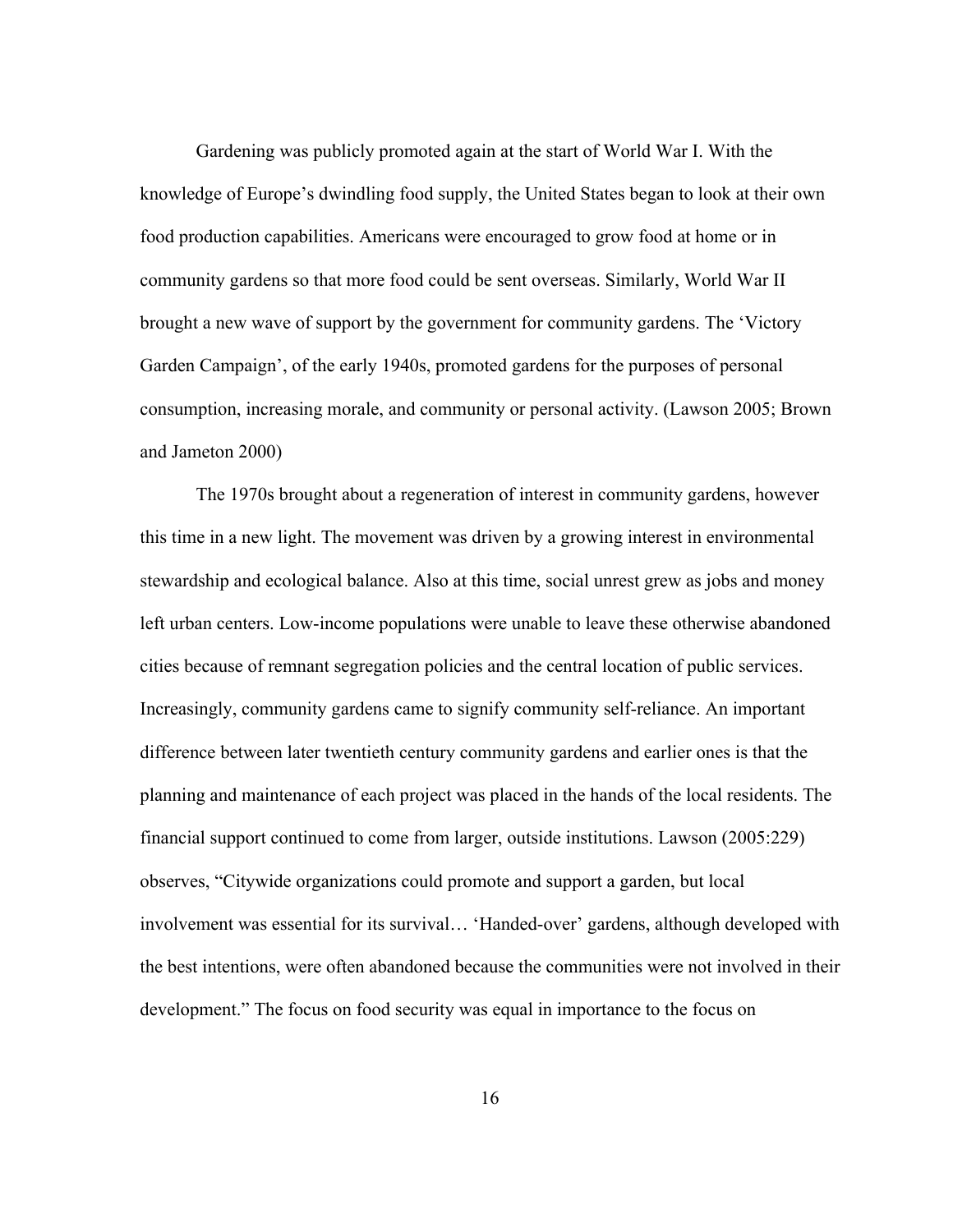community development and leadership roles during this time. (Lawson 2005; Brown and Jameton 2000; Saldivar-Tanaka and Krasny 2004)

Soon, garden organizations began to form relationships with surrounding businesses and institutions. By donating or providing inexpensive financial or tangible resources, these local entities assisted the growth of neighborhood agriculture projects. As community gardens became more common, the USDA initiated the Urban Garden Program in 1976. Offices supporting community garden projects were set up in 23 major U.S. cities by 1988. In 1979, with national interest at a peak, the American Community Garden Association (ACGA) was created. Its founding mission was to promote the initiation of new garden programs and to strengthen the community garden social network. Today, the ACGA estimates that there are over 18,000 community gardens in the United States. Since its inception, the ACGA mission has evolved to include other important social dynamics such as community development, social justice, education, self-reliance, and environmentalism. (Lawson 2005; ACGA November 2010)

Amidst this growth in urban agriculture and community organizations, the Reagan administration of the 1980s intensified qualifications for poverty assistance programs and significantly reduced the food safety net, which compelled these organizations to rely more on nonprofits and local community efforts (Winne 2008:24). The nation's largest network of food banks, America's Second Harvest, grew out of the space devoid of federal support (Feeding America: Hunger-Relief Charity). In 1999, the United States Department of Agriculture (USDA) introduced the Community Food Security Initiative. The goals of this project include creating partnerships between the USDA and local communities to strengthen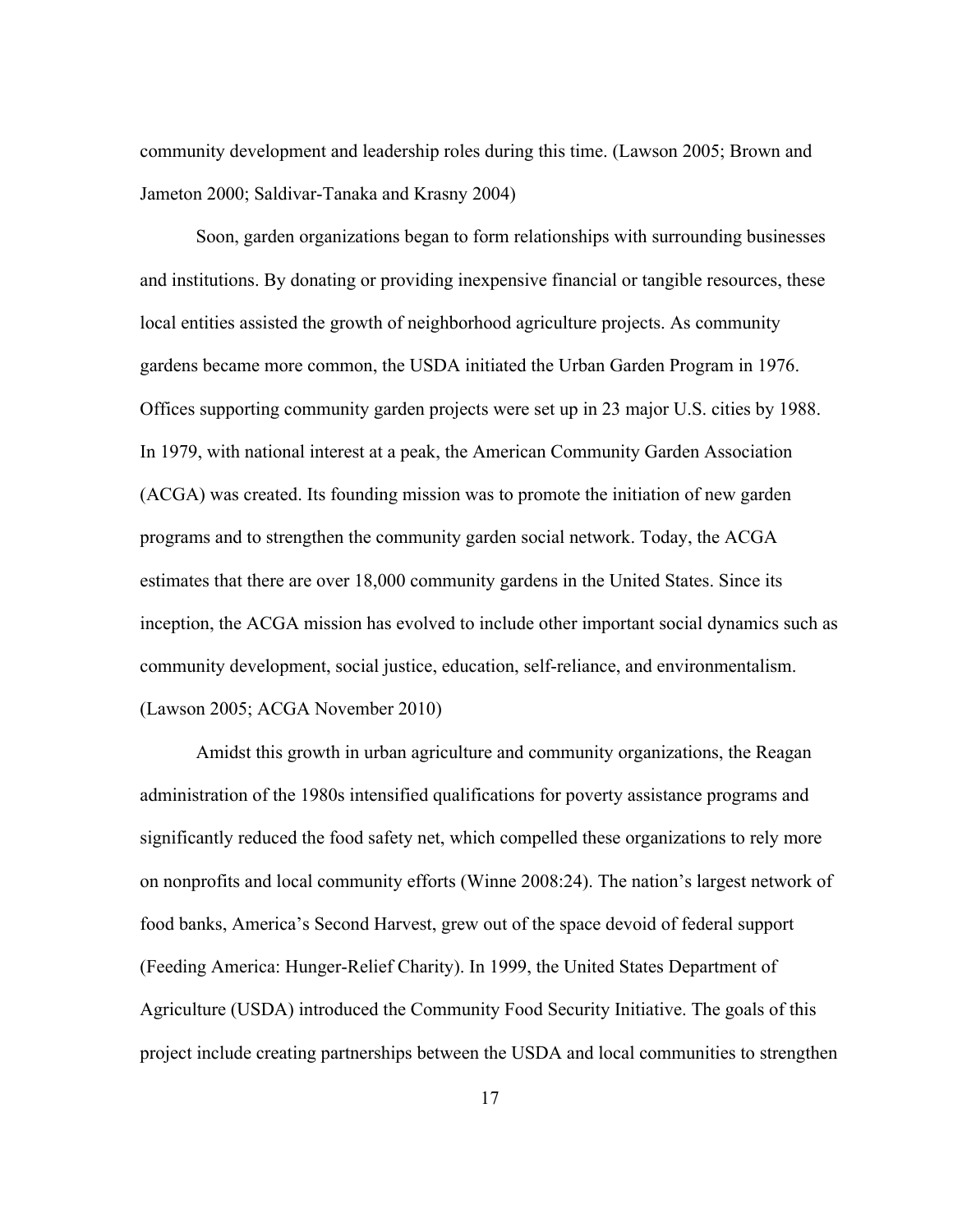local food systems, decrease hunger, and improve nutrition (Kantor 2001). Over time, these developments set the stage for today's mixture of government and non-profit organizations that often work simultaneously on the same problems without coordinating their efforts.

Today, the hungry in America rely heavily on charity organizations. While charitable and non-profit food programs are seen publicly as a valiant effort, there are a few significant problems with emergency food organizations heading the mission to eliminate food insecurity. These types of programs are known as emergency food programs because they provide temporary relief for those who are afflicted with food insecurity or hunger. Being that emergency food programs are logistically demanding for the volunteers involved, the larger political issues are sidelined or left unaddressed (Poppendieck 1998; Berg 2008). As Johnston and Baker suggest, community food security projects must scale up to address structural concerns like state capacity, industrial agriculture, and unequal distribution of wealth (2005). Another pertinent concern that sociologist Janet Poppendieck (1998:12) discusses is that people who use the services of these emergency food programs possess no legally enforceable rights to the food, which renders food an impermanent gift.

Unfortunately, the federal government safety net for the poor and hungry is not strong enough and the existence of these emergency food organizations is evidence of that (Allen 1999). Joel Berg (2008:238), executive director of the New York City Coalition Against Hunger and retired USDA Coordinator of Community Food Security, argues that traditional food programs, such as Food Stamps and Women, Infants, and Children, are too fractured and not funded nearly enough, while Winne (2008:24) claims that welfare assistance programs have overly strict limitations on personal assets. Berg (2008:269) states, "…For a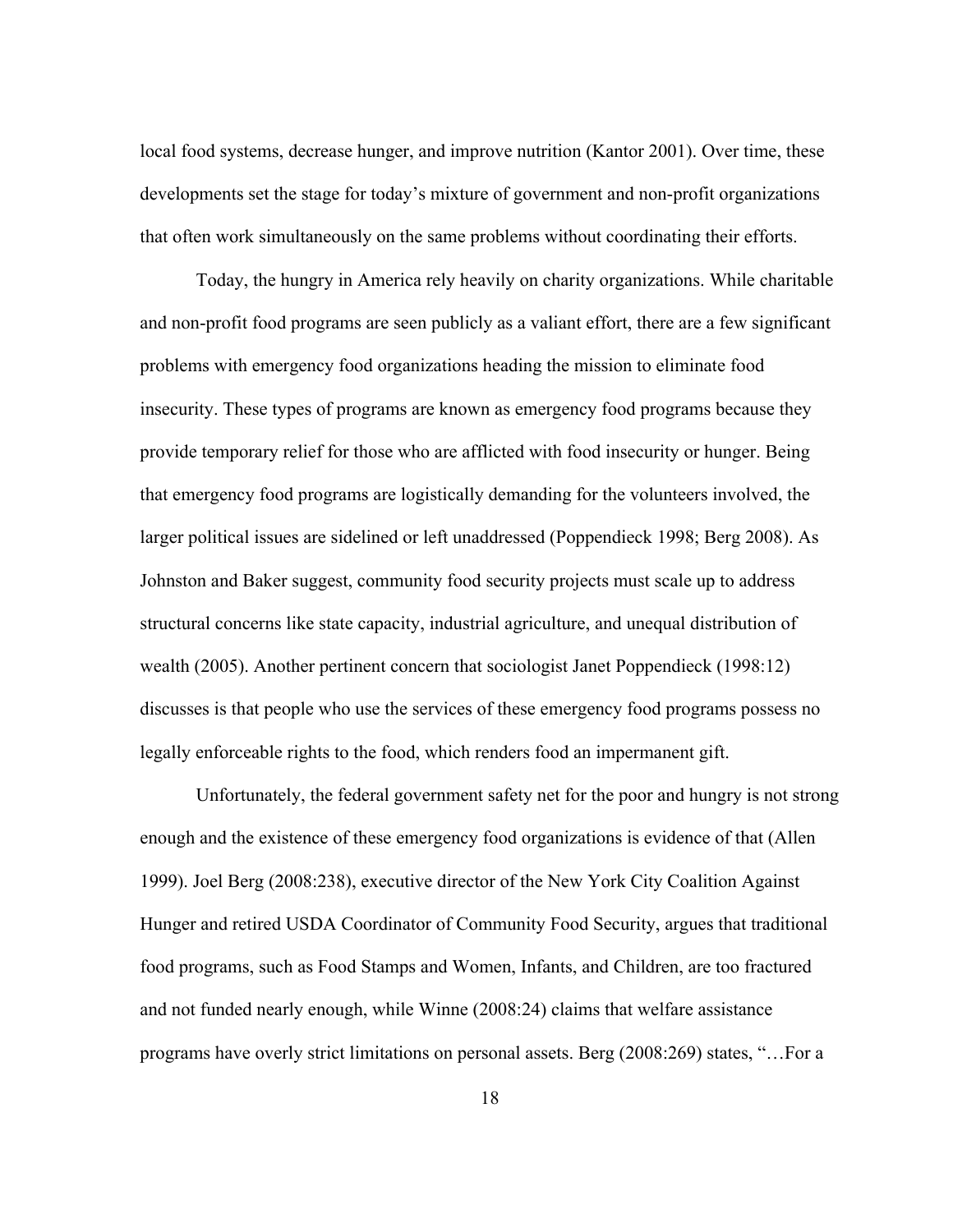community to have good nutrition, three things need to happen: food must be affordable; food must be physically available; and individuals and families must have enough education to know how to eat better and regularly choose to perform the extra work necessary to do so… Yet all too often, projects only focus on one of the three." In general, advocates of the anti-hunger movement emphasize the need for a secure and supportive federal food program first, with the development of strong community food systems as a critical second. Allen (1999:127) states, "Both traditional food programs and community food security projects contain promise for meeting people's food security needs. Achieving food security requires both a process of developing self-reliant food systems and a political effort to achieve justice and equity." The solution to food insecurity will come through cooperative efforts between private and public support for low-income area development of efficient food systems and social networks.

Community gardens are an important part of both national action and non-profit work toward food security (Berg 2008; Winne 2008). Following its pattern in history, the number of community gardens are multiplying as unemployment rates and food costs rise. Referring to the urban poor, Ferris et al. (2001:567) note, "The community garden movement in the USA is, in part, one of the positive responses in the struggle to restore these damaged neighborhoods to ecological and social health." Fortunately, changes in this country's city planning and design is in favor of increasing urban agriculture, much like it was at the beginning of the twentieth century. Brown and Jameton (2000:21) state, "Ironically, as the new suburban housing and business developments overtake rural farmlands at the city's periphery, land in the inner-city becomes available when failed businesses and decaying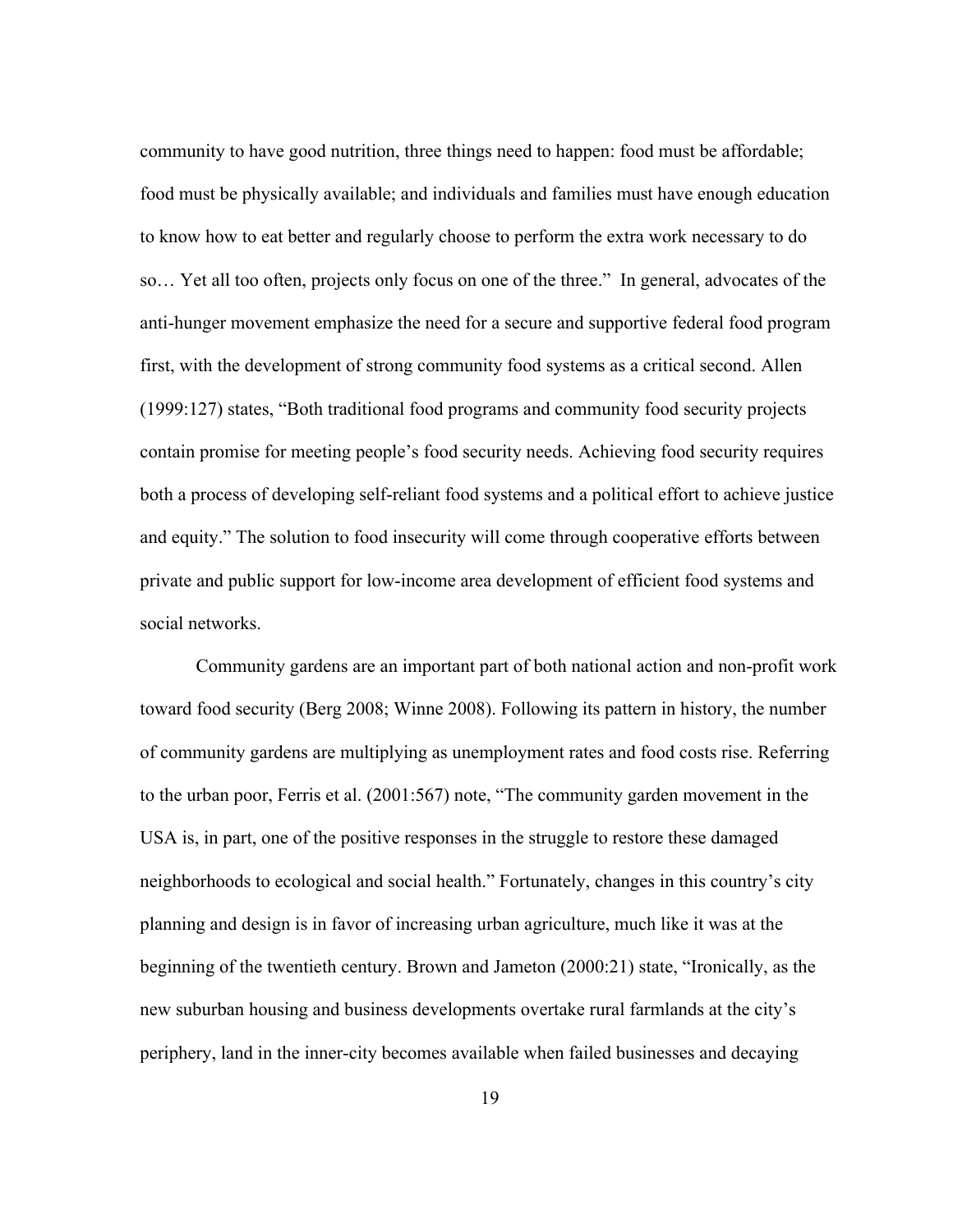homes are bulldozed." The development of urban agriculture in low-income areas has the potential to decrease food insecurity and greatly increase the social resources available to those populations.

Without government and charitable support, it is much more difficult to reduce hunger and poverty. At the same time, it is essential that low-income communities be allowed to develop social and political strength by developing independent organizations and networks. By combining the federal, state, and charitable sectors' support, community garden projects can offer agricultural and nutritional education, increase access to fresh, affordable produce, and provide employment, volunteer, or leadership opportunities in an effort to assist low-income urban communities who are interested in developing agricultural space. Urban agriculture organizations, often considered part of the local food movement, attempt to meet all of these goals by using assistance from private and public entities.

### **2.3 Addressing Food Insecurity**

Many attempts to solve the rampant problem of food insecurity have occurred to no avail. Pothukuchi and Kaufman (1999:220) note, "Anti-hunger efforts have been unsuccessful in mobilizing a broad constituency or involving diverse food system stakeholders, and tend to capitalize on charitable impulses of citizens and businesses." Sociologist Janet Poppendieck (1998:5) argues that the decline in public assistance and loss of support for society's 'safety net' "…creates a culture of charity that normalizes destitution and justifies personal generosity as a response to major social and economic dislocation."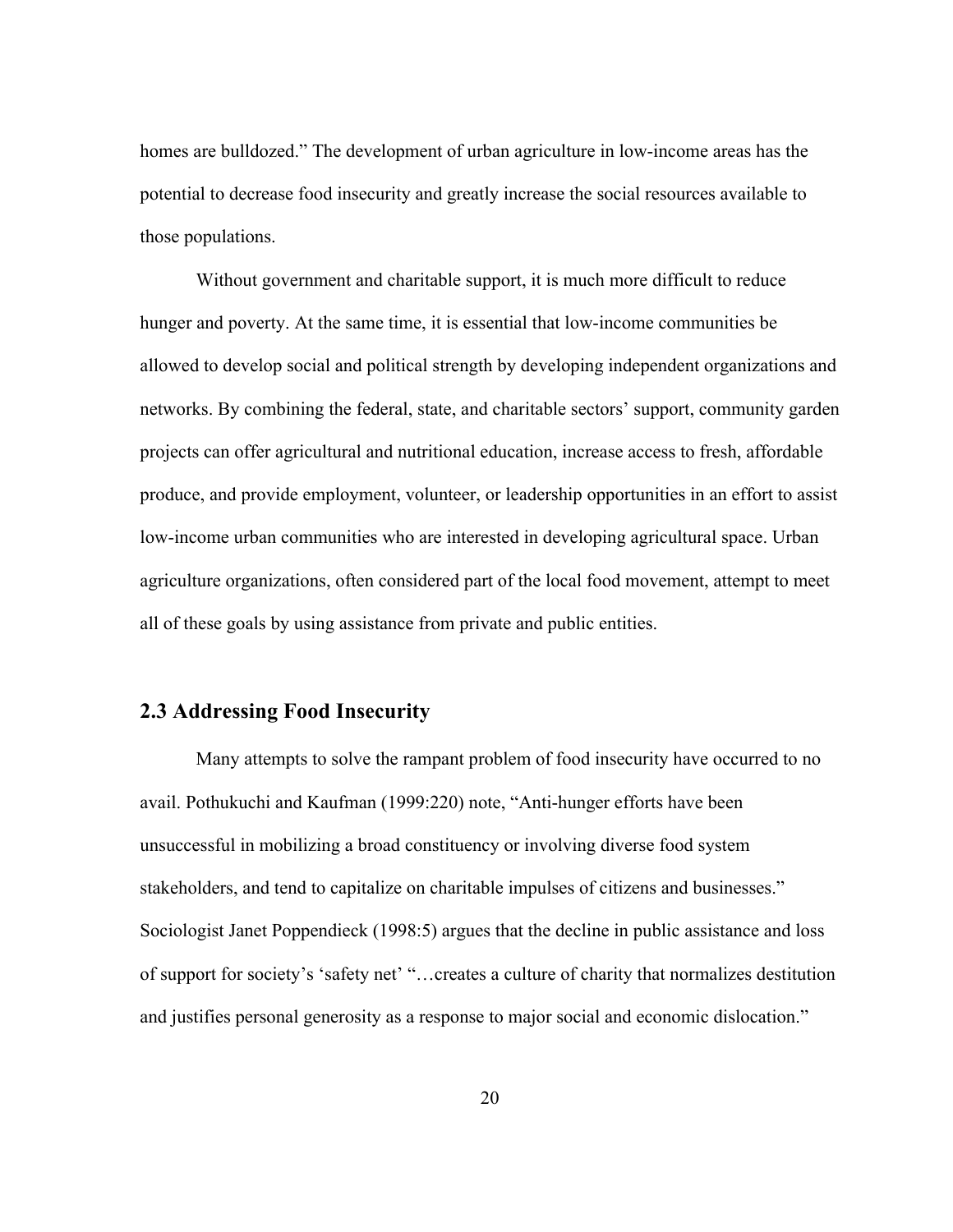Berg (2008:289) argues that advocacy activities are not reaching out enough to involve the low-income populations in food security solutions.

Community gardens and urban agriculture organizations directly address the problems of food insecurity. Today, urban areas are, once again, ripe for urban agriculture. The local food movement that works in low-income areas could potentially play a much greater role in the urban environment than it does today, enhancing the capabilities of the urban center and strengthening the role that low-income communities have in their environment. According to Berg (2008:271), "Food should be a central organizing tool of neighborhood development, uniting communities through community gardens, farmers' markets, nutrition education, supermarkets, food cooperatives, and food-related small businesses." He further argues that today's food system is dysfunctional because urban and rural areas do not gain the economic advantages of growing and processing food and instead pay high costs to have food transported to them (2008:262). Pothukuchi and Kaufman state that urban food systems contribute greatly to community health by making connections with other urban systems such as housing, transportation, land use, and economic development projects. Also, urban agriculture compliments environmentally friendly urban planning in areas such as solid waste management, health care, crime prevention, and air and water quality (Sommers and Smit 1994; Nugent 1999). Because of this, the production and distribution of food should be considered a prominent part of a city's planning agency with the creation of a department of food and a food policy council. By reconnecting a community's consumption with the production of its own food, the community will be ensuring food security in the present and the future (Allen 1999).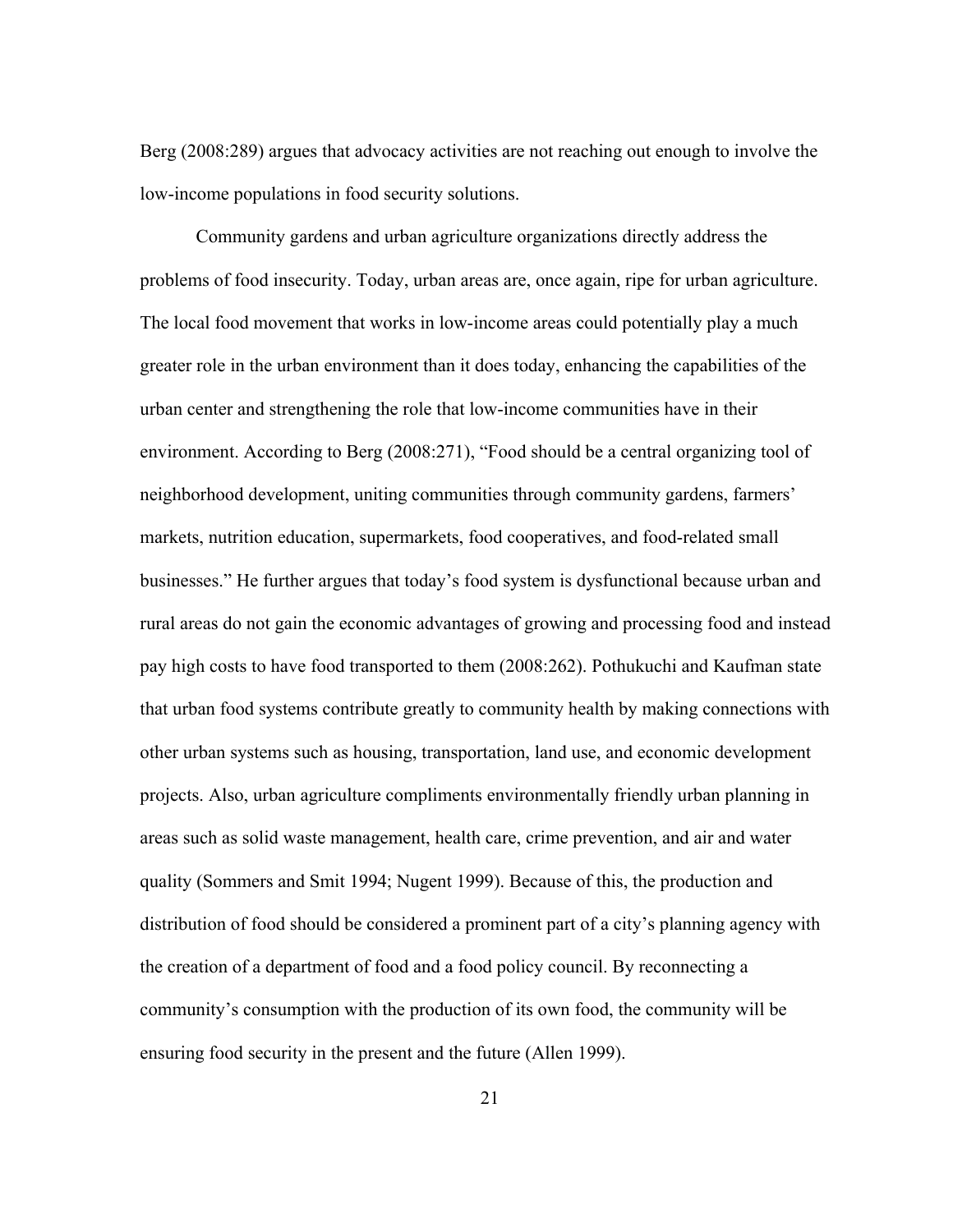Community gardens and urban agriculture organizations provide physical and mental assistance to the barriers that limit access to fresh produce. The ability to make independent choices is an issue of dignity. Any way that the choices a person makes regarding there diet can be preserved, is beneficial to that person's self-esteem (Poppendieck 1998). Lautenschlager and Smith (2007) argue that the education that youth receive from community garden experiences may expand their understanding of healthy diet choices. Community gardening allows for the individual's active role in their food choices. By increasing the physical options of fruits and vegetables and promoting individual dietary preference, community gardens increase food security.

A low income or an unstable financial situation is a major factor that can limit food options. By working with other local food system sectors, such as farmers' markets, grocery stores and food processing centers, community gardens increase the variety of number, type, and price of healthy food options (Lawson 2005). Urban agriculture programs and associated community gardens attempt to eliminate the cost of input that might prevent a low-income family from growing their own food by providing grant money and donated supplies to increase the productivity of garden projects (Kantor 2001). Community gardens and other agricultural activities can provide opportunities for entrepreneurial community residents to develop successful small businesses. Based in the community, these businesses could support other businesses and institutions there. By incorporating the growing, processing, and selling of food into the local economy, the transportation costs would be greatly minimized and the economic benefits of business would remain within the community. Some projects that compliment community gardens are greenhouses, cold frames, rooftop gardens or a food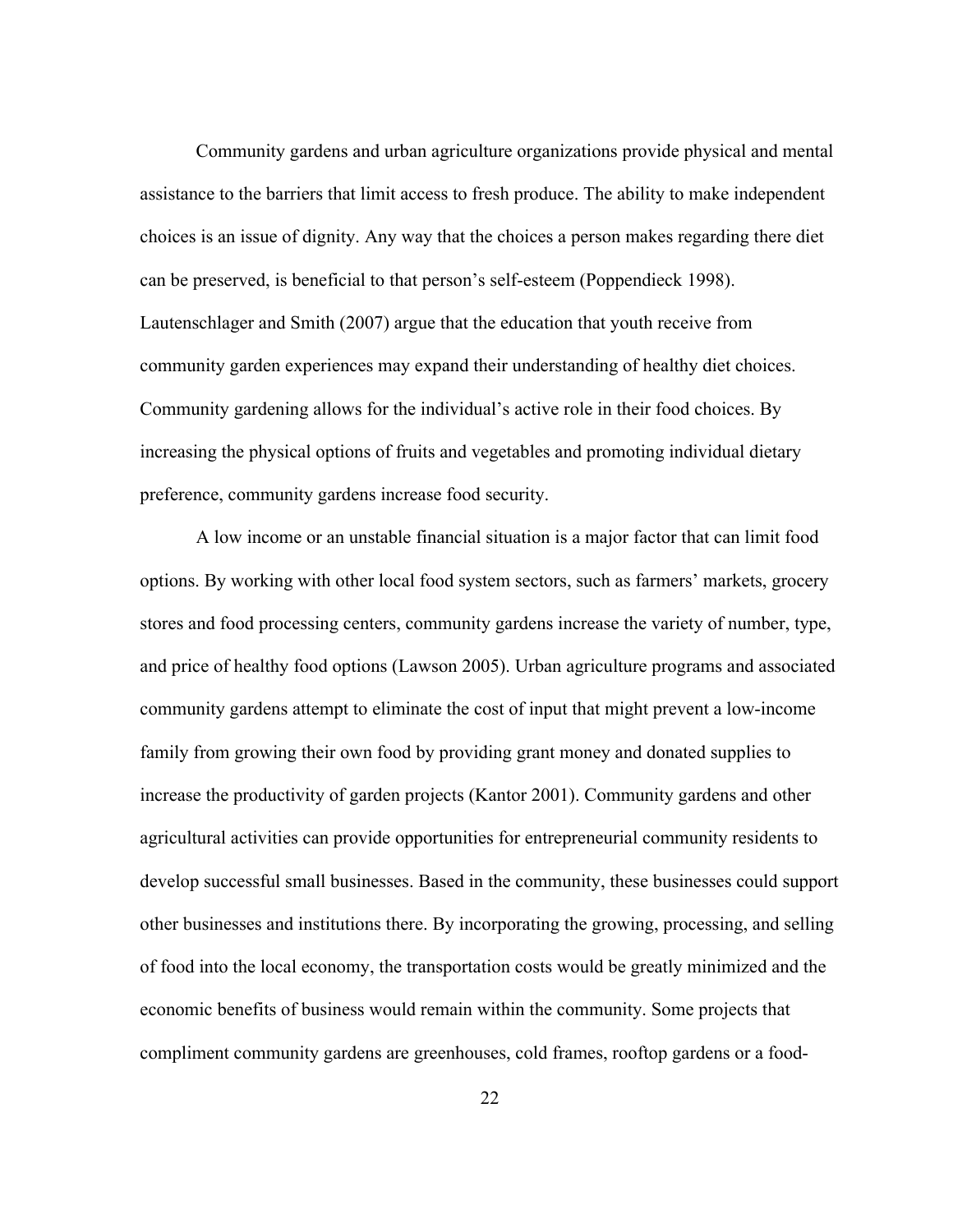processing center, such as a community kitchen. When discussing community gardens, Brown and Jameton (2000:26) state, "This form of urban agriculture has the advantage of being a relatively accessible industry, especially for low-income entrepreneurs." Also, healing, therapy, and crime diversion agricultural programs are designed to pay wages to its workers, as opposed to relying on volunteers (Ferris et al. 2001). Not only would an agricultural business add employment and income to the community, but its profits could also contribute to affording a healthy diet.

Community gardens are hailed as positive attributes of a community. A review of 54 studies done between 1984 and 2008 found that a commonly suggested approach for improving access to healthy foods was to encourage involvement in community gardens and community-supported agriculture programs, also known as CSAs (Larson et al. 2009). Lautenschlager and Smith conclude that garden programs positively influence the food choices, social and cooking skills, and nutritional knowledge of inner-city youth (2007:254). Twiss et al. found that community gardens led to an increase in fruit and vegetable consumption in addition to an increase in physical activity (2003:1436). Increased food security is a top priority for urban agriculture organizations and an observed result of community gardening.

#### **2.4 Community Development and Social Resource Building**

The problem with emergency food, such as food banks and soup kitchens, is that those who are food insecure will remain that way indefinitely if the contributing factors to food insecurity are not addressed. Long-term, sustainable food security requires the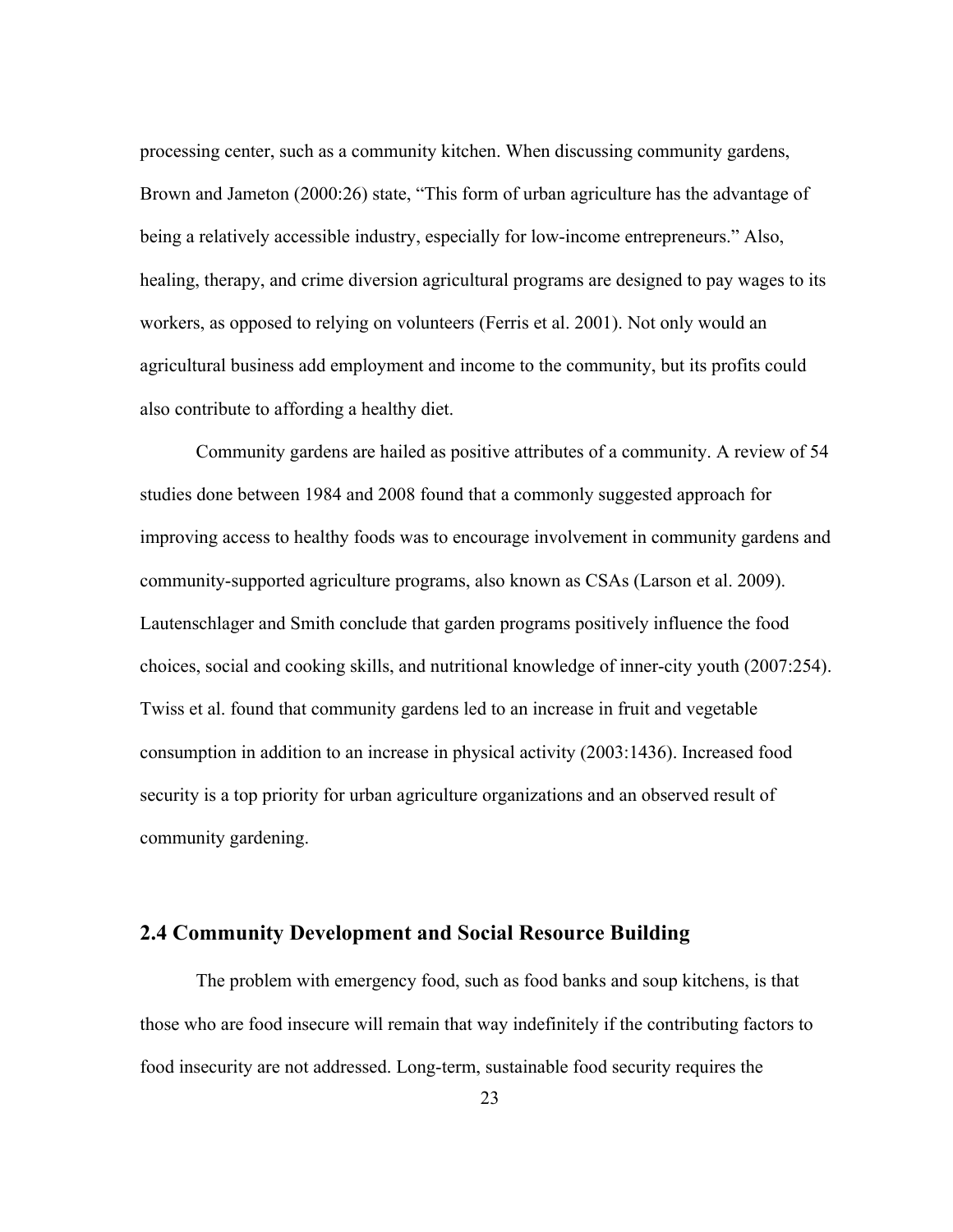development of a community's social resources in low-income populations. Those afflicted by food insecurity and hunger are often the same people who live in poverty. The cycle of poverty, as discussed above, is hard to interrupt. As much as outside institutions might help temporarily, the poor will not be able to demand the rights to their own resources if this is always done for them. Elaine M. Power states:

Food solutions will not solve the problem of poverty. Without social justice for the poor in larger society (that is, a guarantee of an adequate and dignified level of material resources to allow every citizen the stability ands security to participate fully in society), programs aimed at improving the food problems of the poor will only reinforce individualistic solutions to structural problems, no matter what the intentions of the programmers. [1999:35]

While Power mentions only tangible resources, it is important that intangible resources are acknowledged as equally essential for social justice. Low-income communities need to possess socially significant non-material resources. These social resources are: empowered individuals and leaders, strong social networks within the community and between community organizations and outside institutions, and a positive collective identity.

The urban poor have many barriers that prevent them from having access to political power. While people are not equally empowered, power depends on social relationships and therefore is not in a fixed state (Foucault 1980:141). Community gardens and urban agriculture organizations generally work as a community development tool that assists in empowering community residents. According to Winne (2008:62), "The power of community gardening and other similarly organized small-scale farming efforts in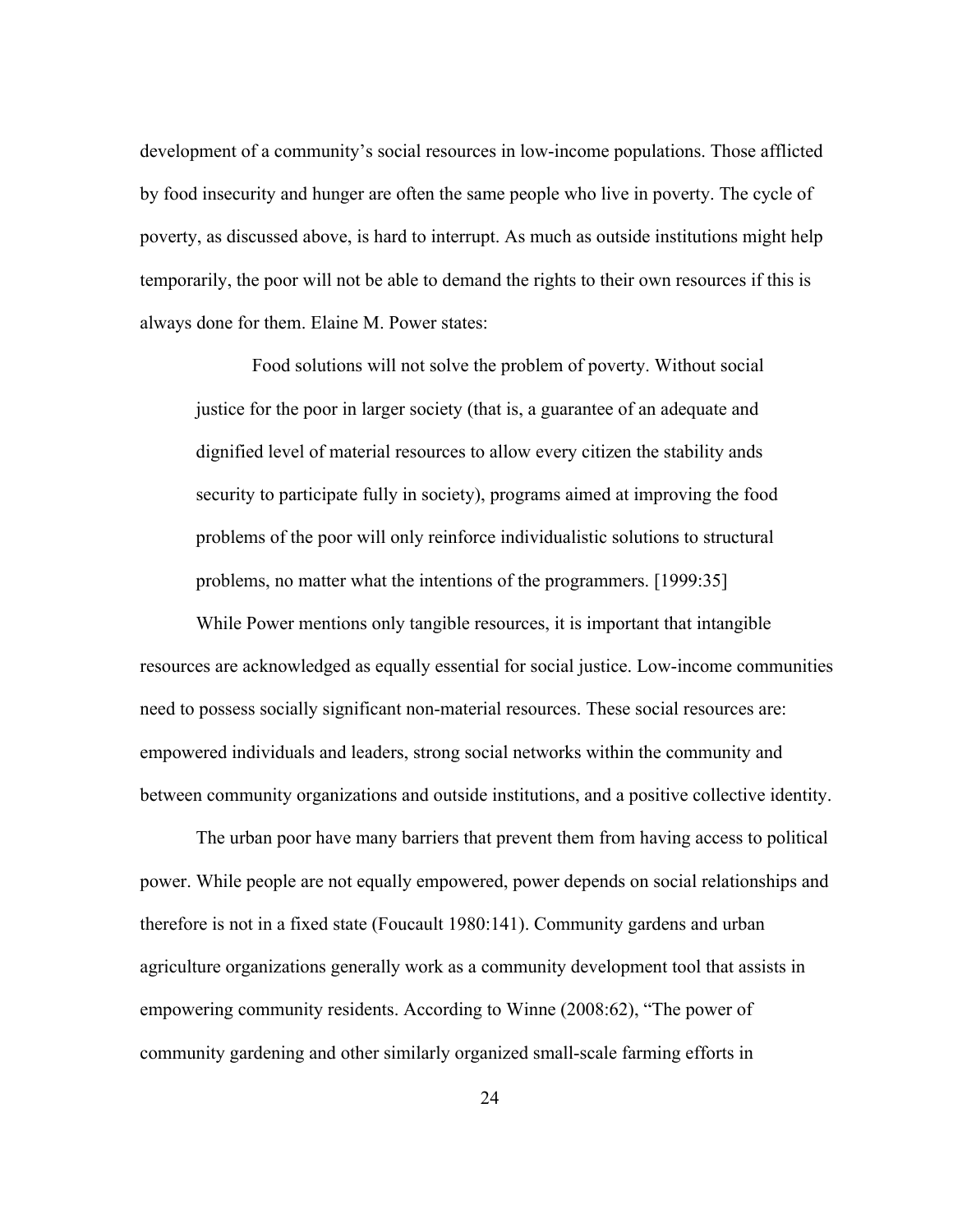nontraditional areas such as urban America is not found so much in the rate of return to the food supply, but in the rate of return to the society." Social barriers, as opposed to the physical ones such as a lack of fresh produce in grocery stores, are barriers that come from the lack of power in a community to change present or persistent problems.

One of the main barriers is academic, charitable, or government programs and projects that come from the middle and upper income groups and are meant to develop a poor community, sometimes in the form of an urban agriculture organization. The most detrimental aspect of this work is that the desire to help can actually create a barrier, or a "wall of needs", that impedes real community development (Kretzmann and McKnight 1997:2). Braden and Mayo suggest that participation, representation, and communication are essential tools to community development yet they often become rhetorical terms that lead to empty intentions and project failure (1999:195).

Kretzmann and McKnight argue that public, private, and nonprofit work, supported by research and funding, is designed to solve problems instead of highlight a community's capabilities. There are many problems with focusing on the needs of a community instead of its assets, including the manner in which that funding is distributed. Often, funding is only available if a problem persists. Also problematic is the idea that only experts and charitable services can provide real help because they have the access to financial support. Speaking of problem-oriented community building, Kretzmann and McKnight (1997:2) state: "As a result, many lower income urban neighborhoods are now environments of service where behaviors are affected because residents come to believe that their well-being depends upon being a client. They begin to see themselves as people with special needs that can only be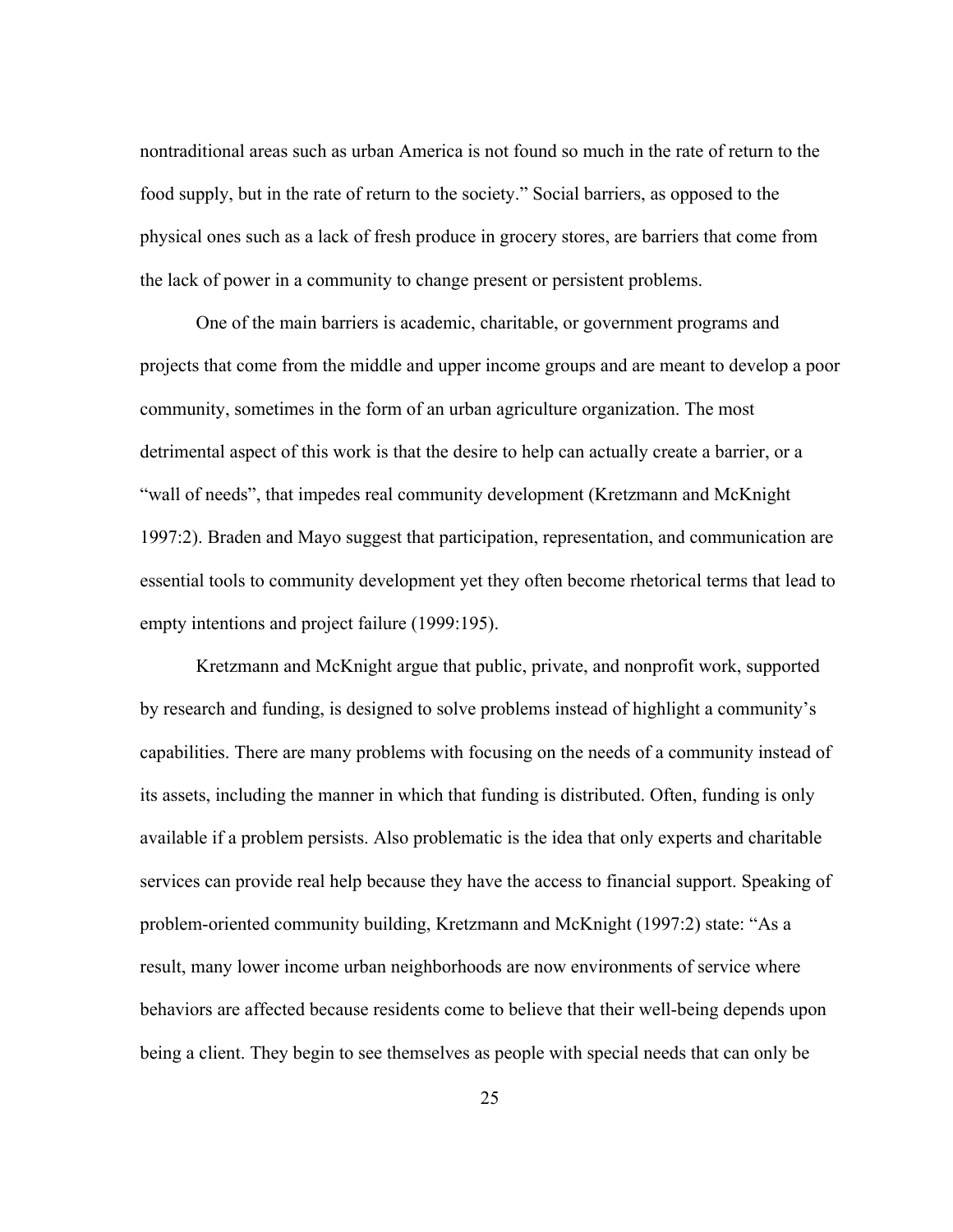met by outsiders. They become consumers of services, with no incentive to be producers." Despite the work of well-meaning professionals, there are key resources or tools that any outside entity are unable to provide.

Social worker Janet Finn (2008:300) recommends remembering that "…addressing how power plays through our positions as representatives of the university, the food bank and the homeless shelter and how so much of what we learn is informed by a middle class sensibility that devalues and discounts the importance of experiences informed by daily struggles for survival." With the possession of social resources, such as empowerment, community identity, and social networks, a community will be able to assert political power to attain material and financial resources.

The definition for empowerment varies but is generally defined as the result of active participation of an individual within a community in developing social cohesion and reclaiming access and control to valuable resources that have been disproportionately distributed to less marginal populations (Rappaport 1995; Zimmerman 1990). It has been observed that community resident involvement in the organizing and leadership of community gardens can lead to engagement in the political process (Saldivar-Tanaka and Krasny 2004). Community empowerment is defined as how communities strengthen their ability to take collective action on issues that they have chosen to be important and to make positive changes in their environments (Williams 2004:349). Zimmerman (1990:170) states, "Empowered communities comprise empowered organizations, include opportunities for citizen participation in community decision making, and allow for fair consideration of multiple perspectives during times of conflict." Empowerment of individuals and of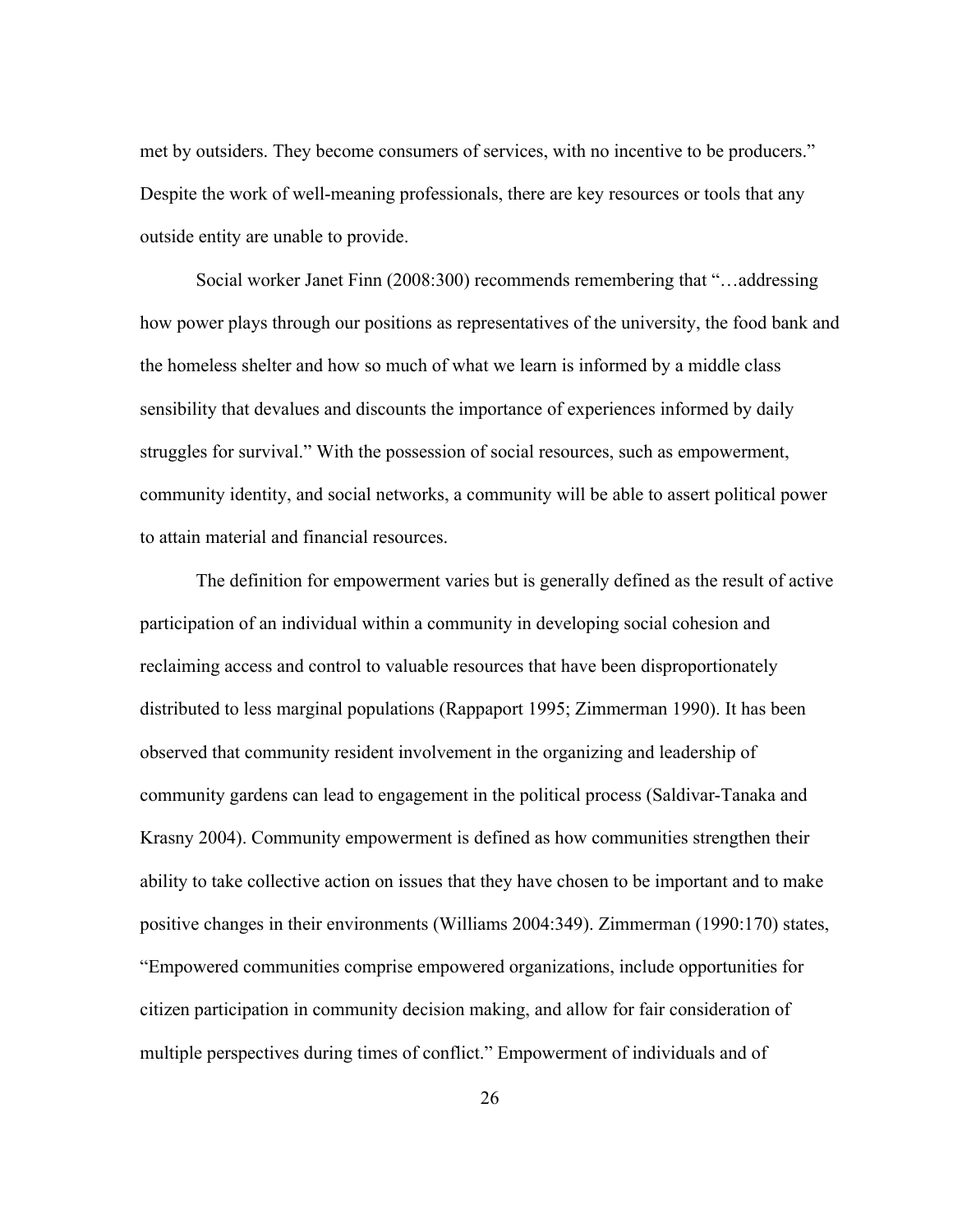communities is a vital resource for low-income communities working to achieve social justice.

Empowerment is linked to the strength of a community's identity and its collective social network. Rappaport (1995:805) has written that the ability to create and influence one's story, or narrative, is a powerful resource. He argues, "If narratives are understood as resources, we are able to see that who controls that resource, that is who gives stories social value, is at the heart of a tension between freedom and social control, oppression and liberation, and empowerment versus disenfranchisement." Chavis and Wandersman have studied the importance of the relationship between the individual and the social structure, also known as the 'sense of community'. According to them (1990:56), "A central mechanism in this process is individuals' participation in voluntary organizations, which produce collective and individual goods. These groups include neighborhood organizations, professional associations, self-help groups, churches, political parties, advocacy organizations, or unions." In addition, they argue that the relationship between a sense of community and a community's problem-solving abilities as a whole is reciprocal. Twiss et al. (2003:1435) have found that community gardens foster a sense of community, which builds a constituent foundation for a broader political agenda. Positive narratives derived from within a community can prove to be a valuable resource that, like money and political power, is less accessible to the poor than others.

Social networking between residents, associations, and institutions is also an asset that is necessary for strengthening communities because it is a social and political resource (Mansbridge and Morris 2001). One of the barriers found in a study on inner-city youth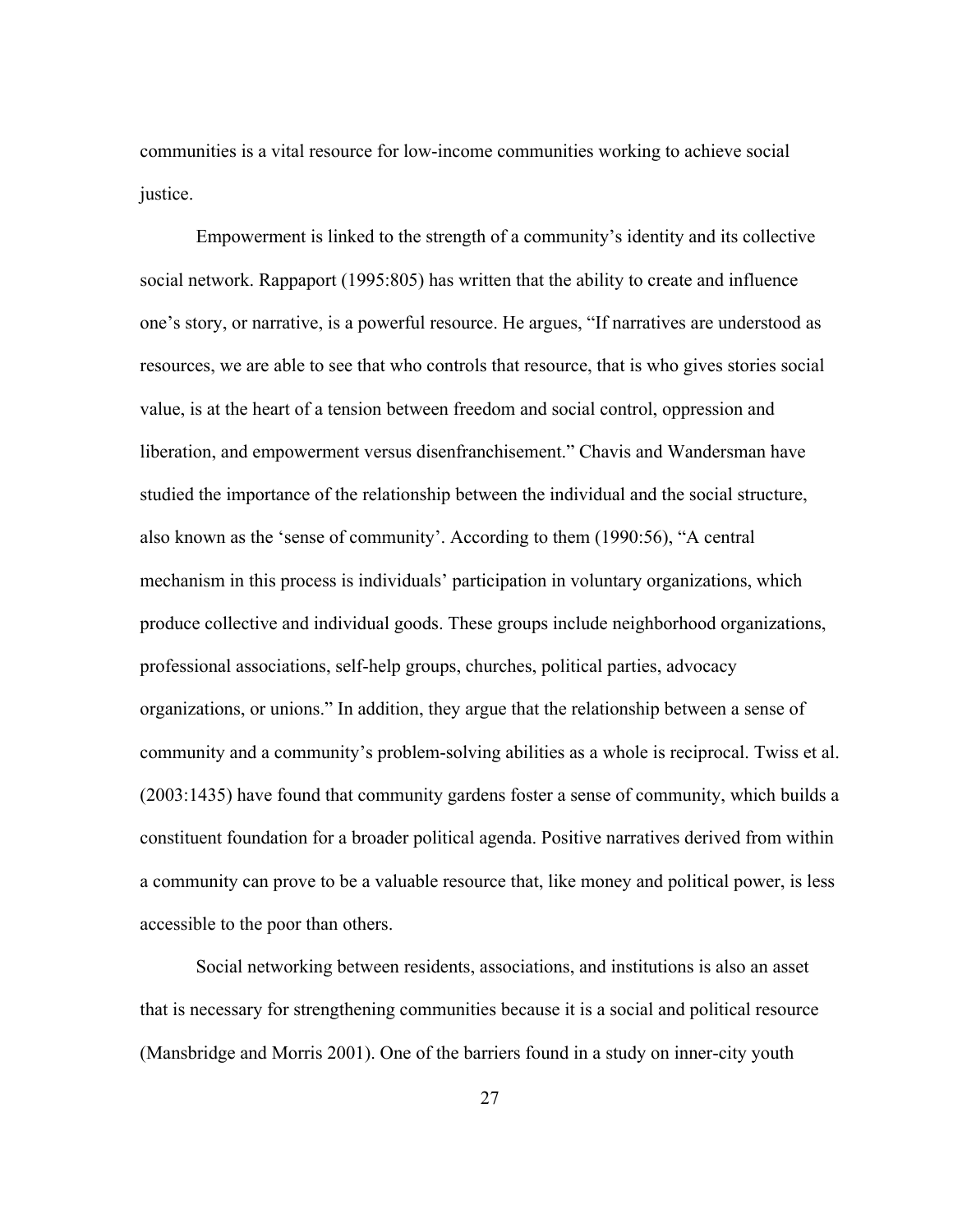community garden success was a lack of social networks (Lautenschlager and Smith 2007). Hancock (1999) contends that community gardens that are created and managed by the community themselves rely on strong cohesive social networks that cross ethno-racial divides in order to maintain it. Beckmann and Hollar (1996:99) note, "The government of a community is not synonymous with its government. A community acts together through a myriad of agencies, informal organization and linkages. These relationships "govern" the community's sense of itself." Kretzmann and McKnight (1997:4) discuss the importance of associations, which are groups pertaining to religious, cultural, athletic, recreational interests that are less formal than institutions, as an excellent source for community relationship building. They argue that, in some cases, professional help can divide internal social networks and that the actual depth and strength of existing associational activity is greatly underestimated, especially in lower income communities.

These existing social networks should be allowed to cultivate into stronger social systems. Small (2006:275) argues that organizational ties, or neighborhood institutions such as churches, recreation centers or childcare, are often more efficient than social ties at brokering resources. He suggests, "…The truly disadvantaged may not be merely those living in poor neighborhoods, but those not participating in *well-connected neighborhood institutions.*" Community gardens and their affiliated urban agriculture organizations fit this role well. Hamm and Baron propose that, besides increasing local food production, community and individually owned gardens can be the beginning of relationships between rural and urban agricultural resources (1999:56). This would increase access to local produce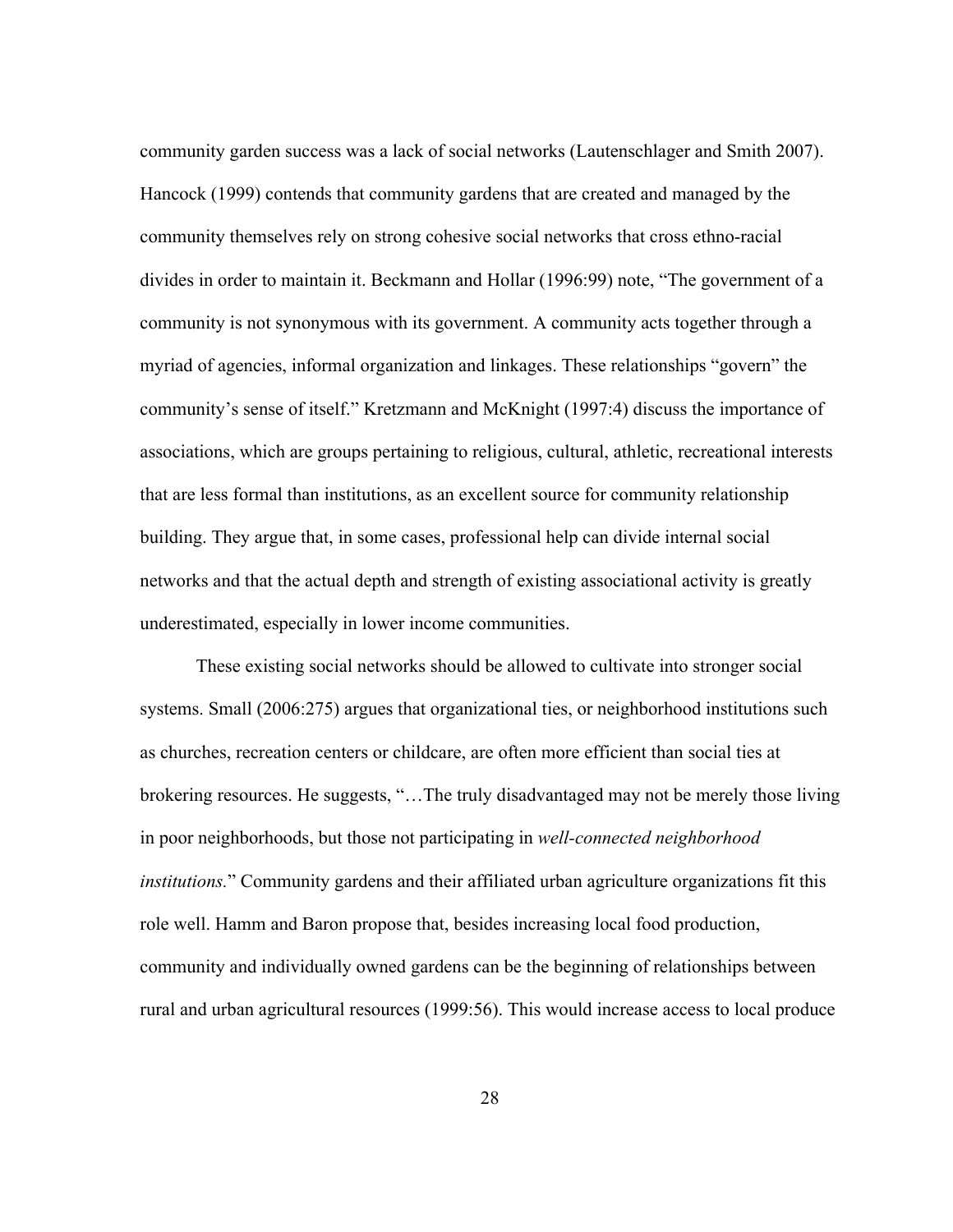by developing social networks with outside communities and organizations. Social networking is another non-material resource that is imperative to community growth.

Education by community leaders can be source for the social resources discussed above. Those involved in urban agriculture have the opportunity to learn about farming practices, ecological systems, healthy dietary habits, and even social, environmental, and economic justice issues. Farm-to-school programs' first goal is to incorporate local, fresh foods into school cafeterias however their work often extends to educational activities such as farm field trips or nutrition lessons in the classroom (Bagdonis et al. 2009). Dibsdall et al. suggest that the major barrier to eating fruits and vegetables for low-income consumers was not so much the unavailability but the lack of motivation to eat healthy and suggest providing education on how to substitute fruits and vegetables for unhealthy choices at the same price or less (2002:166). Unfortunately, due to limited amounts of fresh produce and an excess of microwavable, canned and prepared foods in poor areas, knowledge on processing and cooking fresh produce is occasionally lost over generations. Winne advocates that nutritional education cannot be successful unless there is appropriate access to healthy foods (2008:89). This last conclusion supports the fusion of community development and food security solutions into an agricultural organization.

Cultural values can add to the sense of community in a population. Community gardens provide a place for agricultural customs to be practiced and cultural traditions to be shared with others (Allen 1999). For immigrants, a community garden can be a place to teach cultural skills to their children yet it can also be a place that helps them adjust to life in a new environment (Kortright and Wakefield 2009). In addition, cultural foods for immigrants are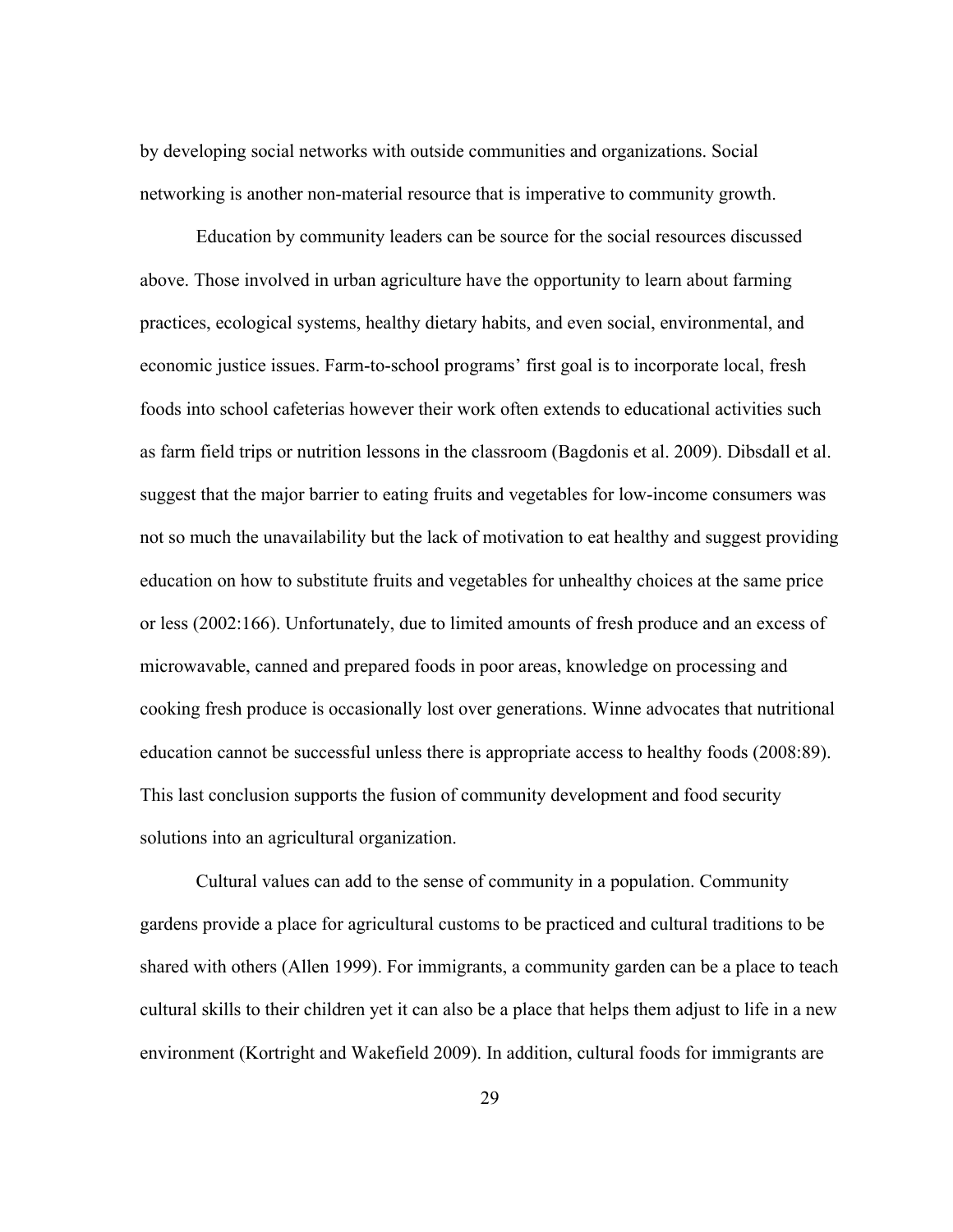important to their health. Saldivar-Tanaka and Krasny (2004:408) found that the common desire of those involved in the community gardens was to improve their community and their personal lives by keeping the vacant lots in their neighborhood clean and that the gardens appeared more as a social gathering place than a place to grow food. Whether learning or teaching, cultural knowledge can engender positive personal or community identities.

Community gardens that aid in the development of stronger community relationships become a common space or property. The community shares the management responsibilities of the garden. Townsend (2009:94) states, "Traditionally, people have succeeded in managing common-pool resources in sustainable ways for thousands of year. 'Common property' does not mean that anybody and everybody have open access; instead societies have systems of rights, duties, and obligations that protect resources held in common." Problems arise when ownership of the land that the garden is on comes into question. Gardens that are not owned by the garden organization can be revoked or apprehended at any time (Kortright and Wakefield 2009). Sometimes, the city government loans the land, free of charge, to the garden organization or community group (Brown and Jameton 2000). In effect, the garden of a community becomes an additional intangible resource for that community.

Community development is the long-term solution to the problems of hunger and food security because it builds empowerment, positive identity, and social networks within a community. It is important, with urban agriculture organizations as it is with any organization meant to effect change, to not underestimate the necessary leadership and involvement of the community. Finn (2008:299) contemplates this dilemma: "What factors exclude people from having an active role in shaping their life circumstances and how can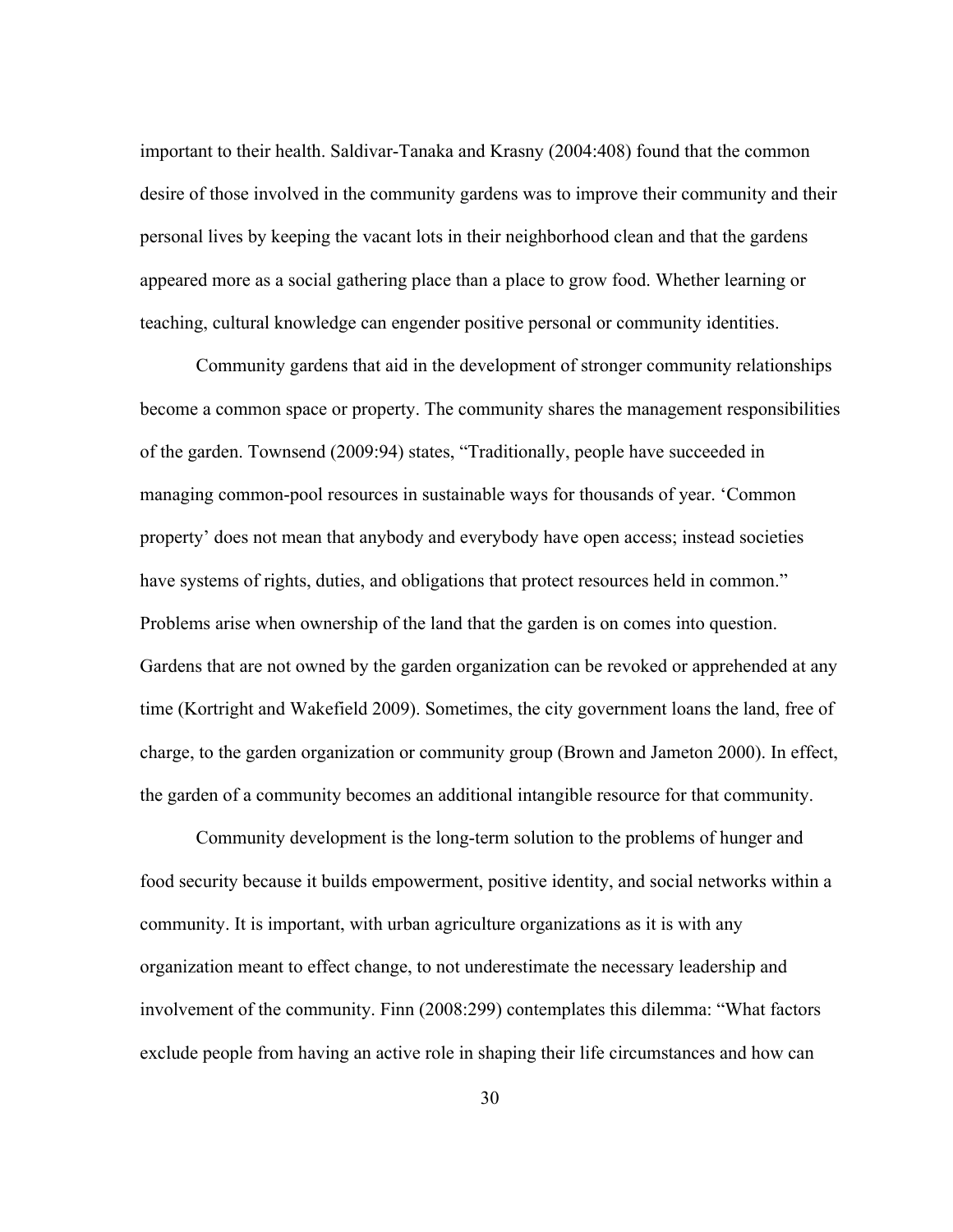we address these to create a space for participation and solution building? … So it is not a question of people not wanting to be involved but more a question of how to support their involvement." The structural barriers that low-income individuals disproportionately face, are not permanent and can be mitigated.

Urban agriculture organizations in low-income communities can help to mitigate structural barriers as well as increase food security (Kantor 2001; Kortright and Wakefield 2009; Larson et al. 2009). Urban agriculture can be an internally driven project that enables and the social networking requirements for successful agriculture become tools that can be used to build political power and attain valuable resources for the community involved. Besides its popularity among middle and high-income populations as a supplemental source of organic produce, community agriculture projects generally exists to increase food security in urban and rural populations. Brown and Jameton (2000:29) observe: "…When low-income neighborhoods and market gardeners become involved in transforming their urban landscapes and claiming for themselves a sense of place and pride, agriculture has become a forceful empowerment strategy for community participation and social change." Berg (2008:269) strongly believes, "…local food production and marketing should play a much greater role in our fight against hunger. Such work is empowering to all people involved – but especially to low-income people." The purpose of this study was to explore the effect that agriculture has on increasing food security and strengthening social resources and it is clear that community gardens can aid in the development of social resources that further community strength in low-income populations while increasing food security.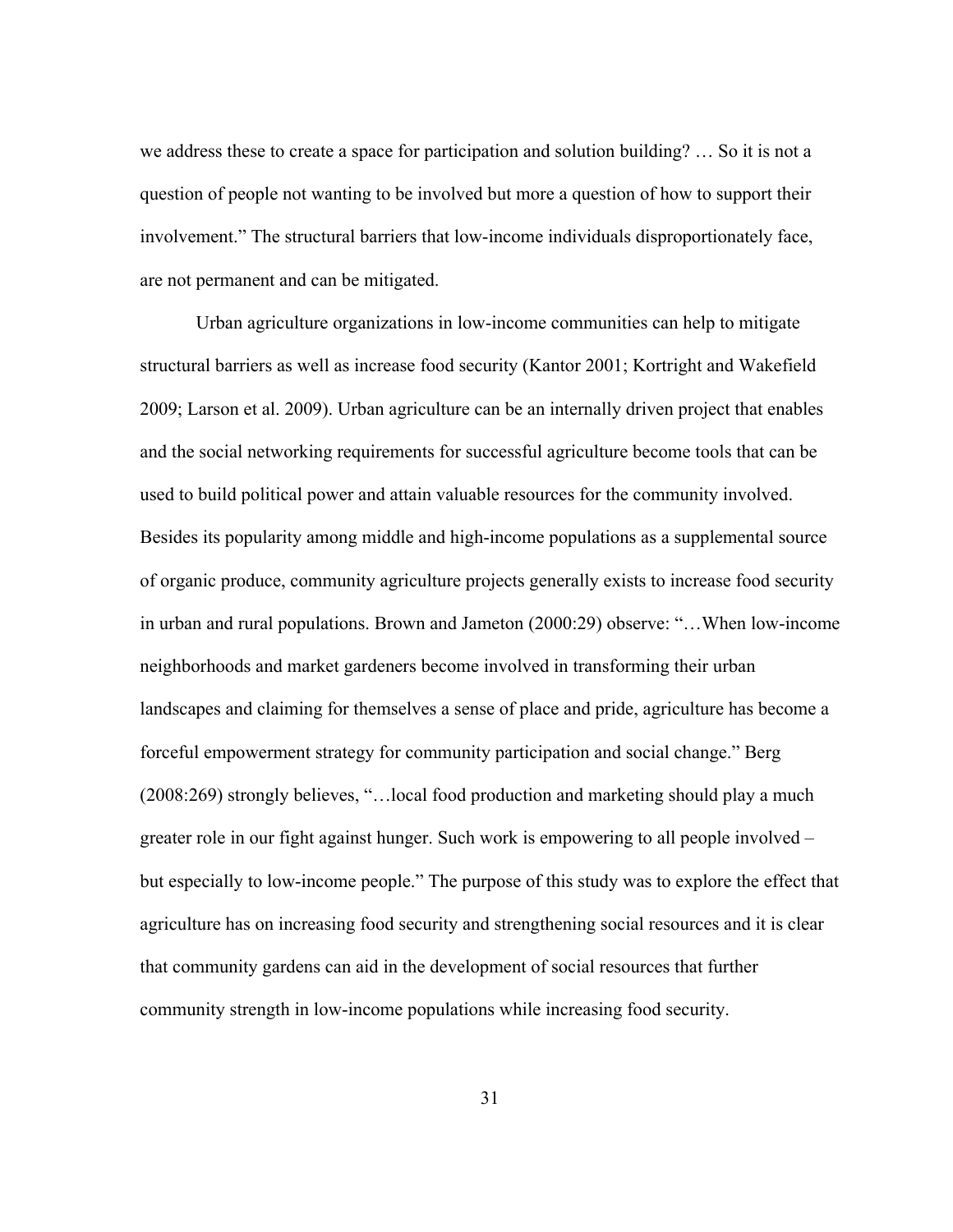# **Chapter 3 Methodology**

The main question used to direct the interview was: How are community garden programs in low-income, urban areas encouraging and maintaining community participation?

Three outreach coordinators from three different urban agriculture organizations were interviewed: Garden City Harvest (GCH) of Missoula, Montana, the Growing Community Project (GCP) of Helena, Montana, and Garden-raised Bounty (commonly known as GRuB) of Olympia, Washington. These organizations were selected for this study because they each work with low-income communities on community garden projects. In addition, all three organizations follow a mission that incorporates the goals of food security and community development.

The interview process was reviewed and approved by the Institutional Review Board (IRB) at the University of Montana (Appendix A). Each organization's outreach coordinator provided informed consent. The interviews with the outreach coordinators from GRuB and the Growing Community Project were conducted over the phone, while the interview with the outreach coordinator from Garden City Harvest was conducted in person at their main office.

During the interviews, the topics covered were: outreach methods, low-income population engagement in urban agriculture projects, observed barriers and enhancers experienced by low-income gardeners, and community empowerment. The style of interview was semi-structured. This type of interview was chosen because it is conducive to a relaxed and flexible conversation, yet it also covers all of the points of interest (Bernard 2006). The

32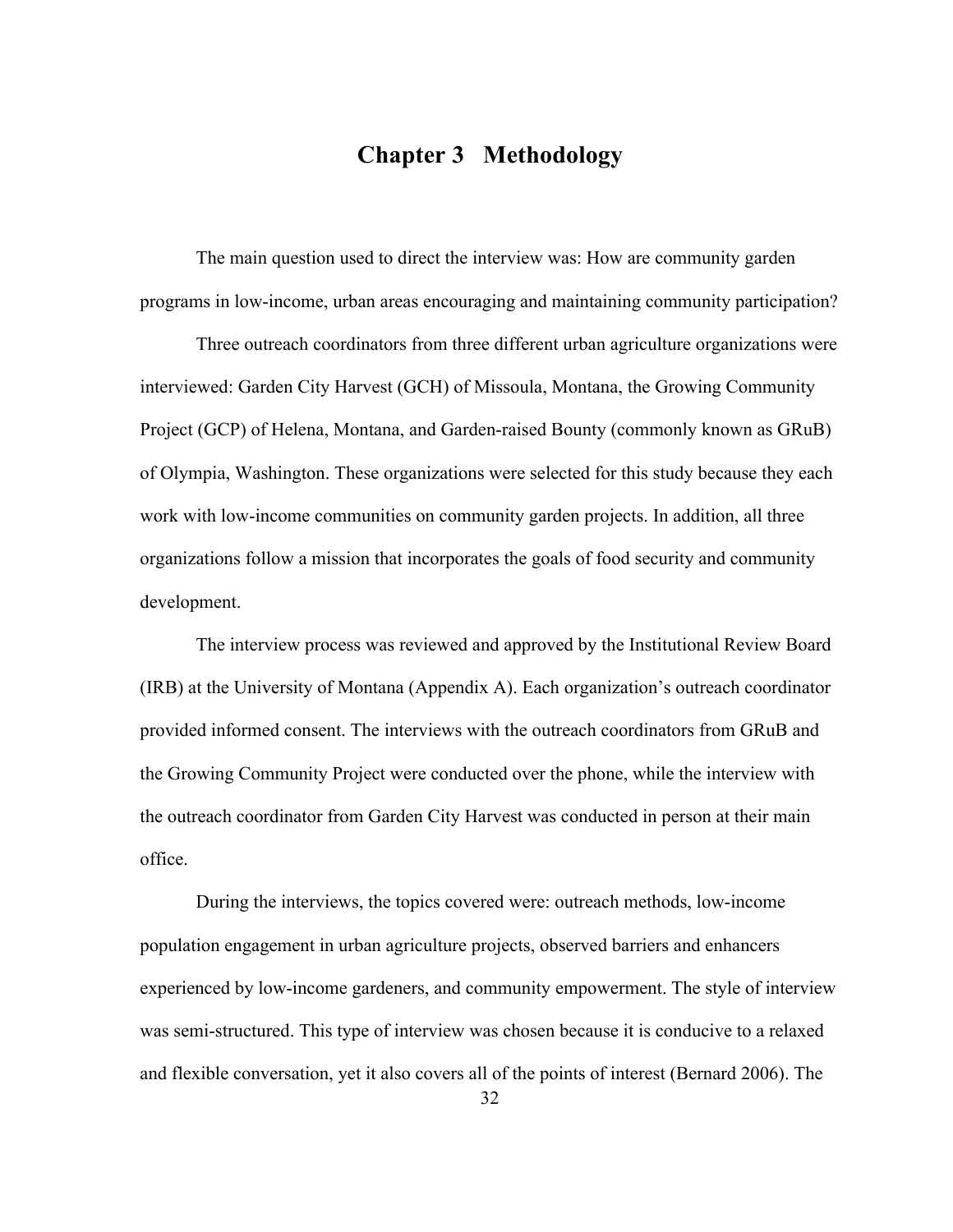interview questions (Appendix B) were designed to be open-ended with the intention of encouraging topic expansion by the outreach coordinator. This quest was successful, as each outreach coordinator became comfortable and provided applicable examples and experiences to support their initial responses. The data was coded according to specific themes (Appendix C). The organization of the data, based on the coding outline, was done with N-VIVO technology. Descriptive information for each community organization was obtained on their individual websites.

There are two significant limitations of this study. One is that the study has a small sample size, which limits the generalizability of the study. With only three interviews, the results may be considered insufficient to support any broader implications. Also, the evidence concerning barriers and enhancers relating to low-income populations is from the perspective of the community outreach coordinators only. By interviewing gardeners in addition to outreach coordinators, the conclusions of this study would be more applicable to low-income communities. The second limitation is that the outreach coordinators interviewed are a non-representative sample. Randomizing the selection of interviewees and diversifying the type of community environments involved in the study, for example choosing outreach coordinators from large urban, small urban, and rural communities, would also increase the applicability of the results.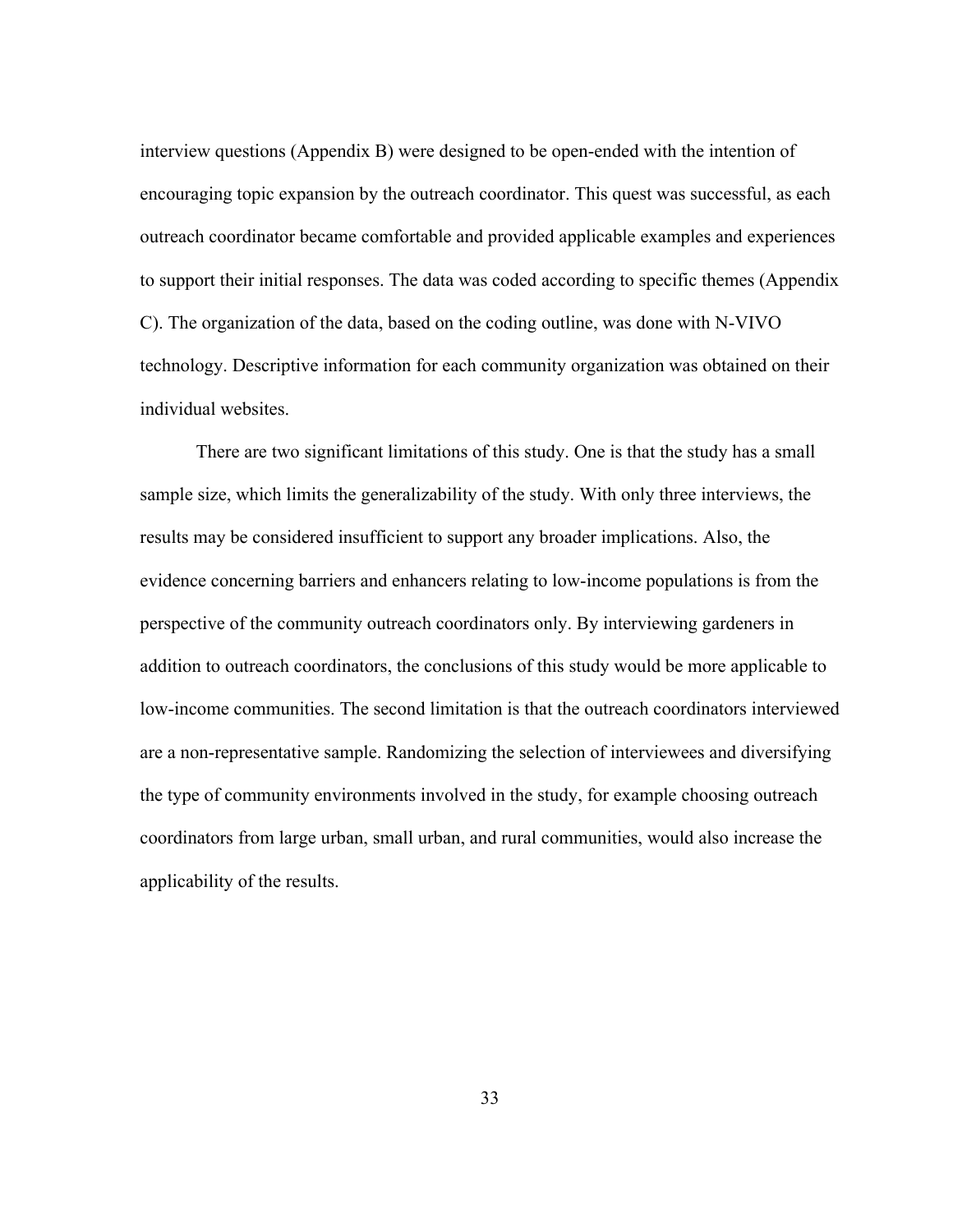# **Chapter 4 Results**

All of the information in Chapter 4 is from the aforementioned qualitative interviews, with a small percentage from the organizations' website. Each of these organizations are nonprofit, community-based urban agriculture programs with the shared goals of increased food security and community development. To view a comparison of these organizations characteristics, see Figure A on page 38.

### **4.1 Descriptions of the Urban Agriculture Organizations**

Garden City Harvest (GCH), was established in 1996 when they received a USDA Community Food Grant. It is named after Missoula, Montana's nickname 'The Garden City'. Their main projects include the Youth Harvest Program, the Community Education Program, and the management of seven community gardens in Missoula. The Youth Harvest Program combines horticultural therapy and employment opportunities for "at risk" youth in Missoula. These teenagers grow and harvest food for a local homeless shelter, the Missoula Food Bank, and a community-supported agriculture (CSA) program. In addition, the youth manage a low-priced, mobile food market for low-income seniors at affordable senior housing locations. Garden City Harvest works alongside the Missoula BEANS program (Blending Education, Agriculture, and Nutrition in Schools) to offer field trips and summer camps at the PEAS (Program in Ecological Agriculture and Society) farm, which is also managed by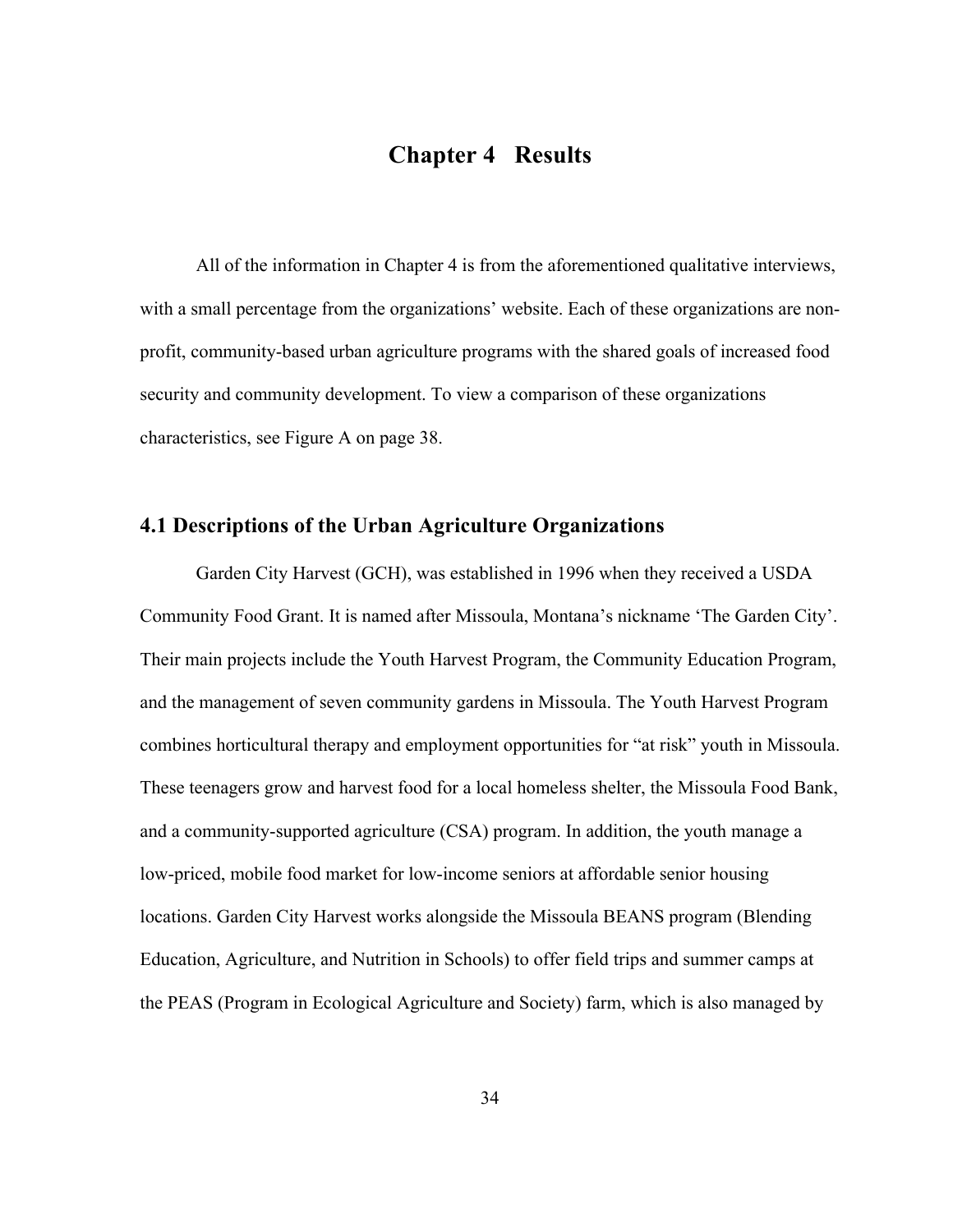Garden City Harvest. The PEAS farm also hosts credit-earning internships through the University of Montana's Environmental Studies Program.

Garden City Harvest manages seven community gardens throughout the city of Missoula. All are located in low-income, urban areas and have been developed with the assistance of the surrounding neighborhood. While there are no qualifications for a person to rent a garden plot, the GCH outreach coordinator states that seventy percent of the gardeners at Garden City Harvest community gardens have an income of eighty percent or less of the area's median income, which is based on the Department of Housing and Urban Development (HUD) definition of low-income status. Two of the community gardens, Orchard Garden and the Garden of Eaton operated as partners with affordable housing residences, homeWORD and Joseph's Residence, respectively. Orchard Garden is a combination of ten community garden plots and a one-acre farm. The farm at Orchard Garden has a farm stand and a CSA offered on a sliding scale. Other Garden City Harvest community gardens include: the ASUM, Meadow Hill/ Flagship School, 2<sup>nd</sup> Street, Northside, and River Road community gardens (gardencityharvest.org, December 2010).

Helena, Montana is home to the Growing Community Project (GCP). This organization began as a combined effort of the groups WEEL (Working for Equality and Economic Liberation) and AERO (Alternative Energy Resources Organization). The Growing Community Project focuses their work on education through community gardens. Five of the ten current or in-progress community gardens in Helena are overseen by the Growing Community Project (helenagcp.wikidot.com, December 2010). The Food Share and Plymouth Community Gardens have garden plots available for the community in addition to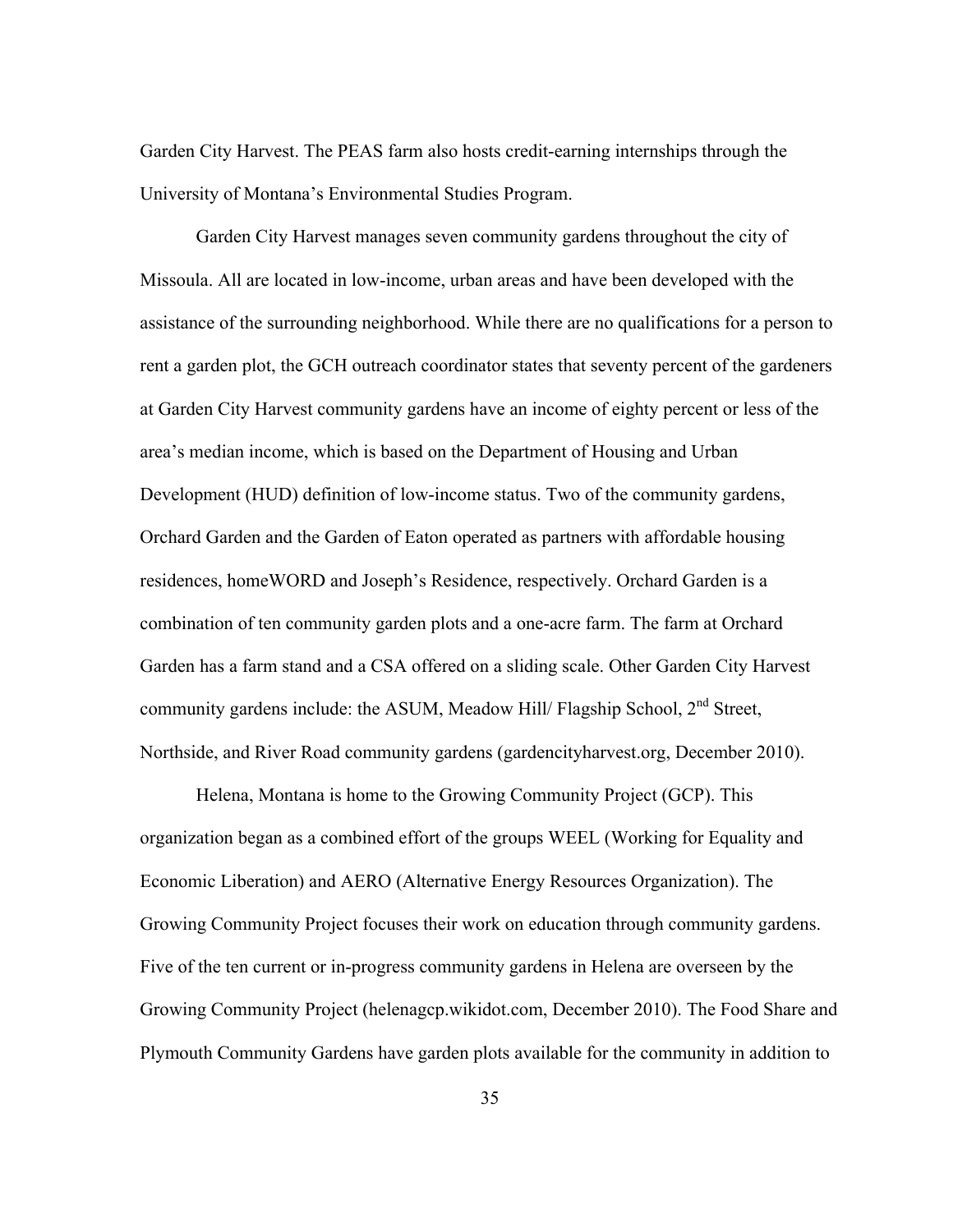plots specifically for the Helena Food Share Program, which provides access to healthy, local food for those in poverty. The Volunteer-for-Veggies Program opens up the Food Share plots at scheduled times during the week for volunteers to help with the gardening work. In exchange, the volunteers receive free vegetables and an opportunity to ask questions of the on-hand garden supervisor.

The Exploration Community Garden grew out of a partnership between the Growing Community Project and the local children's museum called Exploration Works. The GCP outreach coordinator describes how this partnership provides more opportunities for community members to become involved in gardening: "They were building a garden to use as an outdoor classroom so we talked with them and asked if we could include community beds so half the garden has plots that we rent out for community members and then the other half of the garden is used for the museum." The Exploration Community Garden offers community plots and educational classes on topics such as botany, cooking, nutrition, and environmental science.

The GCP consultant estimates that fifty percent of the gardeners involved with the Growing Community Project community gardens are of low-income status, with the other half being of middle-income status. The garden applicants fill out a questionnaire about their income level and the distance they live from the garden. Priority goes to low-income gardeners but as the GCP informant states:

It doesn't always work out that way, you know, there are gardeners who don't live within walking distance from the gardens, obviously. There are a lot of gardeners that aren't low-income but that's also something that we try, we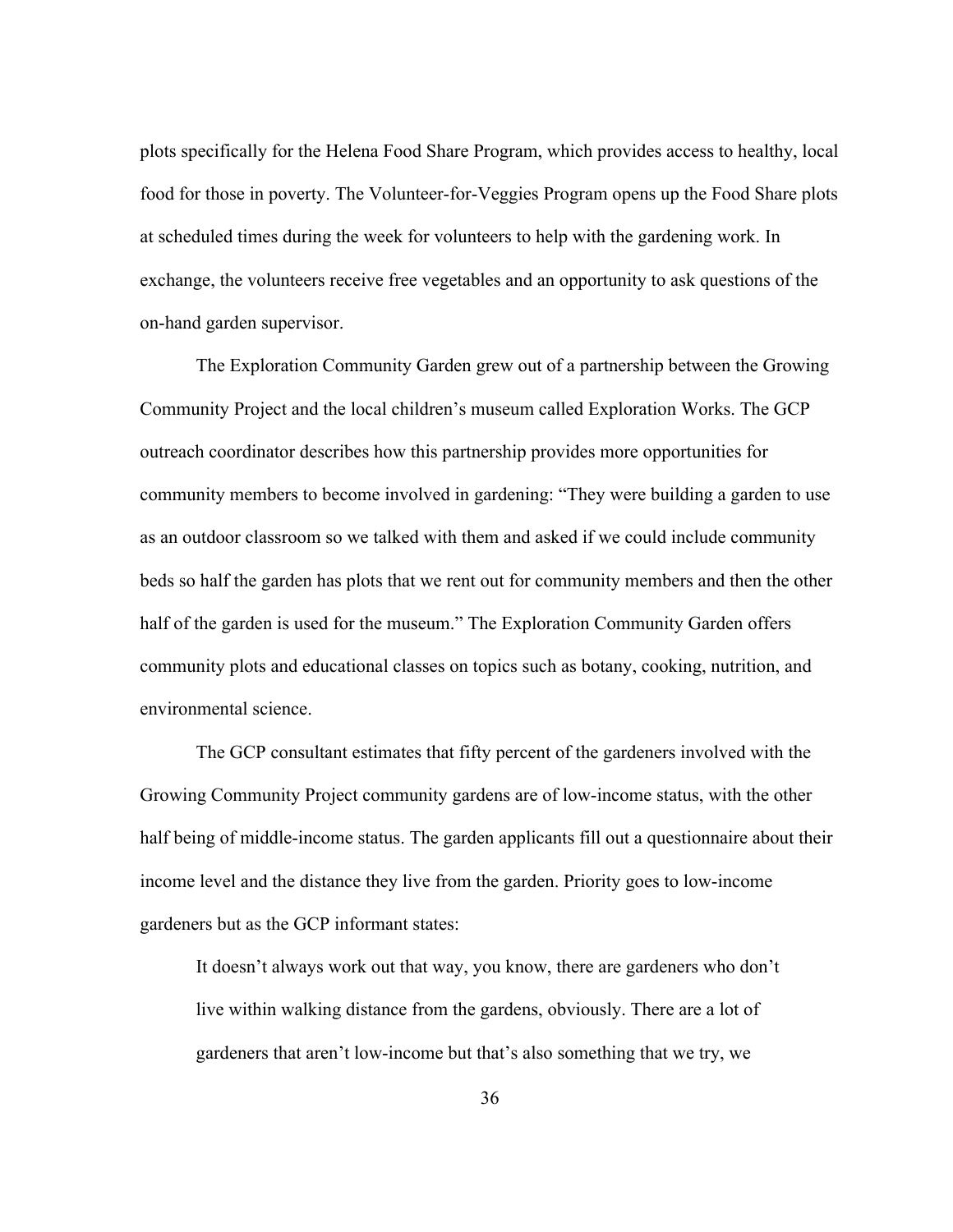don't want to have gardens be segregated, we want them to be integrated. Having low-income and upper-middle class, or physically disabled and not physically disabled gardeners all in the same garden is what we are aiming for. [Chalgian 2010]

She adds, "…Our mission is to build gardens in every neighborhood so we are not focusing on low-income areas, but that is where we are focusing first." Low and middle-income level people of all ages are reaping the benefits of community gardens in Helena. According to the GCP outreach coordinator, most of the gardeners' ages tend to be from the mid-thirties to early forties while the next largest group is senior citizens. Interest has increased among children with the encouragement of their parents or teachers. The GCP consultant also describes a preschool that has rented a garden plot and brings its' students out to garden.

The GRuB organization, which is located in Olympia, Washington, began as a community garden and has developed into an urban agriculture program. Unlike Garden City Harvest and the Growing Community Project, GRuB does not continually manage any community gardens. However, they have collaborated with many communities who wanted to start a garden. One example of this is the Sunrise Park Community Garden. For this garden, the people from the adjacent subsidized apartment complex approached GRuB about starting a garden. Now a completed 37-plot community garden, the Sunrise apartment tenants hold decision-making and planning authority there.

Besides assisting groups in organizing community gardens, GRuB uses their resources for building 'kitchen gardens' as a part of the Kitchen Garden Project (KGP). A kitchen garden is a term that covers both backyard and community gardens. These gardens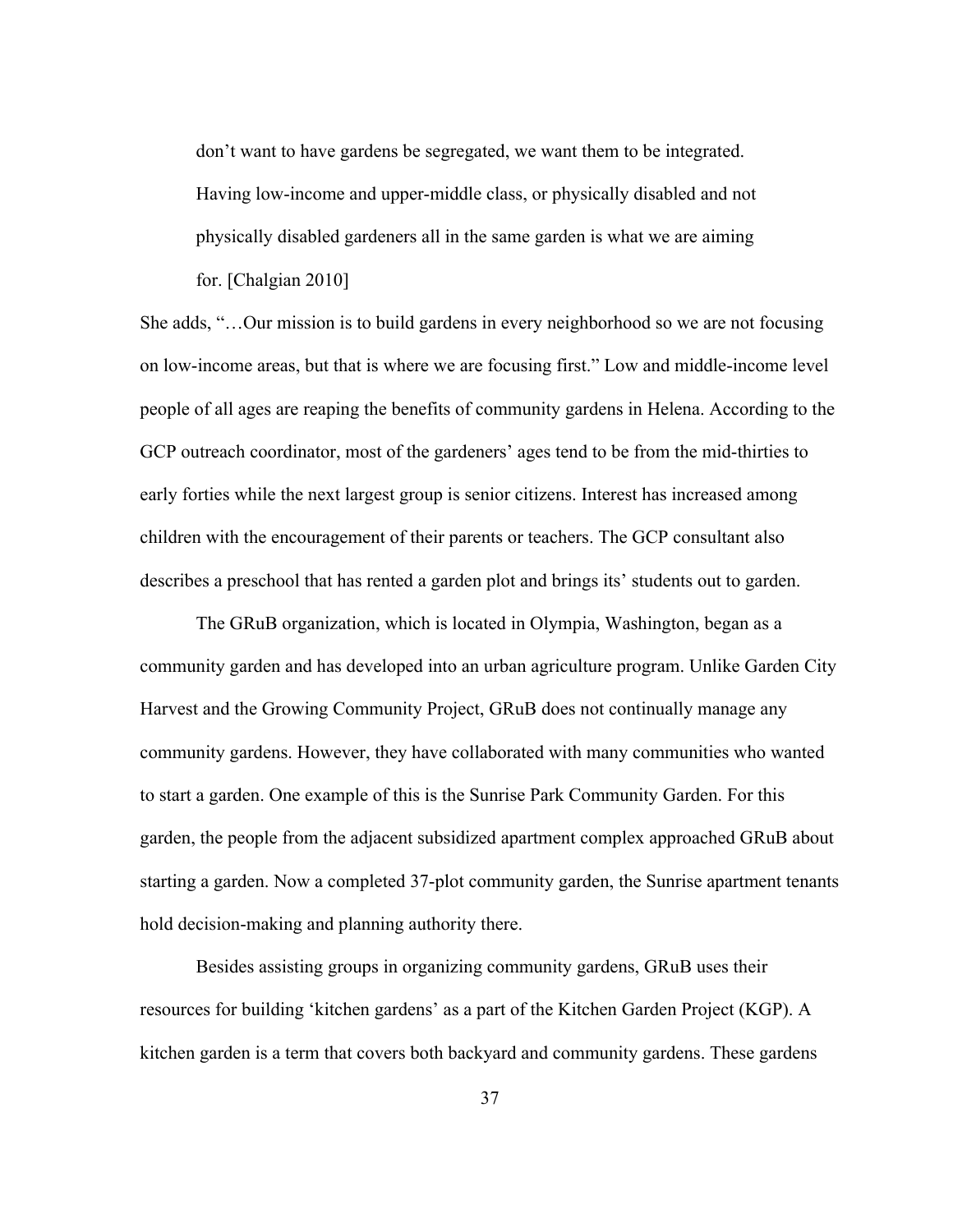are free to low-income, senior, disabled, or single parent residents of Mason and Thurston counties. The GRuB Kitchen Garden Project provides optional garden instructions, along with three raised beds full of healthy soil, seeds and vegetable transplants. In total, GRuB has assisted with the construction of over 2,200 backyard and community gardens since 2003 (goodgrub.org, December 2010). Another main component of the GRuB organization is the Cultivating Youth program, which is an agriculture-based employment and dropout prevention program, similar to the GCH Youth Harvest Program. Participants of this program work and manage the GRuB farm and CSA program. The GRuB farm consists of a two-acre plot whose harvest is divided between the volunteers, the youth program participants, the CSA, and the food bank.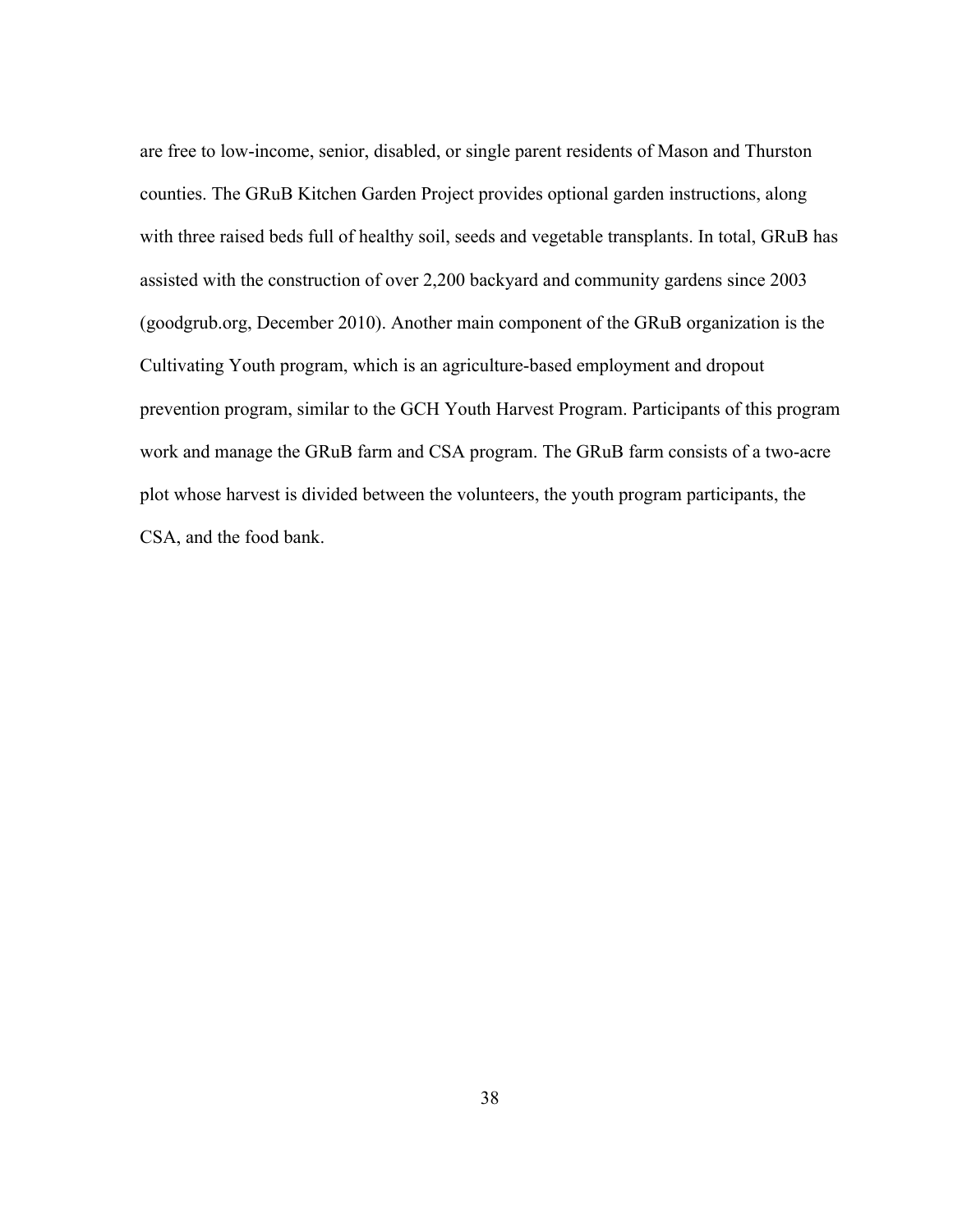|                | Community         | Programs       | Partners       | Gardener         |
|----------------|-------------------|----------------|----------------|------------------|
|                | Gardens Under     |                |                | Income           |
|                | Management        |                |                | Demographic      |
| Garden City    |                   | Youth Harvest  | Missoula Food  | Roughly 70       |
| Harvest        | Seven             | Program,       | Bank,          | percent of       |
|                |                   | Community      | homeWORD       | gardeners can be |
|                |                   | Education      | and Joseph's   | described as of  |
|                |                   | Program        | Residence      | low-income       |
|                |                   |                | affordable     | status           |
|                |                   |                | housing,       |                  |
|                |                   |                | Missoula       |                  |
|                |                   |                | <b>BEANS</b>   |                  |
|                |                   |                | program,       |                  |
|                |                   |                | University of  |                  |
|                |                   |                | Montana        |                  |
| Growing        | Five, however     | Volunteer-For  | WEEL and       | Around 50        |
| Community      | there are other   | Veggies        | <b>AERO</b>    | percent of       |
| Project        | gardens in Helena | Program, a     | organizations, | gardeners are    |
|                | that GCP works    | variety of     | Helena Food    | low-income       |
|                | with              | community      | Share Program, |                  |
|                |                   | classes        | Plymouth       |                  |
|                |                   |                | Congregational |                  |
|                |                   |                | Church,        |                  |
|                |                   |                | Exploration    |                  |
|                |                   |                | Works museum   |                  |
| <b>GRuB</b>    | Holds no          | Kitchen Garden | The local food | Kitchen gardens  |
| (Garden-       | managerial power  | Project,       | bank, soil     | are free to low- |
| raised Bounty) | over any of the   | Cultivating    | company, and   | income, senior,  |
|                | community         | Youth Program  | lumberyard     | disabled, or     |
|                | gardens that they |                |                | single parent    |
|                | help implement    |                |                | people           |

# Figure A. Community Garden Organization Descriptions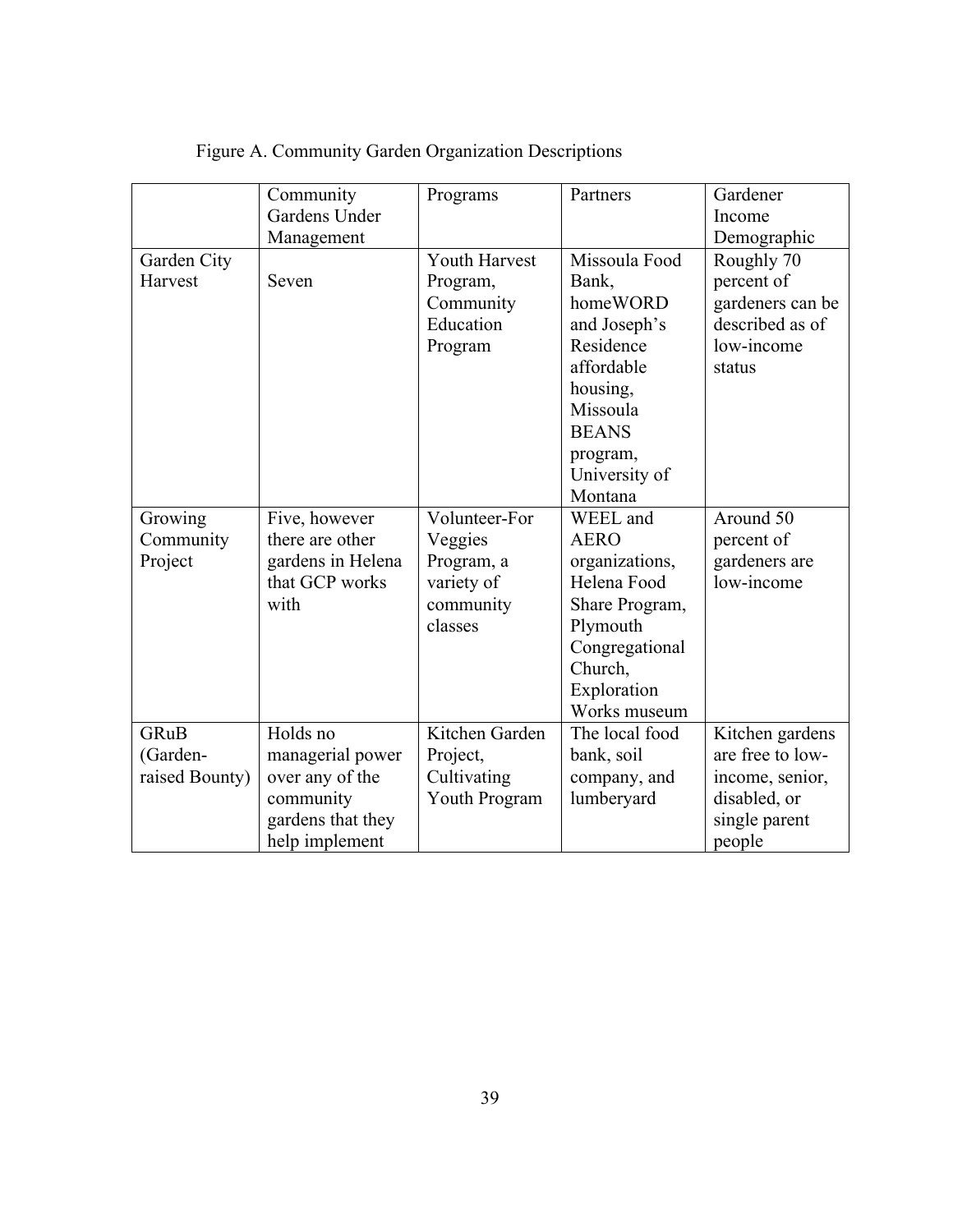## **4.2 Starting a Community Garden**

#### **4.21 Finding Community Interest**

Building a community garden takes steps. Before the steps are even begun, there must be interest from the community. The GCP informant (Chalgian 2010) states, "We want the community buy in because otherwise it is not going to be sustainable." The role of urban agriculture organizations is to find where a community garden is wanted or needed most.

According to the outreach coordinator of the Growing Community Project (Chalgian 2010), "Trying to find people to build new gardens is harder than trying to find people to help maintain gardens that are already built." The GRuB consultant (Chalgian 2010, parentheses added) describes their initial engagement with a community: "…We've just started, as part of our strategic planning process, we've had what we are calling stakeholder conversations where we invite folks who have KGP (Kitchen Garden Project) gardens to the farm and basically do a quick sit down and ask them their feedback on where they want the KGP to go and how they see themselves being involved. And so from there we can start to build relationships with folks." The GCH outreach coordinator notes that their first step is to decide among their partners what area is in need of a garden and then to present their ideas to the neighborhood counsel in that area. If they are interested, she explains, then community leaders are asked to do a neighborhood survey.

Surveying is an outreach tool that Garden City Harvest uses to incorporate community resident opinion on possible garden plans. The GCH consultant (Chalgian 2010) discusses the importance of surveying: "It is both informing people what we are doing as well as asking them what they think about it. So it's a great way to both, you know, get their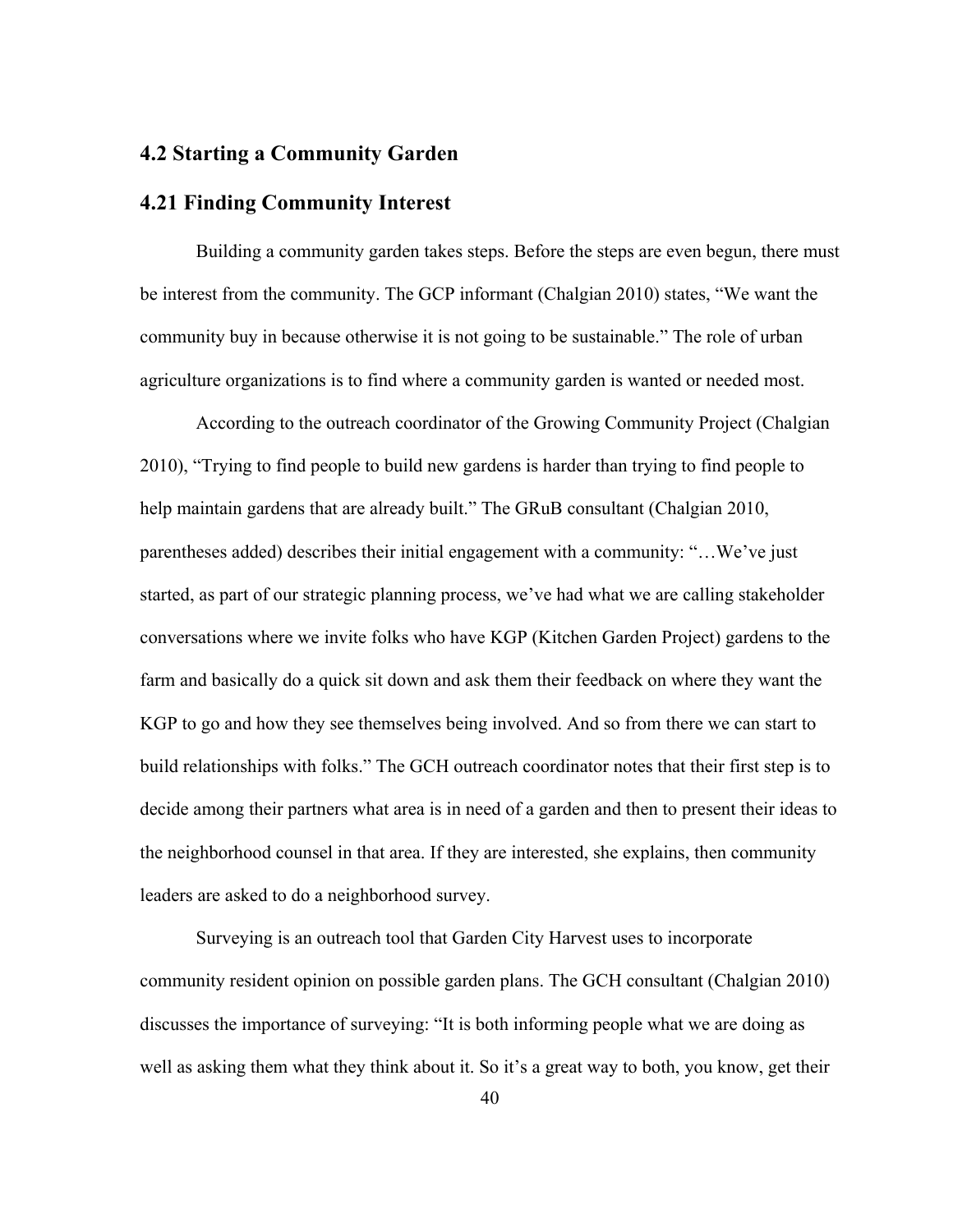ideas and also see if there is anybody who is totally adamantly against it or for it." In addition, she described surveying as an opportunity for people to get involved in the longterm project by participating in the garden counsel. She explains how once community residents became interested in building the garden, they would be asked to contribute to the garden design and organization ideas.

In the case where a group of community members come to request help with starting a community garden, the organization starts by assessing the need of the community. The Growing Community Project informant (Chalgian 2010) explains, "…If somebody approaches us and says 'Hey, we think there should be a garden here or in this neighborhood.', one of the things that we do is we have a neighborhood meeting and kind of do an assessment of how many of these people have visited Food Share, how many people consider themselves low-income, how many people are interested in having a garden, things like that." The GRuB outreach coordinator (Chalgian 2010) describes working with interested community groups similarly: "In general, if a group of people come to us and ask or say we want to start a community garden, we sit down and have a pretty thorough conversation and have a list of questions that we ask ahead of time before we will commit to working with them. Just to sort of get a sense of how much of the process they have thought through." All three organizations interviewed have worked with independently organized community groups who were interested in starting a garden.

The 2<sup>nd</sup> Street Community Garden of Missoula, Montana is one example of a garden that was both conceived and constructed by the community themselves, with minimal help from Garden City Harvest. The consultant for GCH describes it (Chalgian 2010): "...The 2<sup>nd</sup>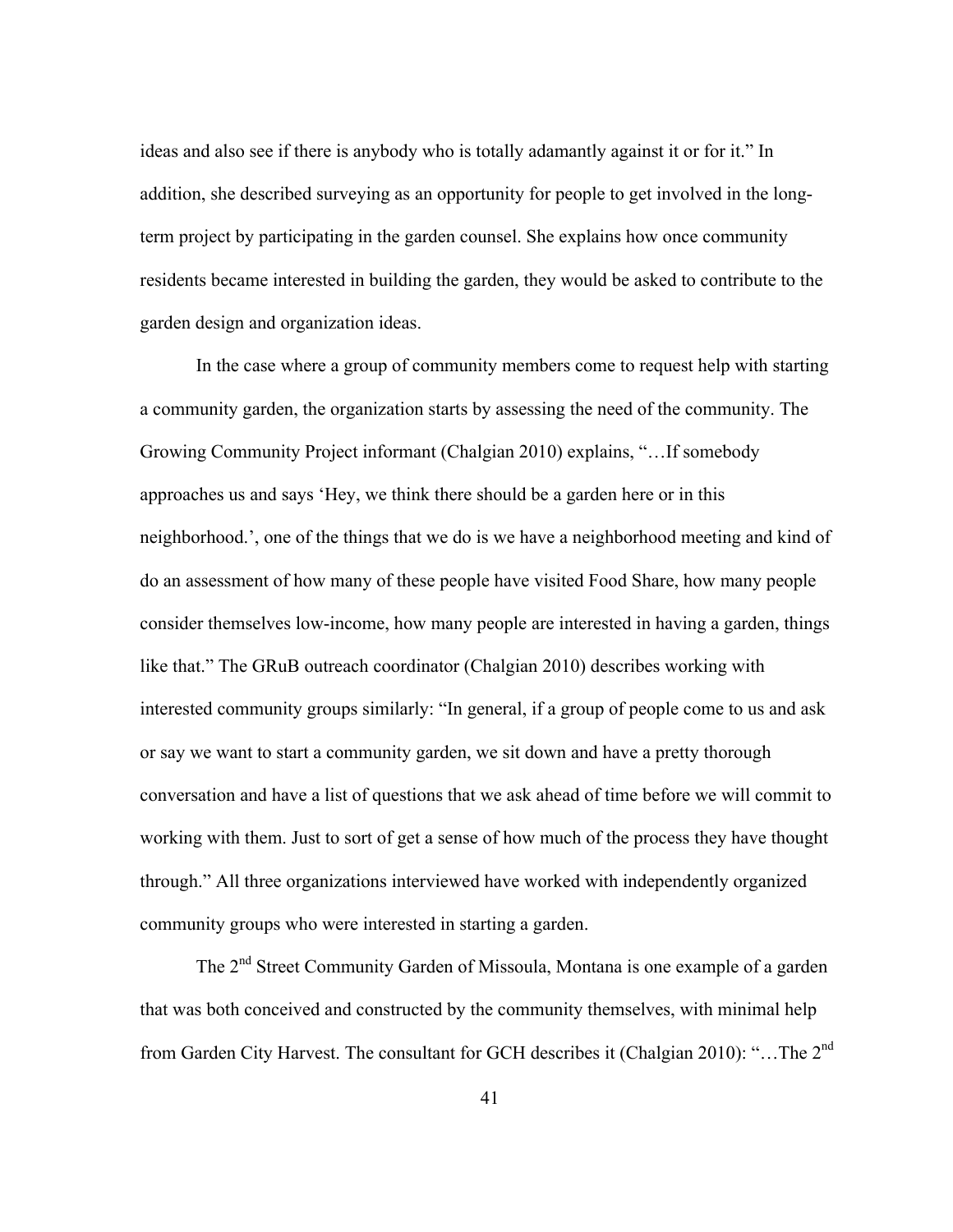Street Garden was definitely kind of that process: there is this lot, totally weedy, they got some people together, they got enough signatures, and they made the garden happen. And there is a guy who does the plants around the perimeter; you know perennials, makes it look good." Having community interest is a requirement when investing valuable resources into building a community garden.

The next step in building a community garden is finding people who want to commit time and energy in its construction and maintenance. The GRuB informant (Chalgian 2010) states, "I think the direction that we are wanting to head is involving more of the people who are "recipients" of the services we provide in doing the recruiting and being part of the vision and part of the creation of the vision and the implementation of the vision as we move forward. I think that is the best kind of recruiting because then it is based on relationships, building relationships with people." The GCP consultant (Chalgian 2010) explains how neighborhood residents are encouraged to become active participants of the garden's planning and development: "A lot of how people get involved with a specific garden comes from the neighborhood meetings that are held during the planning process because we really want the people who live around the garden to be actively involved." At the Garden City Harvest gardens, some of the community gardeners are more involved from the initial steps of building the garden then others. The GCH outreach coordinator (Chalgian 2010) describes what Garden City Harvest works toward: "Ideally, we have a leadership committee and its kind of like a mini-board, you know, for a non-profit. They sign on for two years and they try and fill different roles like treasurer; if there are projects that person would help figure out what the finances are and what we can afford. They would have sort of a membership person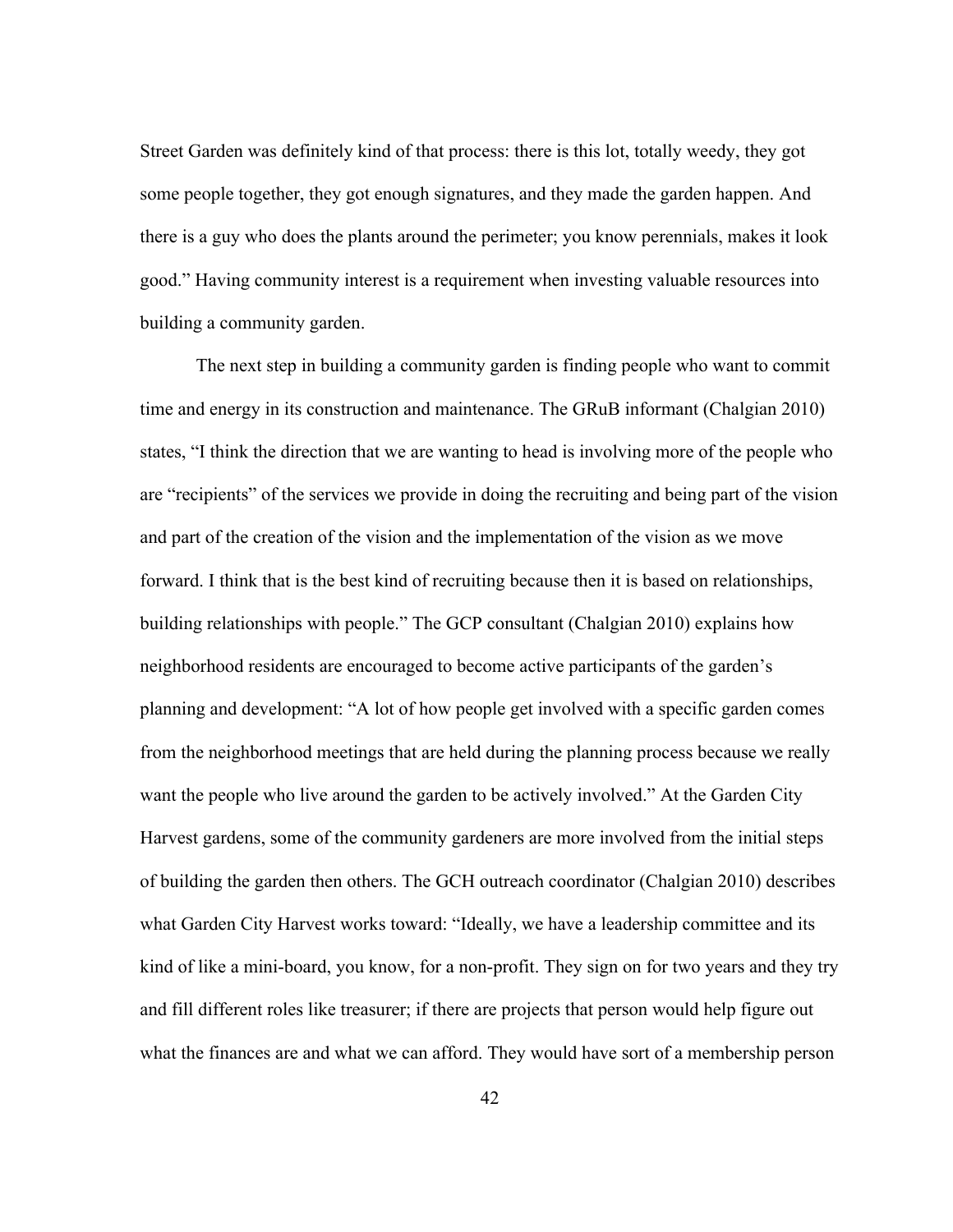and someone who would look over maintenance and work parties. And then we have our overall community garden coordinator…" This type of recruitment is meant to identify people in the community who are willing to be leaders in the development of the garden or other project.

Community leaders are necessary for the long-term success of each garden. Sometimes, it is the leaders that approach the organization in the interest of a community garden, as in the Sunrise community. Other times, the leaders are found through the initial meetings. The consultant for Garden City Harvest states that when initiating a project it is necessary to have someone in the affected community, a community activist for example, who is interested and willing to invest effort and time into the project. The outreach coordinator at GRuB (Chalgian 2010) has noticed a trend while working with low-income populations who are building community gardens. He states, "Some of them want to, say, be a neighborhood point person and help connect other families in their neighborhoods that all want gardens. Others are happy to have their garden and come to the workshops that we offer and have more of that kind of role." Community members should be not only supportive but also actively participative in leadership roles if a garden project is to be implemented.

It is important that the community members' inputs are incorporated into the planning and design of the gardens because it is their garden. Physical attributes of a garden are significant and often unrecognized. The GRuB consultant (Chalgian 2010) explains that the reason they build raised beds for their Kitchen Garden Project is to make gardening more accessible for all types of people: "We can also build them higher for folks who might be in a wheelchair or not want to be bending over all the time so we can do like double or triple high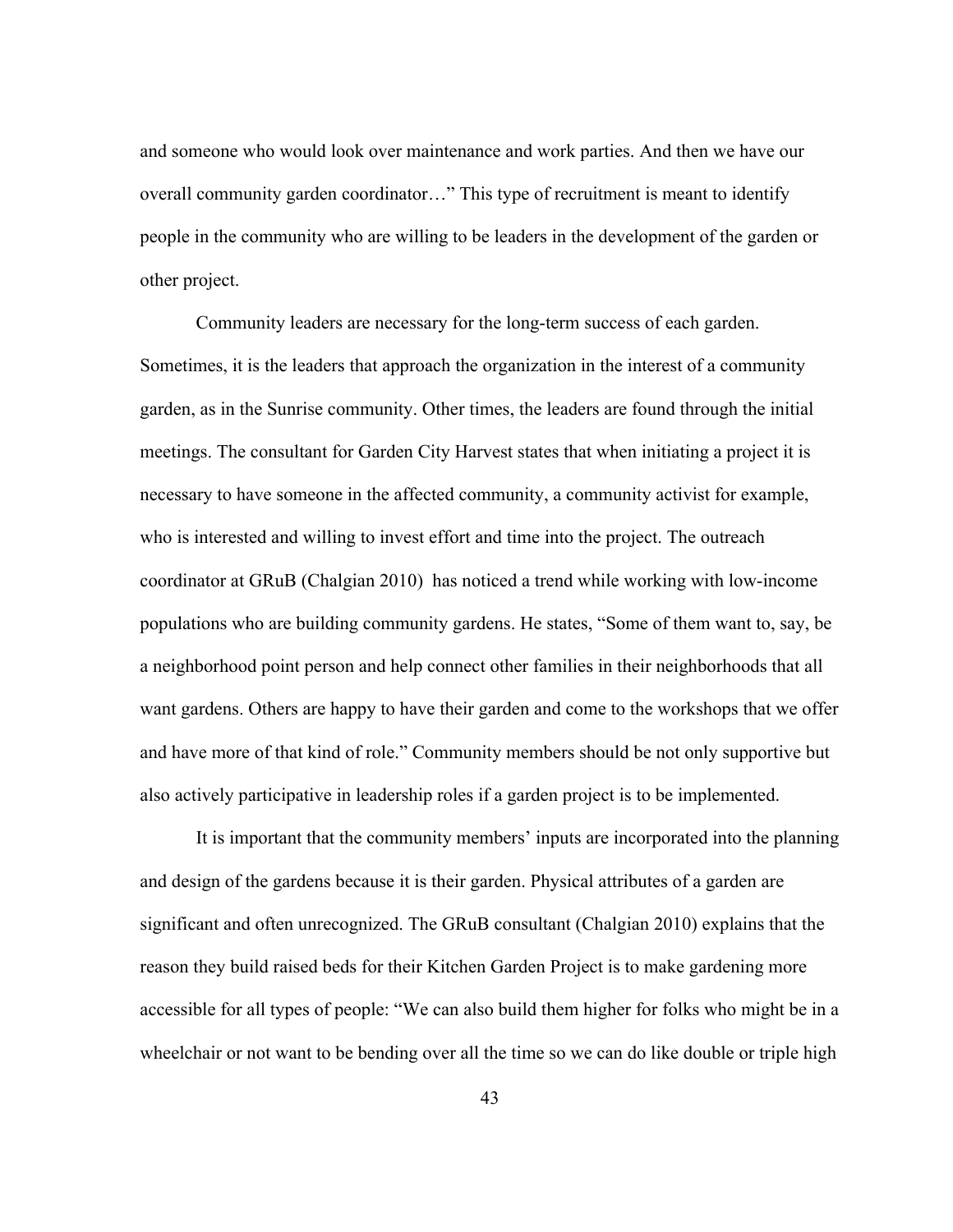beds." Raised beds are accommodating to wheelchair users, the elderly, and anyone who might have chronic body pain. In Helena, the Growing Community Project helped in building ten raised beds at the Cooney Convalescent Home and sixteen raised beds at the Cruse Overlook Community Garden. These community gardens can incorporate more of the community and possibly increase the extent and length of their involvement by making this small adjustment to a standard community garden layout.

# **4.22 Outreach Methods for Encouraging and Maintaining Involvement of Gardeners**

Encouraging and maintaining resident involvement is vital to community garden success. Outreach coordination generally refers to the efforts of initiating and maintaining involvement of participants. "…Its definitely the rule that people need to hear it at least three times if not seven. You know, hear or see", notes the outreach coordinator at Garden City Harvest (Chalgian 2010). The following outreach methods were those discussed by the three outreach coordinators as methods used to recruit interested neighborhood residents in renting a plot. However, it is not only community garden plots (or the Kitchen Garden Project in the case of GRuB) that are of promotional importance: both Garden City Harvest and GRuB have CSA programs that are vital to the financial stability and productivity of the organization. Community events and classes held by the organization are also important to publicize because they promote interest in agricultural activities.

The least expensive and most instinctive of outreach methods is word of mouth. The GRuB consultant (Chalgian 2010) admits that much of the interest to participate in their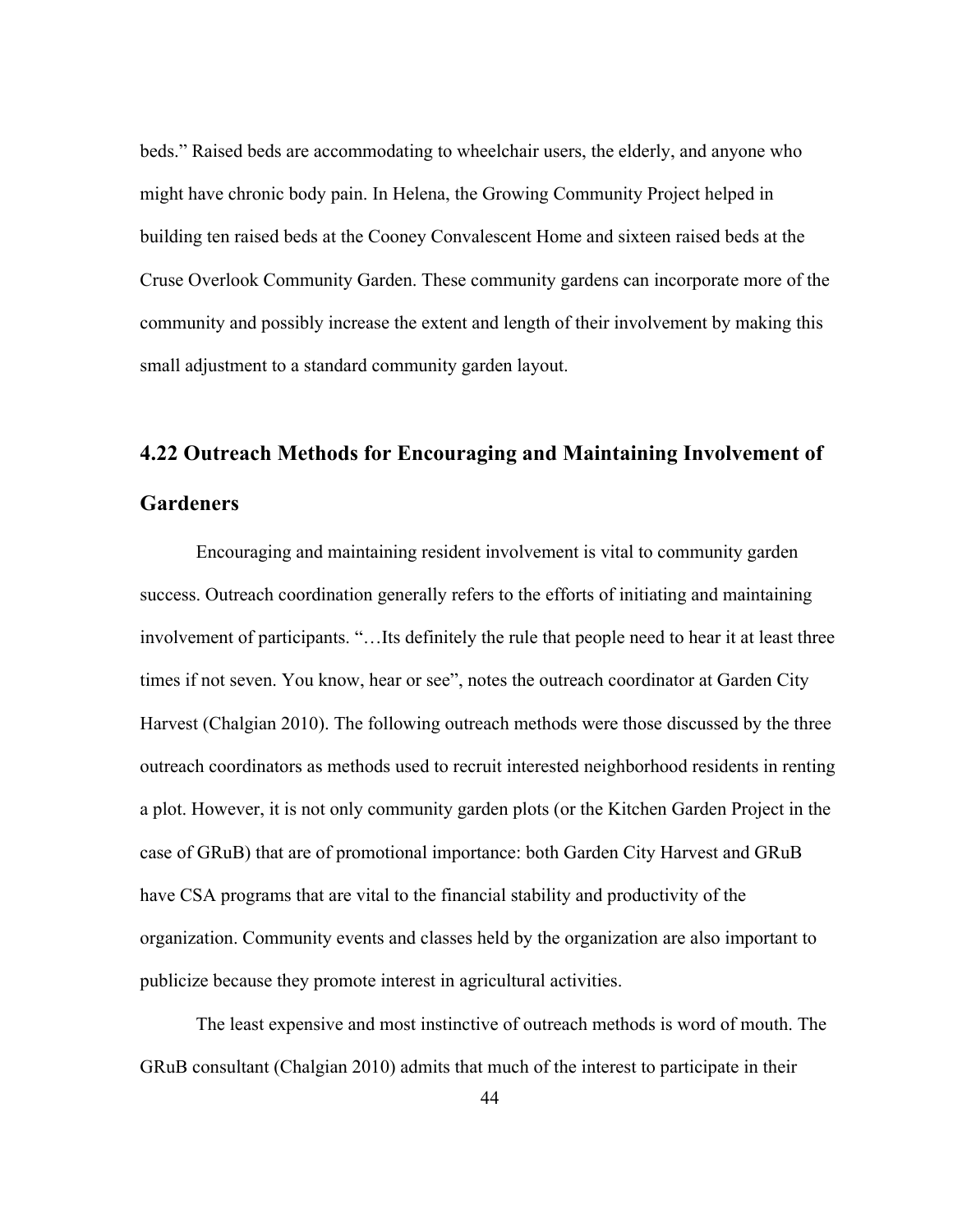program starts with hearing about them through someone else. He has found that the waiting list for a kitchen garden is always greater than the supply of resources will allow. He states, "At this point, as far as the basic outreach for the Kitchen Garden Project is word of mouth. People know about us and so we have a waiting list every year. It varies in size but there is more demand than there are gardens that we are able to build." Word of mouth is often the best recommendation that a project or event could have because it becomes more successful as social networks strengthen.

The concept of 'flyering' is another popular outreach tactic used by outreach coordinators. A relatively inexpensive paper bulletin, flyers bring to mind the coming of a new growing season and the opportunities that the organization has to offer such as garden plots, classes, or events. The GCH consultant discusses how the tenants of Joseph's Residence change yearly so frequent reminders of Garden City Harvest events and opportunities are important.

Events are a commonly used tool meant to spark community member interest in community gardens and a general interest in agriculture and fresh produce. For outreach specifically to low-income populations, the GCH outreach coordinator (Chalgian 2010) offers free tickets to the organization's events, adding that this is a great way to expose urban agriculture to people, especially those with children. She describes: "…At the Food Bank, we offer free tickets to our farm party and for our pumpkin carving fall festival. We gave free pumpkin tickets out at the Orchard Gardens housing complex and, you know, there are always some people that start coming. Even if it's not actually going to garden, its getting

45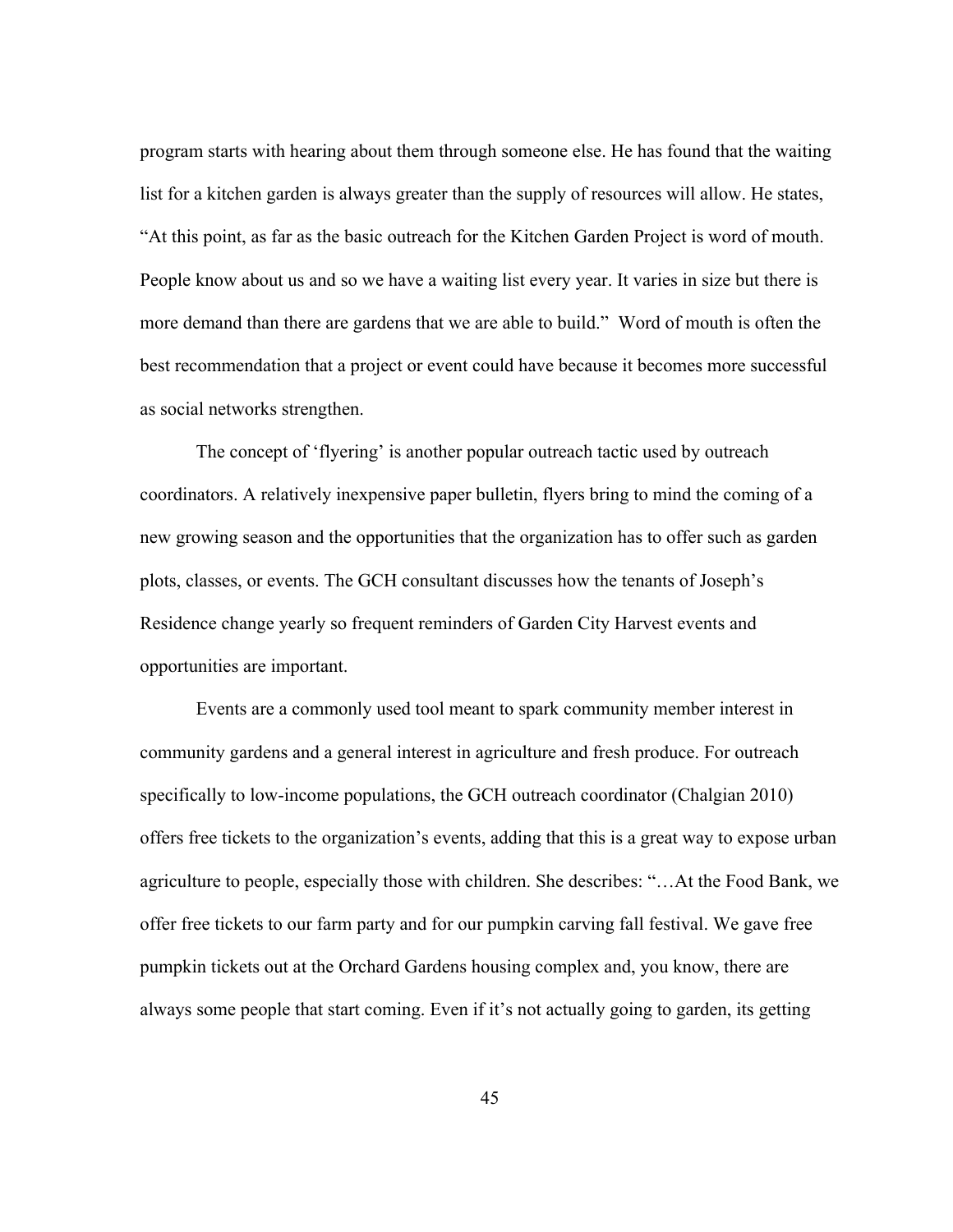involved and feeling like you can identify with that farmy culture." She also discusses a few types of events that Garden City Harvest puts on:

…We do a lot of events and they are definitely more general community events and they are not all fundraisers even though they were originally designed that way…We have community potlucks once or twice a year or season…And we also have, every year at the end, we make sure to have a potluck, sort of closing, makes sure everybody sees each other before they go off again. (Chalgian 2010)

Successful events help spread positive feelings and interest about the local food movement and its long-term goals such as community development and increasing food security.

From the information collected about outreach methods, it was clear that having partnerships with other community organizations was a very effective tool for increasing interest and awareness of the urban agriculture organizations among low-income residents. The most commonly mentioned partnerships that these organizations worked with were homeless shelters, low-income housing and food banks. Targeting partner housing is one way to actively promote urban agriculture activities such as community gardens. The Growing Community Project informant (Chalgian 2010) explains, "…If we are having trouble getting plots filled, we can flyer the neighborhood and make sure everybody knows there is a garden going in." Also mentioned were social workers, domestic violence shelters and the WIC (Women, Infants and Children) Program. Despite already having strong partnerships with the Helena Food Share Program and the Plymouth Congregational Church, the Growing Community Project hopes to make stronger connections with more partners. The GCP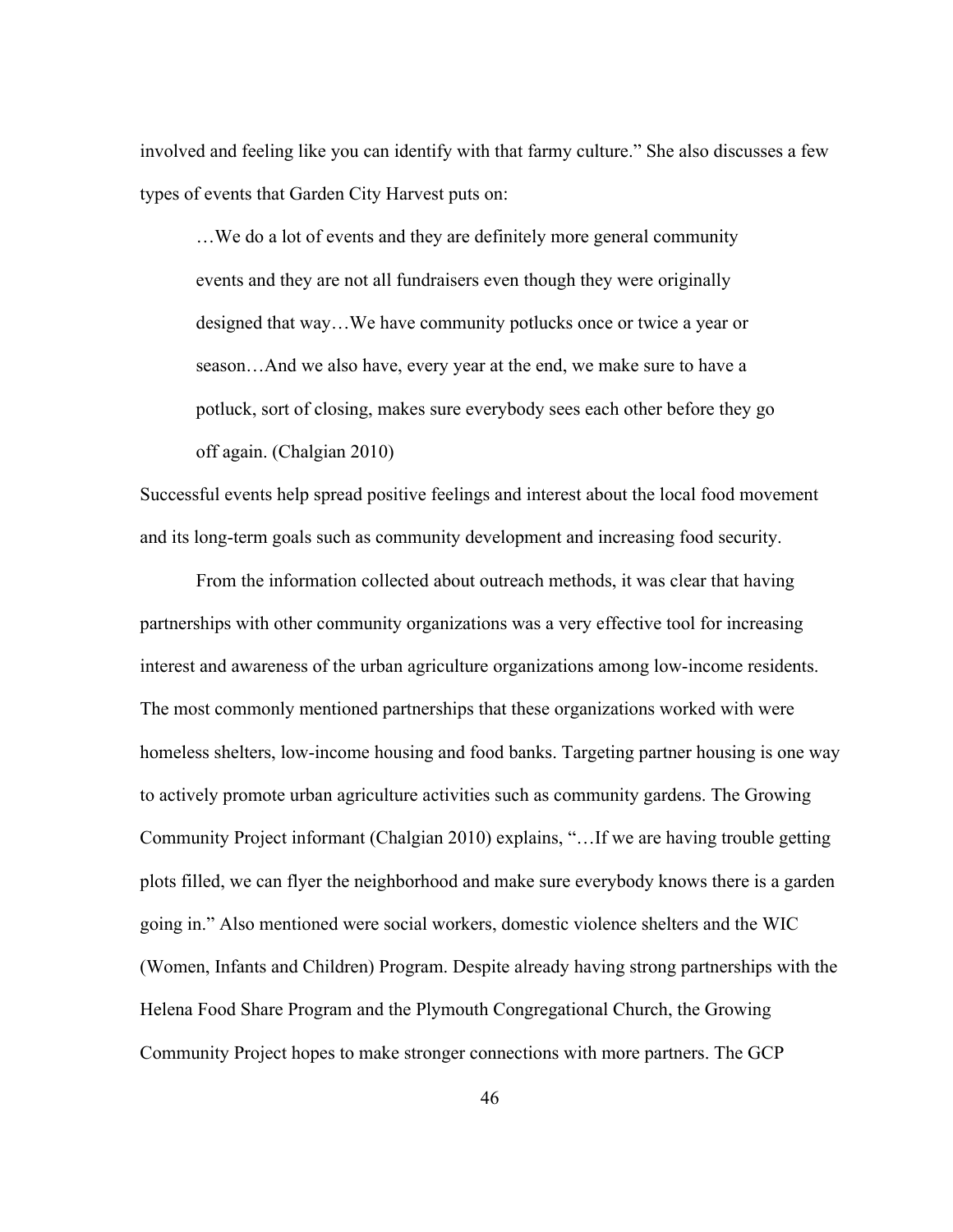consultant (Chalgian 2010) notes, "…Right now we have loose partnerships with a lot of different organizations in town but I think solidifying select partnerships would be really helpful in moving forward and making sure that, you know, case workers do talk about our program with their clients or things like that." Partnerships with other organizations that serve low-income residents should cooperate on such essential goals as food security.

In addition to the more commonly used methods of outreach, the GCH outreach coordinator mentioned the internet, large outdoor banners, radio, newspaper, and church or neighborhood bulletin ads as alternative outlets for organizational promotion. Referring to the internet, she discussed their website for posting a community calendar and an email listserve to distribute information on any events, classes or deadlines for garden plot applications. The consultant for GCH (Chalgian 2010, parentheses added) states, "…We call all of our past and email all of our past members and then we'll also put PSAs (Public Service Announcements) out on the radio, try and get an article in the newspaper, put out news releases. Last year we got on MTPR (Montana Public Radio) to just spread the word." Both GRuB and the Growing Community Project have event calendars on their websites as well (goodgrub.org, December 2010; helenagcp.wikidot.com, December 2010). Especially in terms of community garden plots, it is important for these organizations to publicize widely so that community residents of every income level are aware of the opportunities available to them.

Outreach methods, such as the examples described above, are used to educate community members about the urban agriculture programs available to them and to encourage and extend their involvement. As is evident by the long waiting lists for garden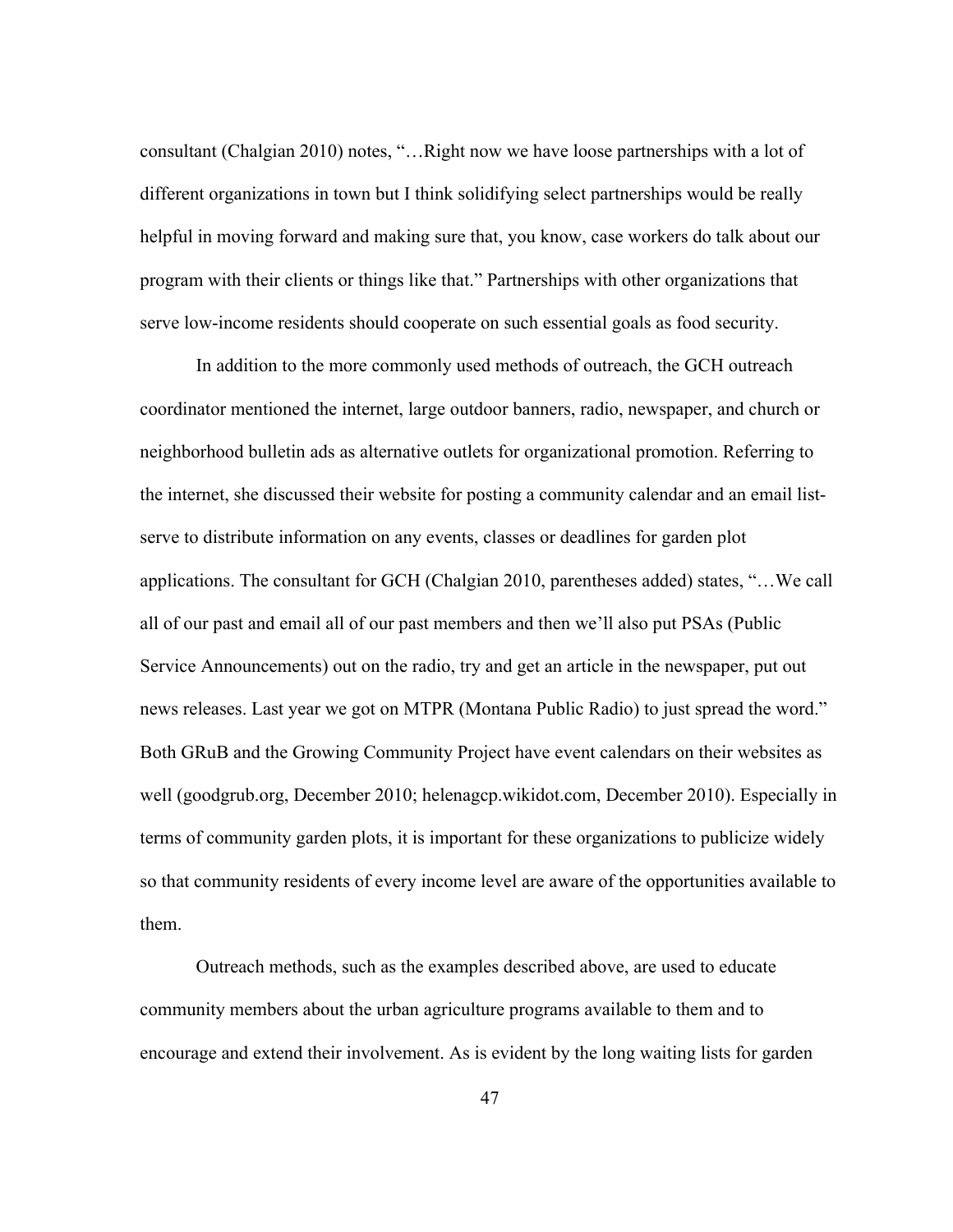plots, the demand for involvement in urban agriculture is high. Even so, initial interest is not enough to sustain an organization, let alone a garden. Retention of participants is an essential part of the outreach coordinator's role. The GCP informant (Chalgian 2010) notes: "Once people are in the garden and gardening, we have a lot of contact with them, you know, we have meetings throughout the season to make sure everybody's okay, that they have time, that they are not confused, or if they have questions, to give them a forum to ask them…" To support the continuation of gardener participation, the urban agriculture organizations focus on interactions that promote agricultural education and political awareness, as will be discussed in Section 4.4.

Unfortunately, education, provided by the organization, cannot ameliorate all the barriers that low-income gardeners face. In order to keep gardeners involved, organizations must also attempt to mitigate any barriers that might prevent continued participation.

# **4.3 Institutional Barriers**

There are a few realities of non-profit businesses that hinder the potential capabilities of organizations like GRuB, the Growing Community Project, and Garden City Harvest. These barriers deteriorate the quality of assistance they can provide.

Non-profit urban agriculture organizations are accustomed to working on small budgets. Unfortunately, an organization's limited finances can significantly affect the outcome of their projects. Outreach methods could be restricted due to limited funds. The GCP consultant (Chalgian 2010) expresses her thoughts about this limiting factor: "I definitely think that our outreach methods could be more targeted or more aggressive, but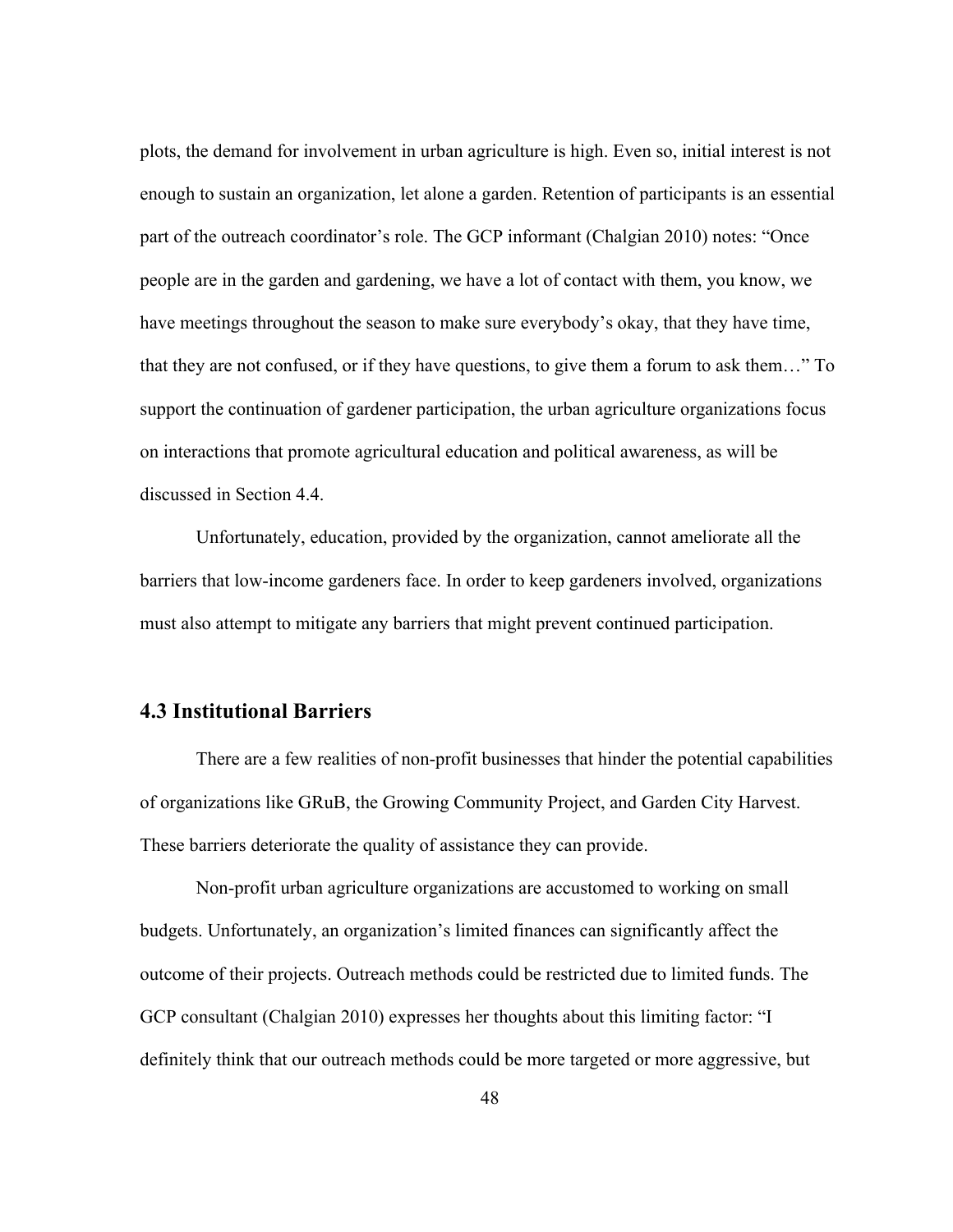right now we are kind of struggling with capacity and funding and trying to get secure, because right now we are pretty insecure financially and so that is kind of limiting us, in terms of going full force." Presently, there are state and federal efforts to assist the growth of urban agriculture, in addition to private donations, however this sum comes short of the finances necessary to effectively meet the needs of food insecure populations. Therefore, many projects like these are unable to make a long-term impact on hunger.

Limited finances also determine the number of full time staff an organization can have. The GCH outreach coordinator (Chalgian 2010) describes her experience with this barrier: "…One thing that every non-profit struggles with is…everybody wears three hats in their job and a lot of people on our staff only work in the summer and a little bit in the spring and fall seasons so part time. We are not fully staffed in the winter months so trying to do a lot with a little…" Classes and events often require not only staff but also a healthy turnout of volunteers. The same can be said for the productivity of urban farms. Without volunteers, many organizations like the ones in this study would not function as smoothly or successfully. Financial support and sufficient staff are pies-in-the-sky for many urban agriculture organizations.

# **4.4 Structural Barriers in Low-Income Communities**

While non-profit organizations have barriers, they are minimal compared to the chronic social, physical, and financial obstacles that low-income populations face. A lack of financial resources is a barrier for low-income gardeners. According to the GRuB informant (Chalgian 2010), when comparing gardeners with different incomes, the greatest difference is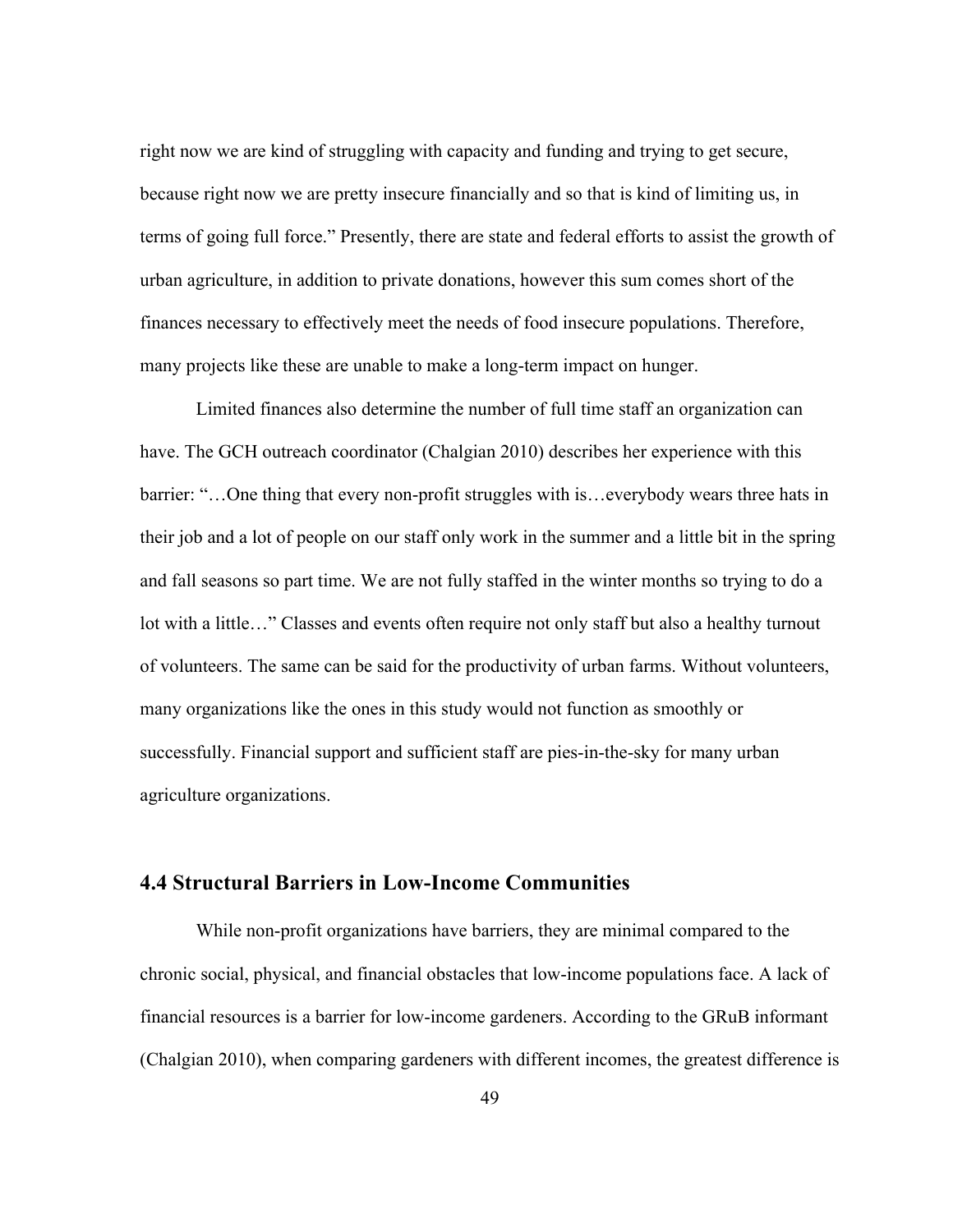the lack of access to resources among low-income gardeners and adds, "Not just financial resources but where do people get soil if they don't have a yard that has healthy soil. Where do they get lumber to build raised beds, tools, Rototillers, that type of thing is really the biggest hurdle for folks." While some of these tools may not seem essential in order to have a productive garden, basic methods that use these resources, such as aerating the soil or nutritional additives, are required. Urban agriculture organizations, especially community garden programs, work to provide these resources to those who may not have the budgets to afford them.

The GCH consultant discusses the problem of a lack of available land. She states: "There is definitely a huge demand for people who are inside the Missoula city limits, inside the dense part of downtown." According to the Garden City Harvest outreach coordinator, the city has offered "odd lots" as possible community gardens. While this land has the potential to be useful for some Missoula residents, it is not always convenient for lowincome gardeners. She describes the ideal land situation:

If we could have one garden, I'd put it somewhere in the middle. The North side has one. The West side has no prospects and they definitely could use one and it's equal to or possibly more low-income folks there. You know, every time you deal with the dense housing then you're dealing with there is probably not as many spots to put a garden. There are lots of people that call from outside the city that want to start a community garden in their backyard…and, you know, we are not going to bus people out there. The demand and the supply are not in the same spots exactly. [Chalgian 2010]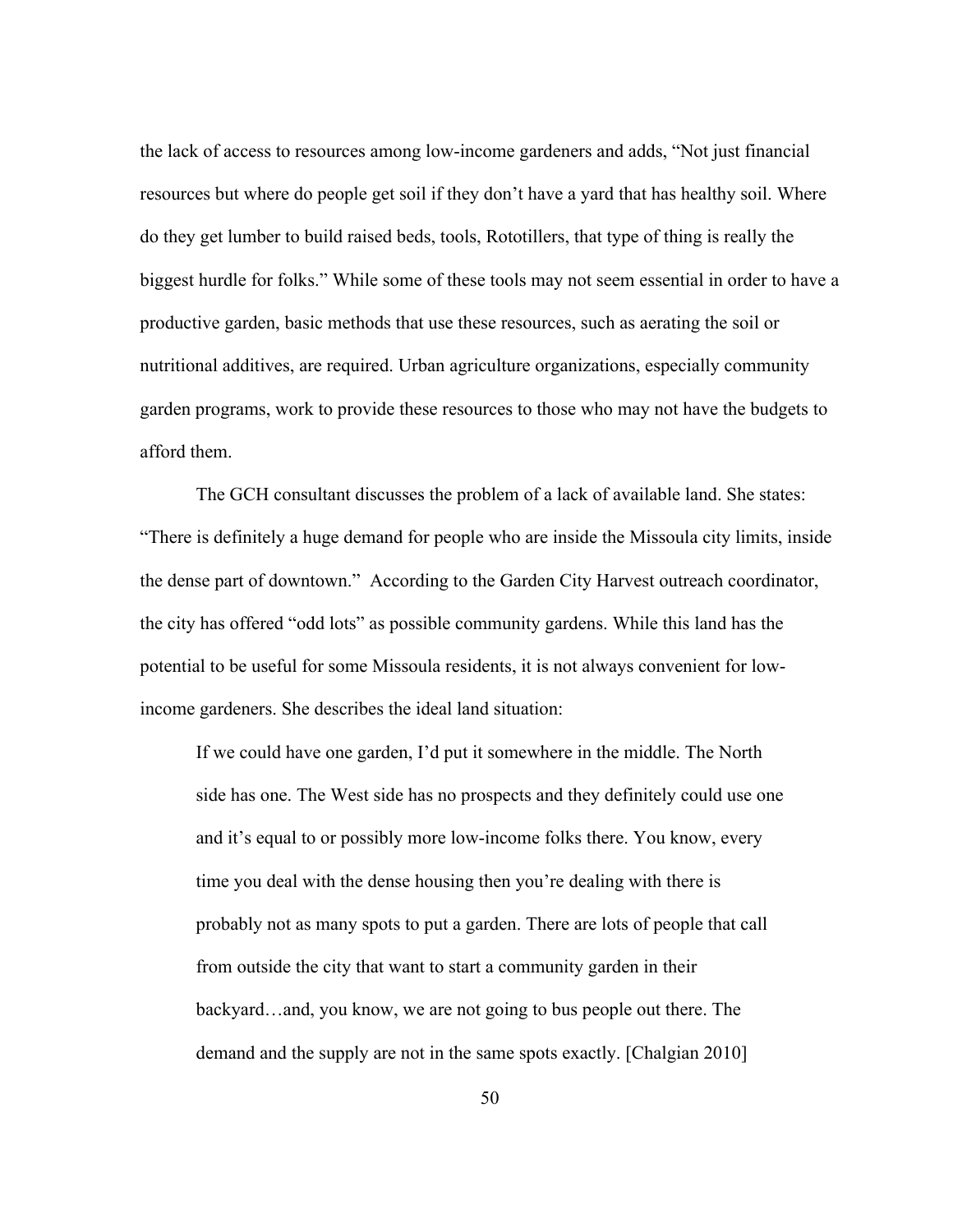To mitigate around this barrier, Garden City Harvest works with partner businesses and organizations to find community garden spaces. The GCH outreach coordinator (Chalgian 2010) explains: "…The Garden of Eaton, which is our newest community garden, that land is owned by the church that we partnered with to create the garden. The PEAS farm is on public school property. We don't actually own any of our plots. The city owns Second Street. The Catholic Church of Helena owns the Northside garden that someday will become a graveyard but we get to use it until then." Dense housing in urban areas and polluted soils due to previous land uses limits available land to produce a harvest on, further limiting the options for low-income residents who desire access to fresh produce. Available garden opportunities may not be useful for low-income populations if they are not located in an immediate area because of inconsistent or a lack of transportation.

Limited agricultural knowledge often translates to a lack of interest in gardening or to personal discouragement, as both the GCH consultant and the GCP consultant observe in their work. The GCH outreach coordinator (Chalgian 2010) states, "It's often the people who get discouraged or their garden was just okay, you know, they are not getting the food that they could be for their families, that we need to figure out ways to be educating those folks because that's definitely a barrier." Weather is one of the uncontrollable factors that the outreach coordinator at GCP mentioned as an instigator of this discouragement. While this can clearly be a frustrating reality for any farmer or gardener, experience and education can increase awareness of how to cope with spontaneous acts of Mother Nature. Seasonal change can also decrease interest in garden participation because the gardens are often forgotten about over the winter months.

51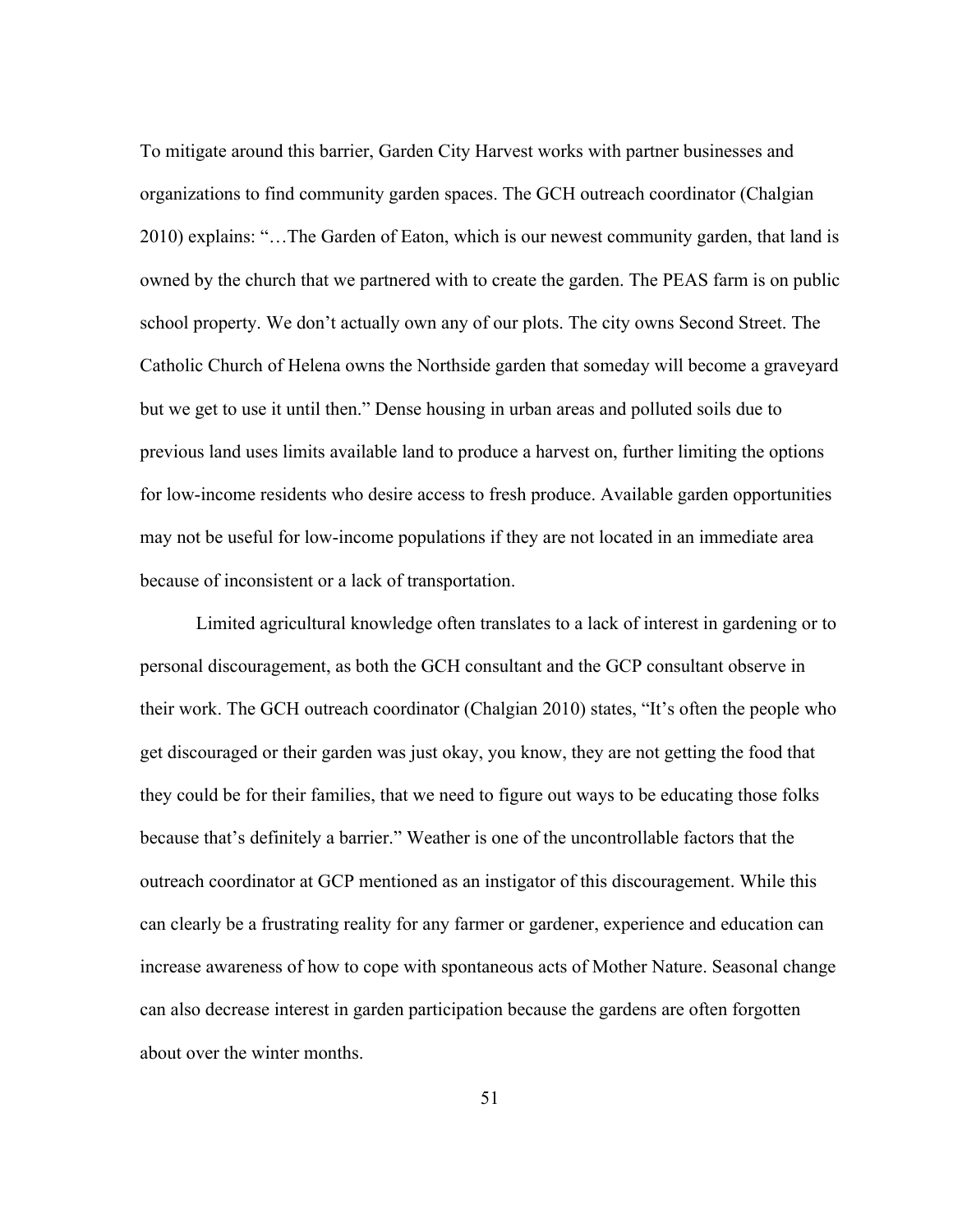According to all the outreach coordinators interviewed, a major barrier for lowincome gardeners was lack of time. The Growing Community Project informant (Chalgian 2010) explains, "That's definitely the big one is people are giving up a plot they usually say, 'Oh, I didn't have enough time,'." Having observed this same problem among gardeners, the consultant for GCH (Chalgian 2010) comments, "With gardening, money isn't actually that much of an issue. I think it is more time." Since tools, seeds and water are provided, time conflicts are more often a barrier than lack of funds for low-income gardeners who are involved with a community garden that is managed by an urban agriculture organization. The GRuB outreach coordinator (Chalgian 2010) observes the same obstacle in the youth programs: "Youth are just, typically have lots of other things going on in their lives, in addition to school, family or lack of family support. That creates a lot of hurdles. Basic needs that aren't being met that are more important to get met immediately than say, coming to work on that day or going to school on that day." Both GRuB and Garden City Harvest have programs that engage "at-risk" youth in agriculture-related work. Because of this, it is important for their program staff to recognize and understand the timing conflicts of the program participants. The barriers mentioned above are significant obstacles for low-income gardeners, according to the outreach coordinators of Garden City Harvest, the Growing Community Project, and GRuB.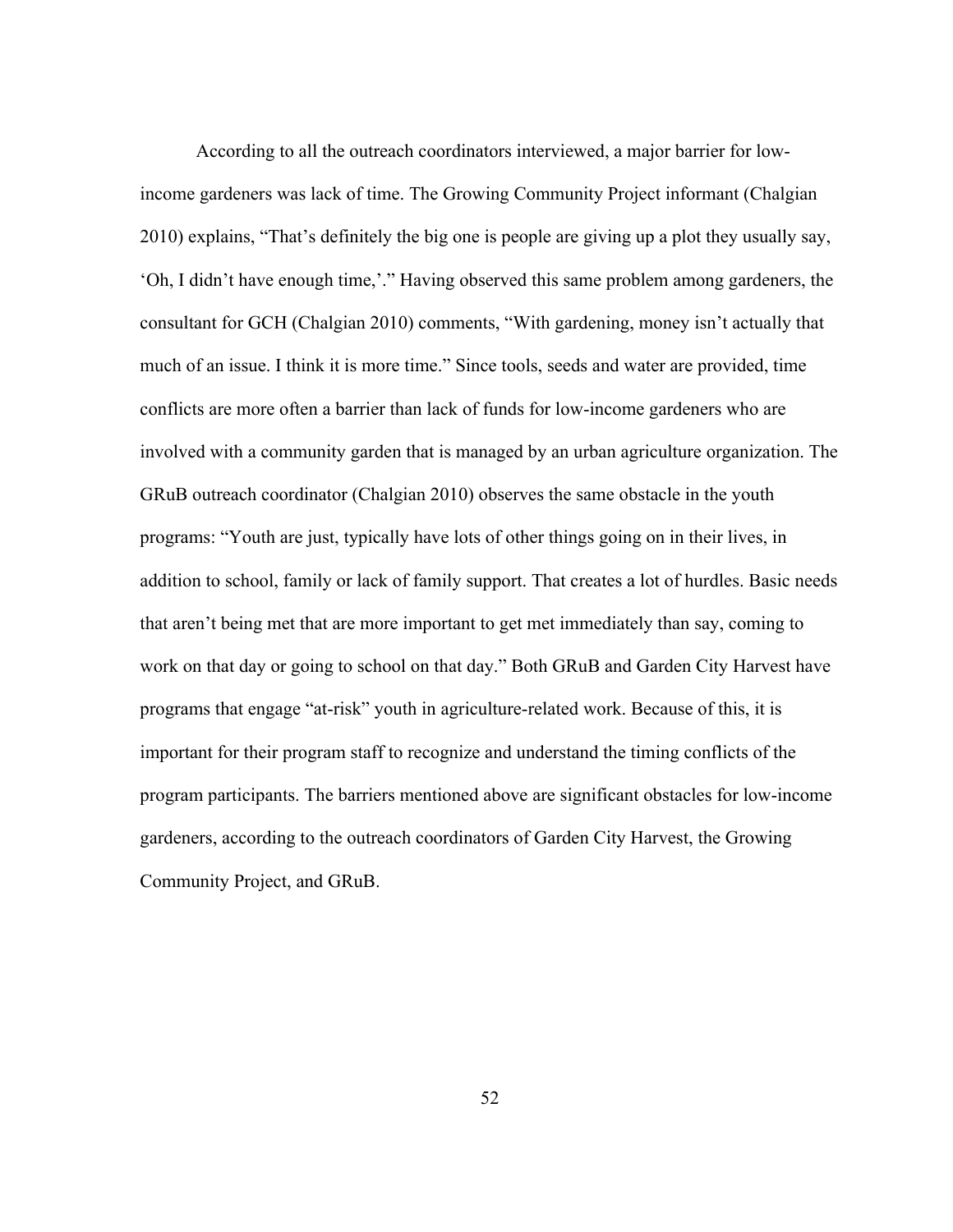# **4.5 Enhancers for Low-Income Populations Who Participate in Community Gardens**

As discussed in Chapter 2 of this thesis, the two main objectives of the modern local food movement, in relation to low-income populations, are food security and community development. Therefore, it is important to hear about urban agriculture organizations' efforts toward these goals. To see a list of community enhancers along with structural barriers, see Figure B on page 61.

In terms of increasing access to food for low-income populations, all three of the interviewed organizations emphasize this as one of their main goals. The number one mission listed on the Garden City Harvest website is to grow and distribute healthy food to lowincome people (gardencityharvest.org, December 2010). The GCH outreach coordinator (Chalgian 2010) states, "One of our main missions or parts of our mission is to work with and for low-income folks in Missoula and one of the main things is that all over the country, but definitely people in Missoula, low-income people have a really hard time getting fresh vegetables." She describes an example of this mission: "Like if you go to the Food Bank, it's the easiest thing to grab soup cans, you know, that's the stuff that will stay on the shelves...So getting fresh food, fresh, local food, making it an option for people of any income in Missoula, is essential, we think, for the well-being of Missoula." A lot of what is donated to food banks is non-perishables. This, plus the fact that it is easier or takes less time to prepare these meals, increases the likelihood that low-income shoppers will opt for canned or frozen goods instead of fresh produce. The Garden City Harvest mission hopes to encourage the consumption of fresh produce by increasing availability and education.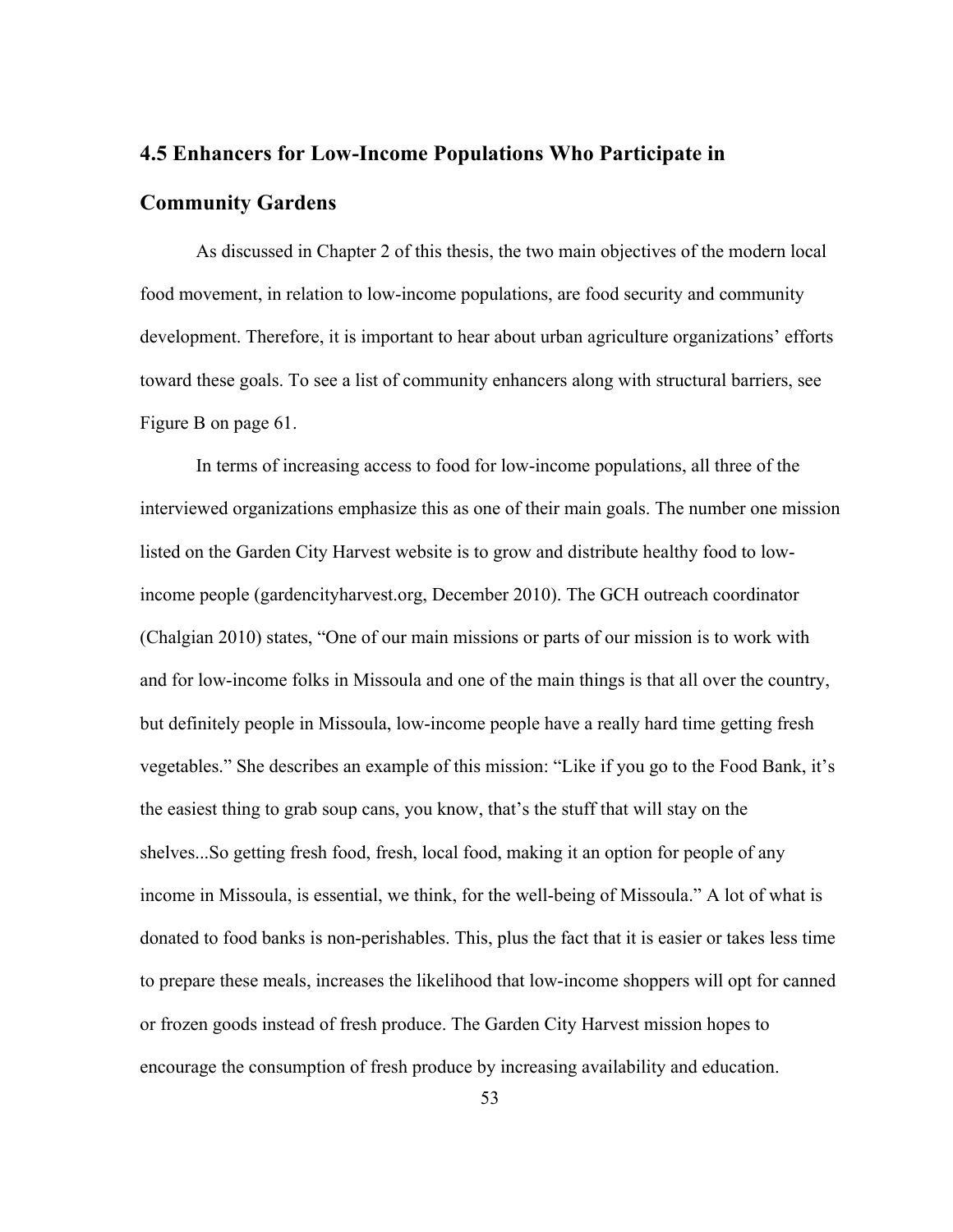### **4.51 Increasing the Availability of Fresh Foods**

The aim to make fresh produce more available is possible through community gardens. According to the GCH informant (Chalgian 2010), each garden plot feeds an average of three to four people. To cut costs or to lessen the labor, two households often share a plot. She explains that while community gardens are not perfect, they can increase the accessibility of fresh produce to low-income populations: "…At each garden there are maybe two plots that get abandoned and maybe four that don't produce a lot and maybe that's different at the smaller gardens, but I'm talking about maybe thirty plots or more so there are a lot of people there that are getting a good yield and I think also, interacting with each other in ways that help." Community gardens create direct access to fresh produce for low-income residents.

Cold winter months mean a decrease in the availability of local, inexpensive produce. The GCH consultant discusses plans for a community kitchen that will be built in the Northside neighborhood, close by to Garden City Harvest's Northside Community Garden. While this is not a Garden City Harvest project, GCH hopes to partner with the kitchen to add some garden space. The outreach coordinator for GCH (Chalgian 2010) explains why the importance of the community kitchen for the Northside community: "That would be a yearly thing. Every fall people would start putting their food up for the winter and they could do it together. And I think that would be really cool and I think Missoula in general needs more processing facilities if we are gonna get stuff in the Food Bank, more for all winter." As discussed in Section 4.4, seasonality can discourage those residents who are involved in gardening. Not only would the community kitchen allow for the preservation of their harvest,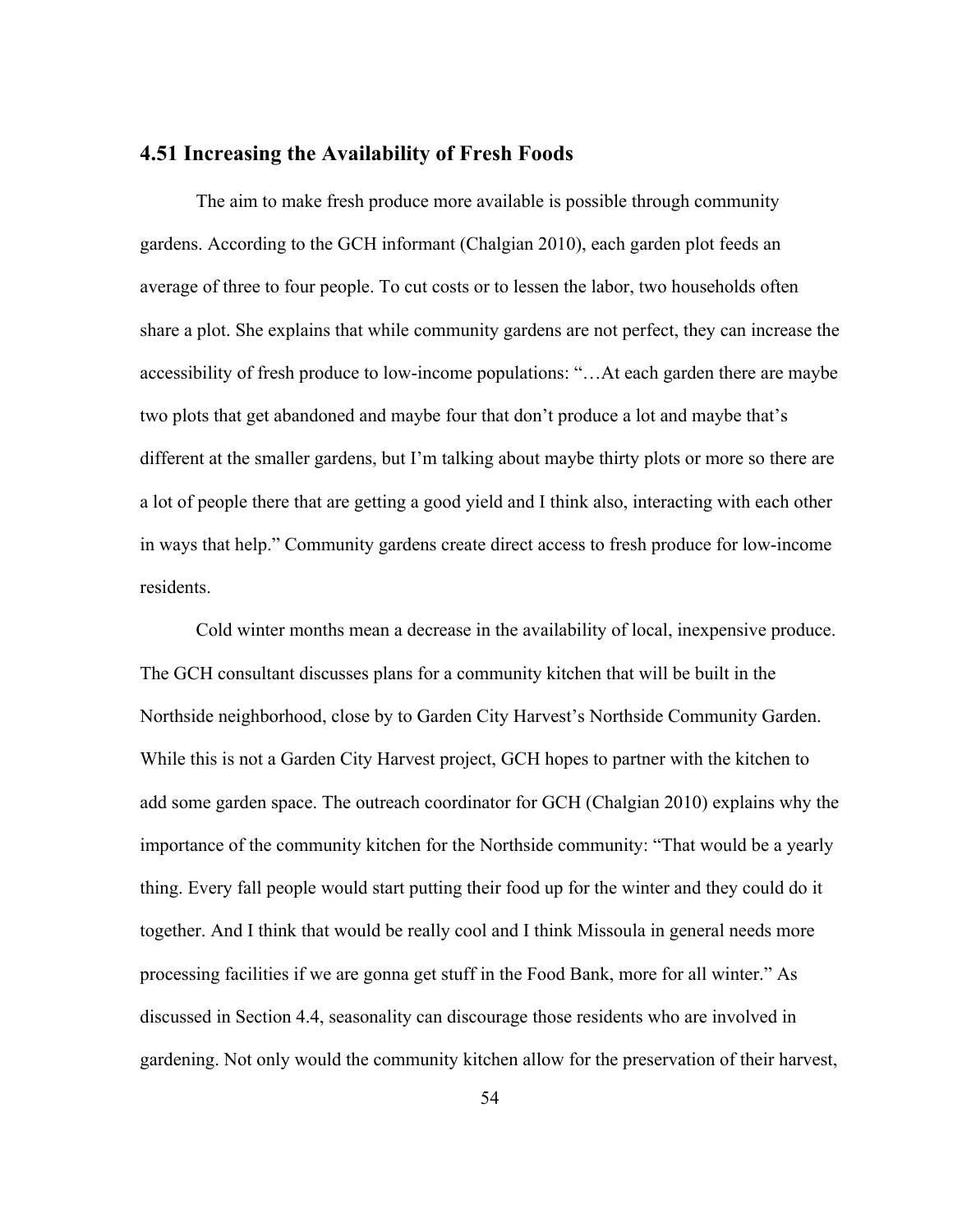but it would also create a community space that could be used year-round for garden counsel meetings and other general community garden events.

As with food security goals, the three organizations interviewed also share the desire to assist in the development of social resources in low-income communities. The GRuB website states that they are dedicated to nourishing a strong community by empowering people and growing good food (goodfood.org, December 2010). The GRuB consultant (Chalgian 2010) supports this statement: "That is the model that we are moving toward; more in that direction, where most of the work that we do is about training people in leadership development, facilitation skills, conflict mediation, and the ways that we have found that work really well to bring groups together to create a safe space so that everyone can be heard and can move toward a shared community vision of a garden or whatever it is that people are wanting to create…" This mission resonates similarly in the Growing Community Project mission.

The Growing Community Project aims to build, with the community's support, community gardens within walking distance of every neighborhood in Helena, which will bring together diverse neighborhoods in order to create a stronger community and to address food security issues. The GCP informant (Chalgian 2010) adds: "…WEEL works specifically with low-income populations to help them become more self-reliant and to be civically engaged, to have more control over their lives and to increase a knowledge base. So that's how GCP fits into that mission." Especially for low-income communities, the GCP consultant believes that the involvement in food production can increase the overall social awareness of poverty as well as being valuable networking and educational pieces. She

55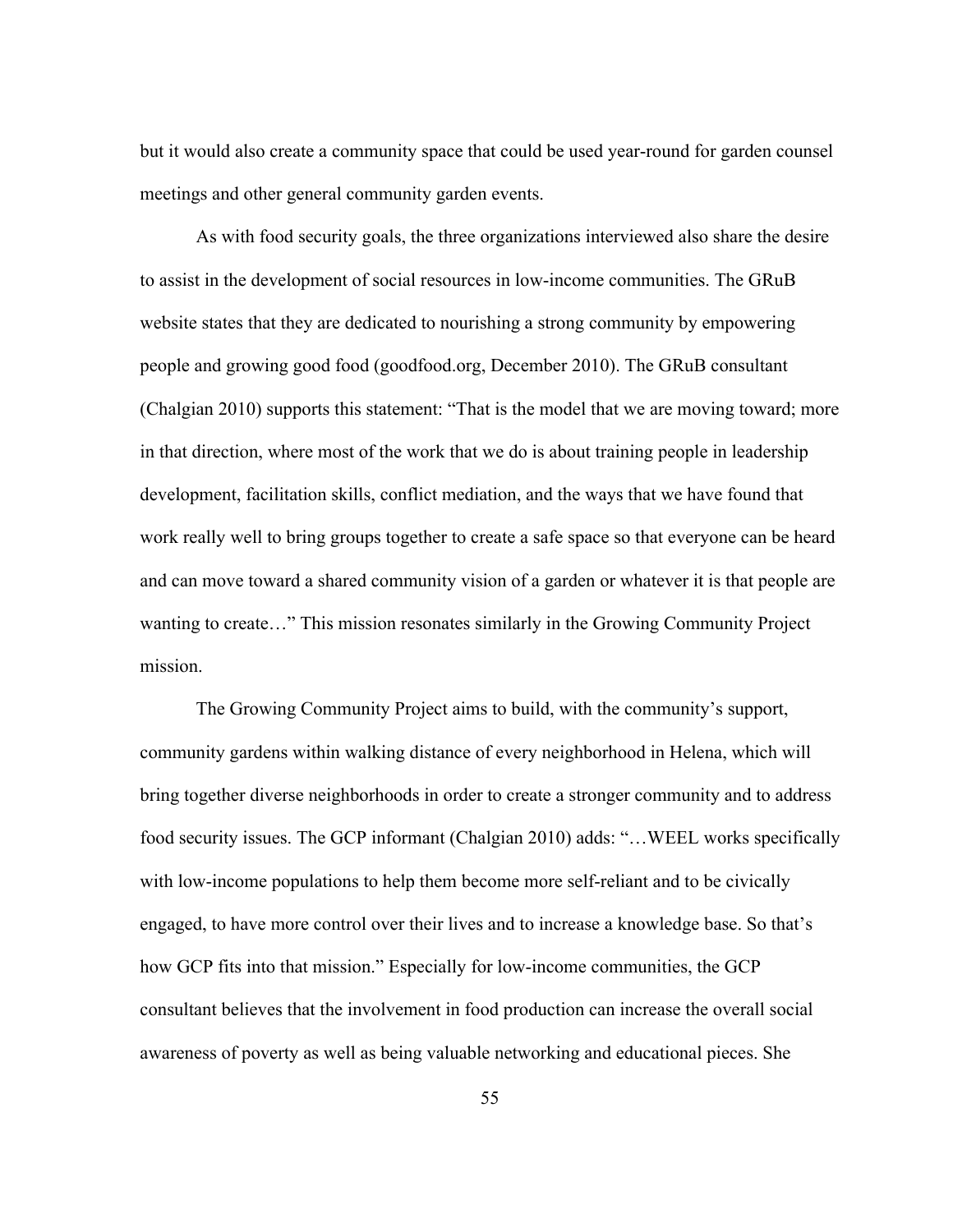(Chalgian 2010) explains, "AERO is involved pretty heavily in legislative actions related to food and WEEL works specifically with food security as well as the Foodshare and things like that so I think people are definitely, as they get involved with our organization, are learn more about those issues through our educational resources people are learning more about those issues and I think because the interest is growing, that's why we have a wait list or that's why people are gardening…" Awareness of social issues, like hunger, instigates empowerment and change in a community.

Partnerships with other local organizations or businesses are extremely important to the success of community gardens, not only for the implementation of outreach methods but also for their part in social networking. As discussed in Section 2.3, these social connections are a vital resource to community development. The GRuB outreach coordinator (Chalgian 2010) explains how their organization has worked to think creatively about how they can share these connections with low-income communities who may want to independently build a garden or farm: "We have a really long-standing relationship with a local lumberyard and a local soil company and they both give us significant discounts on all of the materials that we need to build gardens. Using that relationship…discounts might be passed along to folks who might be wanting to build a community garden or low-income people who are wanting to grow food in their backyards." Encouraging relationships among community members and businesses creates a stronger community social network.

In addition to social connections with businesses, community gardens build social networks among neighbors. The GRuB consultant (Chalgian 2010) describes how social networks grew from their Kitchen Garden Project: "With the individual gardens that we've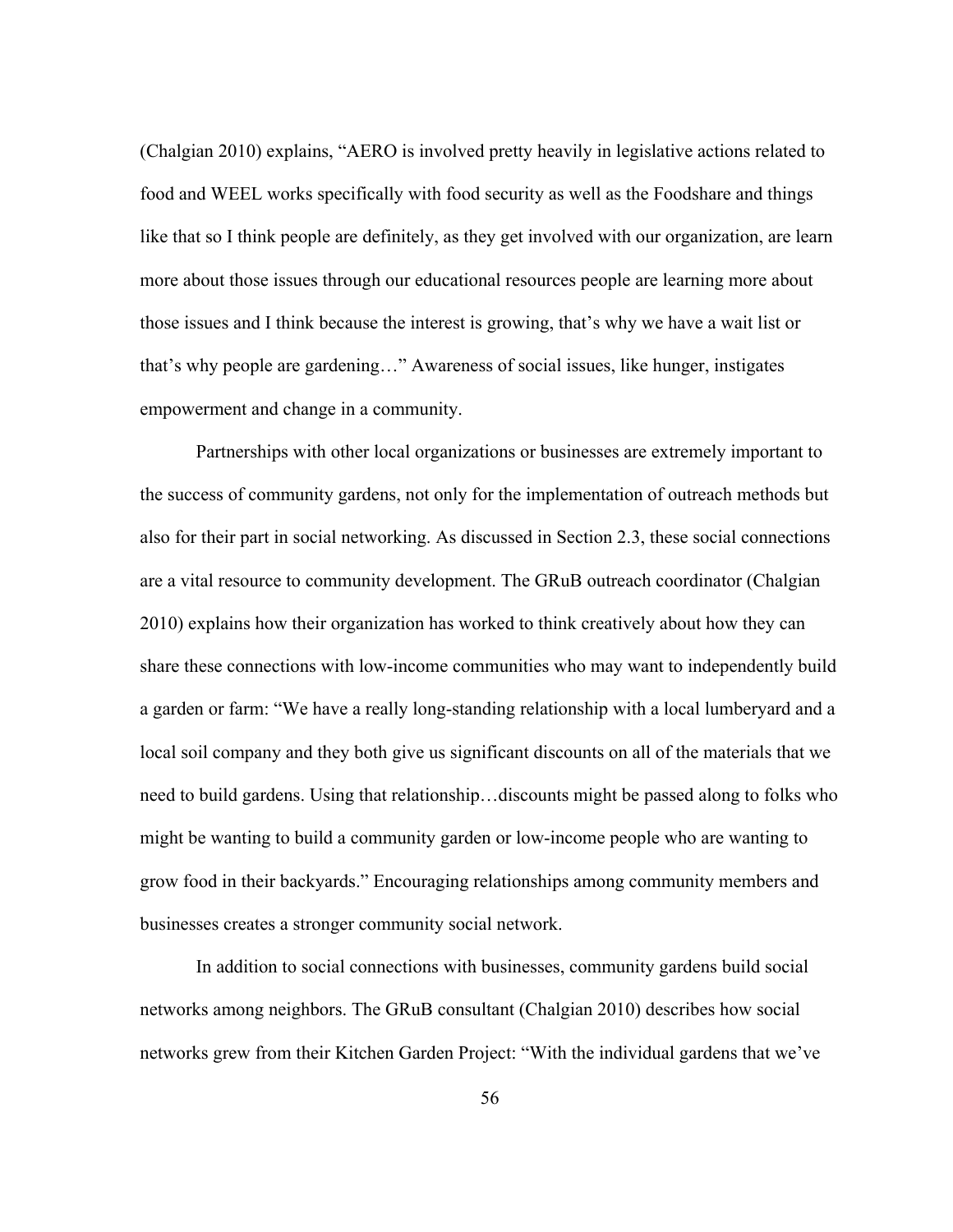built for folks in their backyards, one of the consistent pieces of feedback that we get is that people connect more with their neighbors because they give food away to their neighbors. And so that's a way that they get to know their neighbors better." In reference to the Sunrise Park Community Garden that GRuB helped build, he notes, "…the folks at Sunrise Park, who have formed a garden counsel, they are getting to know each other better as they make decisions as a group and face conflict as a group and find ways to work through that."

The outreach coordinator at the Growing Community Project (Chalgian 2010) has also observed that social networks develop from the creation of community gardens: "Even within neighborhoods in the gardens, people are meeting new people that they didn't even realize lived in the same area or worked in the same area" and adds, "Gardens are a great way because they integrate people, they get people talking, and people realize that they actually do have a lot in common regardless of their economic status or whatever they do for work." These examples show how social networks develop from community gardens and other urban agriculture projects.

The building of social networks is an opportunity for the sharing and learning of other people's cultures and backgrounds. The GCH informant (Chalgian 2010) states: "One of the organizers at Garden of Eaton likes to talk about how it's the patchwork of different personalities that everybody's expressing their own way of organization…." She also observed that many gardeners involved with the Garden City Harvest community gardens take pride from working in their garden, which leads them to feel more comfortable interacting with the Food Bank through the sharing of food, recipes, and gardening tips.

57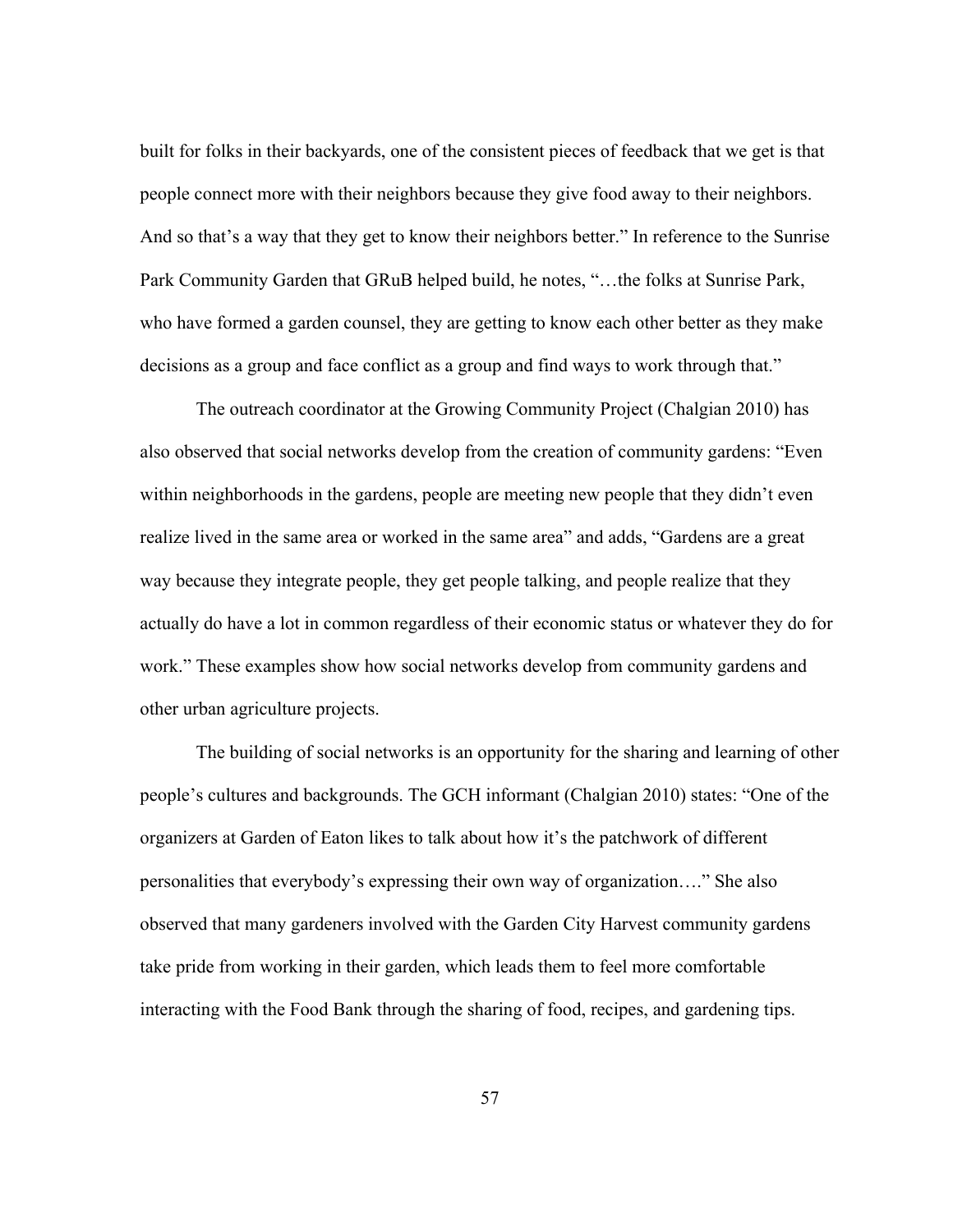Community gardens provide tools for building social resources and increasing food security. The outreach coordinator of GRuB expresses this in a story:

…We built two gardens at the Nisqually reservation about four years ago, one at the elder center and one at the preschool- they are right next to each other. So that's a community that is existing, providing for its own needs, social services- asked us to come and we did. And for, I'd say, two or three years the beds weren't really used. There was one woman who was using them but that was about it. In the last year or two, the Nisqually has further developed those beds and expanded the garden and they are now using them as garden therapy for the folks who are struggling with substance abuse. So they are working in the gardens and what they are growing in the gardens, they are giving to the elders at the elder center… they (community gardens) are a seed and the community takes that seed and creates what they want, something that meets their specific needs instead of just copying the way that GRUB does it. (Chalgian 2010, parentheses added)

The outreach coordinators at these three urban agriculture organizations have observed community development through empowerment, social networking and identity building. In addition, food security is increasing due to growing interest and a positive experience with urban agriculture.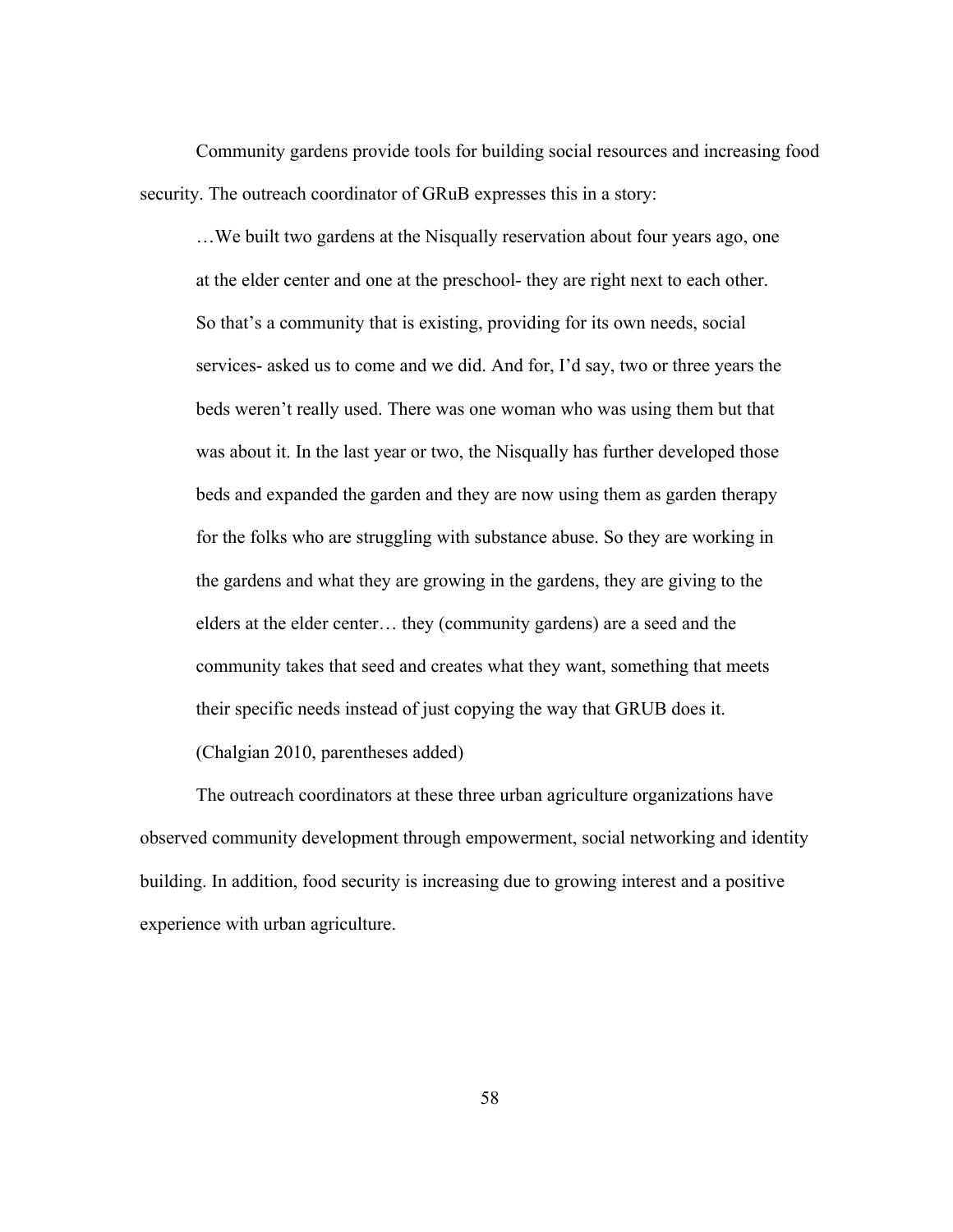### **4.52 Education and Social Resource Development**

Education is a resource that aids in the maintenance of resident involvement in gardens. It is also a tool that raises public awareness of the nutritional value and common uses of fresh produce, which increases its consumption. For low-income people who are purchasing produce or receiving produce from the Food Bank, the Garden City Harvest CSA program or from the Garden City Harvest farm stand, Garden City Harvest provides Veggie Cards: a quick and noninvasive educational experience. These cards are filled with nutrition and cooking information about a specific vegetable. When a person is shopping for fresh foods and they want to know more about a certain crop, they have the choice of taking a card home with them.

Each of the outreach coordinators interviewed strongly believes in the importance of having gardening education available at the gardens as much as possible to curb feelings of frustration and discouragement. Every community garden at Garden City Harvest has a community garden coordinator that makes themselves available at specific times in order to assist those who would prefer advice. Referring to the past year, Garden City Harvest had fewer abandoned plots then the years before. The GCH outreach coordinator (Chalgian 2010) observes: "I think having some of that interaction at the beginning of the season was also really important." She explains that this was possibly because the community garden coordinator kept regular garden hours and was easy to reach by email. The gardens operate in a similar manner at the Growing Community Project community gardens. The GCP consultant (Chalgian 2010) explains, "…If people don't have enough time to take care of their plots, our garden managers have been really accessible and willing to help out. They are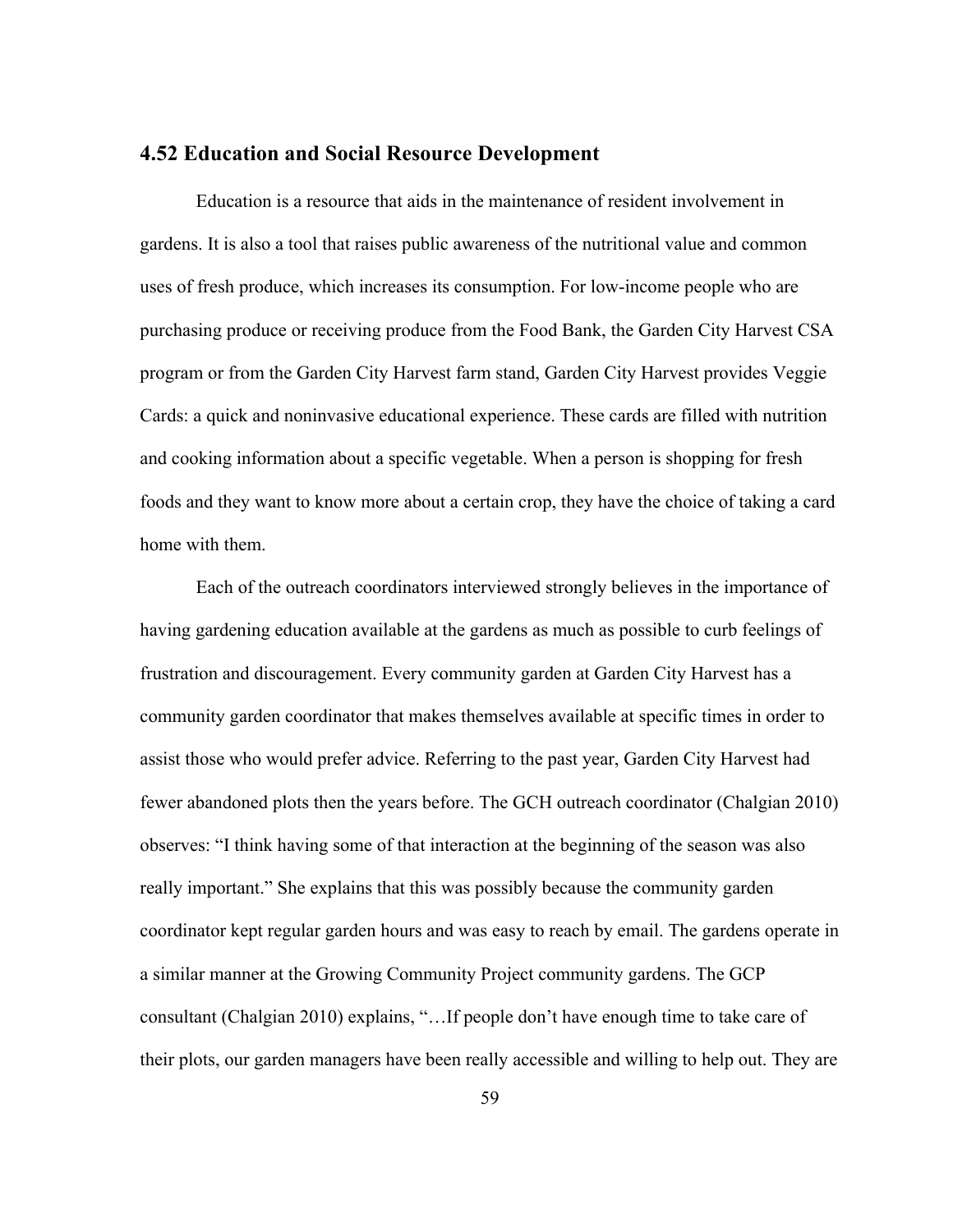in constant contact with their gardeners pretty much and if they notice that someone's plot isn't being weeded, they give them a call and ask, you know, 'Do you need some help? Maybe I could find some volunteers to help you weed.' stuff like that." By providing education, urban agriculture organizations encourage and maintain the involvement of lowincome residents.

In addition to the garden coordinator or advisor that is available to assist gardeners, there are classes available. Gardening classes on composting, year-round garden maintenance, canning and preserving, and transplanting are offered every year by the Growing Community Project. The GCP informant (Chalgian 2010) describes these classes: "This year we offered seven…they are free, we provide child care, we provide free transportation if people need it, we try to make them as accessible as possible." Garden City Harvest holds classes on gardening and cooking for food bank shoppers and for children at the Garden of Eaton and the Orchard Garden, both of which are in partnership with adjacent low-income housing complexes. "…Offering cooking classes for the kids there and if the parents want to come they can come too, to just sort of break down some of those barriers that take someone from 'I don't garden, I'm not a gardener' or 'I don't cook vegetables, I'm not a chef' to knowing the basics," explains the Garden City Harvest OC (Chalgian 2010).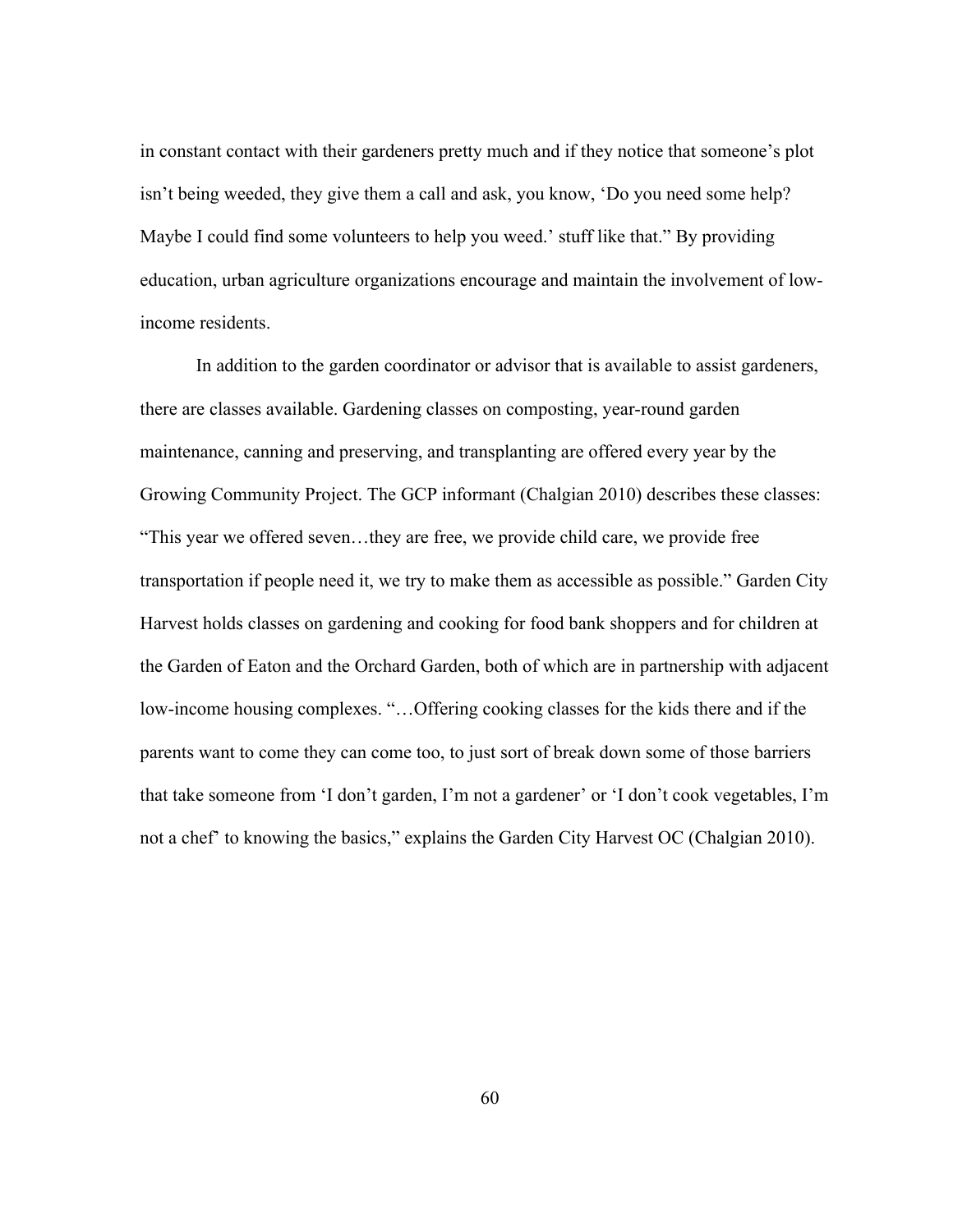|  | Figure B. Barriers and Enhancers to Increasing Food Security |  |  |
|--|--------------------------------------------------------------|--|--|
|  |                                                              |  |  |

| <b>Structural Barriers</b>                  | <b>Community Enhancers</b>                   |  |  |  |
|---------------------------------------------|----------------------------------------------|--|--|--|
|                                             |                                              |  |  |  |
| Limited land in urban areas                 | Find suitable land for food production       |  |  |  |
|                                             | Entrepreneurial and leadership opportunities |  |  |  |
| Limited financial means to garden and store |                                              |  |  |  |
| foods efficiently                           |                                              |  |  |  |
|                                             | Convenient organized and spontaneous         |  |  |  |
| Limited access to agricultural knowledge    | education about agricultural and cooking     |  |  |  |
|                                             | topics                                       |  |  |  |
|                                             | Year round community spaces, such as         |  |  |  |
| Lack of time                                | community kitchens                           |  |  |  |
|                                             | Social networking between neighbors and      |  |  |  |
| Distance to garden, lack of transportation  | between organizations and residents          |  |  |  |
|                                             | Political awareness through civic            |  |  |  |
|                                             | engagement                                   |  |  |  |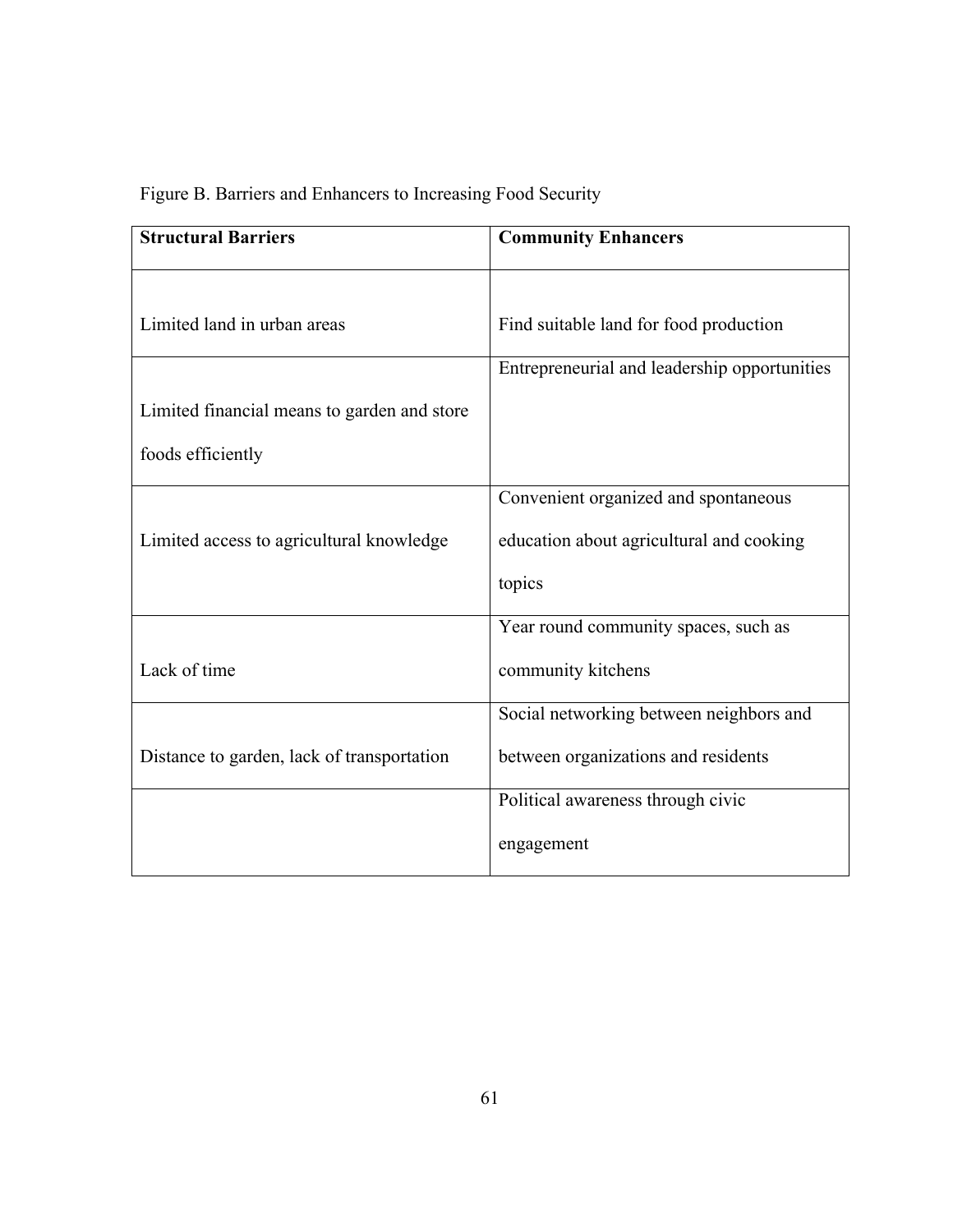# **Chapter 5 Discussion**

This study suggests that the organizations, Garden City Harvest, the Growing Community Project, and GRuB, are of great benefit to their communities. However, the study is small and the social problems discussed are vast and intricate.

In an educational guide entitled, "Are We Making A Difference? Evaluating Community Based Programs", the logical steps, from the planned work to the intended results, of a community project are laid out. These steps are as follows: 1) attain certain resources that are vital to program operation, 2) implement activities that will address the goals of the program, 3) expect certain outputs (products or service) from these activities, 4) expect short term (a few years) beneficial outcomes from these activities, and 5) expect long term impacts in the community (Pribbenow 2009). Community gardens and urban agriculture organizations are an ideal fit for this model and have the potential to create long term impact in communities by aiding in the development of politically appropriate social resources and decreasing the structural barriers around food security.

Urban agriculture, especially community gardens, develops community food security in short and long term circumstances. More importantly, community gardens build community social resources that will build politically empowered communities. Urban agriculture is not the complete solution to hunger and poverty, however it is an essential component. Allen (1999:121) states, "While appeal and promise of localism is significant for the empowerment goals of the community food security movement, there are aspects of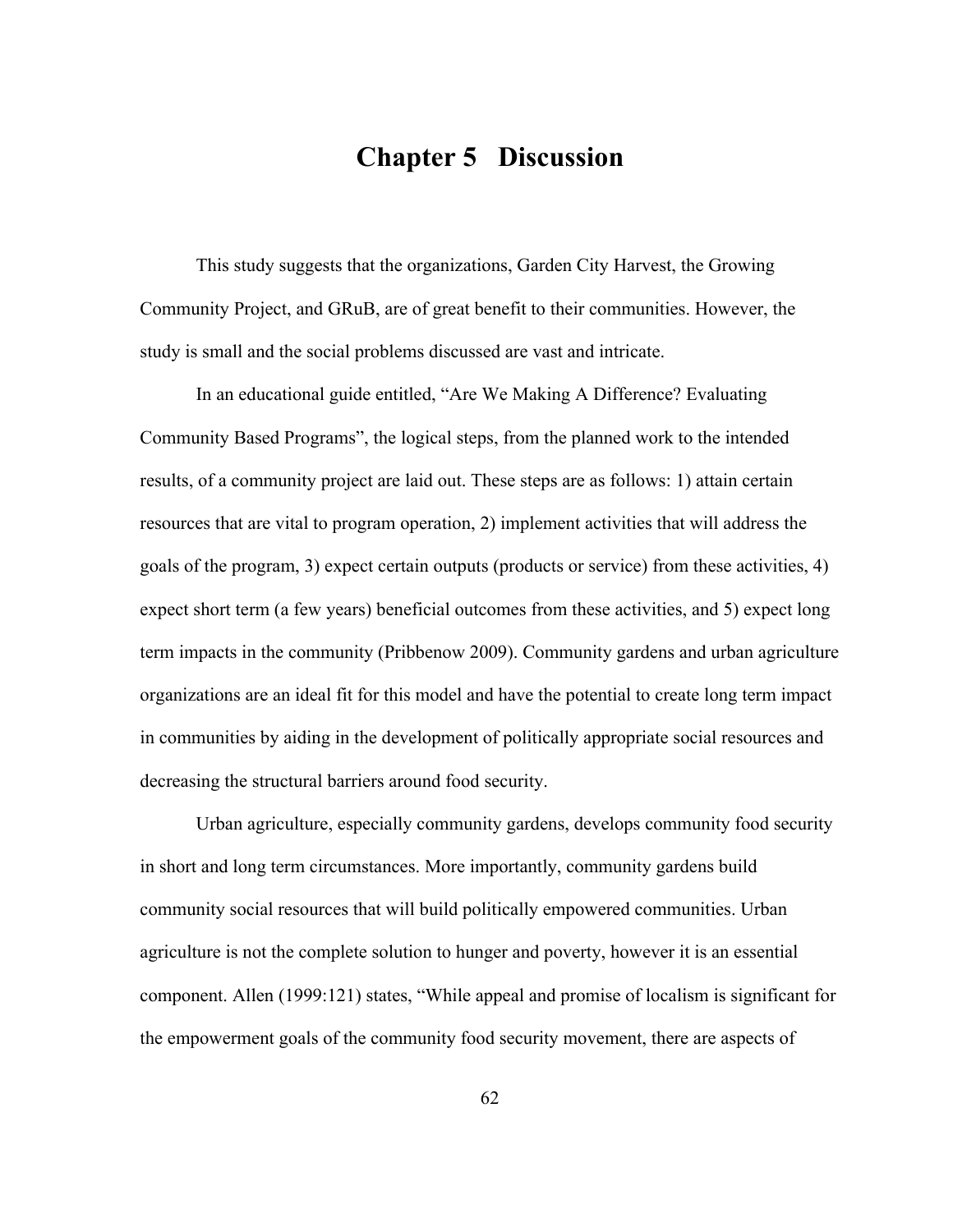community-based food systems that may limit their practical relevance for meeting the food needs of the poor. In working toward food security and sustainability, some analyses and actions will need to be local; others will need to be national or international." By combining the moral compass and prompt action of the emergency food system with the broad scope and far-reaching capabilities of the government, urban agriculture organizations approach the human tragedies, hunger and poverty, with more realistic solutions.

A review of literature in Chapter 2, in addition to the data in Chapter 4, lead to the conclusion that community gardens are an effective tool for long term community security and sustainability.

A major theme from the study was the importance of leadership roles and social networking in the maintenance of low-income gardener involvement in their community gardens. Another reoccurring theme was the educational benefits of community garden programs for low-income participants. All outreach coordinators talked at length about the structural barriers that low-income residents face. The structural barriers, lack of financial means, time, education, and land, are all results of the structural power that forms society.

When asked if the low-income communities who worked with the Growing Community Project, Garden City Harvest, and GRuB to create community gardens had social resources before the initiation of their relationship together, all three outreach coordinators confidently exclaimed that there was always some level of community organization and determination for change in each community. This is an important concept to understand and acknowledge because it recognizes the assets of a community more than the problems. Human communities have social networking and leadership, even at their most basic. Urban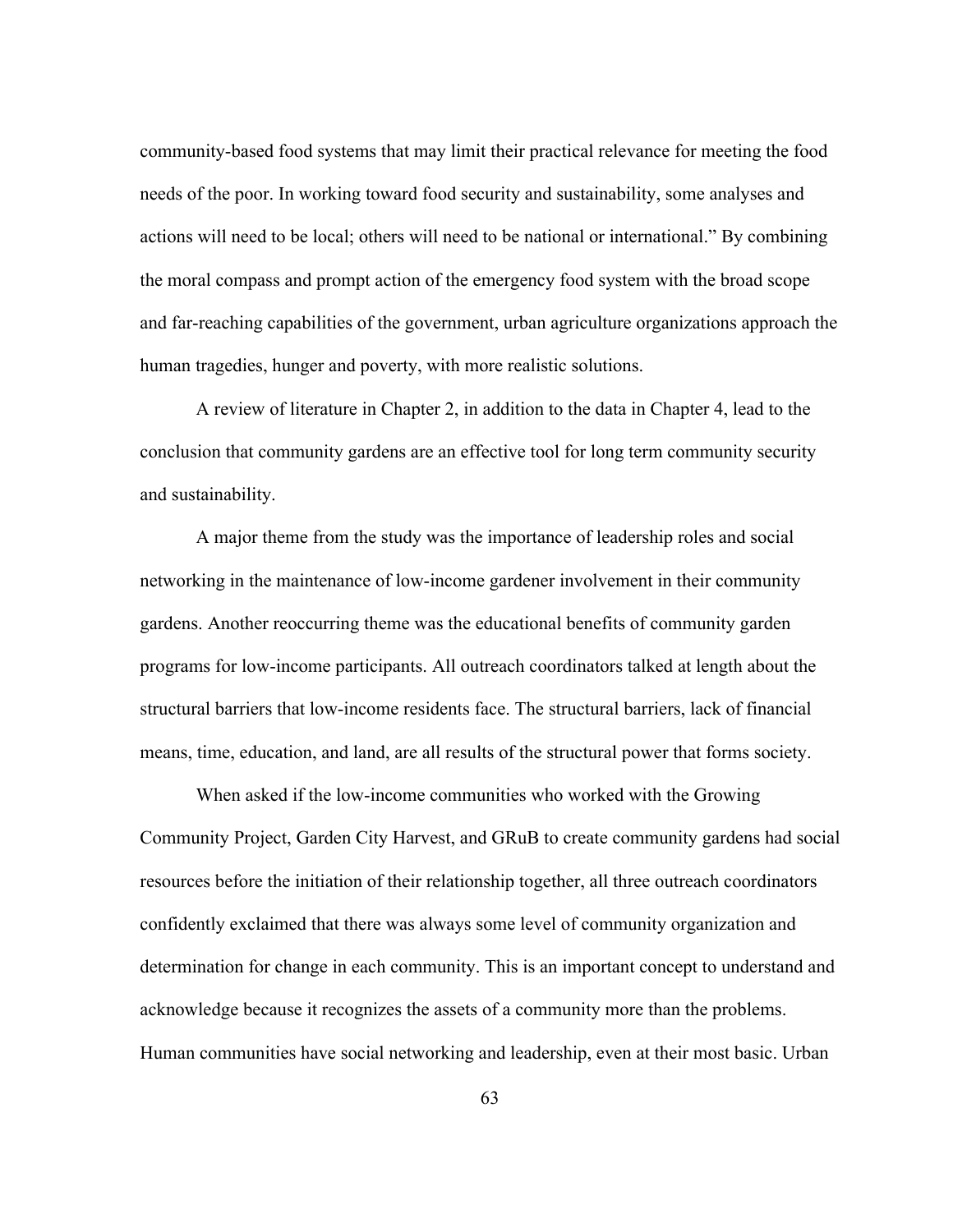agriculture organizations link with existing networks in a community to establish stronger networks to outer communities, thereby aiding in the community's political development. As the GCP outreach coordinator (Chalgian 2010) explains, "I also think that community gardens help strengthen what is already there. Because, I guess, when we started, WEEL had loose relationships with other organizations in town that did similar work or worked with the same populations but through the GCP, those partnerships have been strengthened or expanded." While these organizations cannot be the sole instigator, their existence is an influential piece of community development.

Industrial food distribution faults aside, individual lifestyle choices play an important role in the diets and health of low-income populations in this country. While a person's individual agency is, in the end, responsible for the food they choose to eat, the social and physical environment that they live in greatly influence their choices. Story et al. (2008: 266) state, "Improving dietary and lifestyle patterns and reducing obesity will require a sustained public health effort, which addresses not only individual behavior but also the environmental context and conditions in which people live and make choices. Individual behavior change is difficult to achieve without addressing the context in which people make decisions." Food insecurity and hunger cannot be alleviated with poor quality foods, no matter how much of it there is. Community gardens and urban agriculture organizations produce healthy food and agricultural knowledge in a community.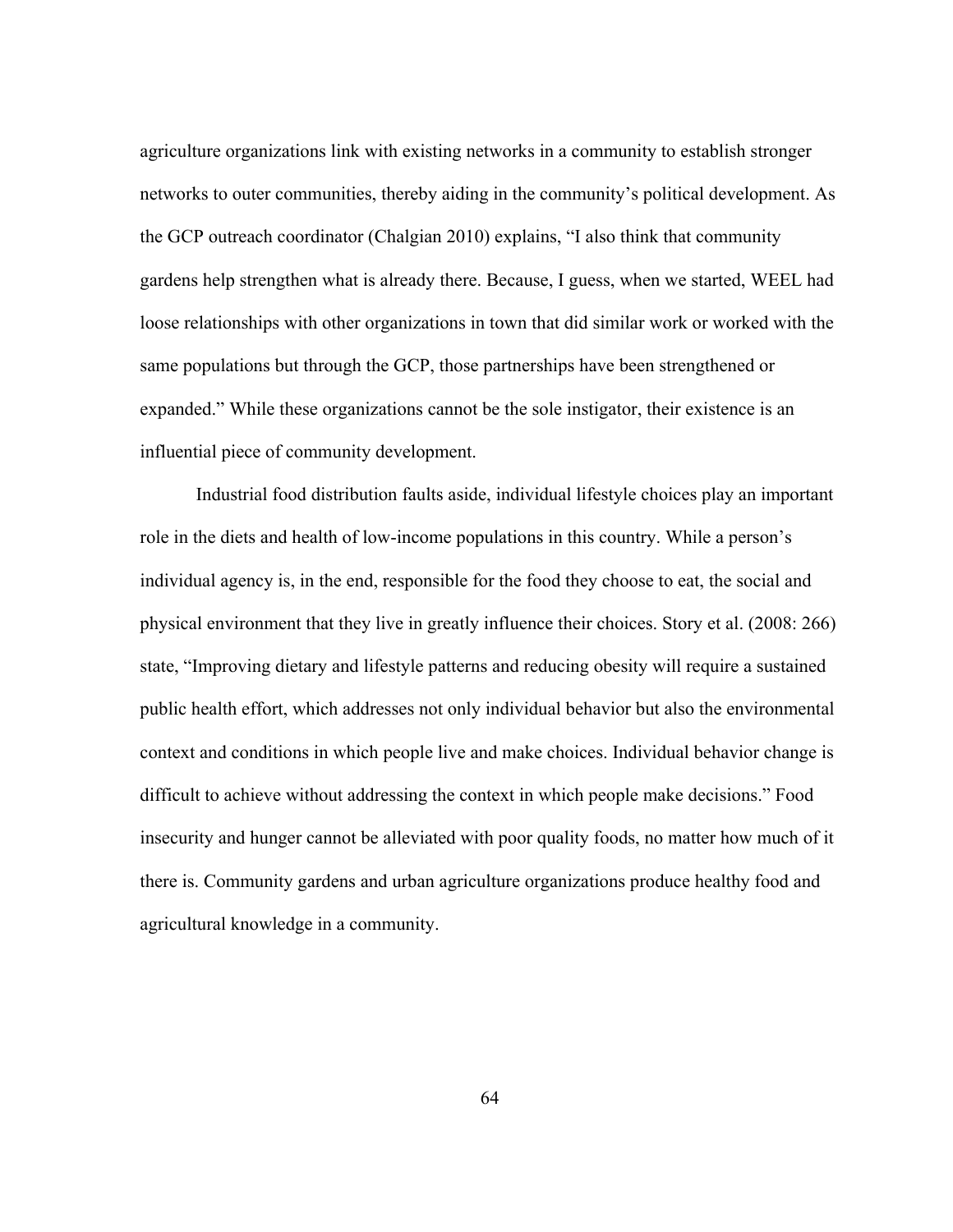## **5.1 Future Study**

This study was a preliminary study on the effectiveness of community garden projects in increasing food security and social resources. A future study could interview low-income community garden participants about barriers and enhancers to participating in community gardens. While increasing food security was clearly an important goal for each organization in the study, the effectiveness of community gardening in doing so was often assumed. Quantitatively studying the relationship between community gardening and changes in food security would be highly informative. One example of this would be a comparison of gardeners and non-gardeners fluctuations in food security over a period of time. In addition, quantitative and qualitative studies on the relationship between food insecurity, hunger, and social resource building would be beneficial to the support of urban agriculture. In general, gardeners and other community members should be heavily involved in the study of an urban agriculture organization's efficacy.

## **5.2 Conclusion**

To truly address the global problem of hunger, the question should be: Should the human race attempt to feed the hungry of today or should we work to eliminate poverty and, inevitably, hunger in the future?

There are two different paths to take, depending on the preferred answer. To feed the hungry today via emergency food programs, as soup kitchens do, access to all types of food is the path. If that is the goal, local, organic, genetically modified or naturally grown foods are not concerns.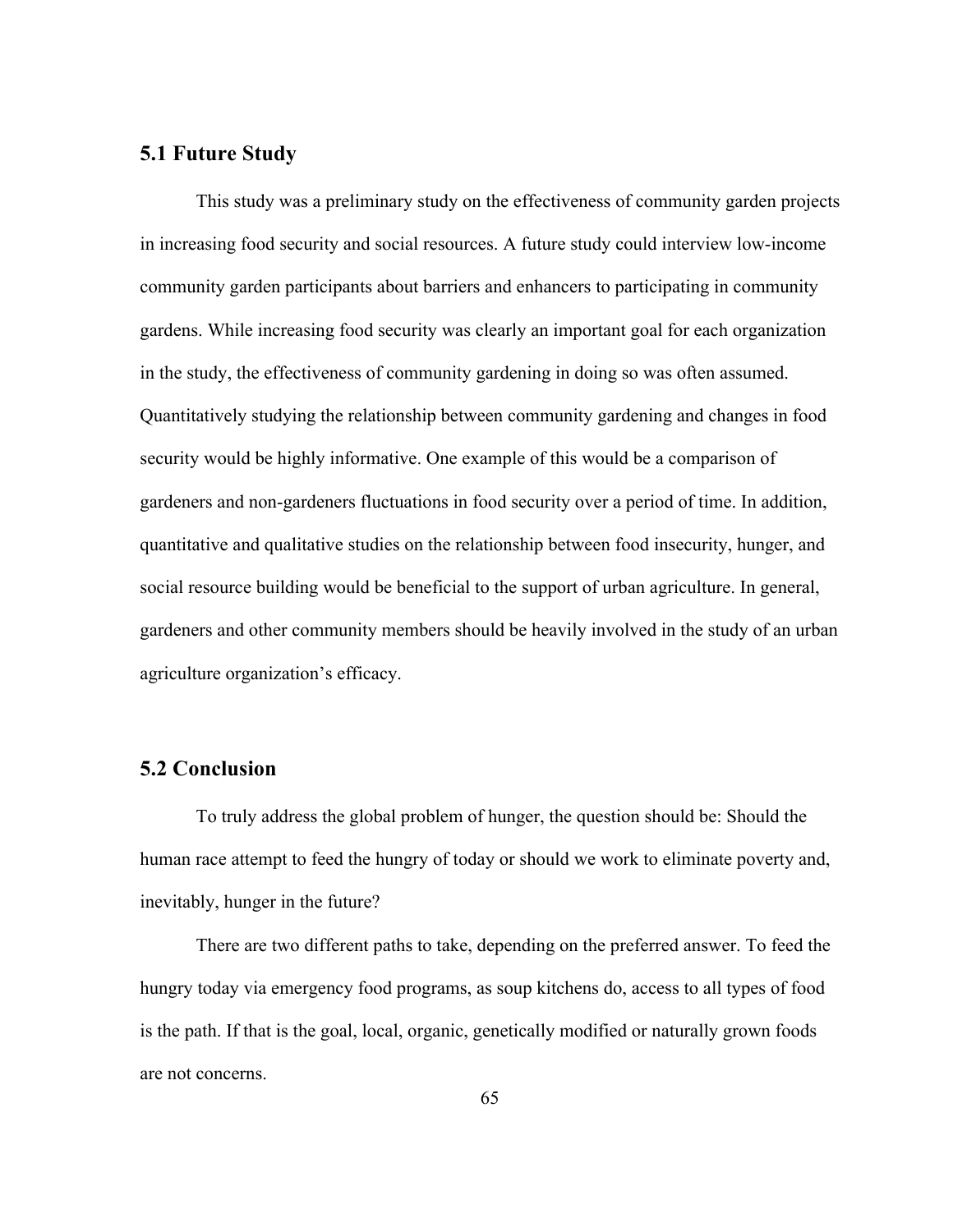If the goal is to eliminate poverty and hunger in the future, than the path should be to increase political power within a community so that they can have long-term access to vital resources such as land, food and energy.

Neither goal is wrong. Both are equally important and necessary. Just as Berg (2008) and Poppendieck (1998) argue, both government support and charitable efforts are needed to realize either of these goals. In the mean time, urban agriculture organizations are diligently working to do both.

Without a doubt, community gardens and their affiliated urban agriculture organizations are of great help to the community's where they exist. They lend help to lowincome groups who are working to increase food security in their community. While those populations who have access to resources cannot abruptly change the problems of inequality or structural violence, they can stand side by side with low-income populations to aid in their access to the same resources. Garden City Harvest, the Growing Community Project, and GRuB all represent urban agriculture organizations that effectively and respectively cooperate with populations who suffer from chronic food insecurity.

Anyone, no matter what income, should have the choice to feed themselves, and those that depend on them, healthy, fresh foods; many do when they have the choice. Urban agriculture organizations work to provide land, in the form of community gardens or kitchen gardens, for low-income people: a population with the least amount of choices regarding their physical and social environments. These organizations work to provide the tools to start urban agri-businesses. They work to grow fresh produce for those who do not have the time to garden or those who cannot afford grocery store prices. In sum, they work to give them the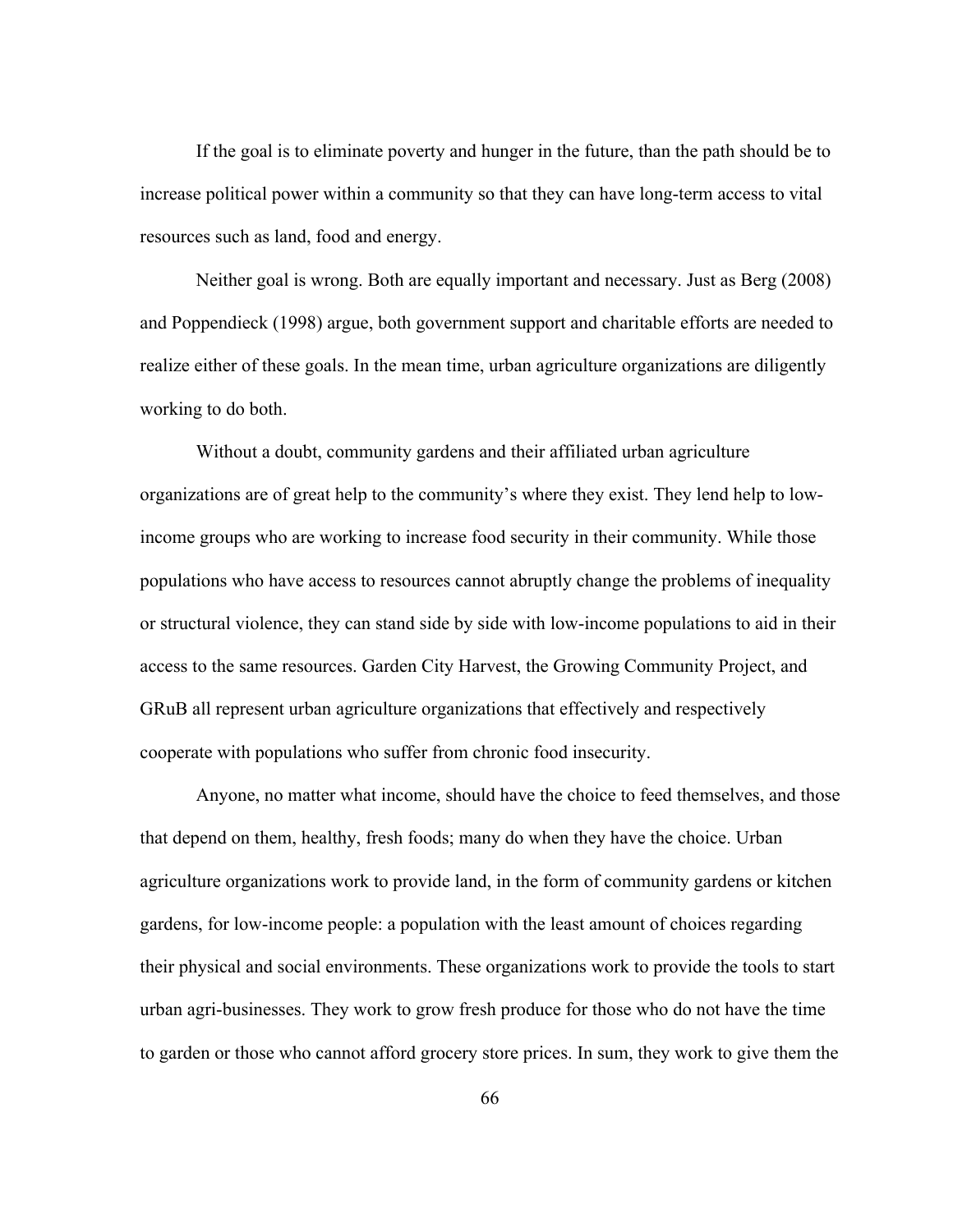choice of healthy, fresh foods. In addition, they work to keep the community involved in community development through the initiation and maintenance of agriculture projects that incorporate community members in a democratic manner. These projects can be a resource of empowerment and social connections, knowledge and positive community roles. Political power comes from socially aware and active communities.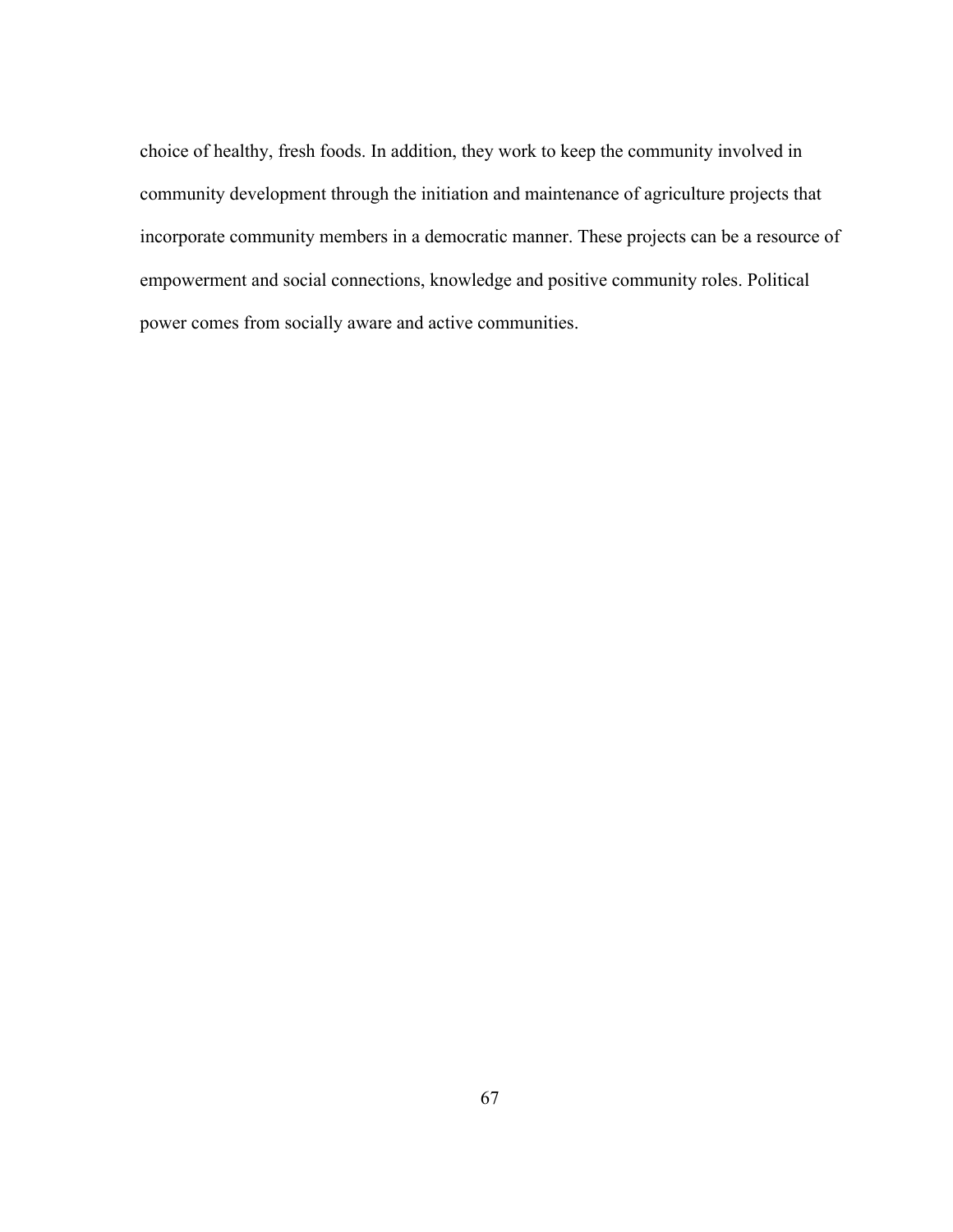## **References**

- Alaimo, Katherine and Christine M. Olson, Edward A. Frongillo Jr., Ronette R. Briefel. 2001. "Food Insufficiency, Family Income, and Health in US Preschool and School-Aged Children." American Journal of Public Health: 91(5):781-786.
- Algert, Susan J. and Aditya Agrawal, Douglas S. Lewis. 2006. "Disparities in Access to Fresh Produce in Low-Income Neighborhoods in Los Angeles." American Journal of Preventive Medicine 30(5): 365-370.
- Allen, Patricia. 1999. "Reweaving the Food Security Safety Net: Mediating Entitlement and Entrepreneurship." Agriculture and Human Values 16: 117- 129.
- American Community Gardening Association. 2010. Retrieved November 16<sup>th</sup>, 2010. (communitygarden.org)
- Bagdonis, Jessica M. and C. Clare Hinrichs, Kai A. Schafft. 2009. "The Emergence and Framing of Farm-to-School Initiatives: Civic Engagement, Health, and Local Agriculture." Agriculture and Human Values 26: 107-119.
- Beckmann, David and Larry Hollar. 1996. "Call to Action" in *What Governments Can Do: Hunger 1997*. Silver Spring, MD: Bread for the World Institute.
- Berg, Joel. 2008. *All You Can Eat: How Hungry Is America?.* New York.: Seven Stories Press.
- Bernard, H. Russell. 2006. *Research Methods in Anthropology: Qualitative and Quantitative Approaches*. Lanham: AltaMira Press.
- Block, Jason P. and Richard A. Scribner, Karen B. DeSalvo. 2004. "Fast Food, Race/Ethnicity, and Income: A Geographic Analysis." American Journal of Preventive Medicine 27(3): 211-217.
- Braden, Su and Marjorie Mayo. 1999. "Culture, Community Development, and Representation." Community Development Journal 34(3):191-204.
- Brown, Kate H. and Andrew L. Jameton. 2000. "Public Health Implications of Urban Agriculture." Journal of Public Health Policy 21(1):20-39.
- Casey, Patrick H., and Kitty Szeto, Shelly Lensing, Margaret Bogle, Judy Weber. 2001. "Children in Food-Insufficient, Low-Income Families: Prevalence, Health, and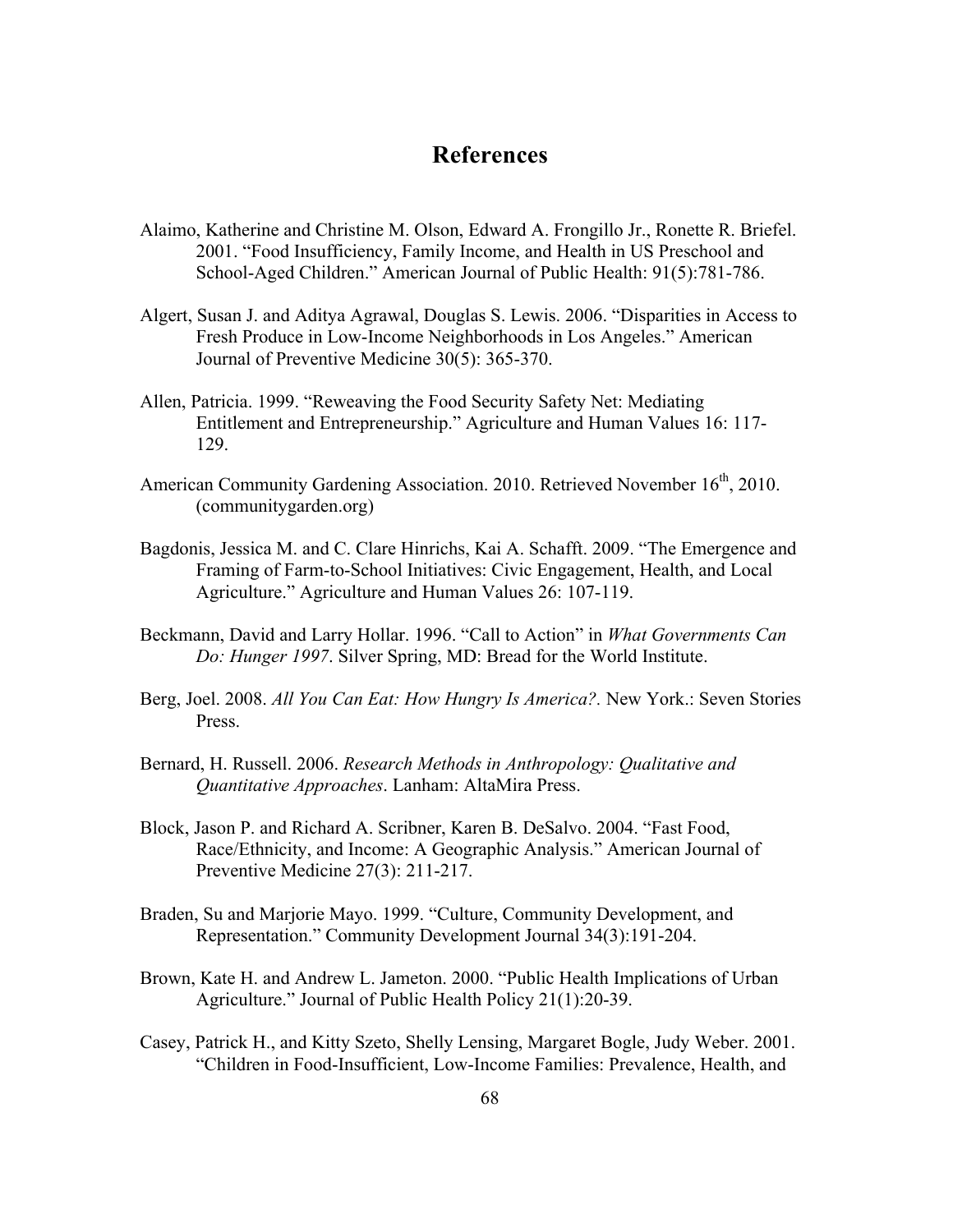Nutrition Status." Archives of Pediatric and Adolescent Medicine 155:508- 514.

- Chalgian, Elizabeth. November  $1<sup>st</sup>$ , 2010. Interview with Garden City Harvest Outreach Coordinator.
- Chalgian, Elizabeth. November  $5<sup>th</sup>$ , 2010. Interview with the Growing Community Project Outreach Coordinator.
- Chalgian, Elizabeth. November  $10^{th}$ , 2010. Interview with the Garden-Raised Bounty (GRuB) Outreach Coordinator.
- Chavis, David M. and Abraham Wandersman. 1990. "Sense of Community in the Urban Environment: A Catalyst for Participation and Community Development." American Journal of Community Psychology 18(1):55-81.
- Cheadle A., and B. M. Psaty, S. Curry, E. Wagner, P. Diehr, T. Koepsell, A. Kristal. 1991. "Community-level Comparisons between the grocery store environment and individual dietary practices." Preventive Medicine 20(2):250-261.
- Colasanti, Kathryn and Michael Hamm. 2010. "Assessing the Local Food Supply Capacity of Detroit, Michigan." Journal of Agriculture, Food Systems, and Community Development 1(2):41-58.
- Cook, John T. and Deborah A. Frank, Carol Berkowitz, Maureen M. Black, Patrick H. Casey, Diana B. Cutts, Alan F. Meyers, Nieves Zaldivar, Anne Skalicky, Suzette Levenson, Tim Heeren, Mark Nord. 2004. "Food Insecurity Is Associated With Adverse Health Outcomes Among Human Infants and Toddlers." The Journal of Nutrition 134: 1432-1438.
- Detroit Black Community Food Security Network. 2011. Retrieved April 10, 2011. (detroitblackfoodsecurity.org/index.html)
- Dibsdall, L. A. and N. Lambert, R. F. Bobbin and L. J. Frewer. 2002. "Low-Income Consumers' Attitudes and Behaviour towards Access, Availability and Motivation to Eat Fruits and Vegetables." Public Health Nutrition 6(2):159- 168.
- Drewnowski, Adam and SE Specter. 2004. "Poverty and Obesity: The Role of Energy Density and Energy Costs." American Journal of Clinical Medicine 79 (1):6-16.
- Farmer, Paul. 1999. *Infections and Inequalities: The Modern Plagues*. Berkeley: University of California Press.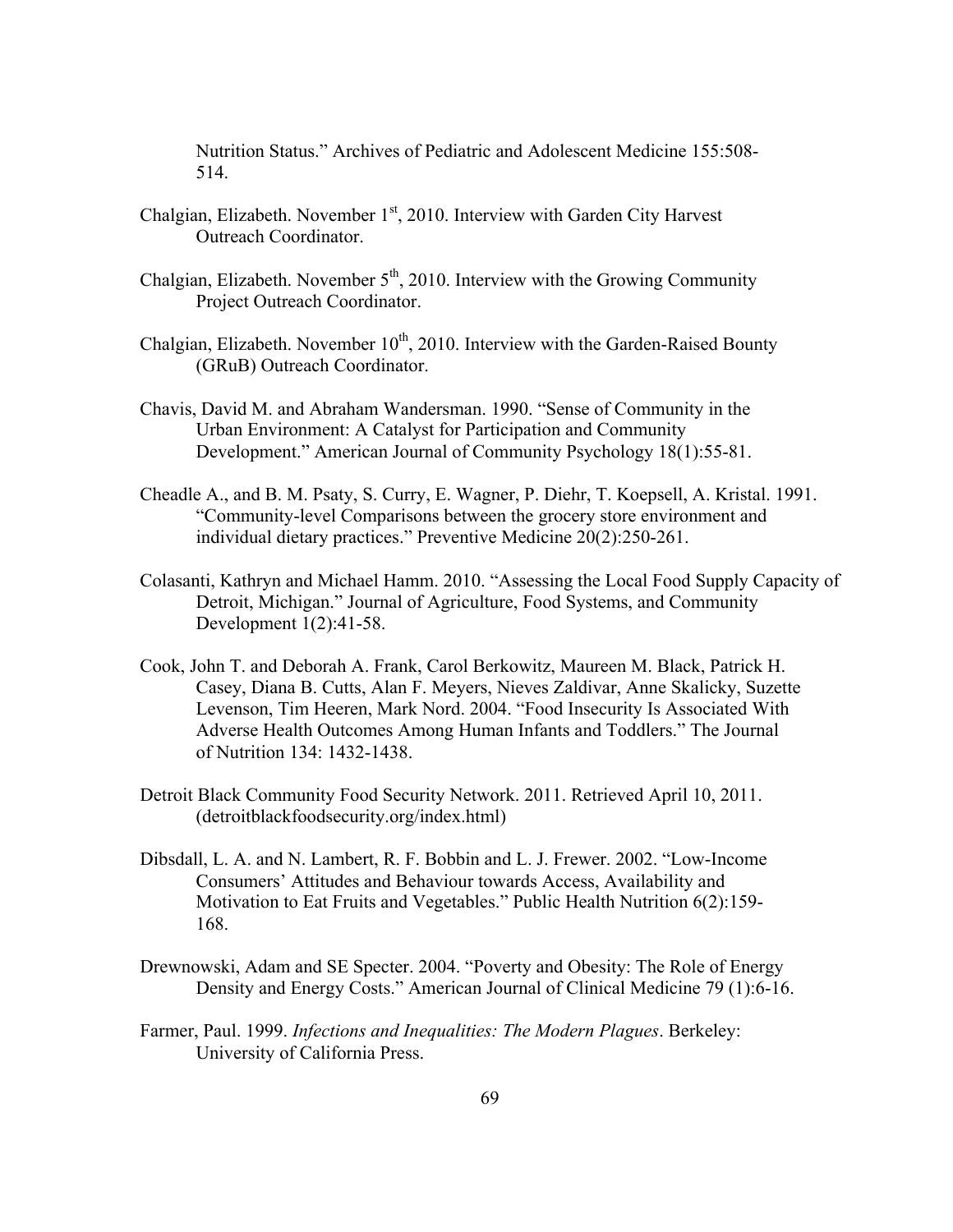- Ferris, John and Carol Norman, Joe Sempik. 2001. "People, Land and Sustainability: Community Gardens and the Social Dimension of Sustainable Development." Social Policy & Administration 35(5):559-568.
- Finn, J and M Jacobson. 2008. *Just Practice: A Social Justice Approach to Social Work*. Peosta, IA: Eddie Bowers Publishing.
- Foucault, Michel. 1980. *Power/Knowledge.* New York: Pantheon Books.
- Garden City Harvest. 2010. Retrieved on December  $10^{th}$ , 2010. (gardencityharvest.org)
- Garden Resource Program. 2011. Retrieved April 10, 2011. (detroitagriculture.org/GRP\_Website/Garden\_Resource\_Program.html)
- The Growing Community Project. 2010. Retrieved on December 10<sup>th</sup>, 2010. (helenagcp.wikidot.com)
- GRuB. 2010. Retrieved on December  $10^{th}$ , 2010. (goodgrub.org)
- Hamm, Michael W. and Monique Baron. 1999. "Developing an Integrated Sustainable Urban Food System: The Case of New Jersey, United States" in *For Hunger-Proof Cities: Sustainable Urban Food Systems.* Edited by Mustafa Koc, Rod MacRae, Luc J.A. Mougeot, and Jennifer Welsh. Ottawa, ON: International Development Research Centre.
- Hancock, Trevor. 1999. "People, Partnerships, and Human Progress: Building Community Capital." Health Promotion International 16(3):275-280.
- Hassanein, Neva. 2003. "Practicing Food Democracy: A Pragmatic Politics of Transformation." Journal of Rural Studies 19:77-86.
- He, K., and F. B. Hu, G. A. Colditz, J. E. Manson, W. C. Willett, S. Liu. 2004. "Changes in Intake of Fruits and Vegetables in Relation to Risk of Obesity and Weight Gain Among Middle-Aged Women." International Journal of Obesity and Related Metabolic Disorders 28(12):1569-1574.
- Hendrickson, Deja and Chery Smith, Nicole Eikenberry. 2006. "Fruit and Vegetable Access in Four Low-Income Food Desert Communities in Minnesota." Agriculture and Human Values 23:371-383.
- Hinrichs, C. Clare. 2003. "The Practices and Politics of Food System Localization." Journal of Rural Studies 19:33-45.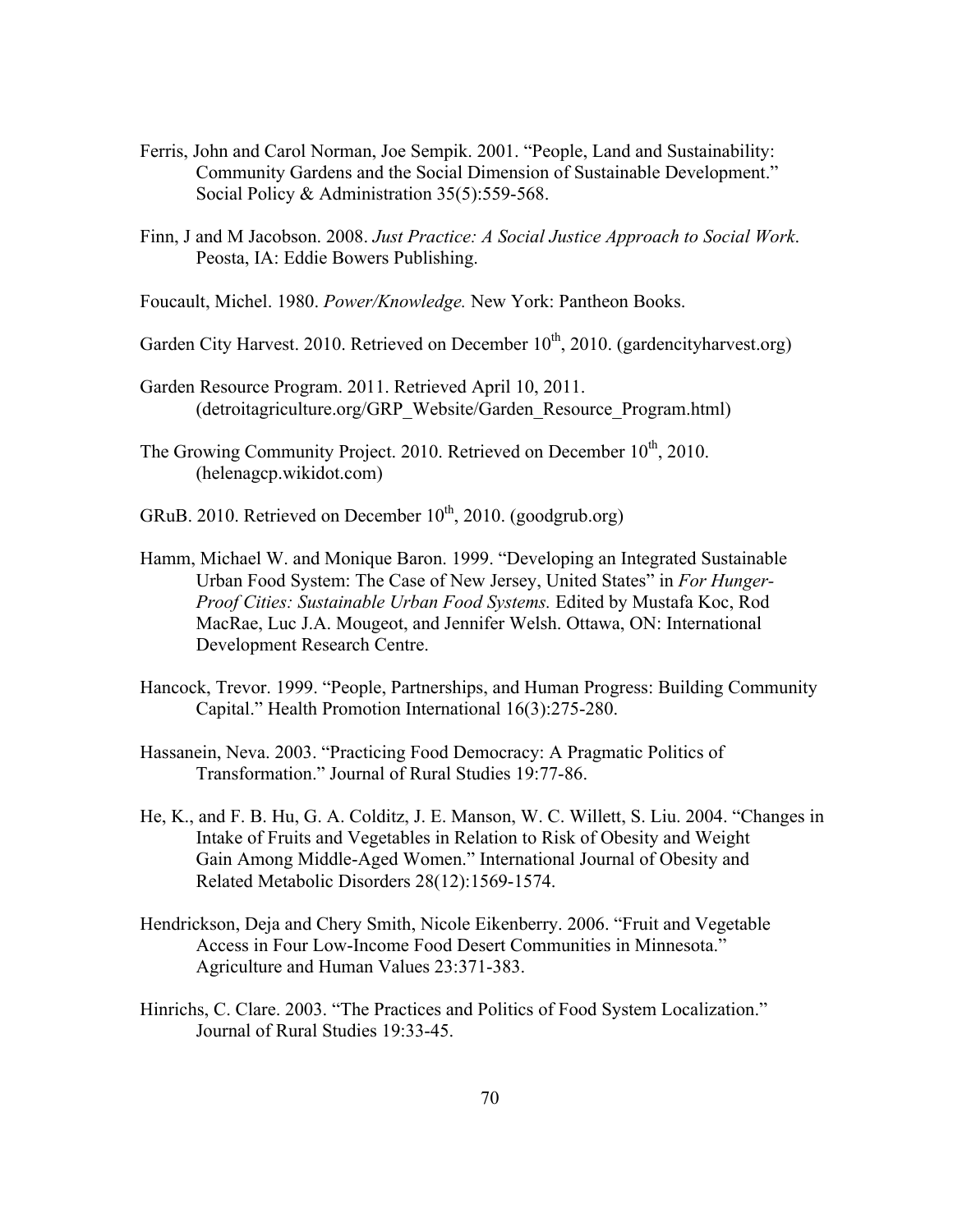- Hung, Hsin and Kaumudi J. Joshipura, Rui Jian, Frank B. Hu, David Hunter, Stephanie A. Smith-Warner, Graham A. COlditz, Bernard, Rosner, Donna Spiegelman, Walter C. Willett. 2004. "Fruit and Vegetable Intake and Risk of Major Chronic Disease." Journal of the National Cancer Institute 96(21):1577-1584.
- James, W. Philip T. and Michael Nelson, Ann Ralph, Suzi Leather. 1997. "Socioeconomic Determinants of Health: The Contribution of Nutrition to Inequalities in Health." British Medical Journal 314:1545.
- Johnston, Josee and Lauren Baker. 2005. "Eating Outside the Box: FoodShare's Good Food Box and the Challenge of Scale." Agriculture and Human Values 22: 313- 325.
- Kantor, Linda Scott. 2001. "Community Food Security Programs Improve Food Access." FoodReview 24(1):20-26.
- Kawachi, Ichiro and Bruce P. Kennedy, Richard G. Wilkinson. 1999. "Crime: Social Disorganization and Relative Deprivation." Social Science and Medicine 48:719-731.
- Kennedy, Bruce P. and Ichiro Kawachi, Roberta Glass, Deborah Prothrow-Stith. 1998. "Income Distribution, Socioeconomic Status, and Self Rated Health in the United States: Multilevel Analysis." British Medical Journal 317:917-921.
- Kleinman, Ronald K. and J. Michael Murphy, Michelle Little, Maria Pagano, Cheryl A. Wehler, Kenneth Regal, Michael S. Jellinek. 1998. "Hunger in Children in the United States: Potential Behavioral and Emotional Correlates." Pediatrics  $101(1):1-6.$
- Kloppenburg Jr., Jack and John Hendrickson, G.W. Stevenson. 1996."Coming in to the Foodshed." Agriculture and Human Values. 13(3):33-42.
- Kortright, Robin and Sarah Wakefield. 2009. "Edible Backyards: A Qualitative Study of Household Food Growing and its Contributions to Food Security." Agriculture and Human Values: online only.
- Kretzmann, John P. and John L. McKnight. 1997. *Building Communities from the Inside Out: A Path Toward Finding and Mobilizing a Community's Assets.* ACTA Publications.
- Lappé, Frances Moore and Joseph Collins, Peter Rosset, Luis Esparza. 1998. *World Hunger: Twelve Myths.* New York: Grove Press.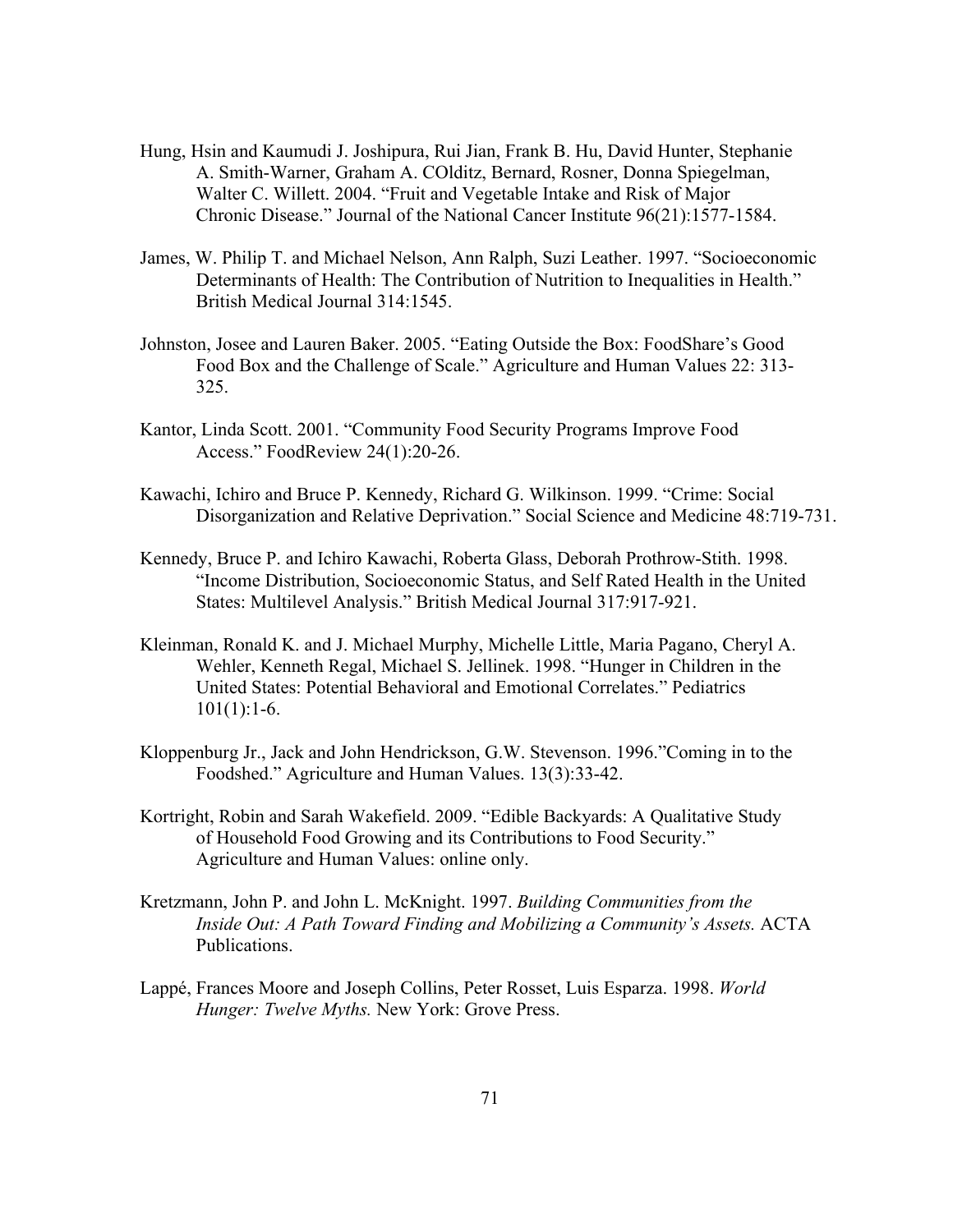- Larson, Nicole I. and Mary T. Story, Melissa C. Nelson. 2009. "Neighborhood Environments: Disparities in Access to Healthy Foods in the U.S." American Journal of Preventive Medicine 36(1): 74-81.e10.
- Lautenschlager, Lauren and Chery Smith. 2007. "Beliefs, Knowledge, and Values Held By Inner-City Youth About Gardening, Nutrition, and Cooking." Agriculture and Human Values 24: 245-258.
- Lawson, Laura J. 2005. *City Bountiful: A Century of Community Gardening in America*. Berkeley: University of California Press.
- Lee, Jung Sun and Edward A. Frongillo, Jr. 2001. "Nutritional and Health Consequences Are Associated with Food Insecurity Among U.S. Elderly Persons." The Journal of Nutrition 131:1503-1509.
- Mansbridge, Jane and Aldon Morris. 2001. *Oppositional Consciousness: The Subjective Roots of Social Protest*. Chicago: The University of Chicago Press.
- Mari Gallagher Research and Consulting Group. 2007. "Examining the Impacts of Food Deserts on Public Health in Detroit." Chicago, IL.
- Mintz, Sidney W. 1996. *Tasting Food, Tasting Freedom: Excursions into Eating, Culture, and the Past.* Boston: Beacon Press.
- Moore, Latetia V. and Ana V. Diez Roux. 2006. "Associations of Neighborhood Characteristics With the Location and Type of Food Stores." American Journal of Public Health 96(2):325-331.
- Morland, K. and S. Wing, A. Diez Roux. 2002. "The Contextual Effect of the Local Food Environment on Residents' Diets: the Atherosclerosis Risk in Communities Study." American Journal of Public Health: 92(11)1761-1767.
- Morland, Kimberly and Steve Wing, Ana Diez Roux, Charles Poole. 2001. "Neighborhood Characteristics Associated with the Location of Food Stores and Food Service Places." American Journal of Preventive Medicine 22(1):23- 29.
- National Poverty Center. 2011. "Poverty in the United States: Frequently Asked Questions." Ann Arbor, Michigan. Retrieved on March  $25<sup>th</sup>$ , 2011 (npc.umich.edu/poverty/).

New York Times. 2011. "Detroit Population Down 25 Percent, Census Finds." March 22.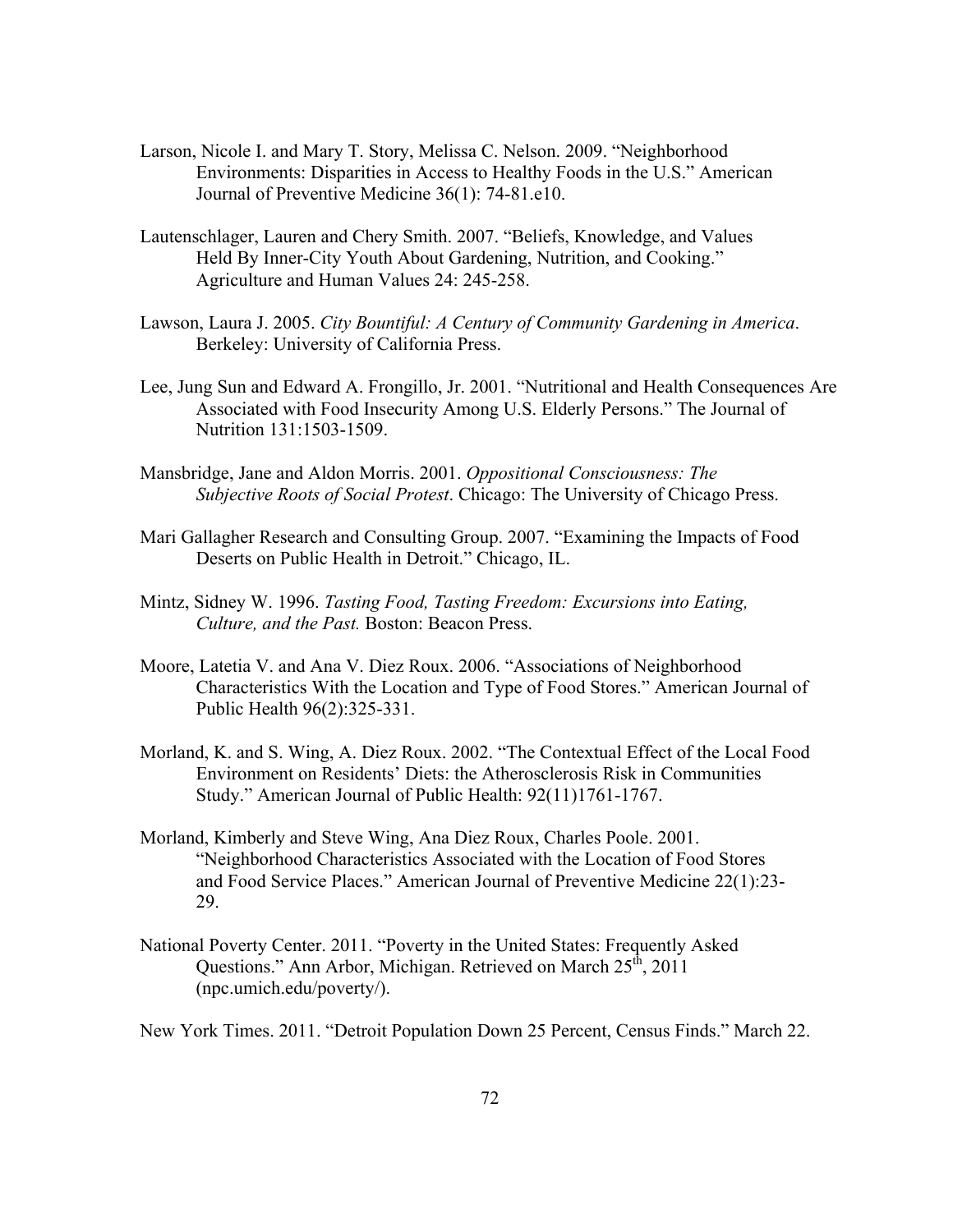- Nugent, Rachel A. 1999. "Measuring the Sustainability of Urban Agriculture" in *For Hunger-Proof Cities: Sustainable Urban Food Systems*. Edited by Mustafa Koc, Rod MacRae, Luc J.A. Mougeot, and Jennifer Welsh. Ottawa, ON: International Development Research Centre.
- Poppendieck, Janet. 1998. *Sweet Charity: Emergency Food and the End of Entitlement*. New York: Penguin Books.
- Pothukuchi, Kameshwari and Jerome L. Kaufman. 1999. "Placing the Food System on the Urban Agenda: The Role of Municipal Institutions in Food System Planning." Agriculture and Human Values 16: 213-224.
- Power, Elaine M. 1999. "Combining Social Justice and Sustainability for Food Security" in *For Hunger-Proof Cities: Sustainable Urban Food Systems.* Edited by Mustafa Koc, Rod MacRae, Luc J.A. Mougeot, and Jennifer Welsh. Ottawa, ON: International Development Research Centre.
- Rappaport, Julian. 1995. "Empowerment Meets Narrative: Listening to Stories and Creating Settings." American Journal of Community Psychology 23(5): 795- 807.
- Riches, Graham. 1999. "Reaffirming the Right to Food in Canada: The Role of Community-based Food Security" in *For Hunger-Proof Cities: Sustainable Urban Food Systems*. Edited by Mustafa Koc, Rod MacRae, Luc J.A. Mougeot, and Jennifer Welsh. Ottawa, ON: International Development Research Centre.
- Saldivar-Tanaka, Laura and Marianne E. Krasny. 2004. "Culturing Community Development, Neighborhood Open Space, and Civic Agriculture: The Case of Latino Community Gardens in New York City." Agriculture and Human Values 21: 399-412.
- Sahlins, Marshall. 1972. *Stone Age Economics*. Chicago: Aldine-Atherton, Inc.
- Shiva, Vandana. "The Future of Food." Interviewed by Cooking Up a Story 2010. Retrieved on November  $11^{th}$ , 2010 (cookingupastory.com).
- Singer, Merrill and Hans Baer. 2007. *Introducing Medical Anthropology: A Discipline in Action*. Lanham, MD: AltaMira Press.
- Small, Mario Luis. 2006. "Neighborhood Institutions as Resource Brokers: Childcare Centers, Inter-organizational Ties, and Resource Access among the Poor." Social Problems 53(2): 274-292.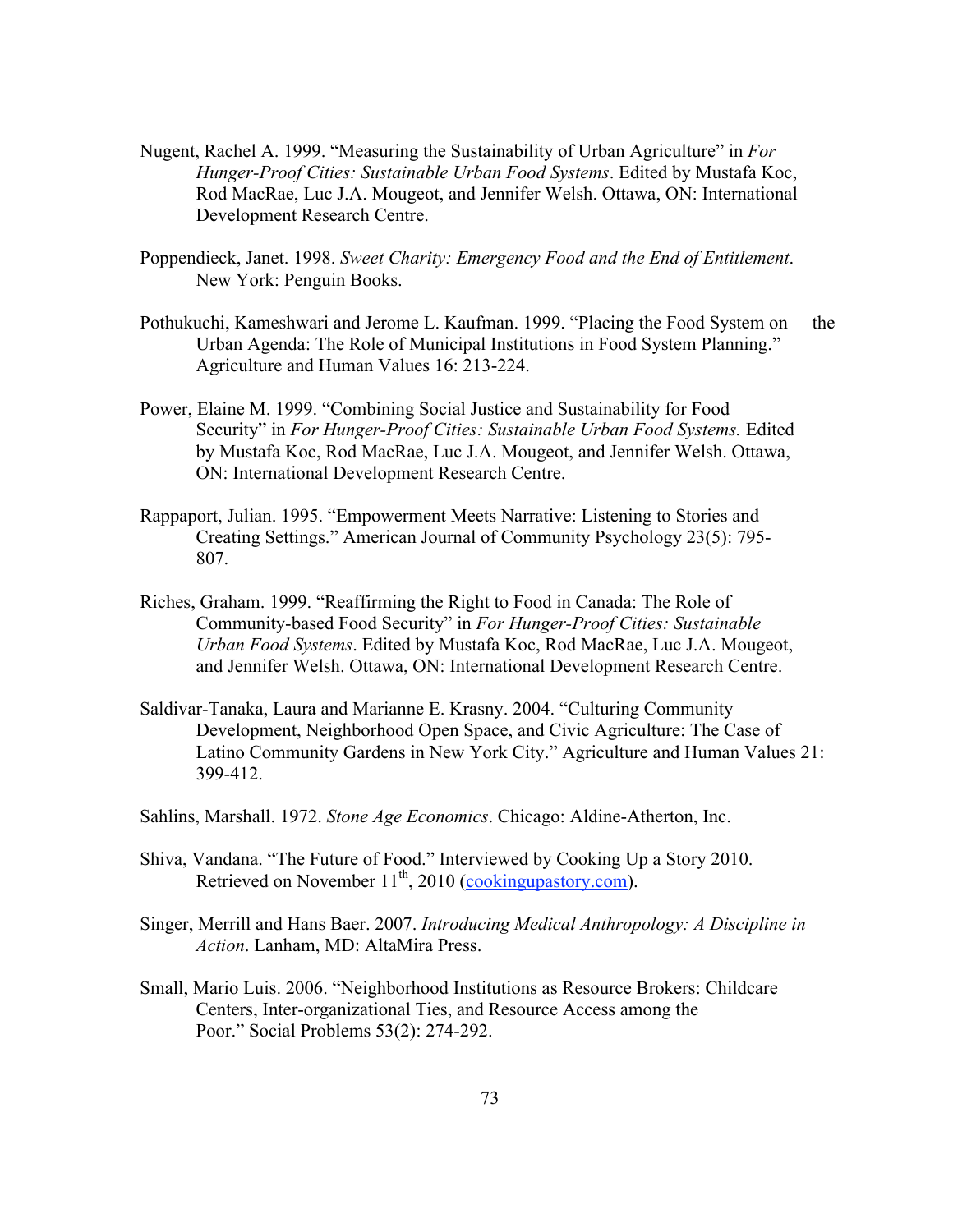- Smeeding, Timothy M. 2008. "Power by Comparison: Poverty, Work, and Public Policy in Comparative Perspective." Palo Alto, CA: Pathways Magazine Winter: 3-5.
- Sommers, Paul and Jac Smit. 1994. "Cities Feeding People Report 9: Promoting Urban Agriculture: A Strategy Framework for Planners in North America, Europe, and Asia." Ottawa, Ontario: International Development Research Centre. Retrieved on January  $7<sup>th</sup>$ , 2011 (www.idrc.ca).
- Story, Mary and Karen M. Kaphingst, Ramona Robinson-O'Brien, Karen Glanz. 2008. "Creating Healthy Food and Eating Environments: Policy and Environmental Approaches." Annual Review of Public Health 29:253-272.
- Townsend, Patricia K. 2009. *Environmental Anthropology: From Pigs to Policies.* Long Grave, IL: Waveland Press, Inc.
- Twiss, Joan and Joy Dickinson, Shirley Duma, Tanya Kleinman, Heather Paulsen, Liz Rilveria. 2003. "Community Gardens: Lessons Learned From California Healthy Cities and Communities." American Journal of Public Health 93(9):1435-1438.
- United States Census Bureau. 2011. "2009 Population Estimates." Washington D.C.: United States Census Bureau. Retrieved March 25<sup>th</sup>, 2011 (census.gov/hhes/www/poverty/data/).
- United States Census Bureau. 2011. "Income, Earnings, and Poverty Data from the 2006 American Community Survey." Washington D.C.: United States Census Bureau. Retrieved April 10<sup>th</sup>, 2011 (census.gov/hhes/www/poverty/publications/acs-08.pdf).
- United States Department of Agriculture. 2010. "Food Security in the United States: Measuring Household Food Security." Washington D.C.: United States Department of Agriculture. Retrieved September  $13<sup>th</sup>$ , 2010 (ers.usda.gov/Briefing/FoodSecurity.htm).
- United States Department of Labor. 2011. "Unemployment Rates for Metropolitan Areas." Washington D.C.: Bureau of Labor Statistics. Retrieved April 10<sup>th</sup>, 2011 (bls.gov/web/metro/laummtrk.htm).
- Watts, Michael and Richard Peet. 2004. *Liberation Ecologies: Environment, Development, Social Movements*. Edited by Richard Peet and Michael Watts. 2<sup>nd</sup> Edition. New York: Routledge.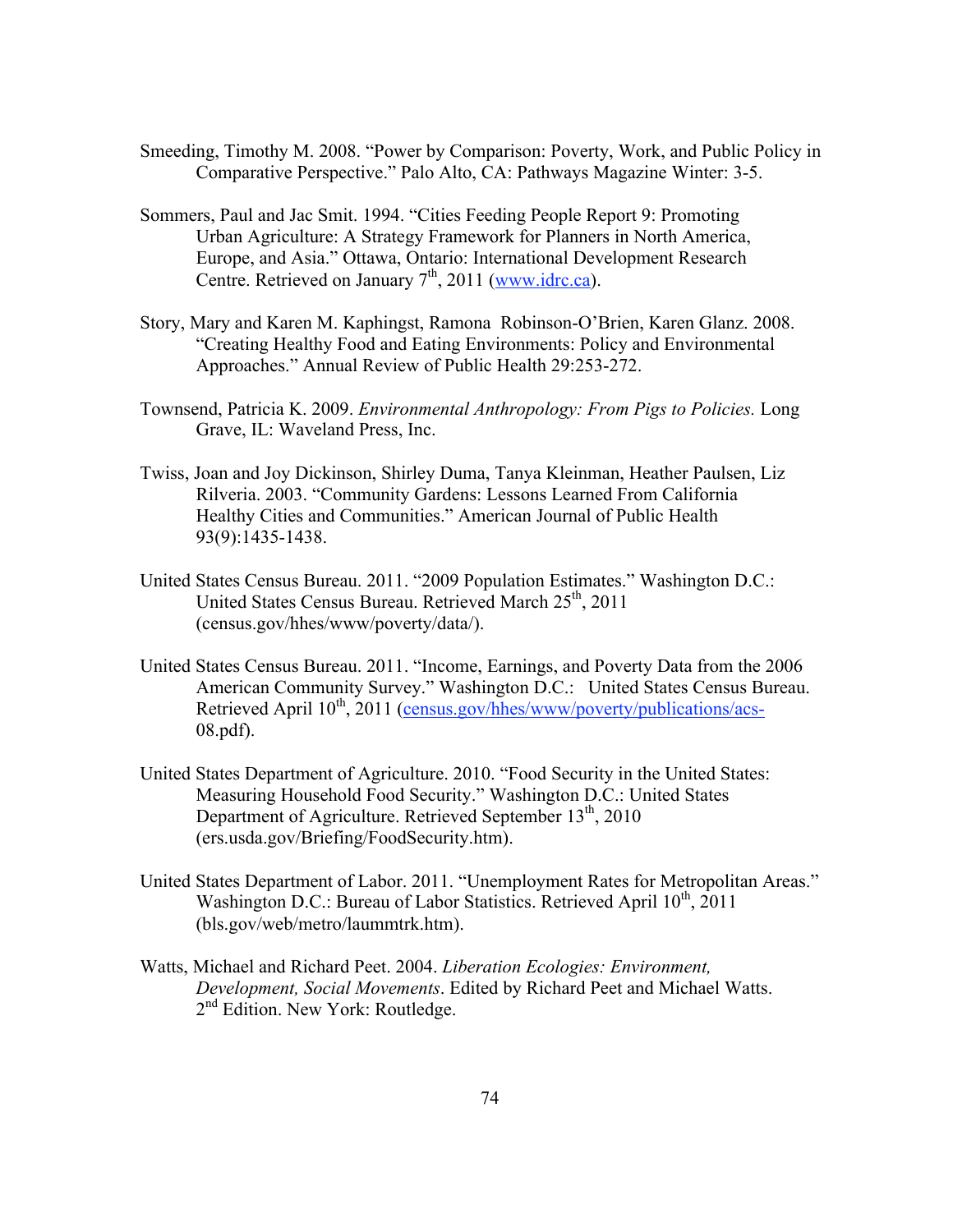- Weinreb, Linda, and Cheryl Wehler, Jennifer Perloff, Richard Scott, David Hosmer, Linda Sagor, Craig Gundersen. 2002. "Hunger: Its Impact on Children's Health and Mental Health." Pediactrics 110(4):1-9.
- Williams, Lewis. 2004. "Culture and Community Development: Towards New Conceptualizations and Practice." Community Development Journal 39(4):345-359.
- Winne, Mark. 2008. *Closing the Food Gap: Resetting the Table in the Land of Plenty*. Boston: Beacon Press.
- Wolf, Eric R. 2001. *Pathways of Power: Building an Anthropology of the Modern World*. New Jersey: University of California Press.
- Zimmerman, Marc A. 1990. "Taking Aim on Empowerment Research: On the Distinction Between Individual and Psychological Conceptions." American Journal of Community Psychology 18(1):169-177.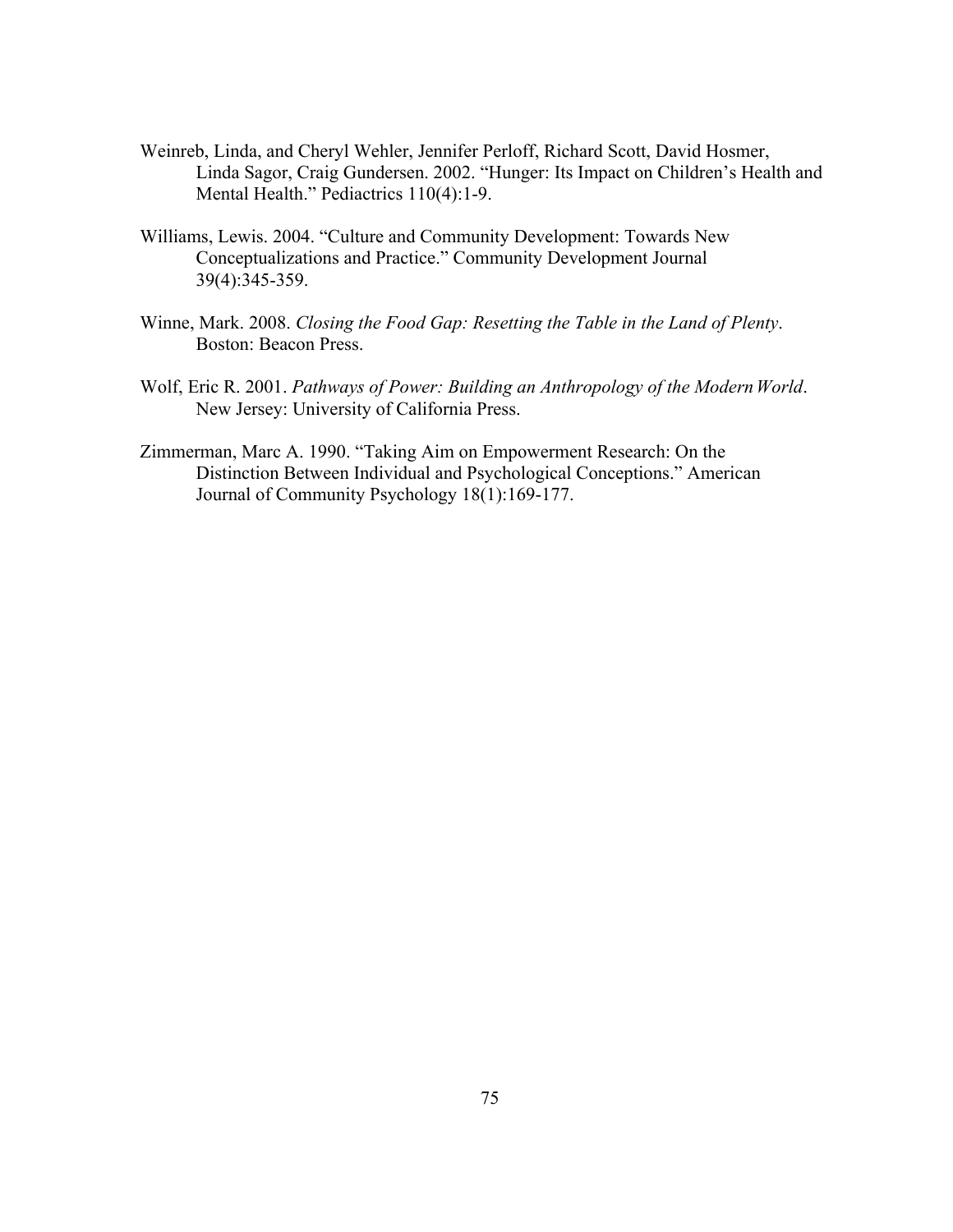# **Appendix A**

Form RA-108 (Rev. 8/10)

#### **THE UNIVERSITY OF MONTANA-MISSOULA**

### Institutional Review Board (IRB) *for the Use of Human Subjects in Research* CHECKLIST / APPLICATION

IRB Protocol No.:

At The University of Montana (UM), the Institutional Review Board (IRB) is the institutional review body responsible for oversight of all research activities involving human subjects outlined in the U.S. Department of Health and Human Services Office of Human Research Protection (www.hhs.gov/ohrp) and the National Institutes of Health, Inclusion of Children Policy Implementation (http://grants.nih.gov/grants/funding/children/children.htm).

**Instructions:** A separate registration form must be submitted for each project. IRB proposals are approved for three years and must be continued annually. **Faculty members** may email the completed form as a Word document to *IRB@umontana.edu.* **Students** must submit a hardcopy of the completed form to the Office of the Vice President for Research & Development, University Hall 116.

#### **1. Administrative Information**

| Project Title: Outreach Methods Used by Urban Agriculture Organizations to Initiate and Maintain Involvement |                                |  |  |  |
|--------------------------------------------------------------------------------------------------------------|--------------------------------|--|--|--|
| of Low-Income Families Through Community Gardens Programs                                                    |                                |  |  |  |
| Principal Investigator: Aliza Chalgian                                                                       | Title: Graduate Student at the |  |  |  |
| Email address: elizabeth.chalgian@umontana.edu                                                               | University of Montana          |  |  |  |
| Work Phone:                                                                                                  | Cell Phone: 406-546-2216       |  |  |  |
| Department: Anthropology<br>Office location:                                                                 |                                |  |  |  |

### **2. Human Subjects Protection Training** *(All researchers, including faculty supervisors for student projects, must have completed a self-study course on protection of human research subjects within the last three years*

*(http://www.umt.edu/research/complianceinfo/IRB/) and be able to supply the "Certificate(s) of Completion" upon request. Add rows to table if needed.* 

| <b>NAME</b> and DEPT.            | PI | CO-PI | Faculty<br><b>Supervisor</b> | Research<br>Assistant | <b>DATE COMPLETED</b><br><b>Human Subjects</b><br><b>Protection Course</b> |
|----------------------------------|----|-------|------------------------------|-----------------------|----------------------------------------------------------------------------|
| Aliza Chalgian, Graduate Student |    |       |                              |                       | 9/9/2010                                                                   |
| Dr. Greg Campbell                |    |       |                              |                       | 2010                                                                       |
|                                  |    |       |                              |                       |                                                                            |
|                                  |    |       |                              |                       |                                                                            |

#### **3. Project Funding**

| Is grant application currently under review at grant funding<br>agency? $\Box$ Yes (If yes, cite sponsor on ICF if applicable) $\Box$<br>No. |           | N <sub>0</sub>    | Has grant proposal received approval and<br>funding?<br>$\Box$ Yes (If yes, cite sponsor on ICF if applicable) $\Box$ |                                                                                                |           |  |  |
|----------------------------------------------------------------------------------------------------------------------------------------------|-----------|-------------------|-----------------------------------------------------------------------------------------------------------------------|------------------------------------------------------------------------------------------------|-----------|--|--|
| Agency                                                                                                                                       | Grant No. | <b>Start Date</b> |                                                                                                                       | <b>End Date</b>                                                                                | <b>PI</b> |  |  |
|                                                                                                                                              |           |                   |                                                                                                                       |                                                                                                |           |  |  |
| Is this part of your thesis or dissertation?<br>$\boxtimes$ Yes<br>N0                                                                        |           |                   |                                                                                                                       | If yes, date you successfully presented your proposal<br>to your committee: September 23, 2010 |           |  |  |

For UM-IRB Use Only

**\* Note to PI:** Study is approved for one year. Use any attached IRB-approved forms (signed/dated) as "masters" when preparing copies. If continuing beyond the expiration date, a continuation report must be submitted. Notify the IRB if any significant changes or unanticipated events occur Notify the IRB in writing when the study is terminated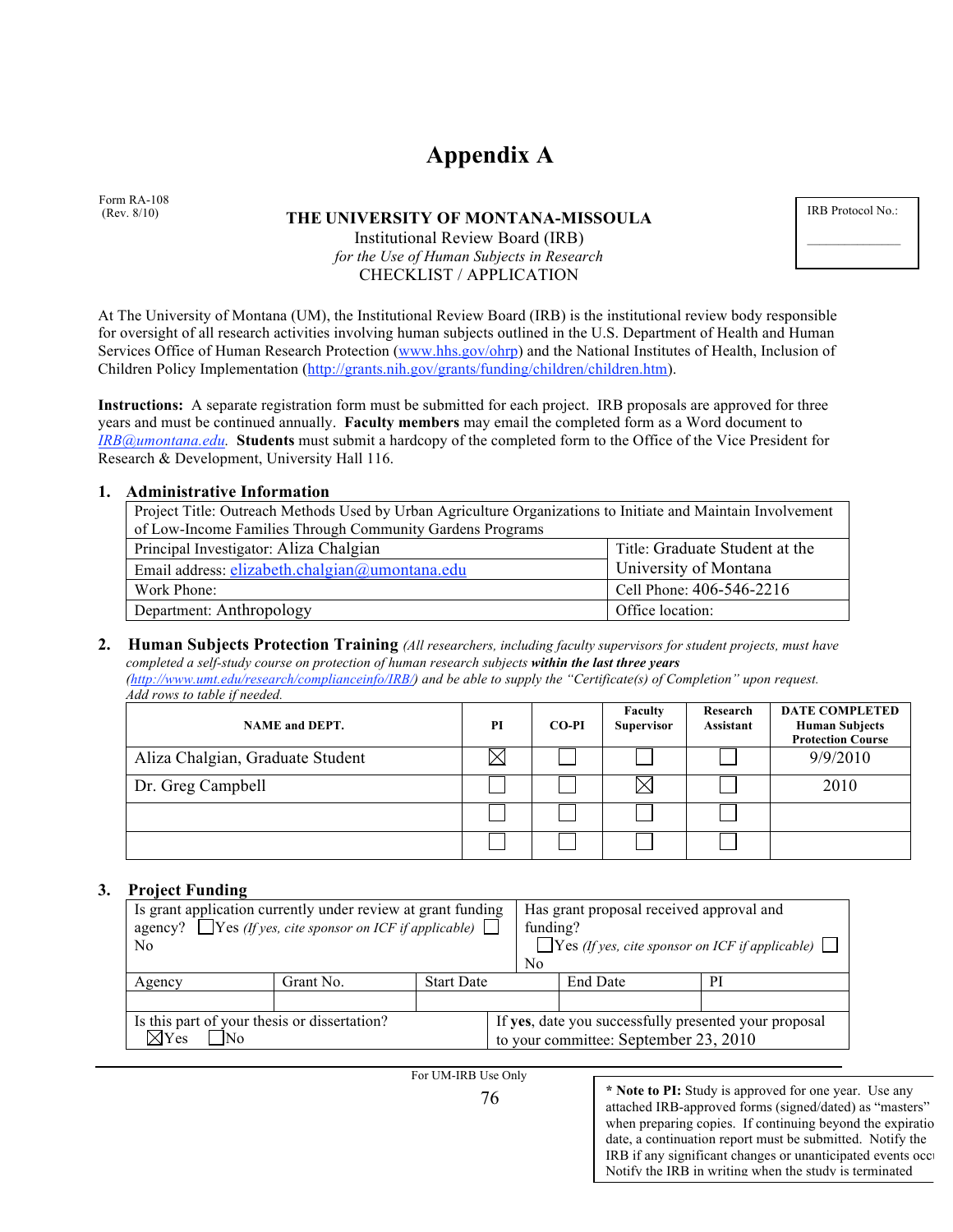### **IRB Determination:**

| Approved Exempt from Review, Exemption # (see memo)           |                                  |      |       |      |       |                 |          |
|---------------------------------------------------------------|----------------------------------|------|-------|------|-------|-----------------|----------|
| Approved by Expedited/Administrative Review (see *Note to PI) |                                  |      |       |      |       |                 |          |
| <b>Full IRB Determination</b>                                 |                                  |      |       |      |       |                 |          |
| Approved (see *Note to PI)                                    |                                  |      |       |      |       |                 |          |
| Conditional Approval                                          |                                  | (see | memo) | IRB. | Chair | Signature/Date: |          |
|                                                               |                                  |      |       |      |       |                 |          |
|                                                               | Conditions Met (see *Note to PI) |      |       |      |       |                 |          |
| Resubmit Proposal (see memo)                                  |                                  |      |       |      |       |                 |          |
| Disapproved (see memo)                                        |                                  |      |       |      |       |                 |          |
| Final Approval by IRB Chair:                                  |                                  |      |       |      | Date: |                 | Expires: |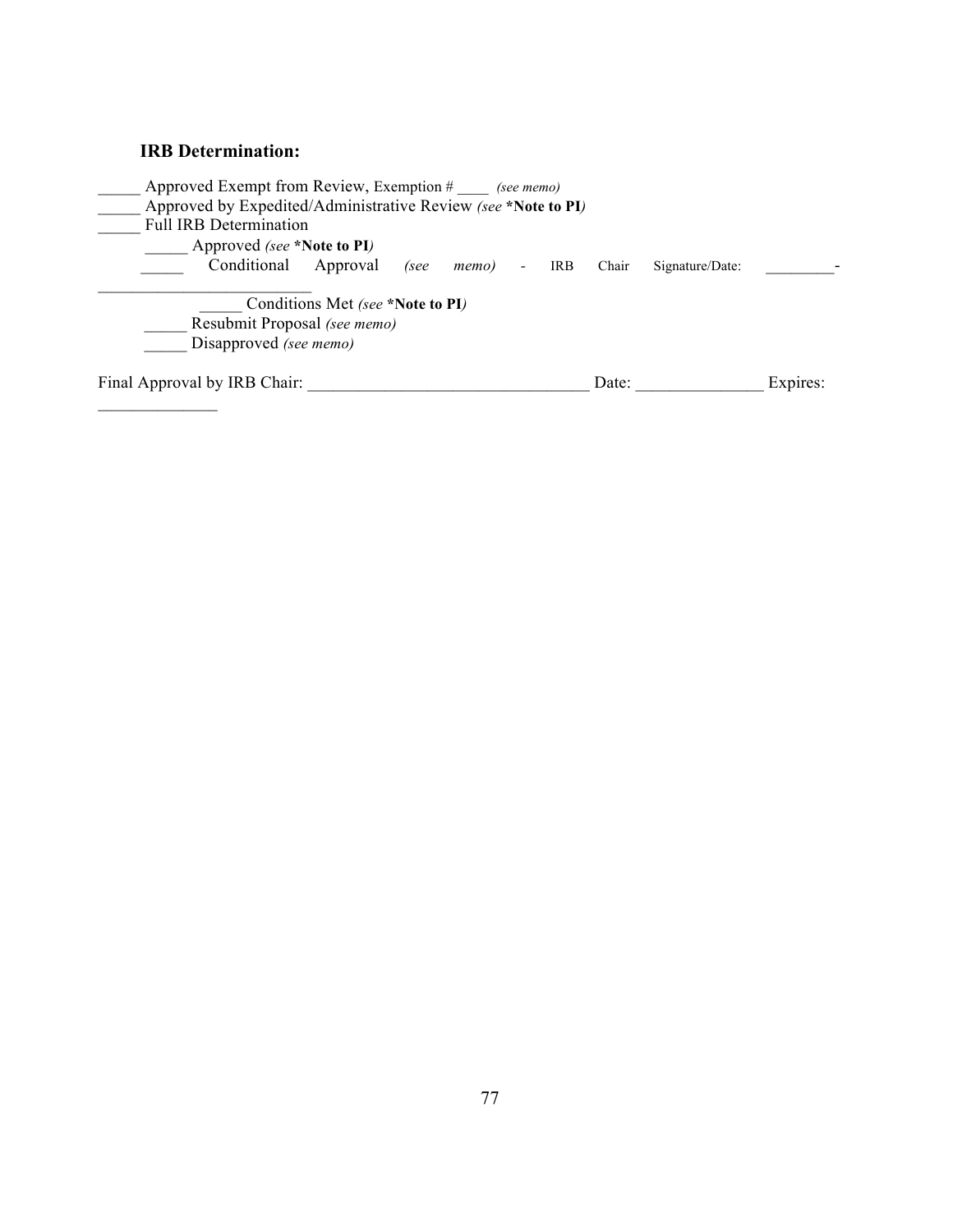#### *<In an effort to be environmentally responsible, please expand/reduce box size as needed.>*

**4. Purpose of the Research Project (not to exceed 500 words):** Briefly summarize the overall intent of the study. Your target audience is a non-researcher. Include in your description a statement of the objectives and the potential benefit to the study subjects and/or the advancement of your field. **Generally included are literature related to the problem, hypotheses, and discussion of the problem's importance.** Expand box as needed.

The purpose of this study is to identify the methods used to initiate and maintain involvement of low-income residents with community garden projects. Urban agriculture organizations are growing in size and number and with that, their ability to help more people. Community garden projects are one of the several types of projects often available through urban agriculture organizations. Community gardens provide healthy and inexpensive foods in neighborhoods that often lack this type of food source (Dibsdall, et. al, Morland, et. al, Block, et. al). Health and economic disparities reflect the rampant food insecurity that exists in poor urban areas (Morland et. al, He et. al, Cheadle, et. al, Hung et. al). These organizations provide helpful resources, education and community participant training to low-income residents. It is for this reason that the outreach methods they use are found to be efficient and successful.

#### **5. IRB Oversight**

| <sup>1</sup> s oversight required by other IRB(s) [e.g., tribal, hospital, other university] for this project? $\Box$ Yes $\Box$ No |  |
|-------------------------------------------------------------------------------------------------------------------------------------|--|
| If yes, please identify IRB(s):                                                                                                     |  |

#### **6. Subject Information:**

a. Human Subjects *(identify, include age/gender)*:

I will be interviewing adults that are fall within the low-income bracket and who live in the city of Missoula. They will be of both genders and the age range will begin 18. These adults will be residents of low-income housing and participants of the community garden associated with that housing development. I will be introduced to the lowincome residents through the outreach coordinator of Garden City Harvest, who will approach those she knows on a personal basis to see if they are interested in being interviewed. The population is socially vulnerable due to the lowincome status of most of its residents and the likelihood of being overstudied. I will also be interviewing outreach coordinators at a few community garden programs; one from Garden City Harvest in Missoula, one from GRUB community gardens in Olympia, WA, and one from the Growing Community Project in Helena.

b. How many subjects will be included in the study? 10

| c. Are minors included <i>(under age 18, per Montana law)</i> ? $\Box$ Yes $\boxtimes$ No |  |
|-------------------------------------------------------------------------------------------|--|
| If yes, specify age range:                                                                |  |

d. Are members of a physically, psychologically, or socially vulnerable population being specifically targeted?  $\boxtimes$ Yes  $\Box$  No

If yes, please explain why the subjects might be physically, psychologically or socially vulnerable:

This community is socially and possibly psychologically vulnerable because of their low-income status and high unemployment rate. It is also likely that they have been involved in studies before and are hesitant to accept someone who does not identify as a low-income resident and is interested in studying the efficiency of a program that works to improve food security in low-income populations.

e. Are there other special considerations regarding this population?  $\Box$  Yes  $\Box$  No If yes, please explain:

f. Do subjects reside in a foreign country?  $\Box$  Yes *Specify country*  $\boxtimes$  No

If yes, are there human subject regulations listed specifically for this country at

http://www.hhs.gov/ohrp/international/index.html#NatlPol under "The International Compilation of Human Subject Research Protections?"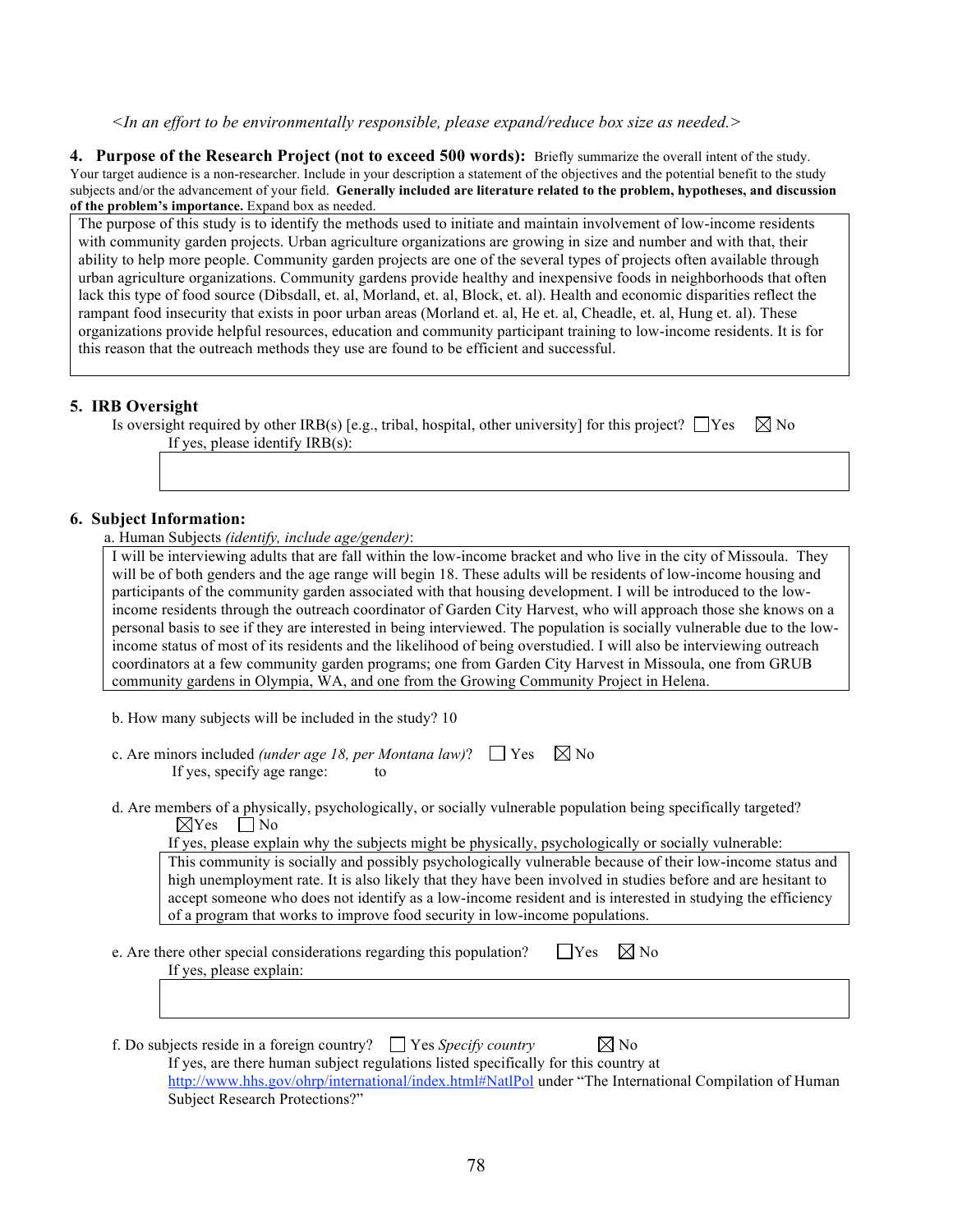Yes – These regulations **must** be addressed or integrated into your proposal.

 $\nabla$  No – Explain how you will approach subjects in a culturally-appropriate manner:

While additional information regarding international research is included in the OPRR memo entitled "IRB Knowledge of Local Research Context," provide the IRB with the following information as appropriate:

- 1. Information about where the research will be conducted (both the geographic location and the performance site, where applicable).
- 2. A copy of the foreign site's assurance with OHRP, when required.
- 3. A copy of local IRB or equivalent ethics committee approval, when required.
- 4. Information about the investigator's knowledge of the local research context, including the current social, economic, and political conditions.
- 5. Information about whether there are any additional risks subjects might face as a result of the population being studied and/or the local research context.
- 6. The language(s) in which consent will be sought from subjects and the research will be conducted, as well as whether the investigator is fluent in this language, or whether an interpreter will be used. If an interpreter will be used, it should be clear what risks, if any, this might pose for subjects, as well as how the risks will be minimized.
- 7. Copies of the translated informed consent documents and instruments, including verification of the accuracy of the translation(s).
- 8. Information on how the investigator will communicate with the IRB while in the field.

#### g. How are subjects selected or recruited? What is inclusion/exclusion criteria? *(Attach copies of all flyers, advertisements, etc,. that will be used in the recruitment process as these require UM-IRB approval)*

The outreach coordinator from Garden City Harvest will assist me in finding community gardeners who are lowcome residents. Since she knows many community gardeners, who are residents of the low-income housing developments, on a personal basis, she feels comfortable asking them whether they are interested in being interviewed. I do not believe that this approach will make those that are asked to be interviewed, more vulnerable than the general population. After identifying people who are interested in being interviewed, the outreach coordinator will supply me with individual contact information, with their approval, or will supply them with my contact information.

h. How will subjects be identified in your personal notes, work papers, or publications: *(may check more than one)*  $\boxtimes$  Identified by name and/or address or other

*(Secure written [e.g., ICF] or verbal permission to identify; if risk exists, create a confidentiality plan.)*

#### $\Box$  Confidentiality Plan

*(Identity of subjects linked to research, but not specific data [e.g., individuals identified in ICF but not included in publications]; identification key kept separate from data; or, data collected by third party [e.g., Select Survey, SurveyMonkey, etc.] and identifiers not received with data.)*

 $\boxtimes$  Never know participant's identity

*(An ICF may be unnecessary [e.g, anonymous survey, paper or online] unless project is sensitive or involves a vulnerable population.)*

 i. Describe the means by which the human subject's personal privacy is to be protected, and the confidentiality of information maintained. If you are using a Confidentiality Plan (as checked above), include in your description a plan for the destruction of materials that could allow identification of individual subjects.

For the outreach coordinators, we will use only their first name if they consent to it. Their location will be identified because it is their place of work and not their living location. For the low-income community gardeners, we will use a code name and their location information will not be identified in the results. During the recruitment process, the coordinator, through which I will find interested interviewees, will not provide me with any personal information until a person has confirmed their interest in being interviewed for the study.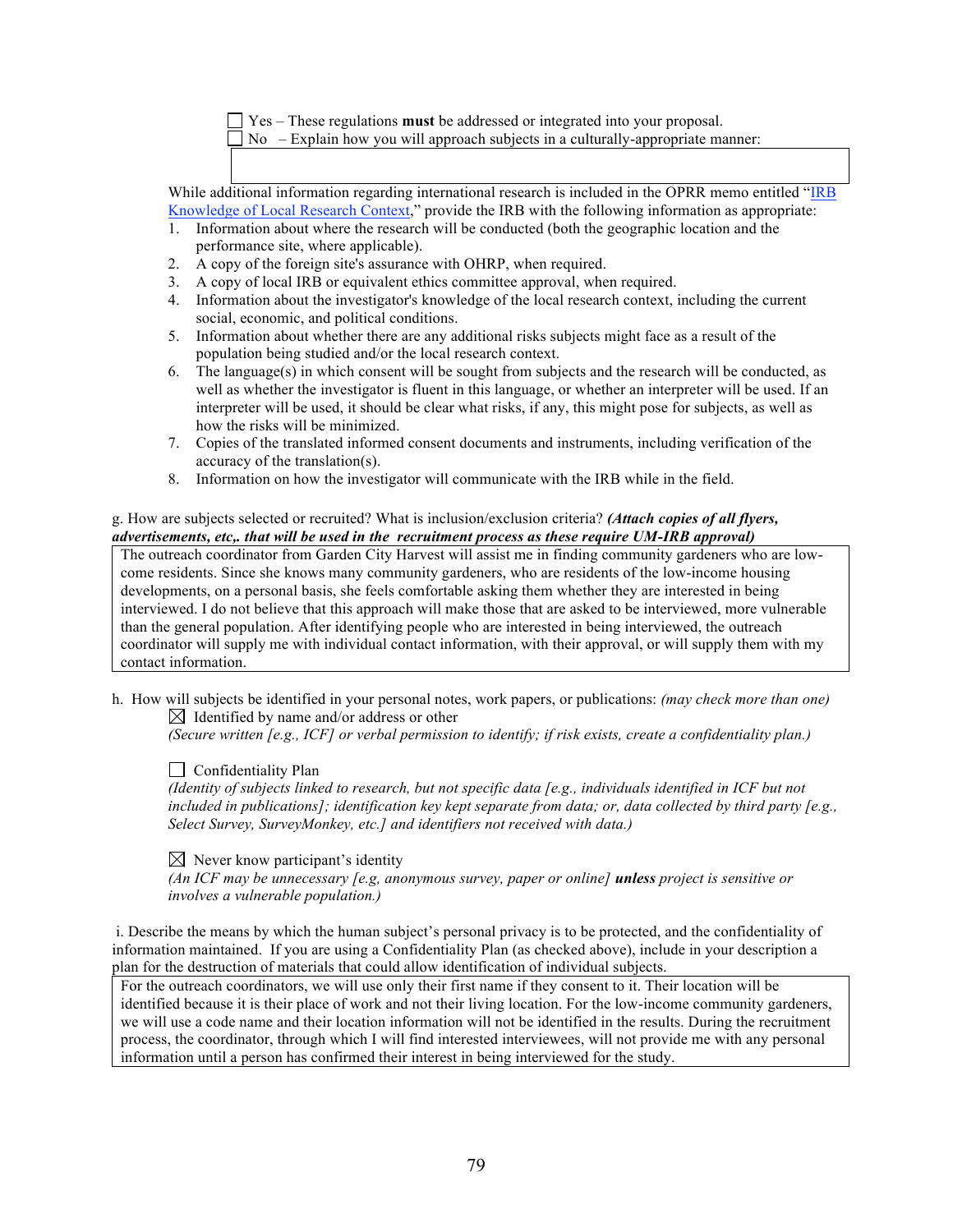j. Will subject(s) receive an explanation of the research – separate from the informed consent form (if applicable) – before and/or after the project?  $\Box$  Yes *(attach copy and explain when given)*  $\Box$  No

#### **7. Information to be Compiled**

a. Explain where the study will take place *(physical location not geographic. If permission will be required to use any facilities, indicate those arrangements and attach copies of written permission):*

The home base for the study will be the campus of The University of Montana. Interviews of the outreach coordinators will take place at each urban agriculture organization in the study: Missoula, Olympia, and Helena. Interviews of the low-income residents will take place at either their community garden or at a public place that is convenient for them to get to.

b. Subject matter or kind(s) of information to be compiled from/about subjects:

During the interviews, I will ask about the person's interest in their interest in getting involved with a community garden, their ideas about what healthy food is, their barriers to eating healthy food and opinions on greater health/food issues in the community. I will also be giving each interviewee a brief demographics questionnaire, see attached.

c. Activities the subjects will perform and how the subjects will be used. Describe the instrumentation and procedures to be used and kinds of data or information to be gathered. **Provide enough detail** so the IRB will be able to evaluate the intrusion from the subject's perspective (expand box as needed):

| The interviews are nonphysical, only verbal. Each interview will be around one hour, no more than one and a half |
|------------------------------------------------------------------------------------------------------------------|
| hours. The interviews will be individual, not group interviews. I will record the interview with audio.          |

| d. Is information on any of the following included? (check all that apply):<br>Sexual behavior<br>Drug use/abuse<br>Alcohol use/abuse<br>Illegal conduct<br>Information about the subject that, if it became known outside the research, could reasonably place the<br>subject at risk of criminal or civil liability or be damaging to the subject's financial standing or<br>employability.                                                                                                                                                                                                                                                                                                                                        |                                                                                                                                                                                                     |
|--------------------------------------------------------------------------------------------------------------------------------------------------------------------------------------------------------------------------------------------------------------------------------------------------------------------------------------------------------------------------------------------------------------------------------------------------------------------------------------------------------------------------------------------------------------------------------------------------------------------------------------------------------------------------------------------------------------------------------------|-----------------------------------------------------------------------------------------------------------------------------------------------------------------------------------------------------|
| e. Means of obtaining the information (check all that apply). Attach questionnaire or survey instrument, if used:<br>Field/Laboratory observation<br>⊠<br>Blood/Tissue/Urine/Feces/Semen/Saliva<br>On-site survey<br>Sampling (IBC Application must be submitted)<br>Medical records (require HIPAA form)<br>Mail survey<br>Measurement of motions/actions<br>Confidentiality)<br>Use of standard educational tests, etc.<br>Other means (specify):                                                                                                                                                                                                                                                                                  | In-person interviews/survey<br>Telephone interviews/survey<br>Online survey (attach Statement of<br>Examine public documents, records, data, etc.<br>Examine private documents, records, data, etc. |
| f. Will subjects be <i>(check all that apply)</i> :<br>Audio-taped<br>Videotaped<br>⊠<br>Photographed<br>(securing an additional signature is recommended on consent/assent/permission forms)<br>Explain how above media will be used, who will transcribe, and how/when destroyed:<br>We will record with audio the interview with the subjects, with their full permission to do so. The low-<br>income community gardeners will not be identified and the interview will be conducted accordingly. The<br>outreach coordinators will have to option of using their name or not. If they do consent to using their name, I<br>will have them introduce themselves at the beginning of the interview. We will then code and extract | N/A                                                                                                                                                                                                 |
| information from these interviews. The recordings will be destroyed after the transcription is completed.                                                                                                                                                                                                                                                                                                                                                                                                                                                                                                                                                                                                                            |                                                                                                                                                                                                     |

g. Discuss the benefits (does not include payment for participation) of the research, if any, to the human subjects and to scientific knowledge *(if the subjects will not benefit from their participation, so state)*: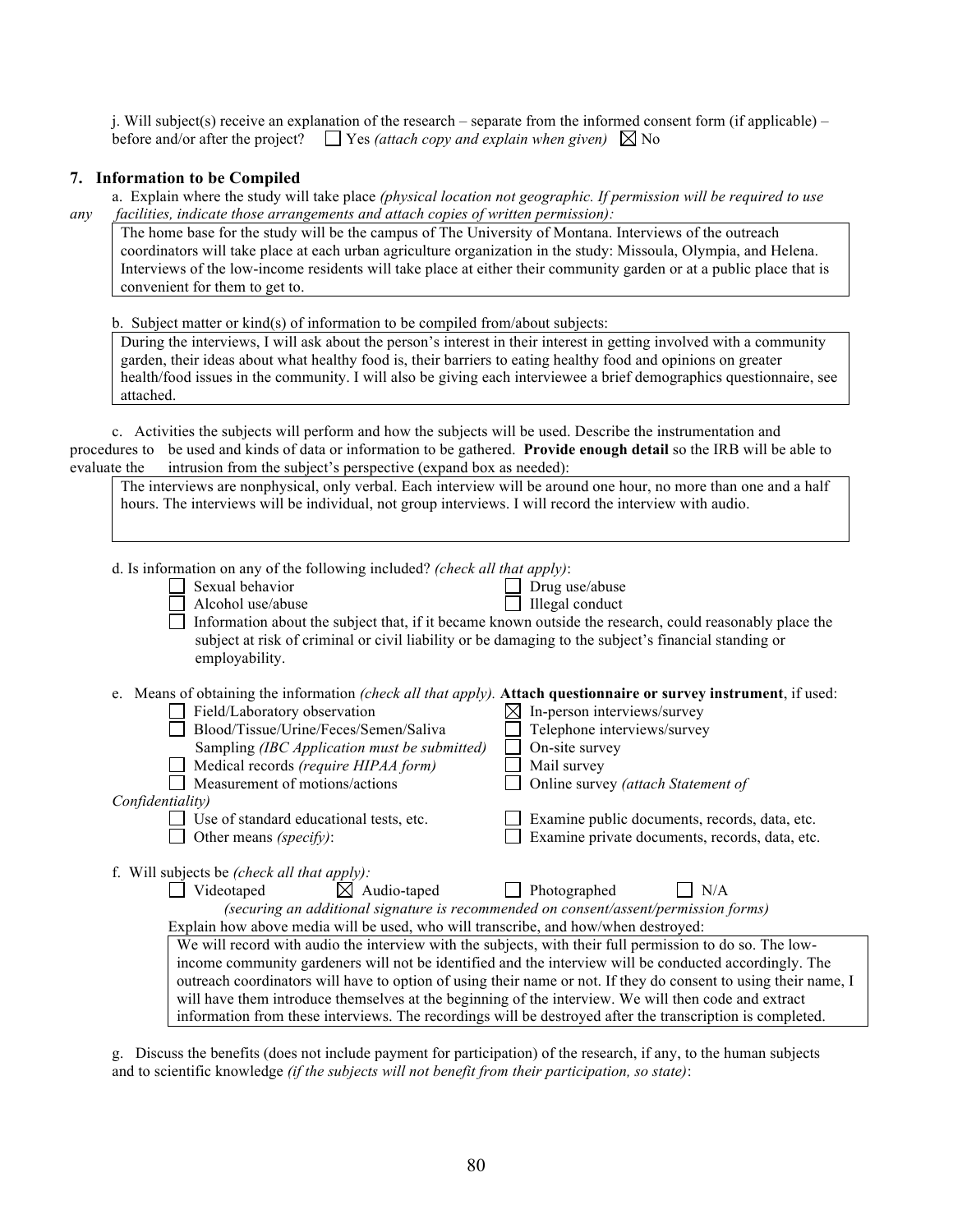The informants will not directly benefit from their participation in the study except for a possibly feeling of individual/community empowerment. The results of the study are expected to benefit the interviewees indirectly as it is an analysis of their opinions of community accessibility to healthy foods via community gardens and may contribute to future adaptations of community outreach methods.

h. Cite any payment for participation (payment is not considered a benefit):

i. Outline, **in detail**, the risks and discomforts, if any, to which the human subjects will be exposed *(Such deleterious effects may be physical, psychological, professional, financial, legal, spiritual, or cultural. As a result, one can never guarantee that there are no risks – use "minimal." Some research involves violations of normal expectations, rather than risks or discomforts; such violations, if any, should be specified)*:

The possible risks or discomforts are minimal. The informant will not be asked questions that are too personal, all will relate to food consumption and accessibility, and community involvement in urban agriculture. The discussion of food security may be an uncomfortable or unhappy subject for some people. I will be scheduling interviews around a time frame based on the interviewee's schedule.

j. Describe, **in detail**, the means taken to minimize each such deleterious effect or violation::

I will make sure to offer to the informant the option of declining a question, if they feel that it is too personal or emotionally upsetting. They also will be invited to bring their children to the interview if they have no other source of care.

#### **8. Informed Consent**

An informed consent form (ICF) is usually required, unless subjects remain anonymous or a waiver is otherwise justified below. *(Templates and examples of Informed Consent, Parental Permission, and Child's Assent Forms are available at* http://www.umt.edu/research/complianceinfo/irb/forms.aspx).

- A copy of the consent/assent/permission form **must be offered to all subjects**, including parents/guardians of subjects less than 18 years of age (minors).
- Use of minors
	- o All minor subjects (under the age of 18) must have written parental or custodial permission (45 CFR 46.116(b)).
	- $\circ$  All minors from 10 to 18 years of age are required to give written assent (45 CFR 46.408(a)).
	- o Assent by minor subjects: All minor subjects are to be given a clear and complete picture of the research they are being asked to engage in, together with its attendant risks and benefits, as their developmental status and competence will allow them to understand.
	- Minors less than 10 years of age and all individuals, regardless of age, with delayed cognitive functioning (or with communication skills that make expressive responses unreliable) will be denied involvement in any research that does not provide a benefit/risk advantage.
		- Good faith efforts must be made to assess the actual level of competence of minor subjects where there is doubt.
		- The Minor Assent Form must be written at a level that can be understood by the minor, and/or read to them at an age-appropriate level in order to secure verbal assent.
- Is a written informed consent form being used?  $\boxtimes$  Yes *(attach copy)*  $\Box$  No *(justify below)* To waive the requirement for written informed consent (45 CFR 46.117), describe your justification:

Is a written parental permission form being used?  $\Box$  Yes *(attach copy)*  $\Box$  No *(If
yes,
will
likely
require
minor
assent
form)*

Is a written minor assent form being used?  $\Box$  Yes *(attach copy)*  $\Box$  No *(If yes, will likely require parental permission form)*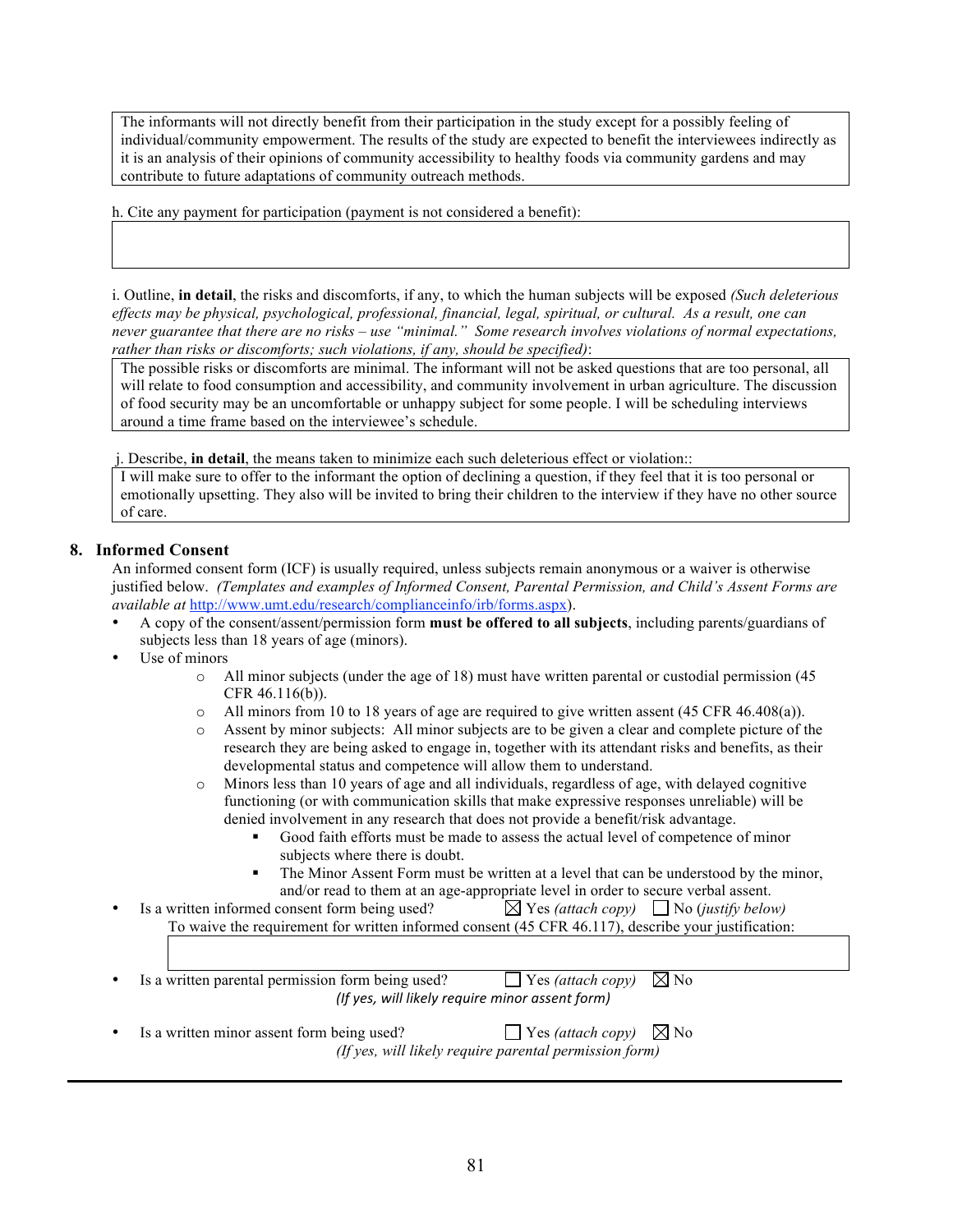*The Principal Investigator agrees to comply with all requirements of The University of Montana-Missoula IRB, the U.S. Department of Health and Human Services Office of Human Research Protection Guidelines, and NIH Guidelines. The PI agrees to ensure all members of his/her team are familiar with the requirements and risks of this project, and will complete the Human Subject Protection Course available at http://www.umt.edu/research/complianceinfo/irb*.

#### **Principal Investigator's Statement**

I certify that the statements made in this request are accurate and complete. I also agree to the following:

- If I receive approval for this research project, I agree to inform the IRB in writing of any emergent problems. I further agree not to proceed with the project until the problems have been resolved.
- I will not make any significant procedural changes to procedures involving human subjects without submitting a written amendment to the IRB and will not undertake such changes until the IRB has reviewed and approved them.
- It is my responsibility to ensure that every person working with the human subjects is appropriately trained.
- I will not begin work on the procedures described in this protocol until I receive notice of approval from the IRB.<br>• I will keep a copy of this protocol (including all consent forms, questionnaires, and recruitment flye
- I will keep a copy of this protocol (including all consent forms, questionnaires, and recruitment flyers) and all subsequent correspondence.

Signature of Principal Investigator: Date:

**NOTE:** I AM AWARE that electronic submission of this form from my University email account constitutes my signature.

**Students Only** (students must submit hardcopy of IRB application complete with original signature of faculty supervisor)

Faculty Supervisor: Date: Date: Date: Date: Date: Date: Date: Date: Date: Date: Date: Date: Date: Date: Date: Date: Date: Date: Date: Date: Date: Date: Date: Date: Date: Date: Date: Date: Date: Date: Date: Date: Date: Date Signature:

My signature confirms:

- 1) I have read the IRB Application and attachments.
- 2) I agree that it accurately represents the planned research.
- 3) I will supervise this research project.

Department: Phone: Email: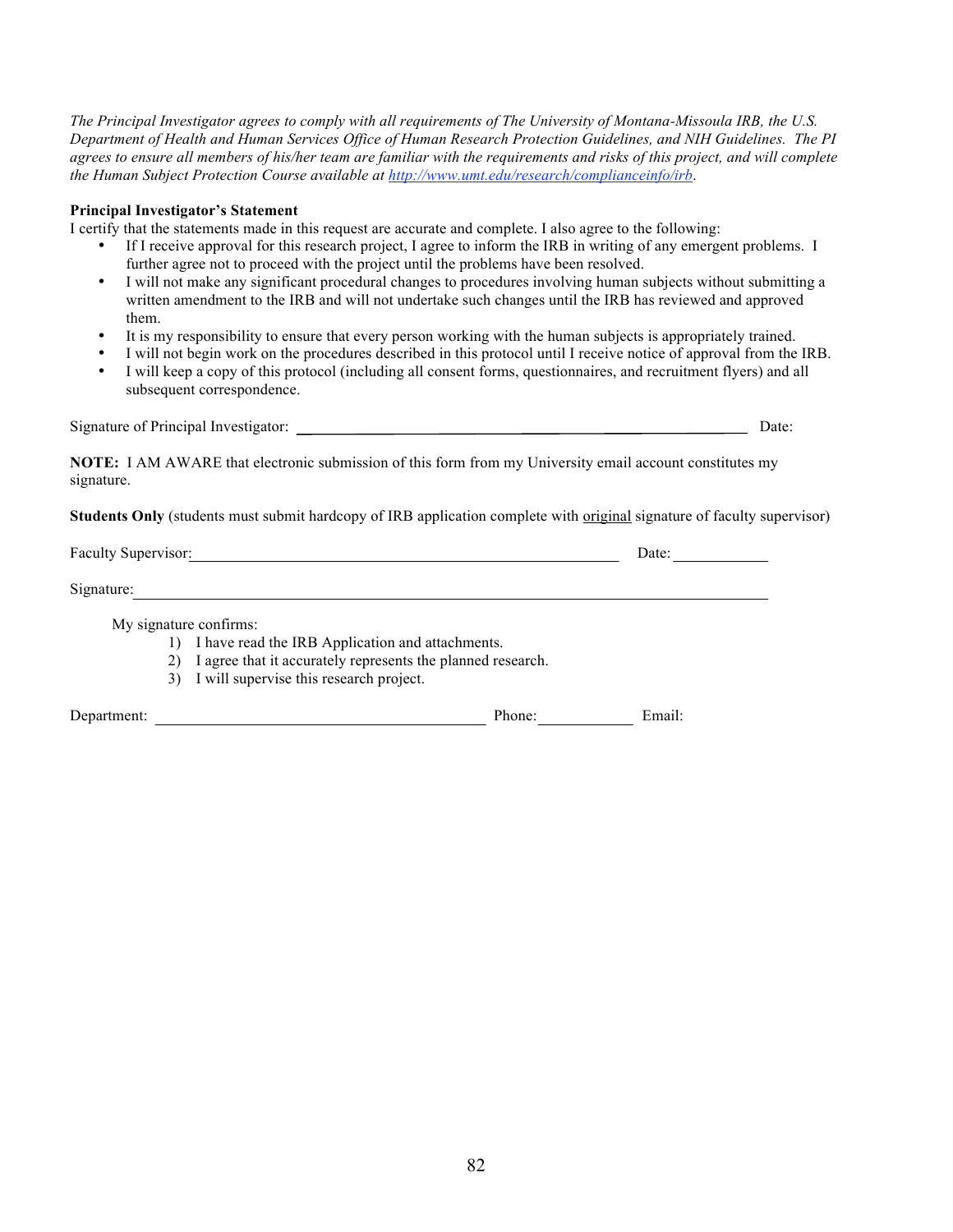# **Appendix B**

Staff Questions:

My name is Aliza Chalgian. I'm at student at the University of Montana and I am interested in local food systems and their ability to increase food security. I'd like to talk to you about the urban agriculture organization that you are a part of. I am interested in the outreach work you do for low-income community residents. At any point during this interview that you feel uncomfortable with a question than you do not have to answer it. Could you please introduce yourself.

What do you do here at this organization?

Do you believe it is important to involve low-income residents of the community with this organization? Why?

What are your outreach methods?

What areas of the city are you most actively promoting this organization in?

Which areas respond with the strongest interest? What age group?

Do you approach low-income residents differently when encouraging involvement? How? What have you found to be the response when working with low-income residents?

Have you observed obstacles to low-income resident involvement?

How have you tried to lessen these obstacles?

Do you think there would be better ways to recruit and keep low-income residents involved in organizations like this one?

Do you believe that there was any amount of community empowerment or organization preexisting this organization in the low-income areas?

How has this organization aided the growth of the low-income community empowerment?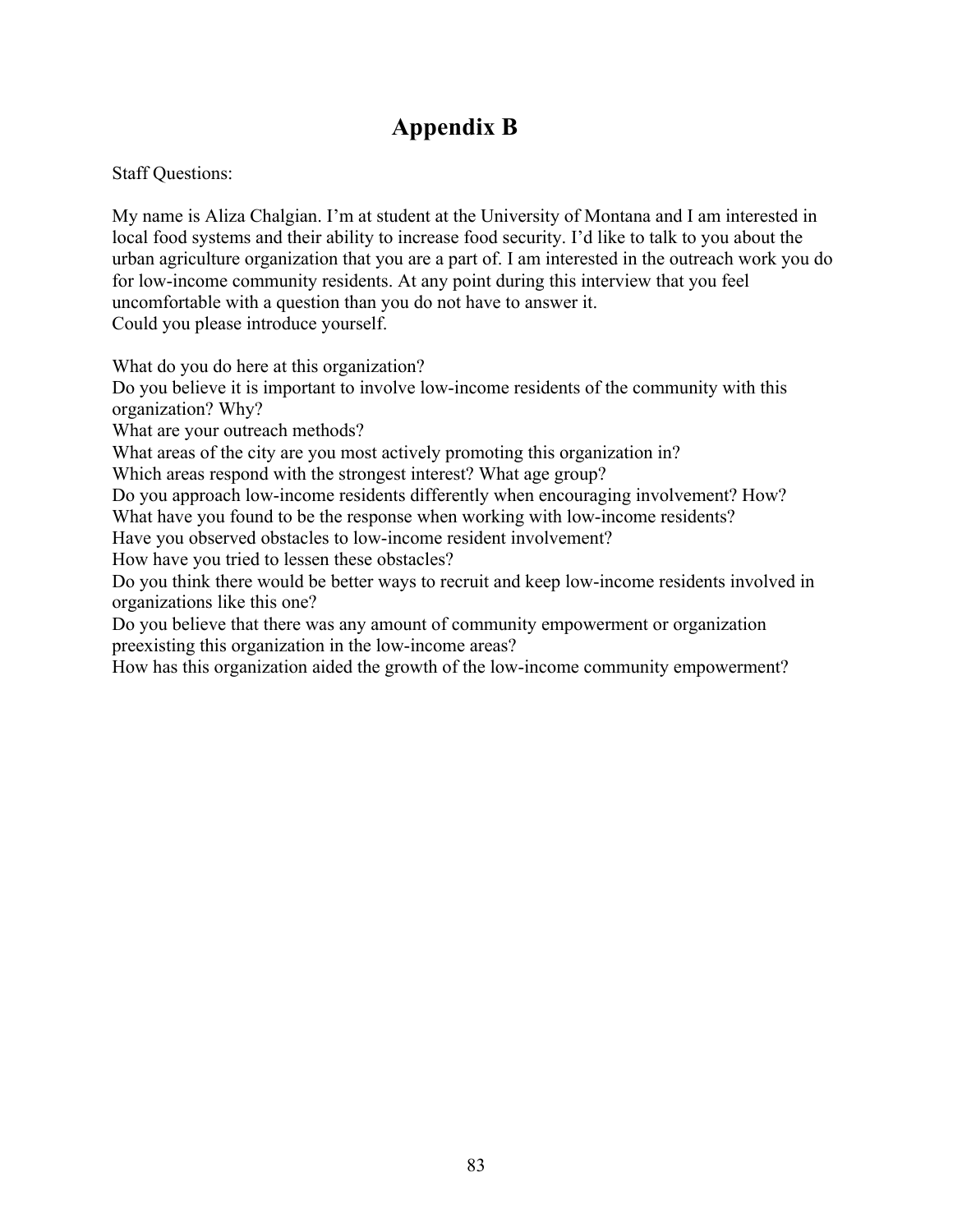# **Appendix C**

Coding Scheme

- 1. Role of community gardens
	- a. Description of projects
		- i. Project size, number, property rights, etc
		- ii. Guidelines for low-income status
		- iii. Average age for gardener
		- iv. Associated farm
		- v. Role of Outreach coordinator
		- b. Missions of community garden projects
			- i. Assist neighborhoods in starting their own gardens
		- c. Alternative to emergency food (Food Share, Food Bank)
- 2. Outreach methods used by outreach coordinator for low-income gardeners
	- a. Word of Mouth
	- b. Partnerships
		- i. Why partnerships are helpful
		- ii. Organizations that are involved in partnerships with community garden projects
	- c. Events
	- d. Flyering
	- e. Classes
	- f. Advertising
	- g. Internet
- 3. Barriers observed by outreach coordinator for low-income gardeners
	- a. Education access
	- b. Time
	- c. Financial
	- d. Distance to garden
	- e. Lack of tangible resources
- 4. Barriers for community garden projects
	- a. Seasonality
	- b. Limited access to land
	- c. Limited finances to support a full, annual staff
- 5. How outreach coordinators maintain involvement
	- a. Forming partnerships between low-income gardeners and supply businesses
	- b. Garden staff available to gardeners
	- c. Community kitchens
	- d. Promoting leadership positions/ social networking/counsels
	- e. Physical attributes of garden
- 6. Benefits of community garden projects to low-income residents
	- a. Education
	- b. Access to healthy fresh food
	- c. Social networking
	- d. Community empowerment
		- i. Recognition